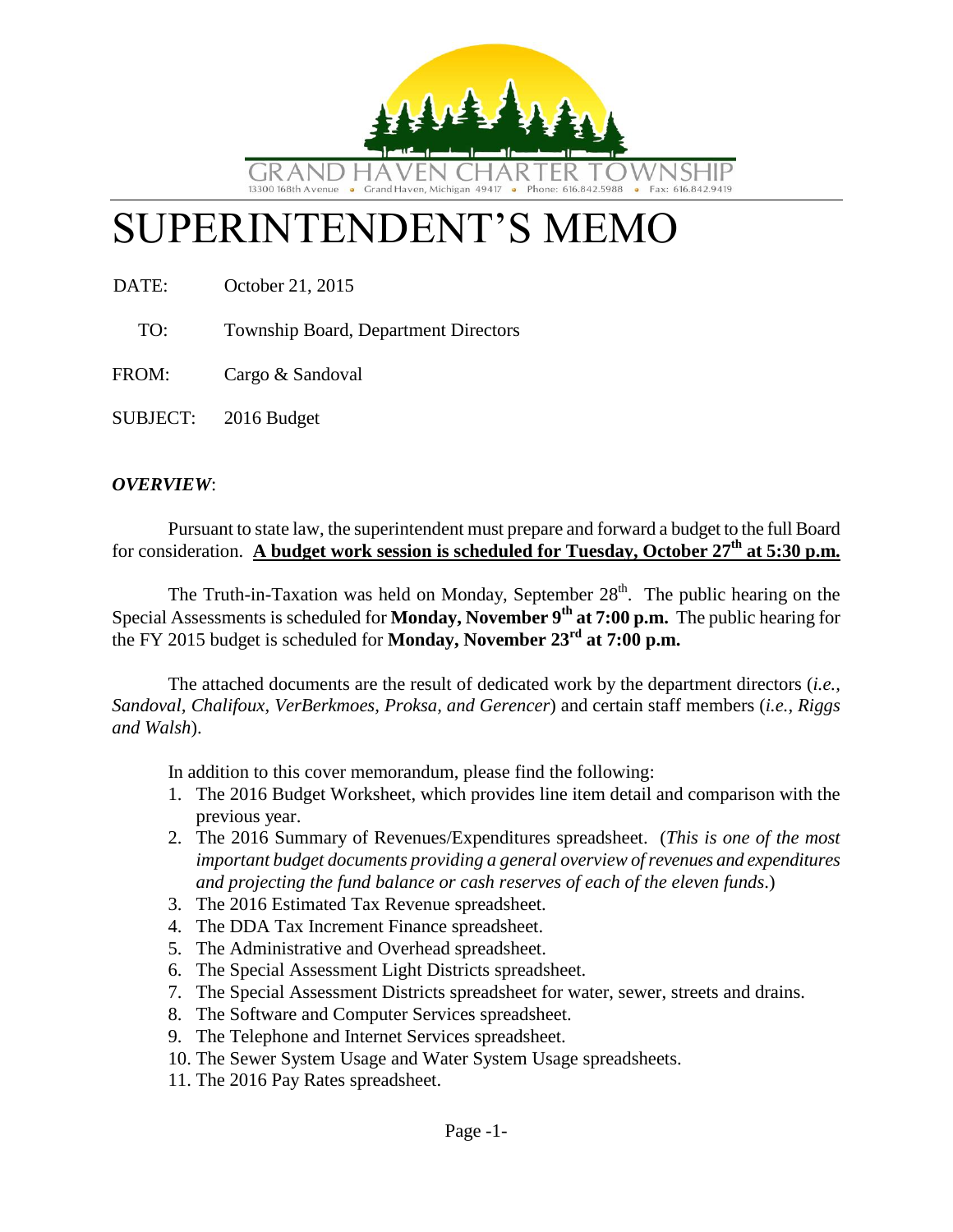- 12. The Listing of Approved Staff Positions.
- 13. The Listing of Insurances for FY 2016.

### *2016 BUDGET SUMMARY:*

**The total budget revenue within all eleven (11) funds is projected at \$9,898,710 with total budget expenditures estimated at \$9,479,200**. It is interesting to note that the proposed FY 2016 budget is not substantially different from the three-year, line item budget provided in July other than the "carry forward" of a pathway project from FY 2015 to FY 2016 (*i.e., Mercury Drive pathway resurfacing*).

The budget as a whole shows revenues exceeding expenditures by about **\$419,510**. The major reason for revenues exceeding expenditures is that (1) the DDA Fund will be investing about **84%** of revenues for future capital improvement projects; (2) the Fire/Rescue Fund will be investing about **9%** of revenues for future capital spending; (3) the Sewer Fund will be investing **1%** of revenues for future capital improvements or maintenance; and, (4) the Water Fund will be investing about **4%** of revenues for future capital improvements or maintenance.

It is important to remember that although GHT adopts a single budget resolution each year, the total budget discussed in this overview is actually eleven (11) separate budgets … one for each of the Township's funds. With few exceptions, monies from one fund cannot be transferred to other funds, unless there is a specific service received.

It is also noted that a large number of funds and accounts are referenced as a "continuation budget". By this I mean that the activities previously approved by the Board are being maintained and the cost for these services remain substantially similar.

The remainder of this cover memorandum will briefly review each of these eleven (11) separate budgets.

### *1 - General Fund*:

**The General Fund budget will have revenues of \$3,219,990 and expenditures of \$3,404,380**. The General fund's fund balance will be decreased from an estimated \$1.9 million on December 31<sup>st</sup> of 2015 to a projected \$1.7 million the following year. (*This equates to about a six month surplus, which is considered very healthy*.)

Property tax revenues will increase slightly by about \$21,000 over previous. Property values in GHT increased about 3.94% in 2015 over 2014. (*Remember that the property tax monies collected in December of 2015 for the 2016 Fiscal Year are based upon 2015 Assessments*.)

It should be noted that most Personal Property Tax revenues (*or PPT*) are virtually eliminated. However, this only has a minor impact on the General Fund. The impact of the PPT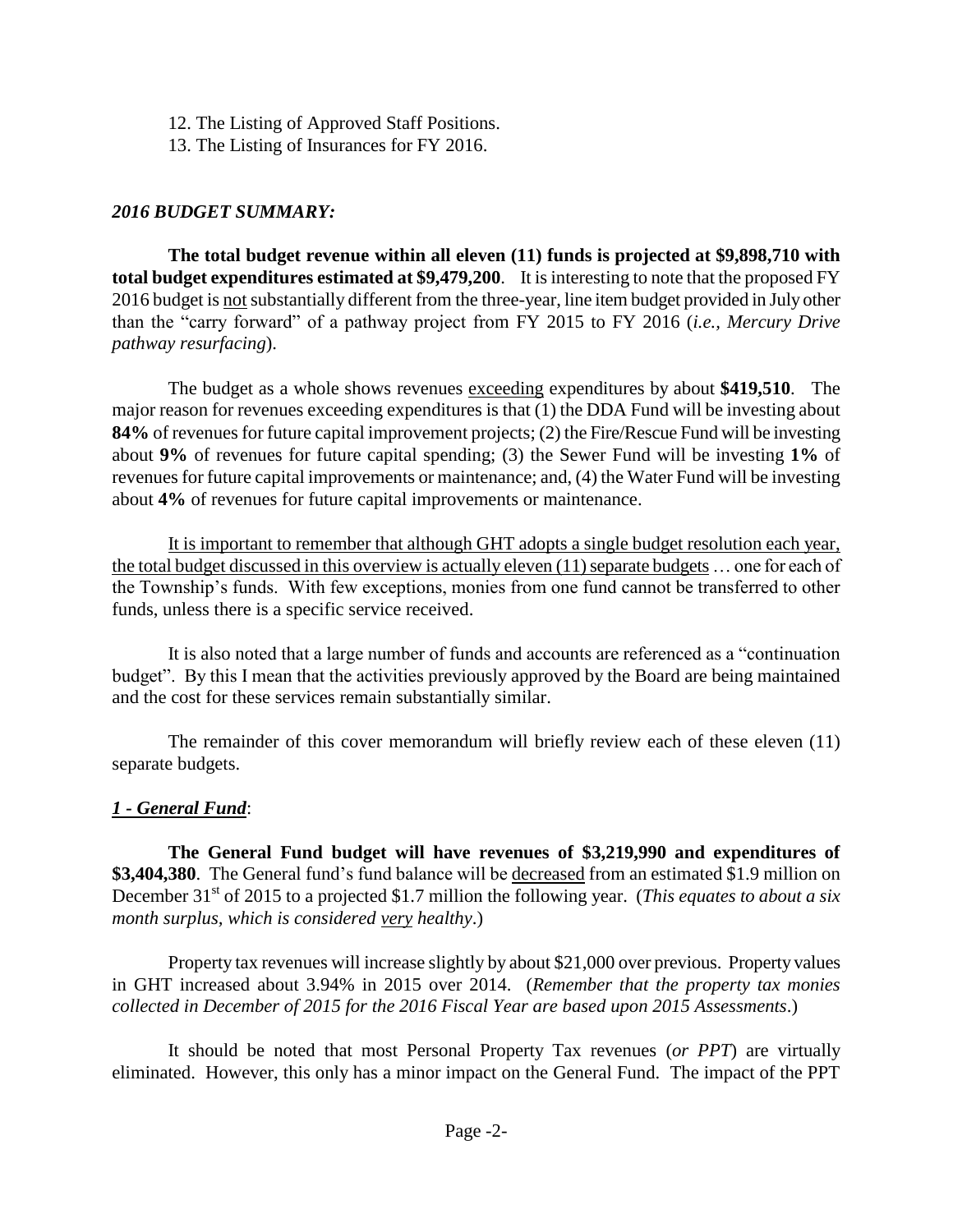legislation has a greater impact on the DDA Fund; but, the State of Michigan is expected to reimburse the Township for this revenue loss in the amount of \$14,000. (*Reimbursement monies for FY 2015 are estimated at about \$16,000.*)

Revenues associated with construction have continued their upward trend (*i.e., \$312,000*). (*Please note that these projections do not include building fees associated with the proposed Spectrum facility. However, if this project is approved, building fees will increase substantially*.)

The constitutional portion of State Shared Revenues are stable at just over \$1.2 million annually. But, the so-called "City, Village, and Township Revenue Sharing" (CVTRS) program is not expected to provide any monies to the Township in FY 2016. In brief, unlike the Constitutional portion of the State Shared Revenues, these CVTRS monies can be eliminated by the State Legislature. More specifically, the elected officials in Lansing decided not to fund this program for FY 2015/16 (*i.e.,* "*what the state giveth, the state can taketh away*"). (*It is interesting to note that although the Township will notreceive CVTRS monies during FY 2016, Sandoval is still required to complete the CVTRS reporting requirements prior to December 1st*.)

The General Fund revenues include "Administrative Fees" of \$339,500 paid from other Funds to cover the cost of services provided by the Finance and Administrative departments. (*See the "2016 Administrative Fees and Overhead" spreadsheet*.)

An overview of the General Fund Accounts includes the following:

- 1) The Legislative Account is a continuation budget (*although expenditures are about \$4,880 less than previous*) and contains monies for the following activities or projects:
	- $\ge$  \$20,500 to support economic development activities through the Chamber of Commerce per the current contract;
	- $\geq$  \$7,500 for July 4<sup>th</sup> fireworks;
	- $\geq$  \$1,000 for conferences and seminars;
	- $\triangleright$  \$1,500 for an Employee Recognition Lunch; and,
	- $\triangleright$  \$ 8,000 for an Appreciation Dinner for committee members and staff.
- 2) The Supervisor Account is a continuation budget (*although expenditures are about \$380 less than previous*).
- 3) The Administrative Account is a continuation budget (*although expenditures are about \$13,640 less than previous mostly due to a greater portion of the Administrative Assistant's time being allocated to Elections*).
- 4) The Accounting Department is a continuation budget, except that it contains monies for a new scanner and credit card readers at the pay windows.
- 5) The Clerk Account is a continuation budget, except that monies have been included for additional hours associated with maintaining voter files during a General Election year.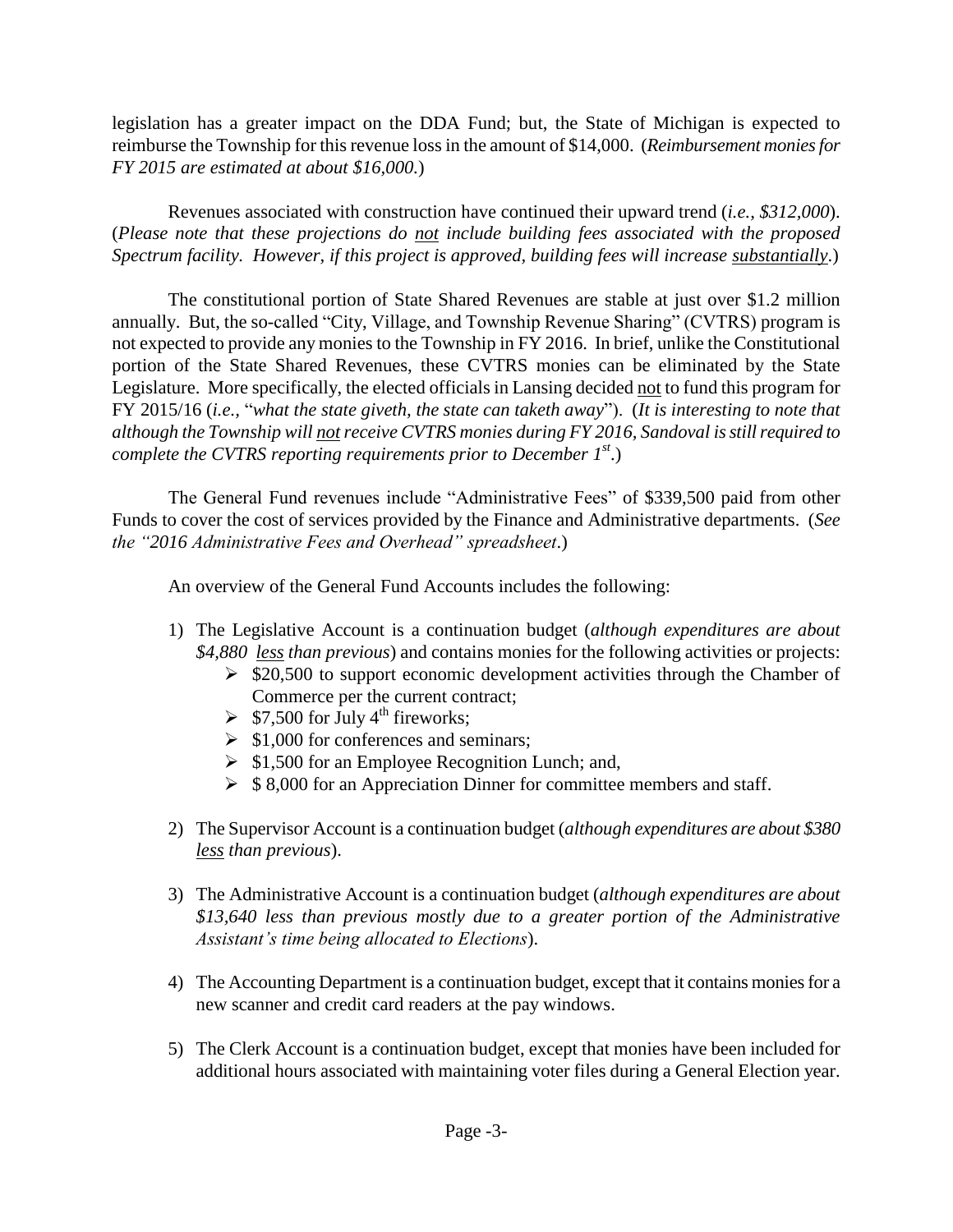- 6) The Board of Review Account is a continuation budget.
- 7) The Treasurer Account is a continuation budget (*although expenditures are about \$1,530 less than previous*).
- 8) The Assessing Account is a continuation budget, except that a part-time, 30-hour per week position is added to assist with field work at a total cost of about \$33,000.
- 9) The Elections Account has been budgeted with the assumption that there will be four elections – including the March  $8<sup>th</sup>$  Presidential Primary Election; the May  $3<sup>rd</sup>$  School Elections; the August  $2<sup>nd</sup>$  Primary Elections; and, the November  $8<sup>th</sup>$  General Elections. As a result this Account has increased from the current \$20,640 to a projected \$103,290, an increase↑ of \$82,650.
- 10) The Building and Grounds Account is a continuation budget, except for the following projects:
	- $\triangleright$  Security improvements to the Administrative building lobby and exterior lighting at an estimated cost \$55,000;
	- Replacement of ten "training" tables at an estimated cost of \$1,800;
	- P Replacement/upgrade of thermostats and sensors at an estimated cost of \$4,000;
	- Roof repair at the Administrative building at an estimated cost of \$5,000;
	- $\triangleright$  Re-painting certain hallways, offices and rooms at an estimated cost of \$2,800;
	- $\triangleright$  Parking lot repairs for the lot between the fire station and administrative building at an estimated cost of \$10,000;
	- $\triangleright$  Replacement of compact lights in offices with LEDs at a cost of \$2,100; and,
	- HVAC improvements at a cost of \$3,000.
- 11) The Cemetery Account is a continuation budget, except for the following projects:
	- $\triangleright$  Platting an expanded area within the Historic Cemetery at an estimated cost of \$8,000; and,
	- $\triangleright$  Installing "corner markers" for the new platted sections of the Historic Cemetery at an estimated cost of \$5,000.
- 12) The Community Development Account is a continuation budget. However, it is noted that building fees (*and the related plan reviews and inspection costs*) could increase substantially over current estimates depending upon commercial development – such as the proposed Spectrum project.

It is noted that the direct FY2016 revenues for the building inspection program are estimated at about \$312,150 while direct expenditures are about \$294,220, which essentially is "break-even".

13) The Storm Drains Account is funding an estimated \$8,000 for at-large drain maintenance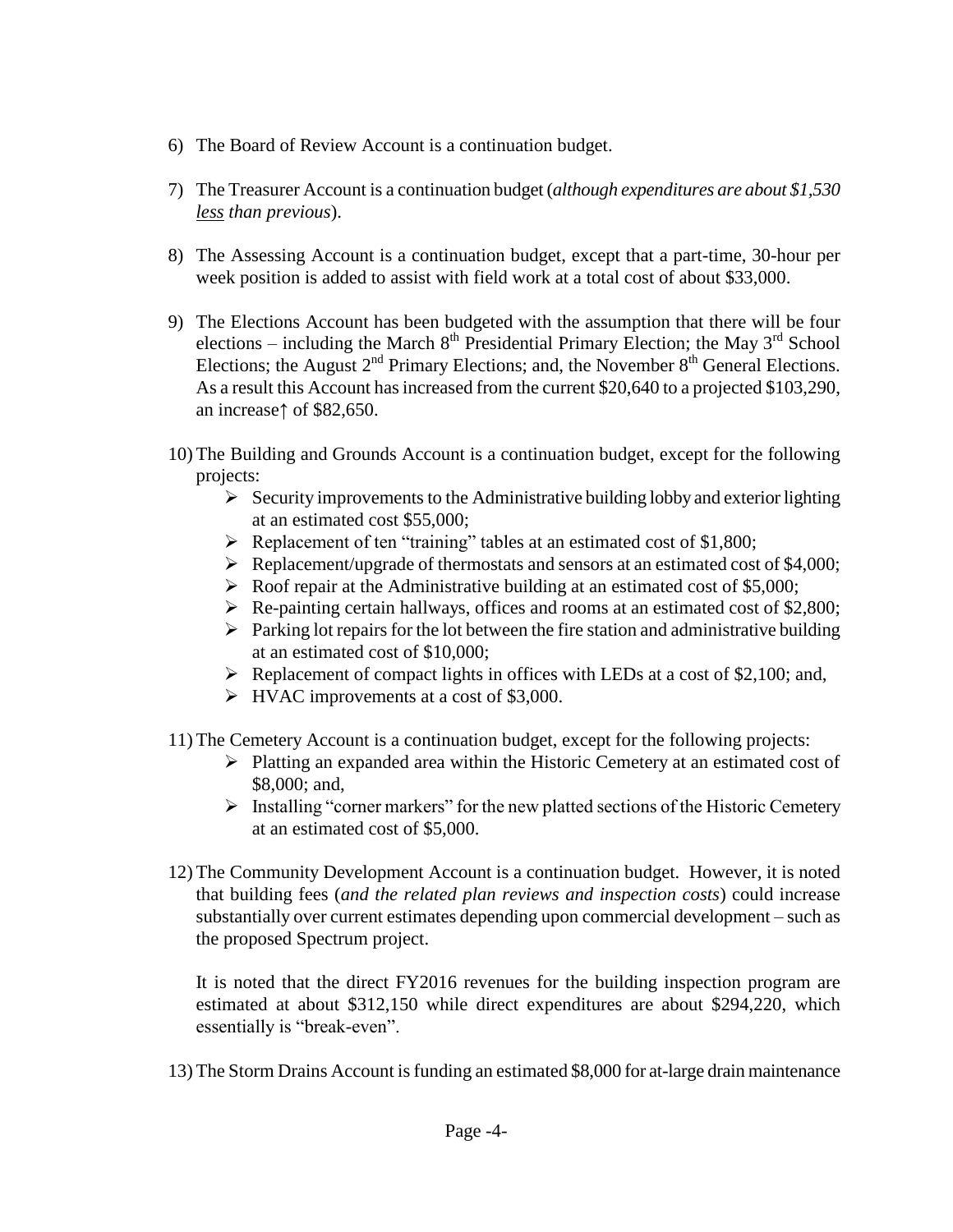costs. This is based upon current projects completed by the office of Water Resources Commissioner.

In addition, it is noted that the proposed "Orphan Drain" project to identify and move all of these drains into the realm of the Ottawa County Water Resources Commission will be bid during FY 2016 and will add about \$40,000 to this Account. (*The Orphan Drain project will require about five-years to complete. However, the majority of the costs will be incurred during FY 2016*.)

I would also note that the design and construction for the Hiawatha Drain is pending. However, construction on this project could begin as early as 2016. Further, if the project moves forward, construction costs will likely be bonded.

14) The Road Construction Account is no longer utilized. Rather, the General Fund will transfer \$125,000 to the Municipal Street Fund to supplement the maintenance monies that this Fund will expend on street maintenance during FY 2016.

[*Because Act 51 monies (i.e., gas and weight taxes) are insufficient for the Ottawa County Road Commission to maintain the county roads, GHT has used General Fund monies to supplement the Road Commission's maintenance activities. Specifically, the following road maintenance activities are allotted to the Township:*

- *all subdivision resurfacing;*
- *all dust control; and,*
- *most gravel road maintenance.*]
- 15) The Street Lighting Account is a continuation budget with SALD revenues covering about 95% of the cost. (*Recall that GHT pays for certain intersection lights as opposed to having these lights included in any SALD*.)
- 16) The Waste Collection Account is a continuation budget, but reflects the new leaf handling agreement with VerPlank Dock Company.
- 17) The Planning Commission Account is a continuation budget, except for the following items:
	- $\geq$  \$10,000 is budgeted for the start of a re-codification or re-write of the Zoning Ordinance in response to the new Master Plan. (*This will likely be a two-year project and cost in excess of \$20,000 when completed*.)
	- $\ge$  \$4,000 is budgeted for the Community Engagement project related to the pathways and parks.
- 18) The Zoning Board of Appeals Account is a continuation budget (*although expenditures are about \$600 less than previous*).
- 19) The Parks and Recreation Account is a continuation budget (*although expenditures are*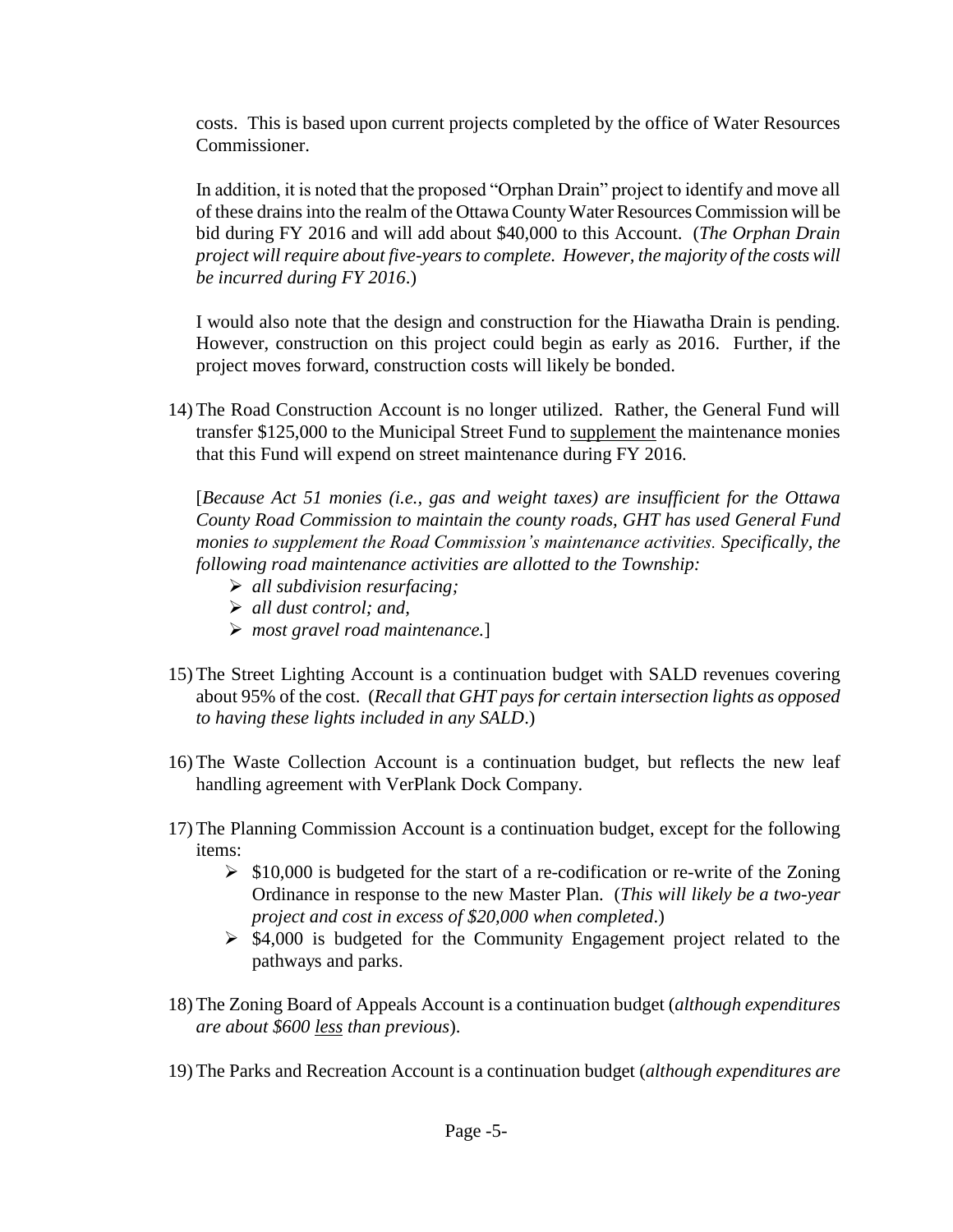*about \$394,550 less than previous because of the FY 2015 MNRTF land acquisition grant*). The maintenance and capital projects within this Account include the following:

- $\geq$  \$5,000 to add a barrier free walkway at Pottawattomie Park from the parking area to the a play area;
- $\geq$  \$10,000 to raze the structures on the Witteveen Trust property;
- \$20,000 to replace the boat launch ticket machine (*following the Ottawa County standard*);
- $\triangleright$  \$7,500 to stabilize/add a retaining wall west of the soccer field at Hofma Park;
- $\triangleright$  \$3,000 to replace the grills at Hofma Preserve;
- $\geq$  \$25,000 for trail maintenance at Hofma Preserve;
- $\triangleright$  \$7,500 to replace three camera poles at Pottawattomie Park:
- $\geq$  \$11,000 to replace blower used almost daily at the various parks and pathway;
- $\geq$  \$5,000 to replace "old growth" trees in the parks; and,
- $\triangleright$  \$1,000 to add "bark" to play areas.
- 20) The Bike Path Account is a continuation budget, except that the maintenance and capital projects within this Account total about \$362,100 and include the following:
	- $\geq$  \$226,000 to overlay of Mercury Drive pathway from City border to Pottawattomie Bayou. (*This project is a "carry forward" from FY 2015*.)
	- $\geq$  \$60,000 to overlay a portion of Lakeshore pathway;
	- $\geq$  \$40,000 for "normal" repairs to pathway and appurtenances; and,
	- \$7,500 to repaint cross-walks. (*This will be an annual maintenance project; as opposed to every two years*.)

21) The Appropriations Transfers Account sends:

- $\geq$  \$119,820 for debt payments associated with the 2013 Township Building Refunding Bonds. (*This debt expires in 2021*.)
- $\geq$  \$5,360 for OPEB costs.
- \$153,430 for Information Technology Services. (*Please see the IT spreadsheet for a detailed review of costs and services*.)
- \$125,000 for street maintenance activities. (*This is in addition to the \$229,380 used for the street maintenance from the Municipal Street Fund*.)

### *2 - Municipal Street Fund:*

This budget accounts for monies related to the 0.95 millage approved by the voters in 2011. The monies are used for two purposes. First, a portion of the monies (*i.e., an amount equal to 0.6 mills*) are utilized to fund Harbor Transit service in the Township (*which is estimated to be \$393,090 during FY2016*).

Second, a portion of the monies (*i.e., \$229,380*) are utilized for road maintenance work, which is also supplemented by the General Fund (*i.e., an additional \$125,000*). A total of \$404,480 for road maintenance is included in the FY2016 budget.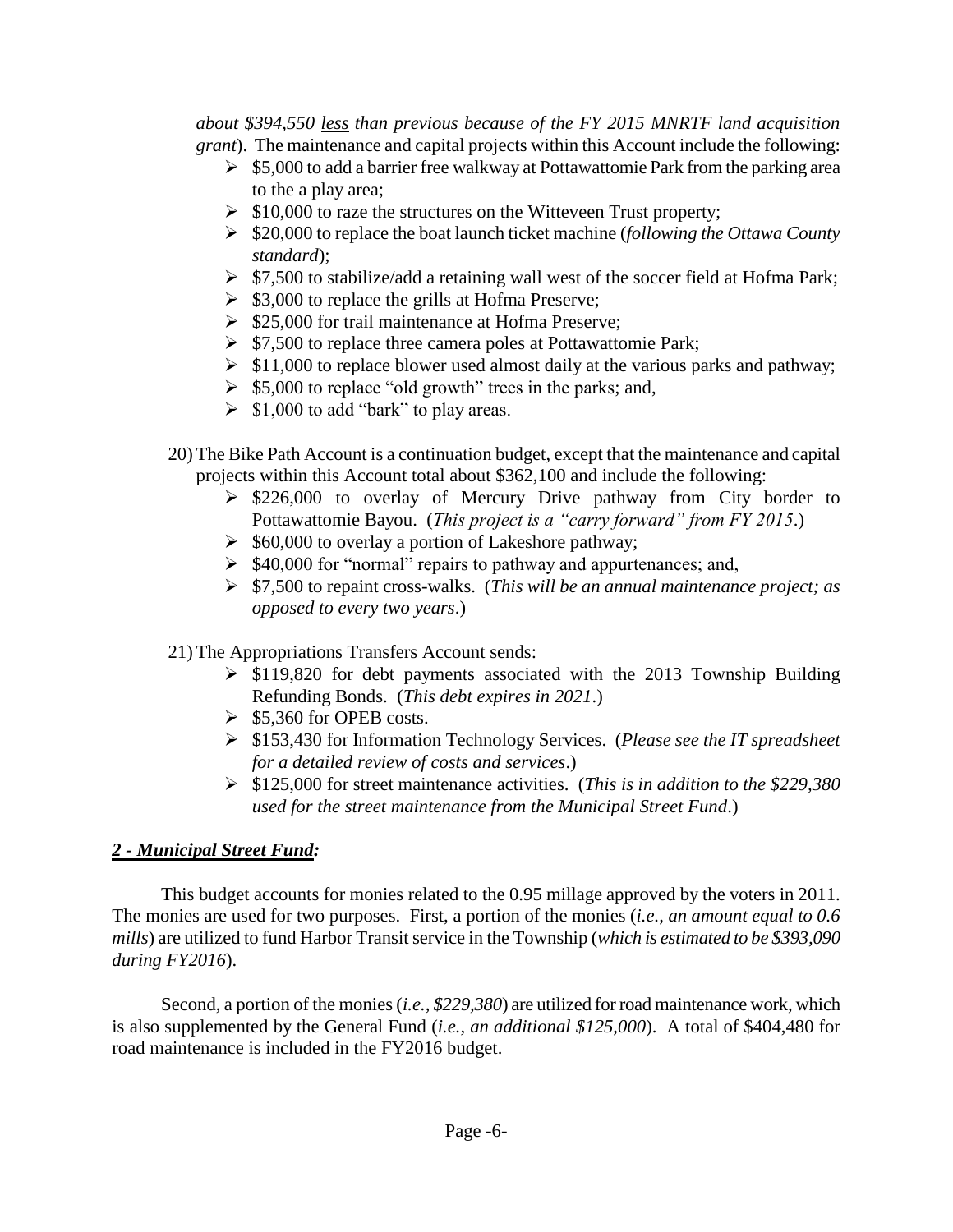This fund is essentially a "break even" fund with revenues and expenditures being equal (*although \$50,000 in fund balance will be utilized*). **The fund is projected to have \$748,070 in revenues and \$798,070 in expenditures**.

### *3 - Fire Fund:*

The budget for the Fire/Rescue Department reflects the 2014 voter approved millage rate of 1.9 mills.

**The Fire/Rescue budget will have revenues of about \$1,260,450 and expenditures of about \$1,148,280**. This will create a surplus of \$112,170 that will be added to the existing fund balance of \$177,553.

The table below will be used to annually compare the projected fund balances that were presented to the voters in 2014 to the actual/budgeted fund balance. Although the Township started with less than expected "*in the bank*", the Township will be about 9% above projections at the end of the current fiscal year and about 25% above projections at the end of FY 2016.  $\odot$ 

|      | Fire/Rescue Millage - Projected Fund Balance vs. Actual/Budgeted |                  |                                 |                                              |                     |                             |  |  |  |  |  |
|------|------------------------------------------------------------------|------------------|---------------------------------|----------------------------------------------|---------------------|-----------------------------|--|--|--|--|--|
|      | <b>Projected</b>                                                 |                  | <b>Projected Fund</b>           | Actual/Budgeted Actual/Budgeted % Difference |                     |                             |  |  |  |  |  |
| Year | <b>Surplus</b>                                                   | <b>CIP Costs</b> | <b>Balance with CIP</b> Surplus |                                              | <b>Fund Balance</b> | <b>Projected vs. Actual</b> |  |  |  |  |  |
| 2014 |                                                                  |                  | \$93,348                        |                                              | \$80,423            | $-13.85%$                   |  |  |  |  |  |
| 2015 | \$100,000                                                        | \$30,000         | \$163,348                       | \$97,130                                     | \$177,553           | 8.70%                       |  |  |  |  |  |
| 2016 | \$100,000                                                        | \$31,000         | \$232,348                       | \$112,170                                    | \$289,723           | 24.69%                      |  |  |  |  |  |
| 2017 | \$100,000                                                        |                  | \$332,348                       |                                              |                     |                             |  |  |  |  |  |
| 2018 | \$100,000                                                        | \$45,000         | \$387,348                       |                                              |                     |                             |  |  |  |  |  |
| 2019 | \$100,000                                                        |                  | \$487,348                       |                                              |                     |                             |  |  |  |  |  |
| 2020 | \$100,000                                                        |                  | \$587,348                       |                                              |                     |                             |  |  |  |  |  |
| 2021 | \$100,000                                                        | \$680,000        | \$7,348                         |                                              |                     |                             |  |  |  |  |  |
| 2022 | \$100,000                                                        |                  | \$107,348                       |                                              |                     |                             |  |  |  |  |  |
| 2023 | \$100,000                                                        | \$18,000         | \$189,348                       |                                              |                     |                             |  |  |  |  |  |
| 2024 | \$100,000                                                        | \$52,000         | \$237,348                       |                                              |                     |                             |  |  |  |  |  |
| 2025 | \$100,000                                                        |                  | \$337,348                       |                                              |                     |                             |  |  |  |  |  |

The Fire/Rescue budget is a continuation budget with the following equipment purchases and maintenance projects:

- $\triangleright$  \$31,000 to replace the all-terrain vehicle (ATV) pursuant to the Capital Improvement Plan (CIP). (*It is noted that a grant is pending that could contribute \$8,000 toward this cost*.)
- $\triangleright$  Purchase four sets of turnout gear at \$9,600.
- $\triangleright$  Replace an 18-year old "smoke machine" used in training at \$1,100.
- $\blacktriangleright$  Replace 400 feet of 1.75 inch hose on 1021 at \$1,200.
- Replace 13-year old carpet in Fire/Rescue station at \$9,000.
- $\triangleright$  Replace appliances in Fire/Rescue station at \$4,000.
- Re-finish counter and cabinets in the kitchen at \$1,500. (*Work will be completed using "inhouse" staff*.)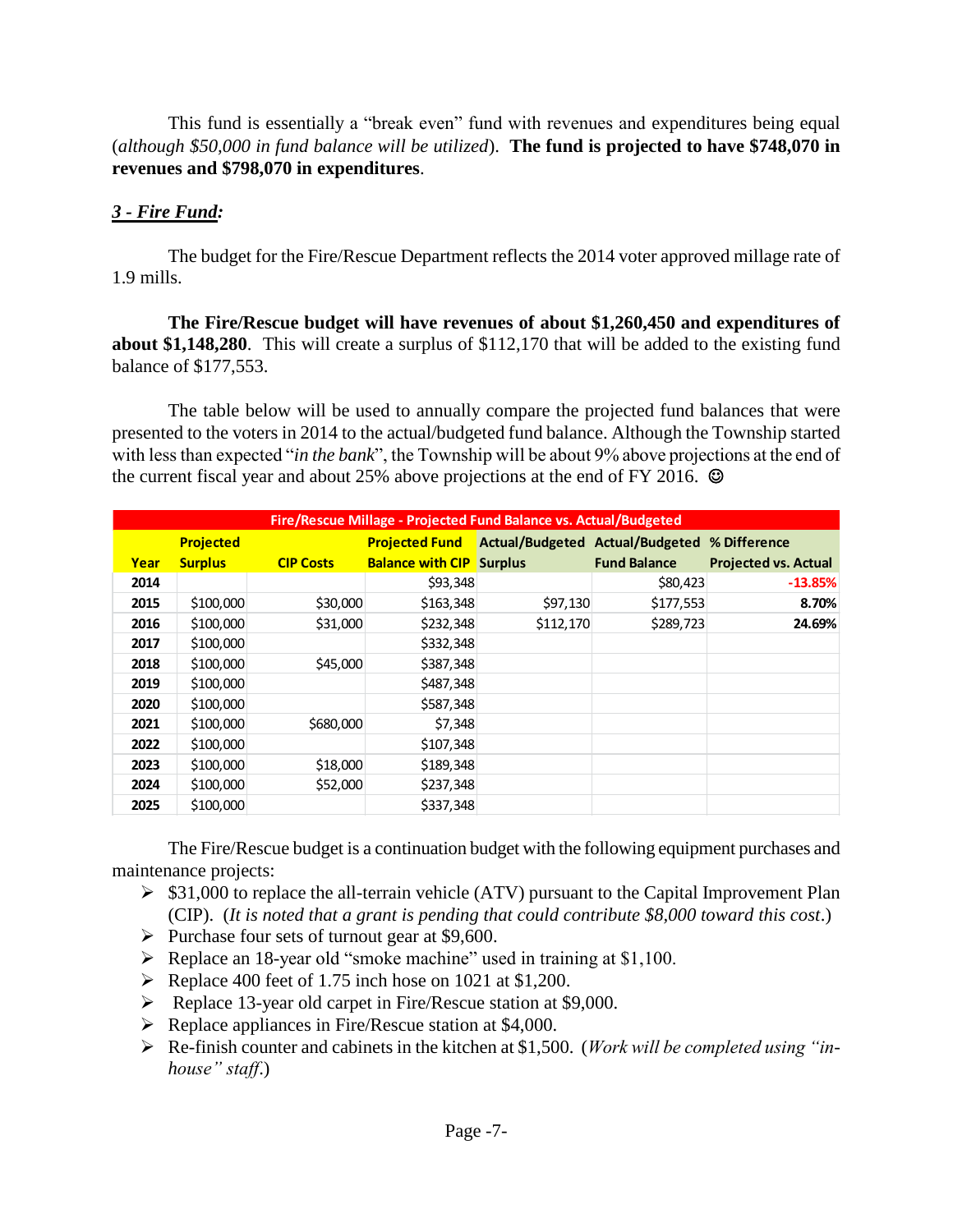- $\triangleright$  Re-seal portion of 20-year old station roof at \$2,800.
- $\triangleright$  Replace 21-year old dining table and chairs at \$1,400.
- \$18,720 OPEB costs (*i.e., retiree health care*) for the IAFF union members. And,
- \$33,770 for Information Technology Services. (*Please see the IT spreadsheet for a detailed review of costs and services*.)

### *4 - Police Services SAD Fund:*

This budget accounts for monies related to the Police Services Special Assessment District that is used to purchase police service contracts with the Ottawa County Sheriff's Department. This fund is basically a "break even" fund with revenues and expenditures being about equal. **The fund is estimated to have \$418,210 in revenues and expenditures at \$419,600 for FY 2015**. (*This fund pays for four COPS deputies, who supplement the work of the Sheriff's department in GHT. The GHAPS District funds 67% of one of the deputies*.)

Cash reserves in the Police Services SAD Fund are projected at about \$137,840 at the end of FY2016.

### *5 - Downtown Development Authority*:

**The DDA budget has projected revenues of \$557,330 with estimated expenditures of \$91,510**. This estimate is based upon a "captured" full value equivalent tax base of about \$55.5 million with a millage rate of 10.4424 mills. (*Please see attached spreadsheet*.)

The DDA does not have any projects scheduled for FY 2016. But, a portion of the professional engineering and design fees for the 168<sup>th</sup> Avenue street reconstruction project will be spent in FY 2016 to ensure a winter FY 2017 bid of this project.

Cash reserves for the DDA are estimated at about \$1.3 million at the end of FY 2016.

### *6 & 7 - Debt Funds -- Water, Township Building complex*:

The debt funds are a budgeting "no-brainer". GHT collects the revenues and paysthe bonds pursuant to the bond repayment schedule. **The total debt revenue collected will be \$354,560** from these two funds.

Further, **a total of \$364,580 in debt payments will be made during 2016** from the Water Debt Fund and Refunded Building Debt Fund.

Additional debt payments are made under the Water Fund and Sewer Fund. However, these debt payments are funded from operational revenues.

It should be noted that GHT has very little general obligation debt.  $\odot$  Further, the Water Debt will expire in **2017** while the Building debt will expire in **2021**. This means that the proposed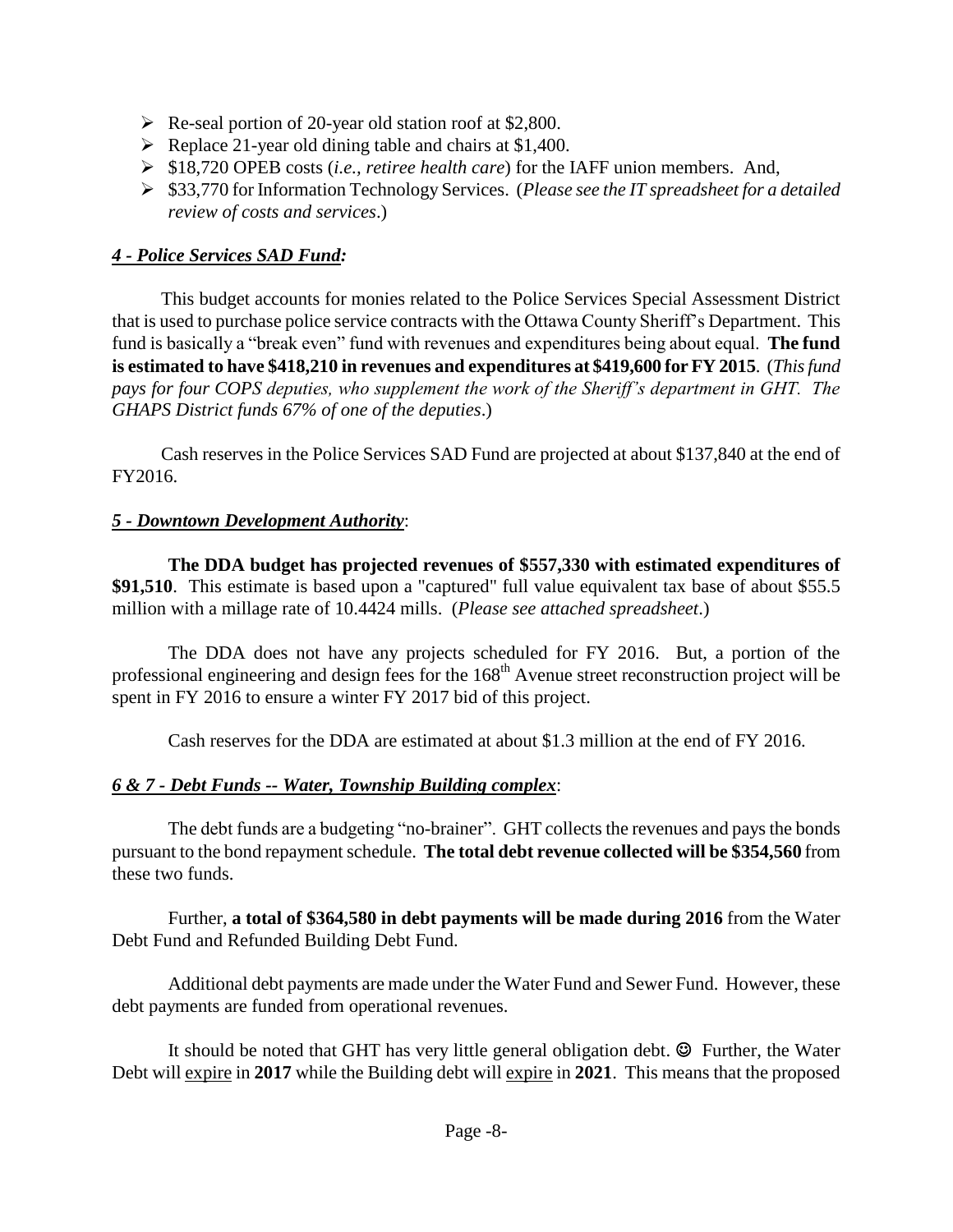Pathway Debt that will be voted on during the November General Elections of 2016 will not be collected until December of 2017 … after the Water Debt expires.

### *8 - Sewer Fund*:

**The Sewer Fund will collect about \$764,420 in revenues and incur an estimated \$757,780 in expenditures**. (*See the "Yearly Waste Water Totals & Projections" spreadsheet*.)

The significant costs within the Sewer Fund budget include the following:

- $\geq$  \$206,680 to process an estimated 113.9 million gallons of waste water collected;
- $\geq$  \$206,090 in debt payments;
- $\geq$  \$73,050 for the Sewer system's portion of the project to replace the automated meter reading system that was installed in 1999. This project will take a minimum of three years;
- $\triangleright$  \$10,000 to upgrade one of the four "canned" pump stations to the SCADA system;
- $\triangleright$  \$15,900 for chemical feed at the East Ferris Street lift station to control odors;
- \$18,430 for Information Technology Services. (*Please see the IT spreadsheet for a detailed review of costs and services*.)

The cash reserves of the Sewer Fund are estimated to increase by \$6,640 to a projected **\$1.33 million** at the end of FY 2016.

### *9 - Water Fund*:

**The Water Fund will collect about \$2,306,680 in revenues and incur an estimated \$2,209,960 in expenditures**. (*See the spreadsheet entitled "NOWS/Grand Rapids Water Totals & Projections".*)

The revenues are based on the sale of 500 million gallons of potable water and 75 new residential connections and 4 new commercial connections to the system.

The significant costs within the fund include the following:

- $\geq$  \$506,820 to purchase 550 million gallons of water;
- $\geq$  \$36,460 for meter purchases;
- $\geq$  \$9,600 for hydrant purchases;
- $\geq$  \$42,750 for service line purchases;
- $\geq$  \$6,420 for contaminant testing, including monies for required EPA annual water quality testing of unregulated contaminant monitoring; (*Note: These tests will likely be used to establish thresholds for currently unregulated contaminants*.)
- $\triangleright$  \$12,000 for the typical updates to the water's portion of the GIS system;
- $\ge$  \$33,380 for contracted services associated with a projected 75 new residential water connections;
- $\geq$  \$25,000 for hydrant repair and maintenance;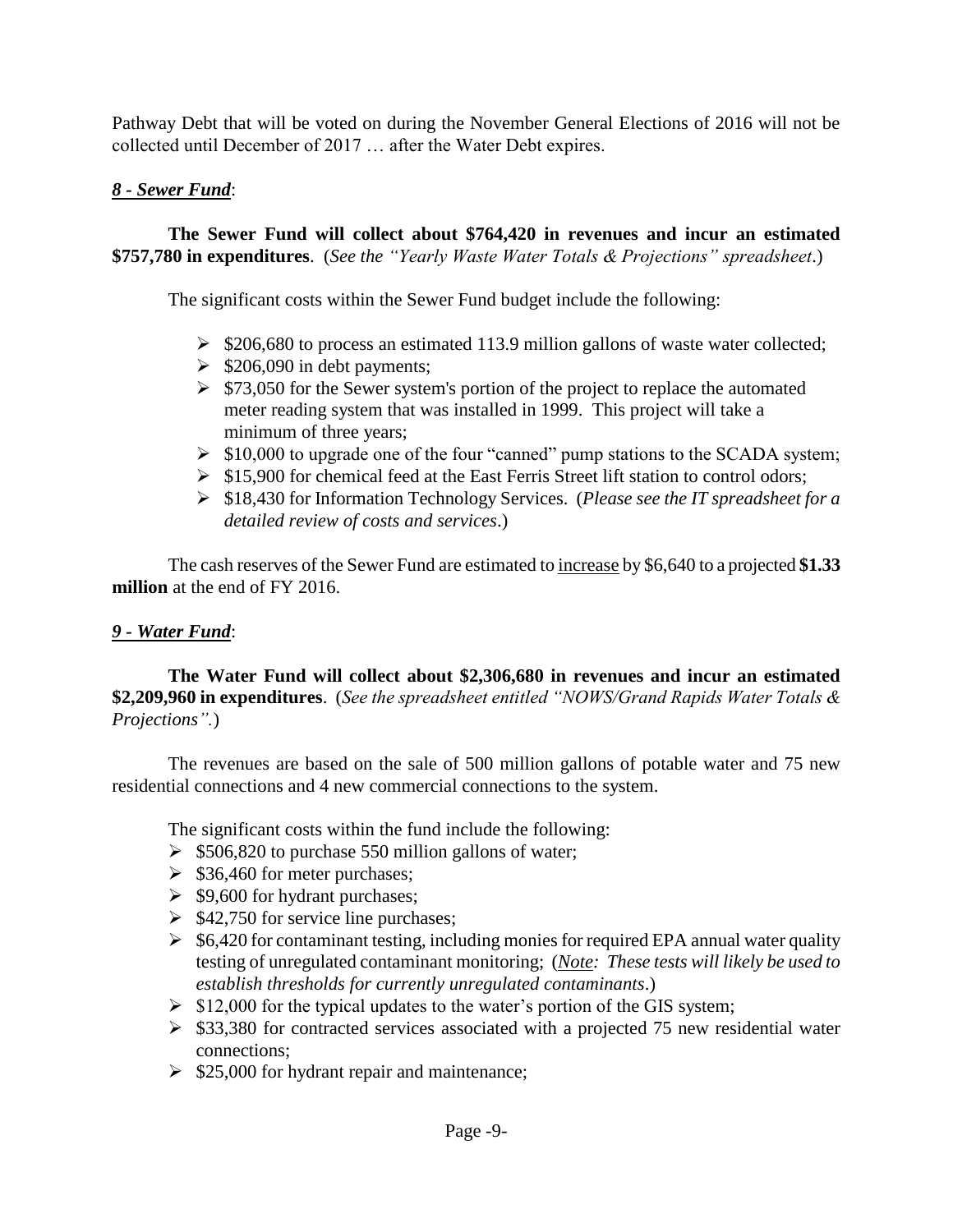- \$39,000 to repair 30 service line breaks (*associated with the plastic service lines still in the system*);
- $\geq$  \$170,450 for the Water system's portion of the project to replace the automated meter reading system that was installed in 1999. This project will take a minimum of three years and includes the hire of a full-time employee;
- $\geq$  \$22,500 to replaced an "aged" control valve at the west meter station;
- \$35,650 for Information Technology Services. (*Please see the IT spreadsheet for a detailed review of costs and services*.) and,
- $\geq$  \$715,780 for various debt payments.

The cash reserves of the Water Fund are projected to increase by about \$96,720 to an estimated **\$1.46 million**.

### **The final two funds are internal services funds for the Township.**

### *10 - OPEB Fund***:**

OPEB is an accounting concept created by the Governmental Accounting Standards Board (GASB) that is designed to address expenses that entities may or may not be legally bound to pay, but pay as a moral obligation. For GHT, the only OPEB cost is a retiree medical benefits plan that provides health insurance for current retirees and IAFF union members between the ages of 60 and 65 and a Medicare "filler" insurance program after age 65.

Watkins Ross will be required to complete a new actuarial study to re-determine the OPEB liability for the Township during FY 2016 at an estimated cost of \$3,200. Recall that it is considered prudent (*although not legally required*) to pre-fund any OPEB cost.

**OPEB contributions from the appropriate funds are projected at \$27,720 while the OPEB costs for 2016 are budgeted at \$23,760**. The projected fund balance for the OPEB Fund will be about \$103,373 at the end of the 2016 fiscal year.

### *11 - Information Technology***:**

Information Technology (IT) costs for FY 2016 has revenues of \$241,280 with the following transfers funding this Fund:

- $\triangleright$  Fire/Rescue Fund Transfer = \$ 33,770
- $\triangleright$  Water Fund Transfer = \$ 35,650
- $\geq$  Sewer Fund Transfer  $=$  \$ 18.430

The \$261,280 IT budget can be divided into the following three major categories:

- $\triangleright$  Software & License fees  $= $89,130 \, (about 34.1\%)$
- $\triangleright$  IT Professional fees  $= $72,510 \, (about 27.8\%)$ 
	- $\checkmark$  \$53,832 for Worksighted agreement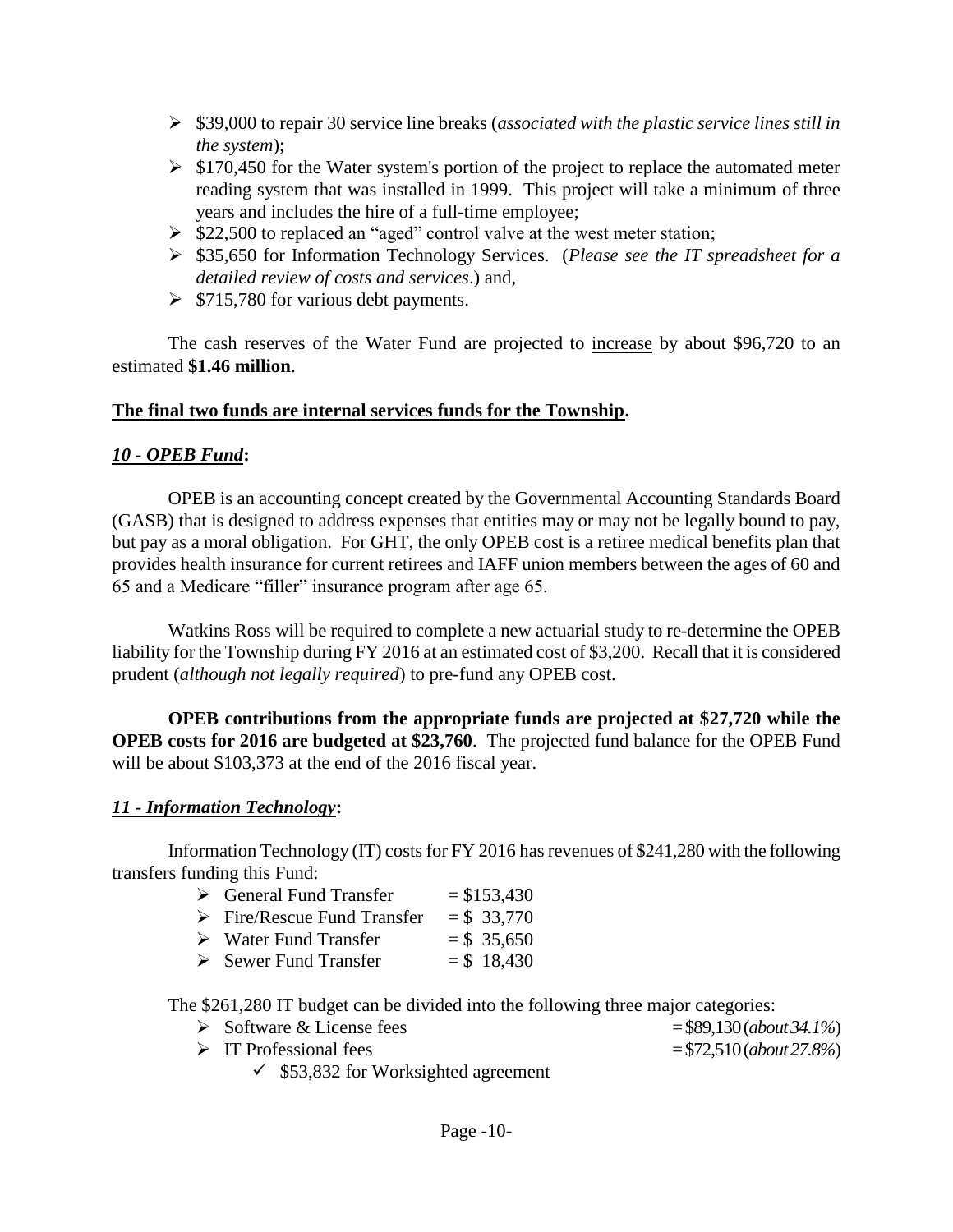- $\checkmark$  \$10,400 for Webtec agreement
- $\checkmark$  \$ 4,000 for Ottawa County GIS
- $\checkmark$  \$ 600 for Ottawa County web hosting
- $\checkmark$  \$ 1,270 for GHAPS DR hosting
- $\checkmark$  \$ 2,400 for Charter internet services
- Computer Hardware costs, including: = \$99,640(*about 38.1%*)

- $\checkmark$  \$26,000 Dell PowerEdge R730 (migration to new server)
- $\checkmark$  \$26,000 Dell PowerEdge R730 (disaster recover cluster)
- $\checkmark$  \$ 5,400 Dell micro desk tops
- $\checkmark$  \$ 8,000 Supplies for phones, computers, printers, etc.

Please see the "Software Expense and Computer Services" spreadsheet for a detailed cost breakdown.

### *Personnel Costs***:**

This final section highlights various aspects of the personnel costs contained in the budget, including the following:

- $\boxtimes$  The budget did <u>not</u> apply any cost-of-living allowance on the 2014 MML Wage Scale. (*Recall that because of dropping energy costs, inflation is close to "zero" percent for the previous twelve months*.)
- $\boxtimes$  The Township's Priority Health HMO and HSA health care costs increased by 3.42%. (*Recall that because of late amendments to the Affordable Health Care Act, Priority Health is able to continue to provide the same health care plan to the Township, which limited the premium increase.)*
- $\boxtimes$  GHT employees will be paying 10% of their health care premiums in 2016. These payments are as follows:
	- $\geq$  Single \$ 45.36/month
	- $\geq$  Double \$ 99.80/month
	- $\triangleright$  Family \$124.75/month

(*Please see the 2016 Insurance Listing for additional information*.)

- Pursuant to Michigan's Publicly Funded Health Insurance Contribution Act (*i.e., P.A. 152*), GHT will be **below↓** the "hardcap" rule by about **\$6,749**. Because the Township is now eligible for CVTRS monies (*i.e., statutory state shared revenues*), it is required that GHT stay below the "hardcap" or require employees to pay 20% of health care costs. (*Note that the Legislature did not fund the CVTRS portion of state revenue sharing for FY 2015/16*.)
- The premium for the Priority Medicare Individual Plan (*for retirees age 65 and above*) has remained at \$95.00 per month (*i.e., a "zero" percent increase*) for 2016 with an additional dental option of \$15.00 that the retiree can pay.
- $\boxtimes$  The health care waiver payments for full-time employees will remain at the following levels:
	- $\triangleright$  Single \$166.67/month
	- $\triangleright$  Double \$333.33/month
	- $\triangleright$  Family \$333.33/month

 $\boxtimes$  The dental care waiver payments for full-time employees will remain at the following levels: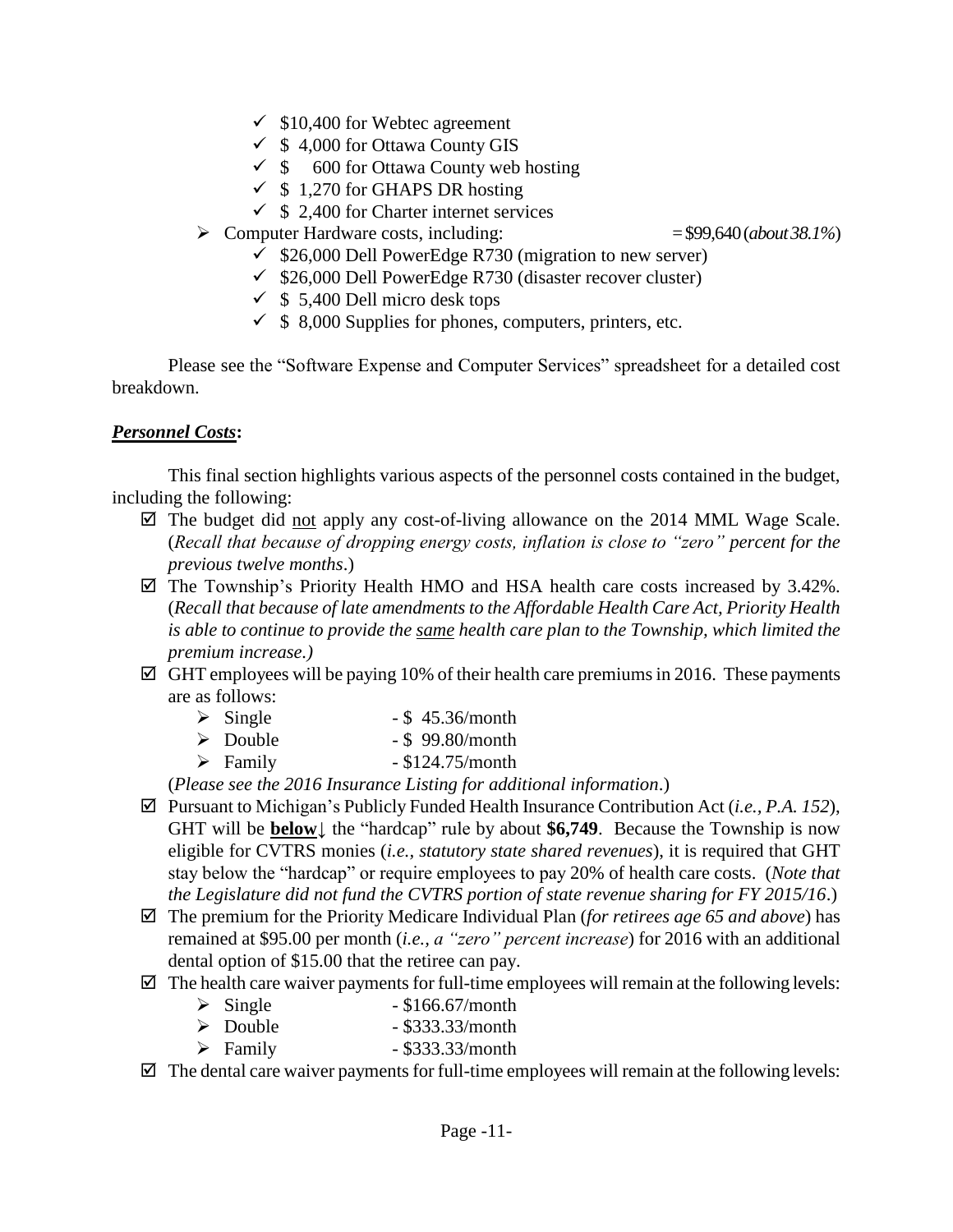| $\triangleright$ Single |  | $-$ \$ 15.94/month |
|-------------------------|--|--------------------|
|-------------------------|--|--------------------|

- $\geq$  Double \$ 29.56/month
- $\triangleright$  Family \$ 51.24/month

Delta Dental insurance premiums **decreased↓** by about 4%.

That's it ... a twelve (12) page summary of the proposed **\$9.48** million budget.

If you have any questions or comments, please contact either Cargo or Sandoval.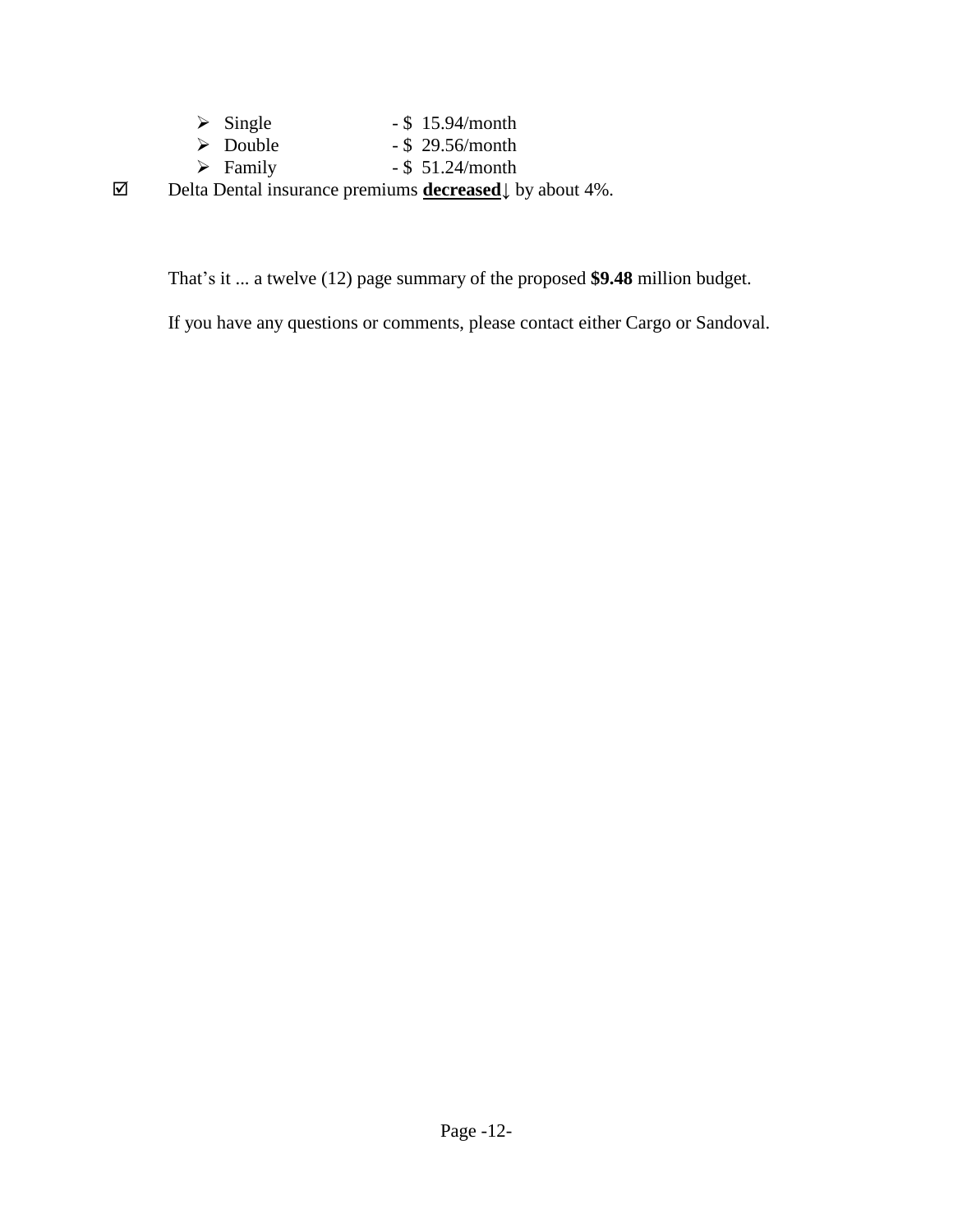2016 FISCAL YEAR BUDGET WORKSHEET FOR

FUND: 101 **GENERAL FUND** 

**000** DEPARTMENT:

**Revenues**

| <b>ACCOUNT</b>                             | 2014<br><b>ACTIVITY</b> | 2015<br><b>AMENDED</b><br><b>BUDGET</b> | 2015<br><b>ACTIVITY</b><br><b>THRU 10/31/15</b> | 2016<br><b>REQUESTED</b><br><b>AMOUNT</b> | <b>JUSTIFICATION DETAIL</b>                                                                                                                       | <b>ITEM</b><br><b>AMOUNT</b> |
|--------------------------------------------|-------------------------|-----------------------------------------|-------------------------------------------------|-------------------------------------------|---------------------------------------------------------------------------------------------------------------------------------------------------|------------------------------|
| 403.000 PROPERTY TAXES                     | 560,290                 | 579,550                                 | 579,970                                         | 600,920                                   | Based upon a general operating levy of 0.9171 Mills (Ad valorem, plus IFT/FTE less DDA recapture<br>and Ren zone) See estimated tax revenue sheet |                              |
| 403.200 PROPERTY TAX - TRAILER/LOT FEES    | 2,860                   | 2,890                                   | 2,520                                           | 3,040                                     | 507 lots x .50 x 12                                                                                                                               |                              |
| 403.300 PROPERTY TAX - DELINQUENT PERSONAL | 340                     | 250                                     | 40                                              | 50                                        | Based on projected activity                                                                                                                       |                              |
| 424.000 TAXES-LIGHT DISTRICTS              | 113,350                 | 114,120                                 | 114,090                                         | 115,370                                   | Based upon current light districts approved by the Board                                                                                          |                              |
| 425.000 SPECIAL ROAD ASSESSMENTS           | 4,570                   | 650                                     | 0                                               | 650                                       | Park Court Paving                                                                                                                                 |                              |
| 445.000 INTEREST & PENALTIES-TAXES         | 5,920                   | 8,790                                   | 8,870                                           | 8,900                                     | Late fees on property taxes, based on previous year's experience.                                                                                 |                              |
| 447.000 TAXES-ADMINISTRATION FEE           | 198,150                 | 203,250                                 | 205,490                                         | 213,330                                   | 1% administrative fee on property taxes collected                                                                                                 |                              |
| 452.000 FRANCHISE FEES                     | 243,720                 | 258,000                                 | 194,390                                         | 260,500                                   | <b>Charter Communications</b>                                                                                                                     | 215,000.00                   |
|                                            |                         |                                         |                                                 |                                           | AT&T                                                                                                                                              | 44,000.00                    |
|                                            |                         |                                         |                                                 |                                           | <b>Waste Haulers</b>                                                                                                                              | 1,500.00                     |
|                                            |                         |                                         |                                                 |                                           | <b>Justification Items Total:</b>                                                                                                                 | 260,500                      |
| 477,000 BUILDING PERMIT FEES               | 179,750                 | 200,000                                 | 190,140                                         | 200,000                                   | Estimate based on projected activity (Could increase substantially with Spectrum construction)                                                    |                              |
| 478.000 ELECTRICAL PERMIT FEES             | 37,200                  | 41,000                                  | 36,040                                          | 41,000                                    | Estimate based on projected activity (Could substantially increase with Spectrum construction)                                                    |                              |
| 479.000 PLUMBING PERMIT FEES               | 21,810                  | 25,000                                  | 22,020                                          | 25,000                                    | Estimate based on projected activity (Could substantially increase with Spectrum construction)                                                    |                              |
| 480.000 MECHANICAL PERMIT FEES             | 46,130                  | 46,000                                  | 42,270                                          | 46,000                                    | Estimate based on projected activity (Could substantially increase with Spectrum construction)                                                    |                              |
| 540.000 LIQUOR CONTROL FEES                | 5,640                   | 5,850                                   | 5,740                                           | 5,800                                     | Based upon projected activity                                                                                                                     |                              |
| 545.000 ORDINANCE VIOLATION FINES          | 1,650                   | 3,700                                   | 3,610                                           | 3,000                                     | Based upon projected activity                                                                                                                     |                              |
| 568.600 FEMA GRANT - FLOOD REIMBURSEMENT   | 0                       | 3,840                                   | 3,840                                           | 0                                         |                                                                                                                                                   |                              |
| 568.700 MNRTF GRANT - HOFMA PARK           | 0                       | 276,500                                 | 0                                               | 0                                         |                                                                                                                                                   |                              |
| 574.000 STATE SHARED REVENUES              | 1,179,730               | 1,208,300                               | 564,630                                         | 1,207,550                                 | Based on current State estimates - Constitutional only: Statutory eliminated                                                                      |                              |
| 609.000 PLANNING/BD OF APPEALS FEES        | 250                     | 1,400                                   | 620                                             | 3,030                                     | Estimate of 5 ZBA applications (\$125 avg fee)                                                                                                    | 630.00                       |
|                                            |                         |                                         |                                                 |                                           | Estimate of 16 PC applications (\$150 avg fee)                                                                                                    | 2,400.00                     |
|                                            |                         |                                         |                                                 |                                           | <b>Justification Items Total:</b>                                                                                                                 | 3,030                        |
| 609.100 CONSTRUCTION BOARD OF APPEALS      | 0                       | 150                                     | 0                                               | 150                                       | Based upon current level of activity                                                                                                              |                              |
| 610.000 VARIOUS FEES                       | 18,750                  | 20,250                                  | 20,750                                          | 19,200                                    | Payment in lieu of taxes from BLP                                                                                                                 | 8,500.00                     |
|                                            |                         |                                         |                                                 |                                           | Metro ROW fees,                                                                                                                                   | 8,600.00                     |
|                                            |                         |                                         |                                                 |                                           | Zoning/Peddler's/Dog license fees                                                                                                                 | 500.00                       |
|                                            |                         |                                         |                                                 |                                           | Land division fees                                                                                                                                | 600.00                       |
|                                            |                         |                                         |                                                 |                                           | Ordinance book revenue                                                                                                                            | 200.00                       |
|                                            |                         |                                         |                                                 |                                           | Printed material sales                                                                                                                            | 250.00                       |
|                                            |                         |                                         |                                                 |                                           | <b>NSF Fees</b>                                                                                                                                   | 250.00                       |
|                                            |                         |                                         |                                                 |                                           | Facility rental fees                                                                                                                              | 150.00                       |
|                                            |                         |                                         |                                                 |                                           | Duplicate bill fees                                                                                                                               | 150.00                       |
|                                            |                         |                                         |                                                 |                                           | <b>Justification Items Total:</b>                                                                                                                 | 19,200                       |
| 612.000 PROPERTY INFORMATION FEE           | 40                      | 100                                     | 20                                              | 50                                        | Based upon current level of activity.                                                                                                             |                              |
| 625.000 SUMMER TAX COLLECTION FEES         | 19,010                  | 19,510                                  | 19,520                                          | 19,530                                    | Paid by the school district at a rate of \$2.75/parcel for an estimated 7,100 parcels                                                             |                              |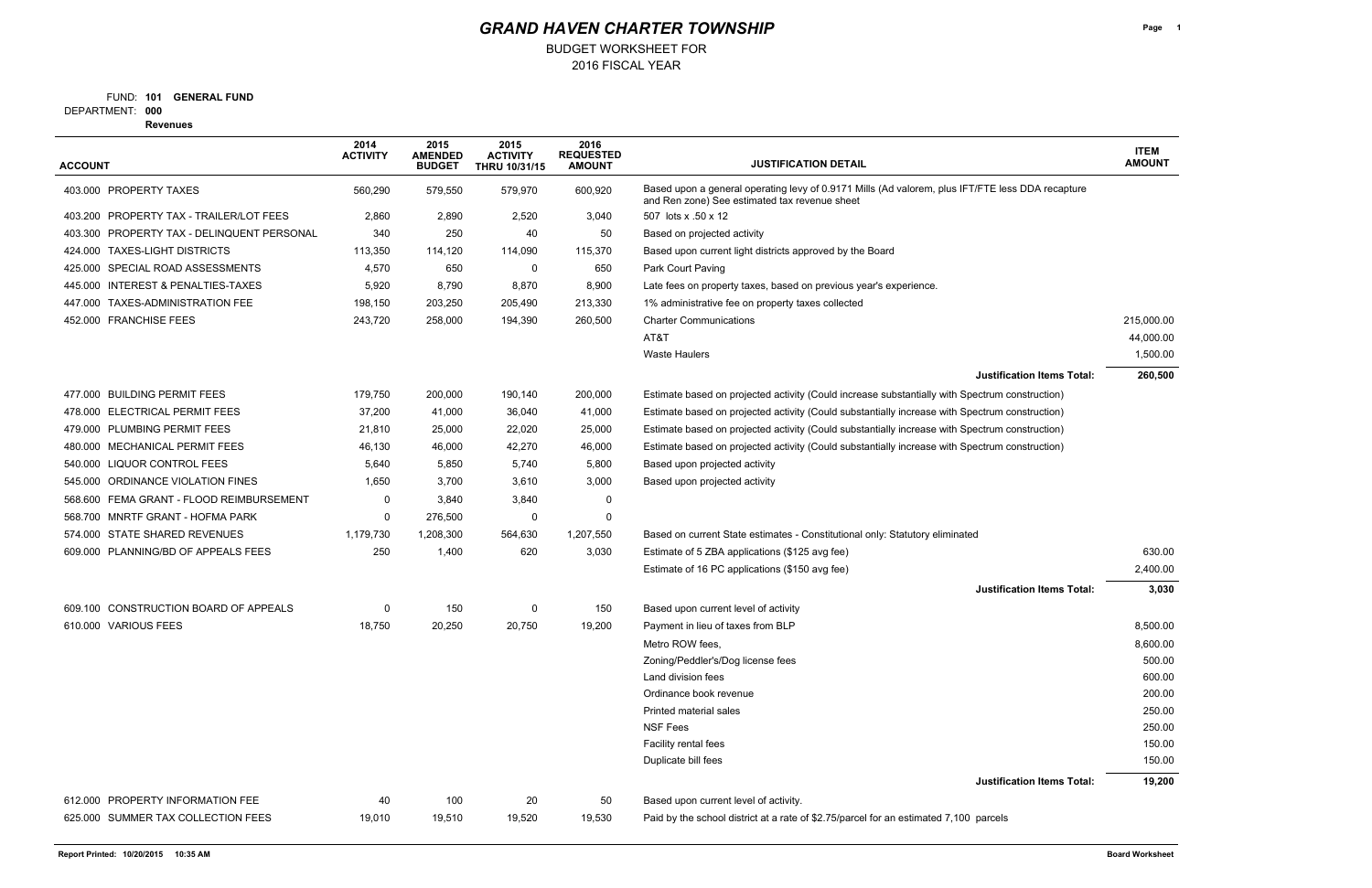2016 FISCAL YEAR BUDGET WORKSHEET FOR

FUND: 101 **GENERAL FUND** 

**000** DEPARTMENT:

**Revenues**

**Page 2**

**ITEM AMOUNT**

| <b>ACCOUNT</b>                         | 2014<br><b>ACTIVITY</b> | 2015<br><b>AMENDED</b><br><b>BUDGET</b> | 2015<br><b>ACTIVITY</b><br><b>THRU 10/31/15</b> | 2016<br><b>REQUESTED</b><br><b>AMOUNT</b> | <b>JUSTIFICATION DETAIL</b>                                                  |
|----------------------------------------|-------------------------|-----------------------------------------|-------------------------------------------------|-------------------------------------------|------------------------------------------------------------------------------|
| CEMETERY GRAVE OPENING FEES<br>626.000 | 27,470                  | 33,000                                  | 34,040                                          | 30,000                                    | Based upon current level of activity                                         |
| 643.000 CEMETERY LOT SALES/TRANSFERS   | 20,870                  | 10,000                                  | 7,270                                           | 10,000                                    | Based upon current level of activity                                         |
| 643.100 CEMETERY CONTRACT PAYMENTS     | 5,790                   | 0                                       | 0                                               | 0                                         | All contract payments received                                               |
| 651,000 BOAT LAUNCH FEES               | 20,180                  | 20,000                                  | 20,030                                          | 20,000                                    | Based on current level of activity                                           |
| 664.000 INTEREST INCOME                | 18,070                  | 12,080                                  | 11,750                                          | 16,420                                    | Interest earned on property tax collection account and general fund balance. |
| 667,000 PARKS RENTALS                  | 8,110                   | 8,000                                   | 8,220                                           | 8,000                                     | Based on current level of activity                                           |
| 674,000 SALE OF FIXED ASSETS           | 0                       | 0                                       | 19,590                                          | 0                                         |                                                                              |
| 677.000 REIMBURSEMENTS                 | 30,920                  | 5,000                                   | 170                                             | 500                                       | Based on projected activity                                                  |
| 677.100 REIMBURSEMENTS-ELECTIONS       | 3,980                   | 12,160                                  | 0                                               | 22,000                                    | Reimbursement for March Presidential Primary election & May school election  |
| 678,000 ADMINISTRATION & SUPERVISION   | 289,310                 | 352,520                                 | 293,650                                         | 339,500                                   | See spreadsheet for details                                                  |
| 694.000 MISCELLANEOUS INCOME           | 660                     | 500                                     | 660                                             | 500                                       | Based upon current level of activity                                         |
|                                        | 3,064,520               | 3,472,360                               | 2,409,950                                       | 3,219,990                                 |                                                                              |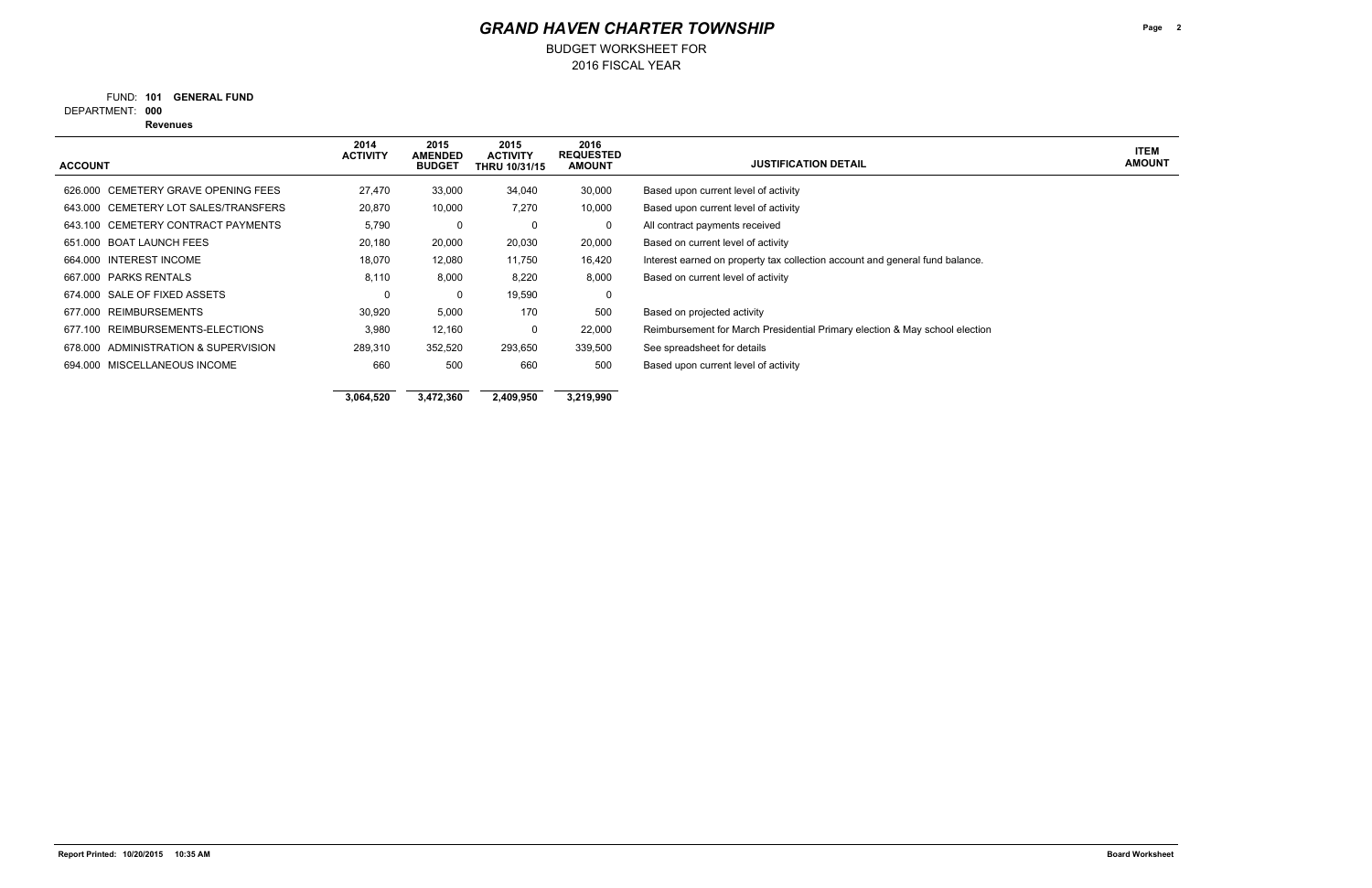### FUND: 101 **GENERAL FUND**

BUDGET WORKSHEET FOR

**101 LEGISLATIVE** DEPARTMENT:

**Expenditures**

**Page 3**

| <b>ACCOUNT</b>                        | 2014<br><b>ACTIVITY</b> | 2015<br><b>AMENDED</b><br><b>BUDGET</b> | 2015<br><b>ACTIVITY</b><br>THRU 10/31/15 | 2016<br><b>REQUESTED</b><br><b>AMOUNT</b> | <b>JUSTIFICATION DETAIL</b>                                             |                                   | <b>ITEM</b><br><b>AMOUNT</b> |
|---------------------------------------|-------------------------|-----------------------------------------|------------------------------------------|-------------------------------------------|-------------------------------------------------------------------------|-----------------------------------|------------------------------|
| 702.000 SALARIES                      | 15,930                  | 16,240                                  | 11,630                                   | 15,940                                    | Wage Established for four board members @ \$3,983/Trustee               |                                   |                              |
| 707.000 COMM MEETING & CONF PAY       | 880                     | 600                                     | 110                                      | 300                                       | Committee meetings - Based on prior year (\$75 per quarter)             |                                   |                              |
| 708.000 INTERNET                      | 2,400                   | 2,400                                   | 1,750                                    | 2,400                                     | \$50 per month per trustee                                              |                                   |                              |
| 715.000 FICA                          | 1,470                   | 1,530                                   | 1,040                                    | 1,450                                     | Based upon 7.65% of all compensation (salary, committee pay, internet)  |                                   |                              |
| 719.700 EMPLOYEE ASSISTANCE PROGRAM   | 120                     | 120                                     | 120                                      | 140                                       | 4 @ \$35 each                                                           |                                   |                              |
| 727.000 OFFICE SUPPLIES & POSTAGE     | 15,840                  | 8,100                                   | 4,220                                    | 9,300                                     | Postage for 2 newsletters (\$2,300 ea)                                  |                                   | 4,600.00                     |
|                                       |                         |                                         |                                          |                                           | Copies                                                                  |                                   | 1,500.00                     |
|                                       |                         |                                         |                                          |                                           | General postage                                                         |                                   | 1,400.00                     |
|                                       |                         |                                         |                                          |                                           | Supplies                                                                |                                   | 1,800.00                     |
|                                       |                         |                                         |                                          |                                           |                                                                         | <b>Justification Items Total:</b> | 9,300                        |
| 801.000 LEGAL AND PROFESSIONAL FEES   | 63,790                  | 42,500                                  | 21,260                                   | 33,000                                    | Fees paid to Scholten & Fant                                            |                                   |                              |
| 802.000 CONFERENCES, DUES, SUB'S      | 7,570                   | 8,990                                   | 7,600                                    | 9,700                                     | Annual MTA dues                                                         |                                   | 6,100.00                     |
|                                       |                         |                                         |                                          |                                           | Miscellaneous                                                           |                                   | 500.00                       |
|                                       |                         |                                         |                                          |                                           | Mileage                                                                 |                                   | 700.00                       |
|                                       |                         |                                         |                                          |                                           | Conferences and seminars                                                |                                   | 1,000.00                     |
|                                       |                         |                                         |                                          |                                           | TEA (Employers Assocation) Dues                                         |                                   | 800.00                       |
|                                       |                         |                                         |                                          |                                           | GH Chamber Annual membership                                            |                                   | 600.00                       |
|                                       |                         |                                         |                                          |                                           |                                                                         | <b>Justification Items Total:</b> | 9,700                        |
| 805.000 AUDIT SERVICES                | 4,800                   | 5,000                                   | 4,900                                    | 5,200                                     | 40% of \$13,000                                                         |                                   |                              |
| 861.000 TRAVEL & MILEAGE              | 90                      | 50                                      | 10                                       | 50                                        | Based on anticipated level of activity                                  |                                   |                              |
| 880.000 ECONOMIC DEVELOPMENT CONTRACT | 19,970                  | 19,870                                  | 19,730                                   | 20,500                                    | Based upon current contract with the Chamber of Commerce                |                                   |                              |
| 885.000 COMMUNITY PROMOTION           | 7,500                   | 7,750                                   | 7,750                                    | 7,750                                     | July 4th fireworks                                                      |                                   |                              |
| 900.000 PRINT & PUBLISHING            | 9,380                   | 11,100                                  | 8,300                                    | 11,500                                    | Two Township newsletters - publishing costs (\$2,500 ea)                |                                   | 5,000.00                     |
|                                       |                         |                                         |                                          |                                           | Publishing & Posting                                                    |                                   | 6,500.00                     |
|                                       |                         |                                         |                                          |                                           |                                                                         | <b>Justification Items Total:</b> | 11,500                       |
| 910.000 BUILDING, EQUIP & RADIO INS   | 11,990                  | 12,860                                  | 10,910                                   | 13,500                                    | Property and Liability Insurance - Based on 5% increase from prior year |                                   |                              |
| 910.100 WORKERS COMP ACCOUNT          | 30                      | 40                                      | $30\,$                                   | 40                                        | Based on current rates & 5% increase mid-year                           |                                   |                              |
| 912.000 HEALTH & SAFETY               | $\Omega$                | 100                                     | 0                                        | 100                                       | Training, materials, videos                                             |                                   |                              |
| 956.000 MISCELLANEOUS EXPENSE         | 11,120                  | 11,500                                  | 1,980                                    | 13,000                                    | Newspaper subscriptions, Miscellaneous Needs, etc                       |                                   | 3,500.00                     |
|                                       |                         |                                         |                                          |                                           | Employee Recognition Luncheon (Meal, Certificates)                      |                                   | 1,500.00                     |
|                                       |                         |                                         |                                          |                                           | <b>Appreciation Dinner</b>                                              |                                   | 8,000.00                     |
|                                       |                         |                                         |                                          |                                           |                                                                         | <b>Justification Items Total:</b> | 13,000                       |
|                                       | 172,880                 | 148,750                                 | 101,340                                  | 143,870                                   |                                                                         |                                   |                              |

|                    | 11 EM<br><b>AMOUNT</b> |
|--------------------|------------------------|
|                    |                        |
|                    |                        |
|                    |                        |
|                    |                        |
|                    | 4,600.00               |
|                    | 1,500.00               |
|                    | 1,400.00               |
|                    | 1,800.00               |
| ation Items Total: | 9,300                  |
|                    |                        |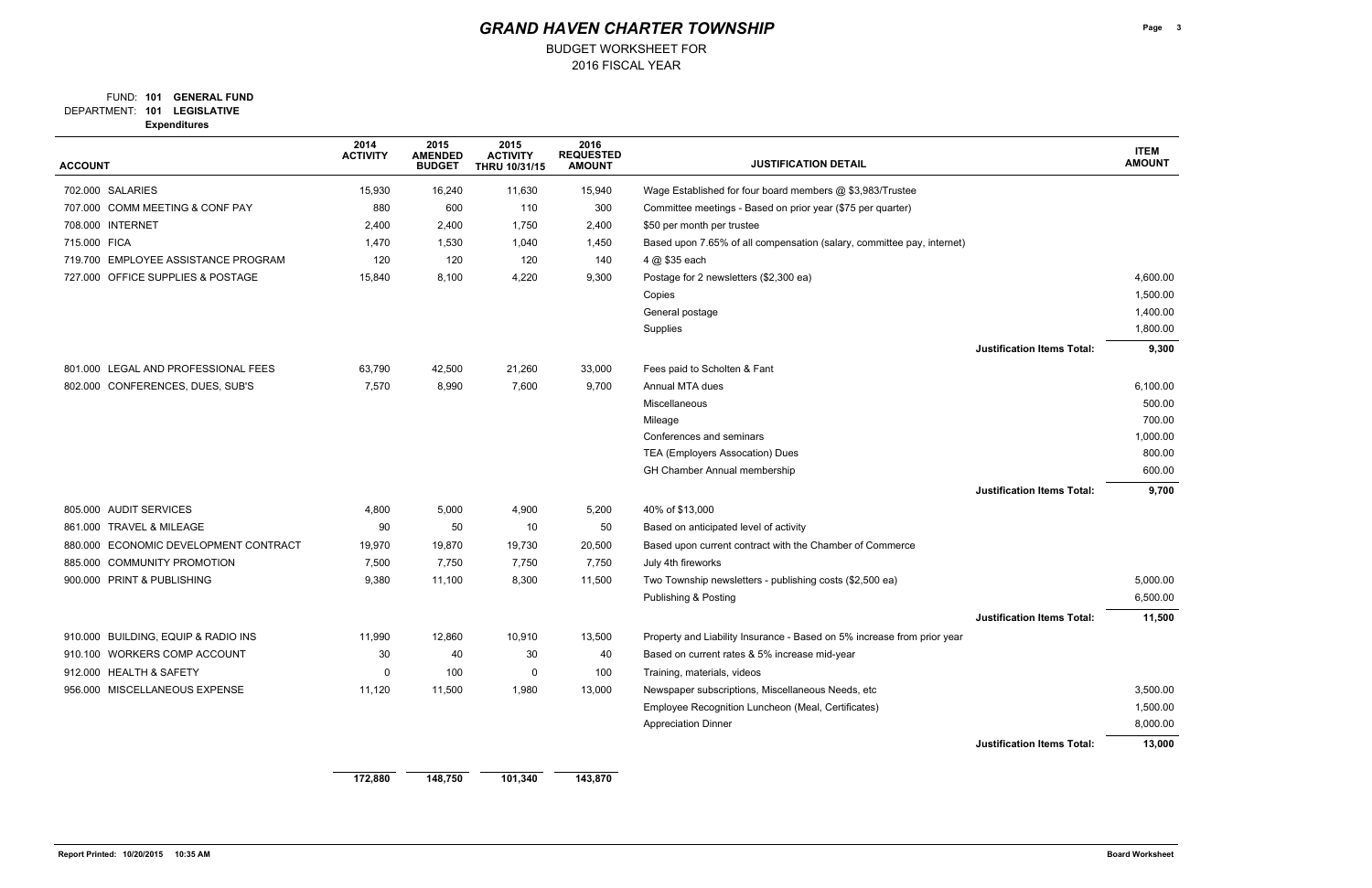2016 FISCAL YEAR BUDGET WORKSHEET FOR

FUND: 101 **GENERAL FUND** 

**171 SUPERVISOR** DEPARTMENT:

**Expenditures**

**Page 4**

**ITEM AMOUNT**

| <b>ACCOUNT</b>                      | 2014<br><b>ACTIVITY</b> | 2015<br><b>AMENDED</b><br><b>BUDGET</b> | 2015<br><b>ACTIVITY</b><br><b>THRU 10/31/15</b> | 2016<br><b>REQUESTED</b><br><b>AMOUNT</b> | <b>JUSTIFICATION DETAIL</b>  |
|-------------------------------------|-------------------------|-----------------------------------------|-------------------------------------------------|-------------------------------------------|------------------------------|
| 702.000 SALARIES                    | 18,840                  | 19,200                                  | 14,130                                          | 18,850                                    | Wage established at \$18,842 |
| 707.000 COMM MEETING & CONF PAY     | 560                     | 500                                     | 200                                             | 500                                       |                              |
| 708.000 INTERNET                    | 600                     | 600                                     | 450                                             | 600                                       | \$50 per month               |
| 715,000 FICA                        | 1,530                   | 1,570                                   | 1,130                                           | 1,530                                     | 7.65% of total compensation  |
| 719.700 EMPLOYEE ASSISTANCE PROGRAM | 30                      | 30                                      | 30                                              | 40                                        | 1 employee @ \$35            |
| 727,000 OFFICE SUPPLIES & POSTAGE   | 0                       | 50                                      | 0                                               | 50                                        |                              |
| 802.000 CONFERENCES, DUES, SUB'S    | 0                       | 500                                     | $\mathbf 0$                                     | 500                                       | One-day seminars             |
| 910.100 WORKERS COMP ACCOUNT        | 30                      | 40                                      | 30                                              | 40                                        | Based on current rates       |
|                                     | 21,590                  | 22,490                                  | 15,970                                          | 22,110                                    |                              |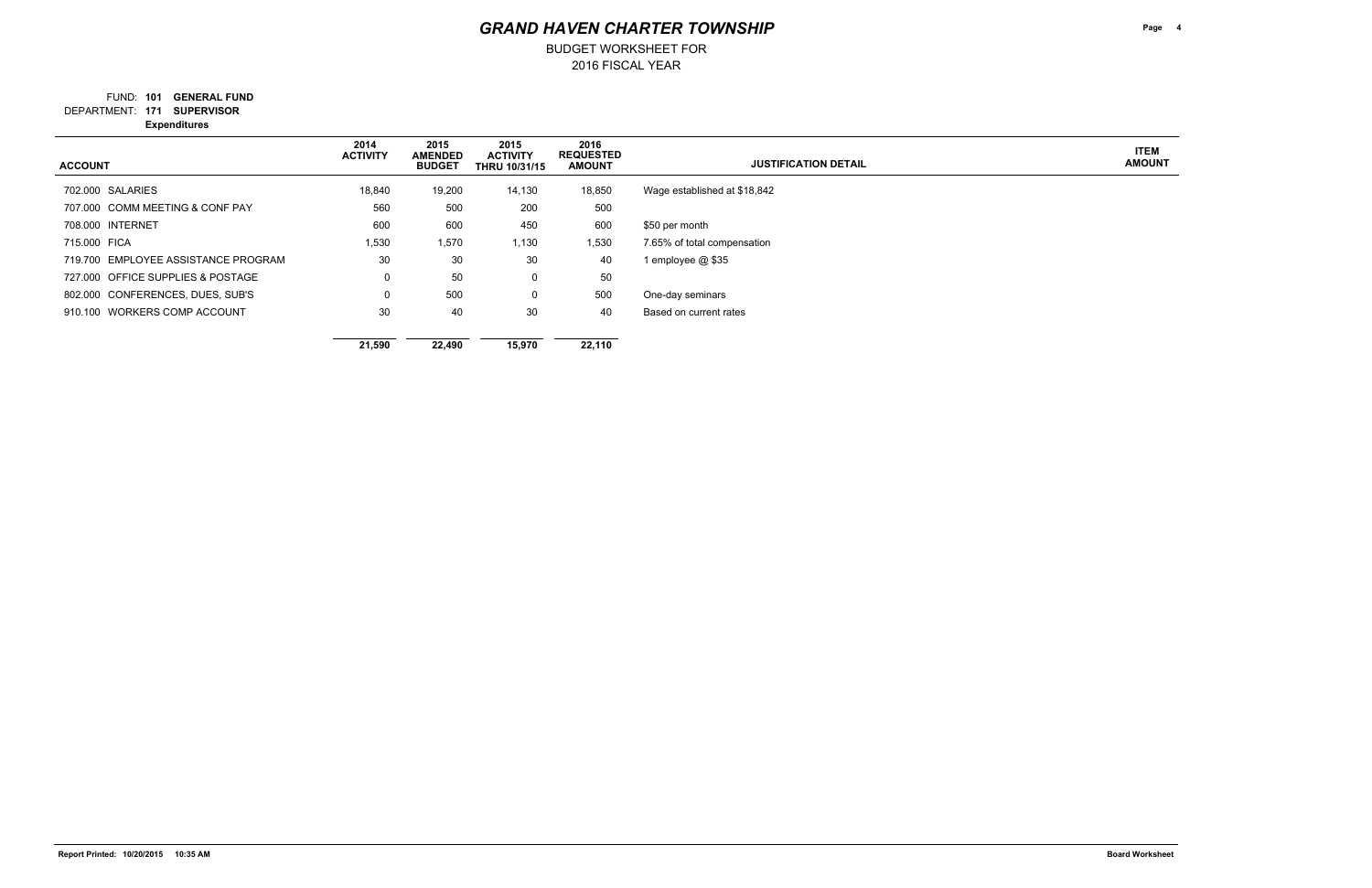### DEPARTMENT: **172 ADMIN,MGR,SUPERINTENDENT,CONTROLL** FUND: 101 **GENERAL FUND**

BUDGET WORKSHEET FOR

**Expenditures**

| <b>ACCOUNT</b>                       | 2014<br><b>ACTIVITY</b> | 2015<br><b>AMENDED</b><br><b>BUDGET</b> | 2015<br><b>ACTIVITY</b><br><b>THRU 10/31/15</b> | 2016<br><b>REQUESTED</b><br><b>AMOUNT</b> | <b>JUSTIFICATION DETAIL</b>                                                                   | <b>ITEM</b><br><b>AMOUNT</b> |
|--------------------------------------|-------------------------|-----------------------------------------|-------------------------------------------------|-------------------------------------------|-----------------------------------------------------------------------------------------------|------------------------------|
| 701.000 MANAGERS SALARY              | 105,430                 | 108,210                                 | 83,930                                          | 108,210                                   | Annual salary - \$108,210                                                                     |                              |
| 702.000 SALARIES                     | 132,600                 | 132,920                                 | 101,420                                         | 122,360                                   | <b>Administrative Services Director</b>                                                       | 76,130.00                    |
|                                      |                         |                                         |                                                 |                                           | Administrative Assistant - 1040 hrs @ \$20.32/Hr (1040 hours to Comm. Development)            | 21,130.00                    |
|                                      |                         |                                         |                                                 |                                           | Administrative Assistant - 1080 @ \$21.74 (200 hrs - Clerk duties, 800 hrs - Election duties) | 23,480.00                    |
|                                      |                         |                                         |                                                 |                                           | Overtime - 20 Hrs Ea                                                                          | 960.00                       |
|                                      |                         |                                         |                                                 |                                           | Front Desk Coverage for Absences - 48 @ \$13.70                                               | 660.00                       |
|                                      |                         |                                         |                                                 |                                           | <b>Justification Items Total:</b>                                                             | 122,360                      |
| 715.000 FICA                         | 19,020                  | 18,450                                  | 15,200                                          | 17,640                                    | 7.65% of salaries and wages                                                                   |                              |
| 716.000 MEDICAL CARE & PHYSICALS     | 0                       | 100                                     | 0                                               | 100                                       |                                                                                               |                              |
| 718.000 PENSION                      | 28,920                  | 28,220                                  | 23,540                                          | 27,230                                    | 10% of wages and salaries, excluding sick leave reimbursement & overtime                      | 12,080.00                    |
|                                      |                         |                                         |                                                 |                                           | 14% of wages and salaries for Manager                                                         | 15,150.00                    |
|                                      |                         |                                         |                                                 |                                           | <b>Justification Items Total:</b>                                                             | 27,230                       |
| 719.000 HEALTH INSURANCE             | 28,590                  | 30,500                                  | 24,350                                          | 28,510                                    | Priority Health - Incl ACA and MI Claims Tax, HSA Deposit                                     |                              |
| 719.001 MI 1% CLAIMS TAX             | 360                     | 0                                       | 0                                               | 0                                         | Included with health insurance expense                                                        |                              |
| 719.100 DENTAL INSURANCE             | 2,400                   | 2,420                                   | 2,010                                           | 2,070                                     | Delta Dental incl MI Claims Tax                                                               |                              |
| 719.200 DISABILITY INSURANCE         | 1,980                   | 2,290                                   | 1,860                                           | 2,130                                     | Short and Long term - 0% increase                                                             |                              |
| 719.300 LIFE INSURANCE               | 330                     | 490                                     | 380                                             | 450                                       | \$30,000 for AS Director & Adminstrative Assistants, \$100,000 Manager                        |                              |
| 719.700 EMPLOYEE ASSISTANCE PROGRAM  | 120                     | 120                                     | 120                                             | 140                                       | 4 Employees @ \$35                                                                            |                              |
| 727.000 OFFICE SUPPLIES & POSTAGE    | 4,160                   | 4,000                                   | 2,060                                           | 4,000                                     | Based upon current activity                                                                   |                              |
| 802.000 CONFERENCES, DUES, SUB'S     | 2,310                   | 4,440                                   | 4,300                                           | 4,560                                     | ICMA dues                                                                                     | 985.00                       |
|                                      |                         |                                         |                                                 |                                           | <b>MLGMA Dues</b>                                                                             | 150.00                       |
|                                      |                         |                                         |                                                 |                                           | Books, Publications                                                                           | 300.00                       |
|                                      |                         |                                         |                                                 |                                           | <b>MLGMA Conference</b>                                                                       | 950.00                       |
|                                      |                         |                                         |                                                 |                                           | HR Seminars/Conferences                                                                       | 650.00                       |
|                                      |                         |                                         |                                                 |                                           | SHRM (Society for Human Resource Management) Dues                                             | 200.00                       |
|                                      |                         |                                         |                                                 |                                           | LHRMA (Lakeshore Human Resource Management Association) Dues                                  | 270.00                       |
|                                      |                         |                                         |                                                 |                                           | TEA (Employers Association) Mtgs - 2 @ \$25                                                   | 50.00                        |
|                                      |                         |                                         |                                                 |                                           | <b>MiSHRM Conference</b>                                                                      | 500.00                       |
|                                      |                         |                                         |                                                 |                                           | Training for Admin Assts                                                                      | 500.00                       |
|                                      |                         |                                         |                                                 |                                           | <b>Justification Items Total:</b>                                                             | 4,560                        |
| 861.000 TRAVEL & MILEAGE             | 0                       | 200                                     | 40                                              | 150                                       | Mileage to Classes/Misc                                                                       |                              |
| 862.000 VEHICLE MAINTENANCE & REPAIR | 20                      | 700                                     | 670                                             | 700                                       | General vehicle maintenance                                                                   |                              |
| 910.100 WORKERS COMP ACCOUNT         | 880                     | 1,100                                   | 1,190                                           | 1,220                                     | Based on current rates & increase mid-year                                                    |                              |
| 936.000 EQUIPMENT MAINTENANCE        | 0                       | 200                                     | 0                                               | 200                                       | Repair of printers                                                                            |                              |
| 956.000 MISCELLANEOUS EXPENSE        | 30                      | 100                                     | 30                                              | 100                                       | Based on Prior Years Activity                                                                 |                              |
| 976.000 EQUIPMENT PURCHASES          | 200                     | $\mathbf 0$                             | 0                                               | 1,050                                     | Standing Desks (2)                                                                            | 950.00                       |
|                                      |                         |                                         |                                                 |                                           | Phone Upgrade - Facebook                                                                      | 100.00                       |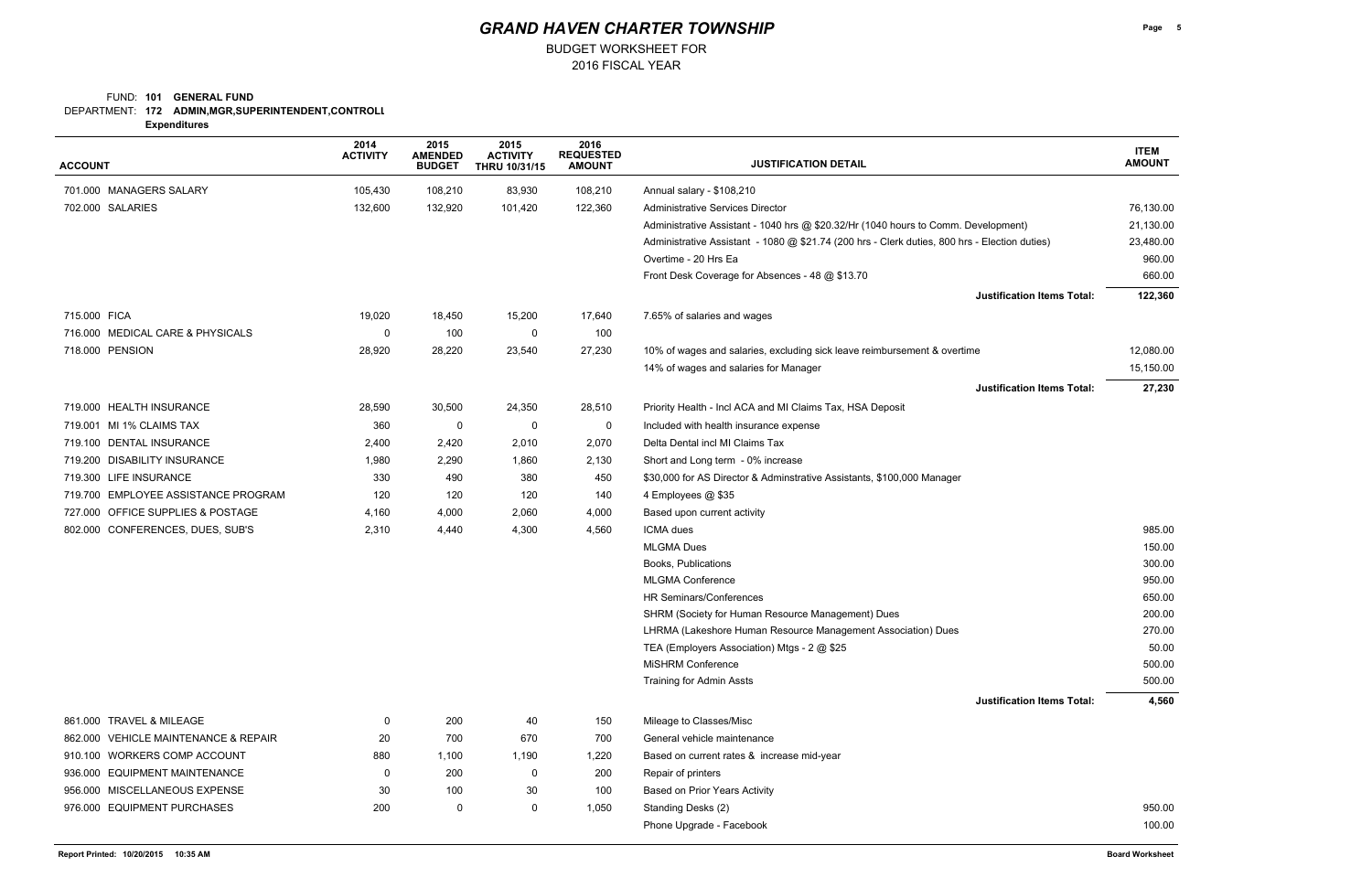2016 FISCAL YEAR BUDGET WORKSHEET FOR

DEPARTMENT: **172 ADMIN,MGR,SUPERINTENDENT,CONTROLL** FUND: 101 **GENERAL FUND Expenditures**

| <b>ACCOUNT</b> | 2014<br><b>ACTIVITY</b> | 2015<br><b>AMENDED</b><br><b>BUDGET</b> | 2015<br><b>ACTIVITY</b><br><b>THRU 10/31/15</b> | 2016<br><b>REQUESTED</b><br><b>AMOUNT</b> | <b>JUSTIFICATION DETAIL</b>       | <b>ITEM</b><br><b>AMOUNT</b> |
|----------------|-------------------------|-----------------------------------------|-------------------------------------------------|-------------------------------------------|-----------------------------------|------------------------------|
|                |                         |                                         |                                                 |                                           | <b>Justification Items Total:</b> | 1,050                        |
|                | 327,350                 | 334,460                                 | 261,100                                         | 320,820                                   |                                   |                              |

**Page 6**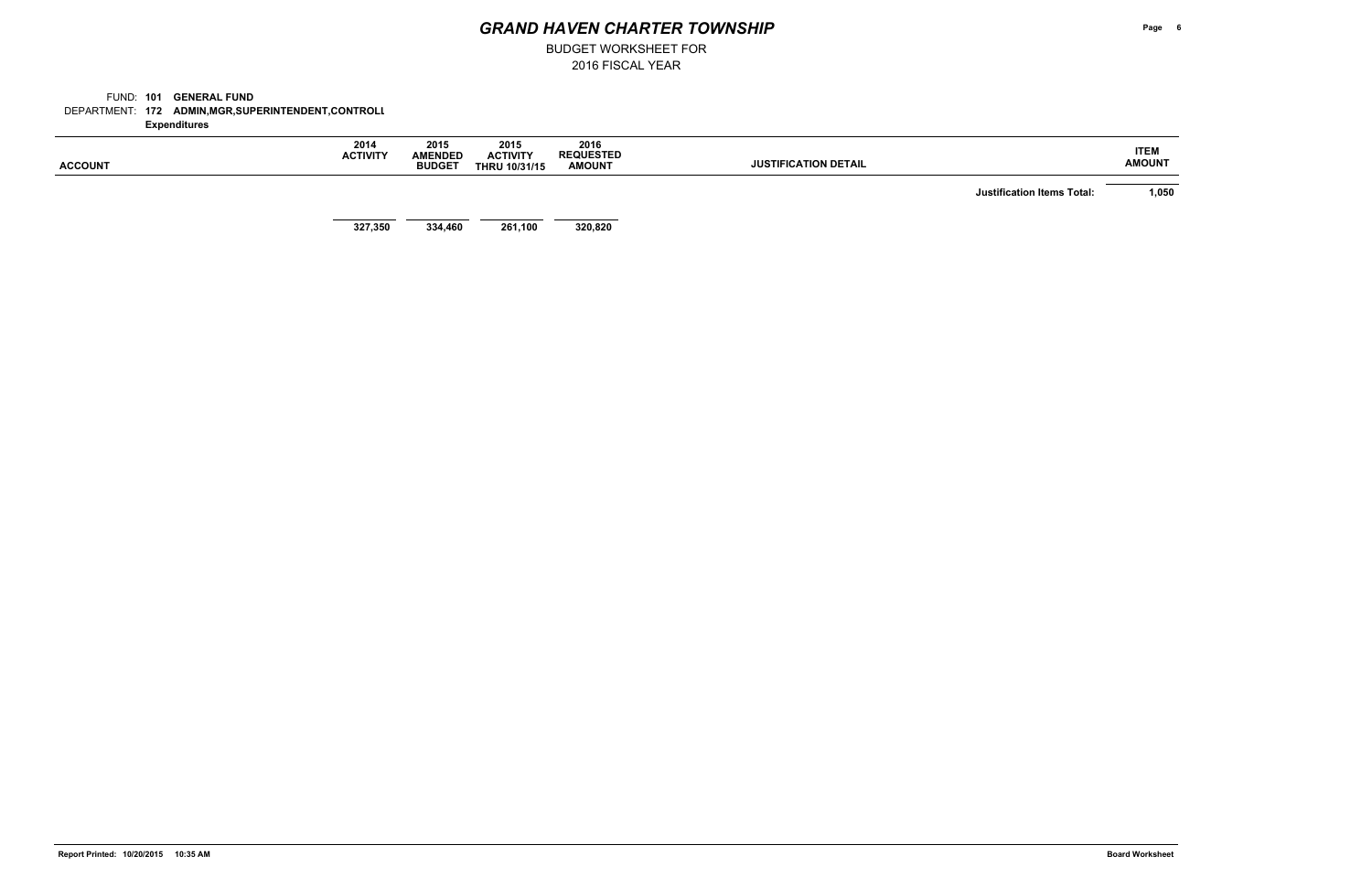### FUND: 101 **GENERAL FUND**

BUDGET WORKSHEET FOR

**191 ACCOUNTING** DEPARTMENT:

**Expenditures**

| <b>ACCOUNT</b>                      | 2014<br><b>ACTIVITY</b> | 2015<br><b>AMENDED</b><br><b>BUDGET</b> | 2015<br><b>ACTIVITY</b><br>THRU 10/31/15 | 2016<br><b>REQUESTED</b><br><b>AMOUNT</b> | <b>JUSTIFICATION DETAIL</b>                                                 | <b>ITEM</b><br><b>AMOUNT</b> |
|-------------------------------------|-------------------------|-----------------------------------------|------------------------------------------|-------------------------------------------|-----------------------------------------------------------------------------|------------------------------|
| 702.000 SALARIES                    | 135,390                 | 157,750                                 | 122,440                                  | 162,830                                   | Accounting Director - salary of \$71,165 plus insurance opt out of \$4,000  | 75,170.00                    |
|                                     |                         |                                         |                                          |                                           | <b>Finance Clerk</b>                                                        | 45,220.00                    |
|                                     |                         |                                         |                                          |                                           | Accounting Assistant - salary of \$37,835 plus insurance opt out of \$4,000 | 41,840.00                    |
|                                     |                         |                                         |                                          |                                           | Overtime (10 hours each)                                                    | 600.00                       |
|                                     |                         |                                         |                                          |                                           | <b>Justification Items Total:</b>                                           | 162,830                      |
| 715.000 FICA                        | 10,280                  | 12,100                                  | 9,320                                    | 12,460                                    | 7.65% of salaries and wages                                                 |                              |
| 716.000 MEDICAL CARE & PHYSICALS    | 70                      | 100                                     | 0                                        | 100                                       |                                                                             |                              |
| 718.000 PENSION                     | 10,680                  | 15,800                                  | 11,760                                   | 15,430                                    | 10% of wages and salaries, excluding overtime & insurance opt out           |                              |
| 719.000 HEALTH INSURANCE            | 5,460                   | 5,950                                   | 5,230                                    | 6,150                                     | Priority Health - Includes ACA and MI claims tax, HSA deposit               |                              |
| 719.001 MICHIGAN 1% CLAIMS TAX      | 80                      | $\mathbf 0$                             | $\mathbf{0}$                             | 0                                         | Included with health insurance expense                                      |                              |
| 719.100 DENTAL INSURANCE            | 2,660                   | 3,500                                   | 2,800                                    | 3,240                                     | Delta Dental - Includes MI claims tax                                       |                              |
| 719.200 DISABILITY INSURANCE        | 900                     | 1,440                                   | 1,140                                    | 1,450                                     | Short and long term                                                         |                              |
| 719.300 LIFE INSURANCE              | 120                     | 250                                     | 200                                      | 250                                       | \$30,000 coverage for 3 employees                                           |                              |
| 719.700 EMPLOYEE ASSISTANCE PROGRAM | 60                      | 90                                      | 90                                       | 110                                       | 3 FTE's @ \$35                                                              |                              |
| 727.000 OFFICE SUPPLIES & POSTAGE   | 3,800                   | 5,000                                   | 2,720                                    | 5,000                                     | Based upon current level of activity                                        |                              |
| 801.001 BANK CHARGES                | 370                     | 1,500                                   | 620                                      | 500                                       | Deposit slips and fees                                                      |                              |
| 802.000 CONFERENCES, DUES, SUB'S    | 3,280                   | 2,850                                   | 1,580                                    | 2,500                                     | Dues for MGFOA and GFOA                                                     | 300.00                       |
|                                     |                         |                                         |                                          |                                           | GFOA annual update                                                          | 150.00                       |
|                                     |                         |                                         |                                          |                                           | BS&A training for Finance clerk                                             | 400.00                       |
|                                     |                         |                                         |                                          |                                           | Books & Publications - Payroll update                                       | 250.00                       |
|                                     |                         |                                         |                                          |                                           | <b>BS&amp;A training for Acctg Assistant</b>                                | 400.00                       |
|                                     |                         |                                         |                                          |                                           | Payroll class update                                                        | 200.00                       |
|                                     |                         |                                         |                                          |                                           | Fall MGFOA conference (\$250) & lodging (\$300)                             | 550.00                       |
|                                     |                         |                                         |                                          |                                           | MGFOA spring conference                                                     | 200.00                       |
|                                     |                         |                                         |                                          |                                           | Per diems                                                                   | 50.00                        |
|                                     |                         |                                         |                                          |                                           | <b>Justification Items Total:</b>                                           | 2,500                        |
| 803.000 CONTRACTED SERVICES         | 2,160                   | 0                                       | 0                                        | 0                                         | None anticipated                                                            |                              |
| 861.000 TRAVEL & MILEAGE            | 390                     | 300                                     | 0                                        | 300                                       | Based upon current level of activity                                        |                              |
| 900.000 PRINT & PUBLISHING          | 420                     | $\mathbf 0$                             | 0                                        | $\mathbf 0$                               | None anticipated                                                            |                              |
| 910.100 WORKERS COMP ACCOUNT        | 370                     | 690                                     | 560                                      | 770                                       | Based on current rates & 5% increase mid-year                               |                              |
| 936.000 EQUIPMENT MAINTENANCE       | 0                       | 300                                     | 160                                      | 300                                       | Repair of printers and other office machines                                |                              |
| 956.000 MISCELLANEOUS EXPENSE       | 70                      | 900                                     | 680                                      | 1,500                                     | Miscellaneous accounting expenses                                           | 100.00                       |
|                                     |                         |                                         |                                          |                                           | Scanner for front office                                                    | 400.00                       |
|                                     |                         |                                         |                                          |                                           | New chip card readers                                                       | 1,000.00                     |
|                                     |                         |                                         |                                          |                                           | <b>Justification Items Total:</b>                                           | 1,500                        |
|                                     | 176,560                 | 208,520                                 | 159,300                                  | 212,890                                   |                                                                             |                              |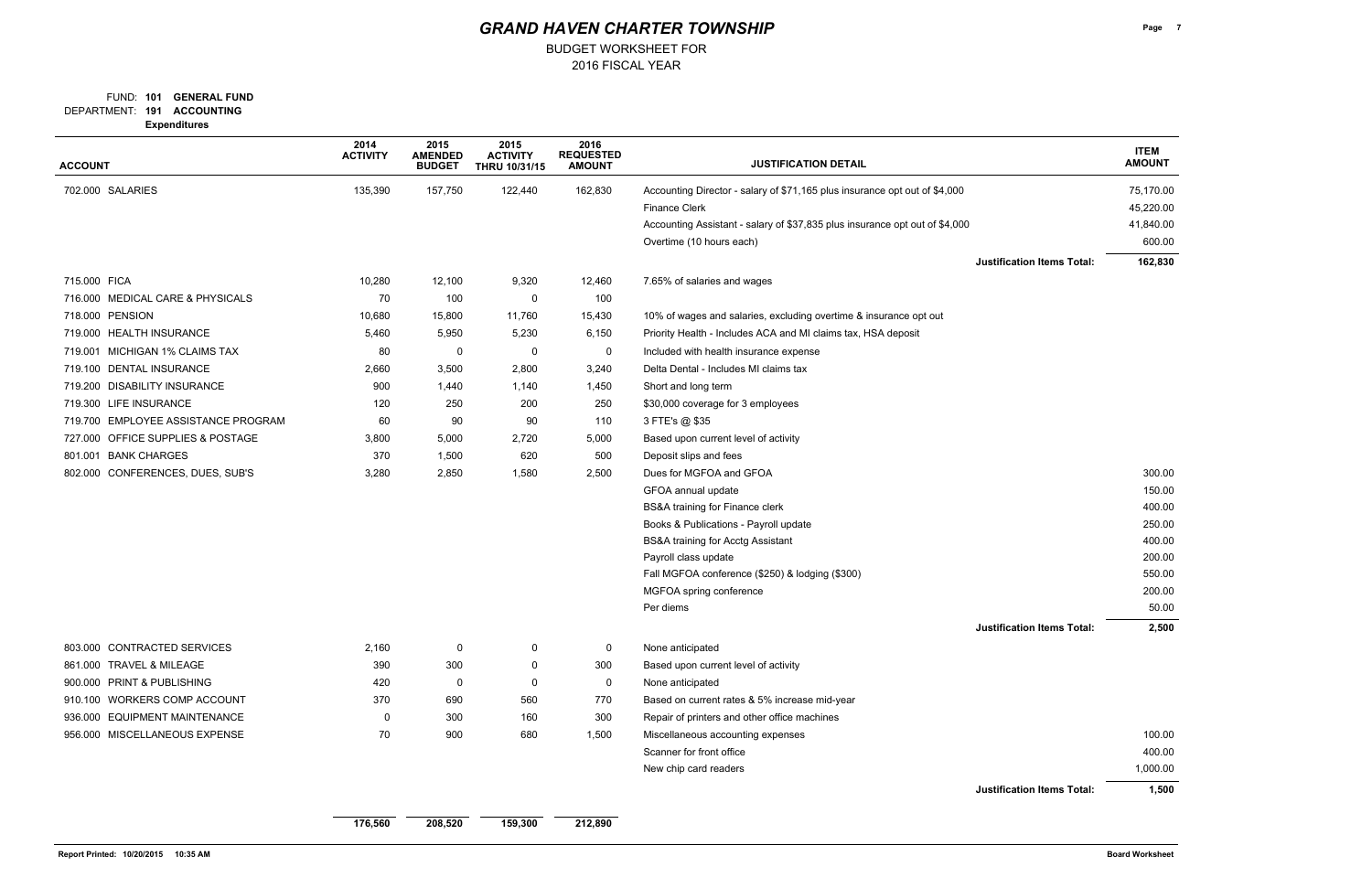### FUND: 101 **GENERAL FUND**

BUDGET WORKSHEET FOR

**215 CLERK** DEPARTMENT:

**Expenditures**

| <b>ACCOUNT</b>                      | 2014<br><b>ACTIVITY</b> | 2015<br><b>AMENDED</b><br><b>BUDGET</b> | 2015<br><b>ACTIVITY</b><br>THRU 10/31/15 | 2016<br><b>REQUESTED</b><br><b>AMOUNT</b> | <b>JUSTIFICATION DETAIL</b>                                 |                                   | <b>ITEM</b><br><b>AMOUNT</b> |
|-------------------------------------|-------------------------|-----------------------------------------|------------------------------------------|-------------------------------------------|-------------------------------------------------------------|-----------------------------------|------------------------------|
|                                     |                         |                                         |                                          |                                           |                                                             |                                   |                              |
| 702.000 SALARIES                    | 20,720                  | 19,570                                  | 13,620                                   | 21,320                                    | <b>Clerk Wage Established</b>                               |                                   | 13,470.00                    |
|                                     |                         |                                         |                                          |                                           | Deputy Clerk - 200 hours @ \$21.74 + 20 hours overtime      |                                   | 5,000.00                     |
|                                     |                         |                                         |                                          |                                           | Elections Assistant - 208 Hours @ \$13.70                   |                                   | 2,850.00                     |
|                                     |                         |                                         |                                          |                                           |                                                             | <b>Justification Items Total:</b> | 21,320                       |
| 707.000 COMM MEETING & CONF PAY     | 280                     | 800                                     | 20                                       | 600                                       | Committee Pay - Personnel (\$23.50 x 12)                    |                                   |                              |
| 708.000 INTERNET                    | 600                     | 600                                     | 450                                      | 600                                       | \$50/month                                                  |                                   |                              |
| 715.000 FICA                        | 1,670                   | 1,600                                   | 1,070                                    | 1,750                                     | 7.65% of salaries and wages                                 |                                   |                              |
| 718.000 PENSION                     | 0                       | 290                                     | 120                                      | 450                                       | 10% of Deputy Clerk's Wages                                 |                                   |                              |
| 719.000 HEALTH INSURANCE            | 0                       | 400                                     | 80                                       | 620                                       | 10% of Deputy Clerk's Benefits                              |                                   |                              |
| 719.100 DENTAL INSURANCE            | $\Omega$                | 40                                      | 10                                       | 50                                        | 10% of Deputy Clerk's Benefits                              |                                   |                              |
| 719.200 DISABILITY INSURANCE        | 0                       | 20                                      | 10                                       | 30                                        | 10% of Deputy Clerk's Benefits                              |                                   |                              |
| 719.300 LIFE INSURANCE              | 0                       | $\mathbf 0$                             | $\mathbf 0$                              | 10                                        | 10% of Deputy Clerk's Benefits                              |                                   |                              |
| 719.700 EMPLOYEE ASSISTANCE PROGRAM | 30                      | 30                                      | 30                                       | 40                                        | One employee                                                |                                   |                              |
| 727.000 OFFICE SUPPLIES & POSTAGE   | 1,510                   | 1,180                                   | 790                                      | 1,800                                     | New voter ID cards/Master cards, postage for voter ID cards |                                   |                              |
| 802.000 CONFERENCES, DUES, SUB'S    | 1,450                   | 3,050                                   | 2,810                                    | 3,580                                     | WMRCA Workshops (Clerk & Deputy Clerk) 2 @ \$10 x 2         |                                   | 40.00                        |
|                                     |                         |                                         |                                          |                                           | MAMC Annual Conference (Clerk & Deputy Clerk)               |                                   | 2,000.00                     |
|                                     |                         |                                         |                                          |                                           | MTA annual conference                                       |                                   | 300.00                       |
|                                     |                         |                                         |                                          |                                           | Miscellaneous Conferences (Clerk & Deputy Clerk)            |                                   | 1,000.00                     |
|                                     |                         |                                         |                                          |                                           | MAMC Dues (Clerk & Deputy Clerk) \$60 x2                    |                                   | 120.00                       |
|                                     |                         |                                         |                                          |                                           | OCCA Dues (Clerk & Deputy Clerk) 6 mtgs @ \$10 x 2          |                                   | 120.00                       |
|                                     |                         |                                         |                                          |                                           |                                                             | <b>Justification Items Total:</b> | 3,580                        |
| 861.000 TRAVEL & MILEAGE            | 570                     | 820                                     | 890                                      | 1,500                                     | Off-site conferences/meetings                               |                                   |                              |
| 910.100 WORKERS COMP ACCOUNT        | 20                      | 30                                      | 20                                       | 30                                        | Based on expected 2015/2016 rates                           |                                   |                              |
|                                     | 26,850                  | 28,430                                  | 19,920                                   | 32,380                                    |                                                             |                                   |                              |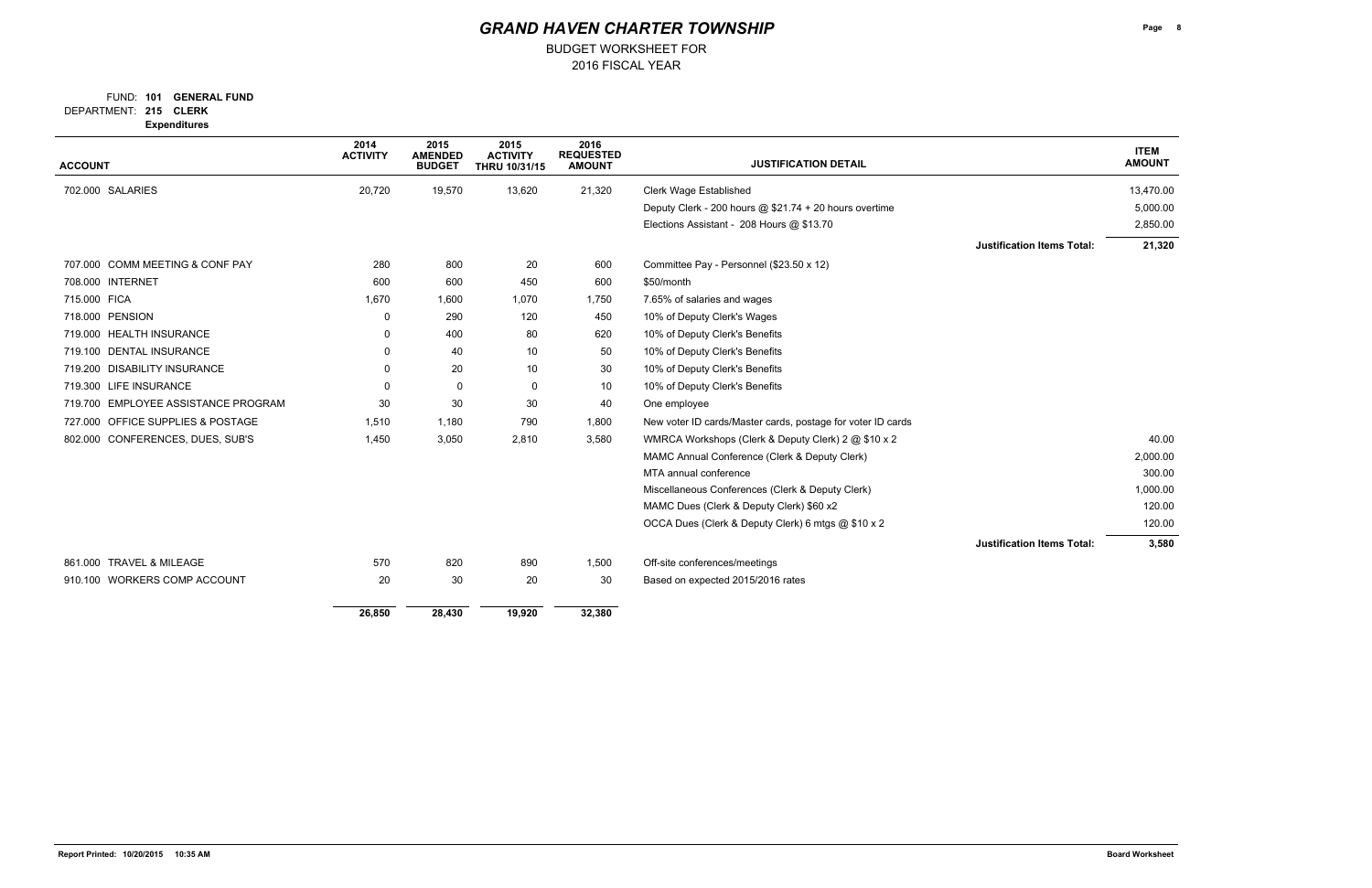## FUND: 101 **GENERAL FUND**

BUDGET WORKSHEET FOR

**247 BOARD OF REVIEW** DEPARTMENT:

**Expenditures**

**Page 9**

### **ITEM AMOUNT**

 $v$  and December

| <b>ACCOUNT</b>                   | 2014<br><b>ACTIVITY</b> | 2015<br><b>AMENDED</b><br><b>BUDGET</b> | 2015<br><b>ACTIVITY</b><br><b>THRU 10/31/15</b> | 2016<br><b>REQUESTED</b><br><b>AMOUNT</b> | <b>JUSTIFICATION DETAIL</b>                                                                       |
|----------------------------------|-------------------------|-----------------------------------------|-------------------------------------------------|-------------------------------------------|---------------------------------------------------------------------------------------------------|
|                                  |                         |                                         |                                                 |                                           |                                                                                                   |
| 702,000 SALARIES                 | 640                     | 2,240                                   | 540                                             | 2,240                                     | Approximately 100 hours for three members @ \$22.33/hour, includes March, July<br><b>Meetings</b> |
| 715,000 FICA                     | 50                      | 180                                     | 40                                              | 180                                       | 7.65% of all wages                                                                                |
| 802.000 CONFERENCES, DUES, SUB'S | 110                     | 250                                     | 110                                             | 250                                       | Continuing education classes-webinar                                                              |
|                                  | 800                     | 2,670                                   | 690                                             | 2,670                                     |                                                                                                   |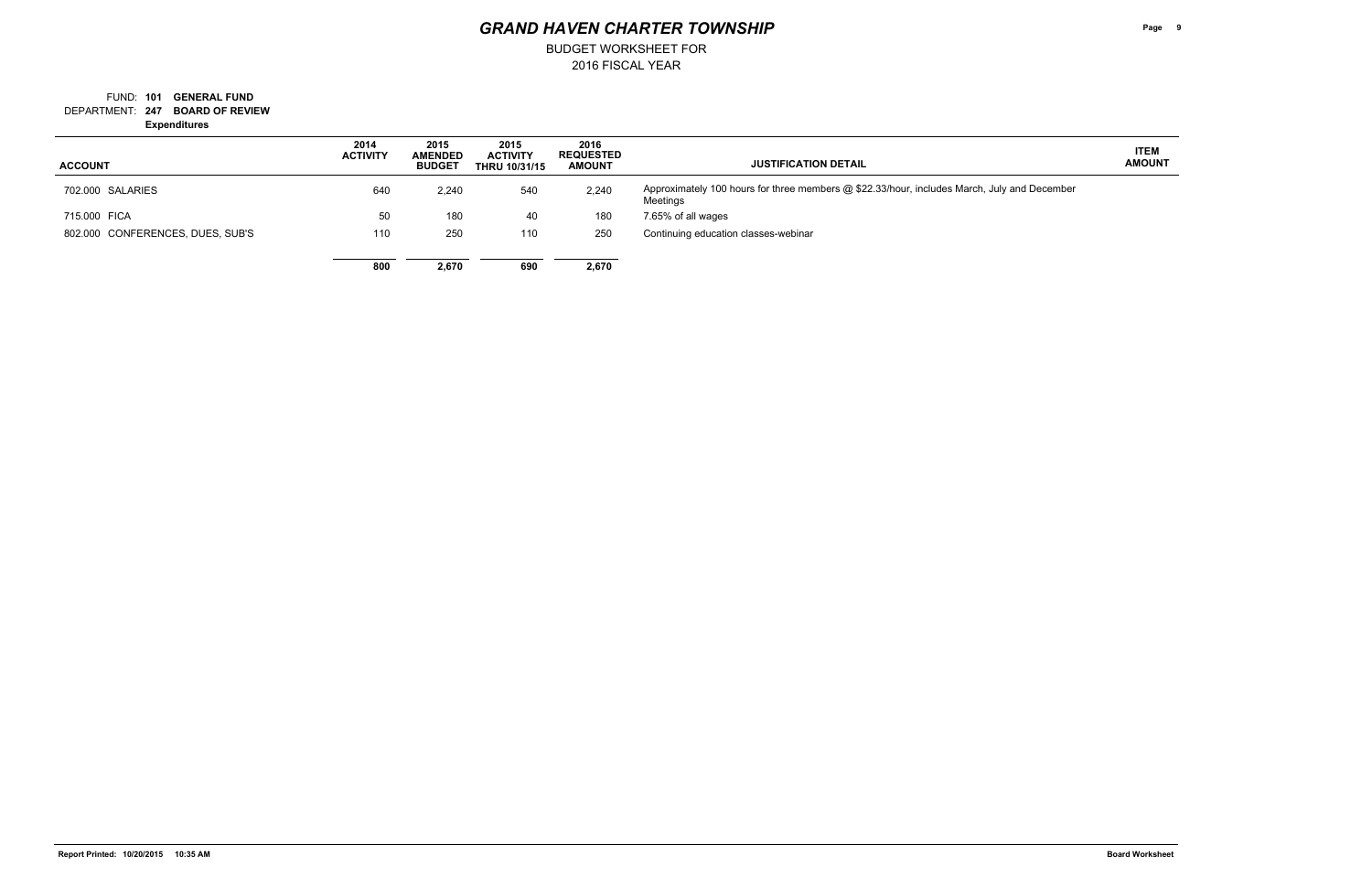### FUND: 101 **GENERAL FUND**

BUDGET WORKSHEET FOR

**253 TREASURER** DEPARTMENT: **Expenditures**

| <b>ACCOUNT</b>                      | 2014<br><b>ACTIVITY</b> | 2015<br><b>AMENDED</b><br><b>BUDGET</b> | 2015<br><b>ACTIVITY</b><br><b>THRU 10/31/15</b> | 2016<br><b>REQUESTED</b><br><b>AMOUNT</b> | <b>JUSTIFICATION DETAIL</b>                                                | <b>ITEM</b><br><b>AMOUNT</b> |
|-------------------------------------|-------------------------|-----------------------------------------|-------------------------------------------------|-------------------------------------------|----------------------------------------------------------------------------|------------------------------|
| 702.000 SALARIES                    | 9,440                   | 9,620                                   | 7,080                                           | 9,440                                     | Wage established $@$ \$9,440                                               |                              |
| 707.000 COMM MEETING & CONF PAY     | 1,270                   | 1,000                                   | 860                                             | 1,000                                     | Based upon current level of activity                                       |                              |
| 708.000 INTERNET                    | 600                     | 600                                     | 450                                             | 600                                       | \$50/mo.                                                                   |                              |
| 715.000 FICA                        | 870                     | 860                                     | 640                                             | 850                                       | 7.65% of salary                                                            |                              |
| 719.700 EMPLOYEE ASSISTANCE PROGRAM | 30                      | 30                                      | 30                                              | 40                                        | 1 employee                                                                 |                              |
| 727.000 OFFICE SUPPLIES & POSTAGE   | 8,050                   | 6,350                                   | 2,940                                           | 6,400                                     | Postage expenses for tax bills. (Need to go out First class mail)          |                              |
| 802.000 CONFERENCES, DUES, SUB'S    | 2,050                   | 4,150                                   | 1,410                                           | 2,650                                     | MTA and MMTA dues                                                          | 150.00                       |
|                                     |                         |                                         |                                                 |                                           | MMTA Conference (3 attendees)                                              | 1,500.00                     |
|                                     |                         |                                         |                                                 |                                           | <b>BS&amp;A Tax/Special Assessment Training</b>                            | 1,000.00                     |
|                                     |                         |                                         |                                                 |                                           | <b>Justification Items Total:</b>                                          | 2,650                        |
| 861.000 TRAVEL & MILEAGE            | 40                      | 300                                     | 430                                             | 300                                       |                                                                            |                              |
| 900.000 PRINT & PUBLISHING          | 3,910                   | 3,700                                   | 2,750                                           | 3,800                                     | Printing of summer & winter tax bills & delinquent tax notices and inserts |                              |
| 910.100 WORKERS COMP ACCOUNT        | 30                      | 30                                      | 30                                              | 30                                        | Based on current rates & 5% increase mid-year                              |                              |
|                                     | 26,290                  | 26,640                                  | 16,620                                          | 25,110                                    |                                                                            |                              |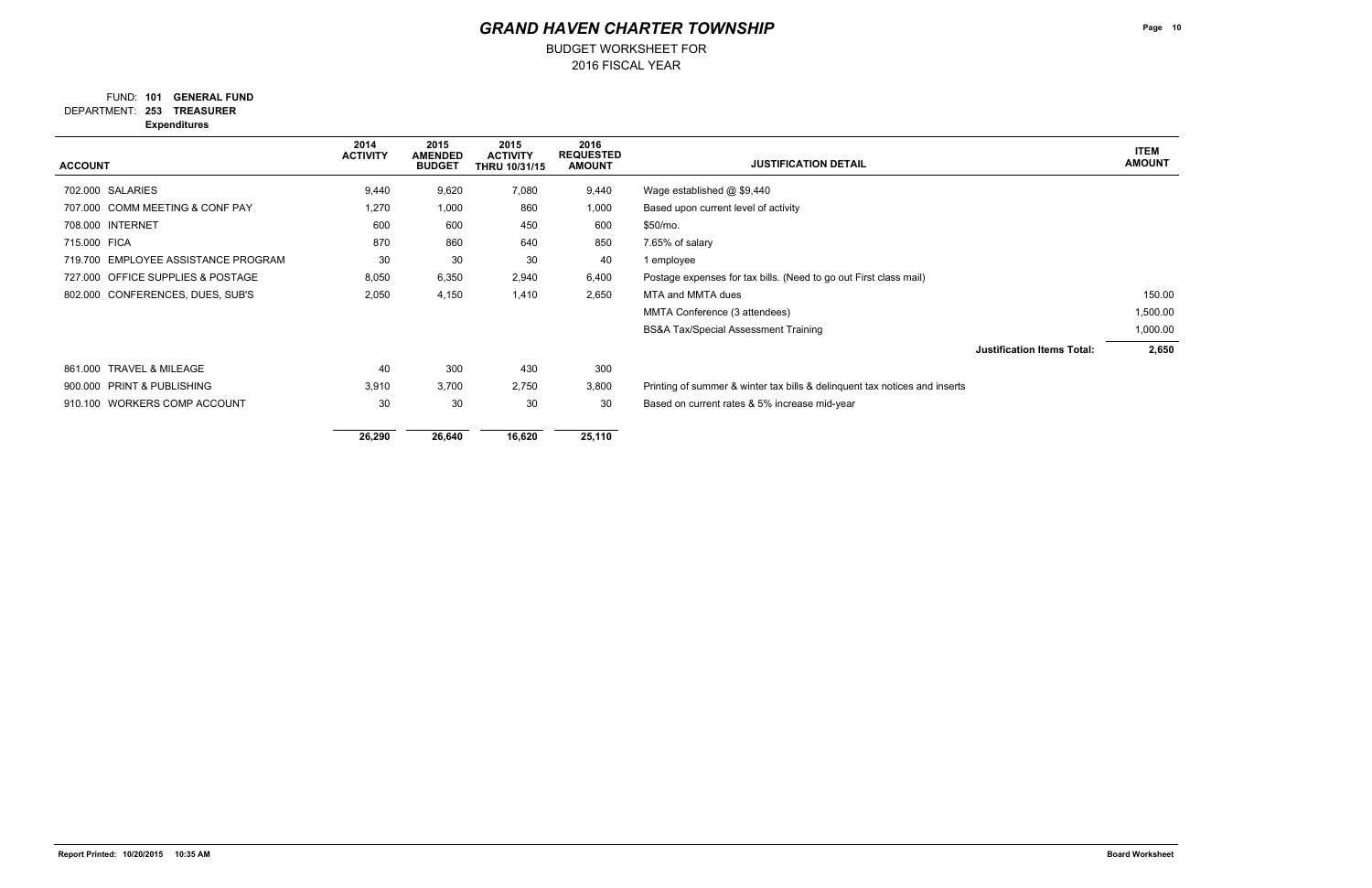### FUND: 101 **GENERAL FUND**

BUDGET WORKSHEET FOR

**257 ASSESSOR/EQUALIZATION DEPARTMENT** DEPARTMENT:

**Expenditures**

| <b>ACCOUNT</b>                       | 2014<br><b>ACTIVITY</b> | 2015<br><b>AMENDED</b><br><b>BUDGET</b> | 2015<br><b>ACTIVITY</b><br><b>THRU 10/31/15</b> | 2016<br><b>REQUESTED</b><br><b>AMOUNT</b> | <b>JUSTIFICATION DETAIL</b>                                                                                |           |
|--------------------------------------|-------------------------|-----------------------------------------|-------------------------------------------------|-------------------------------------------|------------------------------------------------------------------------------------------------------------|-----------|
| 702.000 SALARIES                     | 85,350                  | 85,100                                  | 66,720                                          | 85,100                                    | Assessor's salary                                                                                          |           |
| 702.400 STAFF SALARIES               | 36,510                  | 52,370                                  | 37,460                                          | 81,200                                    | Administrative Assistant Assessor - includes insurance opt out of medical \$4,000 + dental waiver<br>\$615 | 49,940.00 |
|                                      |                         |                                         |                                                 |                                           | Assistant Assessor @ 30 hrs @ 50 weeks @ \$20.40/hr                                                        | 30,600.00 |
|                                      |                         |                                         |                                                 |                                           | Overtime (20 hrs)                                                                                          | 660.00    |
|                                      |                         |                                         |                                                 |                                           | <b>Justification Items Total:</b>                                                                          | 81,200    |
| 715.000 FICA                         | 9,020                   | 10,550                                  | 7,750                                           | 12,750                                    | 7.65% of wages and salaries                                                                                |           |
| 716.000 MEDICAL CARE & PHYSICALS     | 90                      | 100                                     | 0                                               | 100                                       |                                                                                                            |           |
| 718.000 PENSION                      | 8,480                   | 12,740                                  | 10,290                                          | 13,050                                    | 10% of full-time salary & wages, excluding insurance opt out & overtime.                                   |           |
| 719.000 HEALTH INSURANCE             | 18,410                  | 15,540                                  | 13,540                                          | 16,090                                    | Priority Health - Includes ACA and MI claims tax, HSA deposit                                              |           |
| 719.001 MICHIGAN 1% CLAIMS TAX       | 250                     | 0                                       | 0                                               | 0                                         | Included with health insurance expense                                                                     |           |
| DENTAL INSURANCE<br>719.100          | 2,210                   | 2,140                                   | 1,480                                           | 1,720                                     | Delta Dental - Includes MI Claims Tax                                                                      |           |
| 719.200 DISABILITY INSURANCE         | 820                     | 1,200                                   | 980                                             | 1,230                                     | Short and long term                                                                                        |           |
| 719.300 LIFE INSURANCE               | 80                      | 170                                     | 130                                             | 170                                       | \$30,000 coverage for 2 full time employees                                                                |           |
| 719.700 EMPLOYEE ASSISTANCE PROGRAM  | 90                      | 60                                      | 60                                              | 110                                       | 3 employees @ \$35                                                                                         |           |
| 720.000 MESC EXPENSE                 | 0                       | 2,180                                   | 2,170                                           | $\mathbf 0$                               |                                                                                                            |           |
| 727.000 OFFICE SUPPLIES & POSTAGE    | 5,500                   | 5,200                                   | 4,650                                           | 5,500                                     | Centron postage - for mailing assessment notices, copy costs and other supplies                            |           |
| 741.000 UNIFORM EXPENSE              | 260                     | 300                                     | $\mathbf 0$                                     | 300                                       | Clothing for field work                                                                                    |           |
| 802.000 CONFERENCES, DUES, SUB'S     | 3,370                   | 4,900                                   | 1,230                                           | 3,100                                     | Continuing education classes for renewal of certifications                                                 | 2,000.00  |
|                                      |                         |                                         |                                                 |                                           | Dues IAAO, MAA, Ottawa County Assessors & Misc associations                                                | 800.00    |
|                                      |                         |                                         |                                                 |                                           | State Annual Certification fees - 2 employees @\$175                                                       | 300.00    |
|                                      |                         |                                         |                                                 |                                           | <b>Justification Items Total:</b>                                                                          | 3,100     |
| 861.000 TRAVEL & MILEAGE             | 830                     | 300                                     | 140                                             | 300                                       | Miscellaneous travel expenses when Township vehicle is not available                                       |           |
| 862.000 VEHICLE MAINTENANCE & REPAIR | 30                      | 1,700                                   | 1,370                                           | 2,000                                     | General vehicle maintenance                                                                                |           |
| 863.000 FUEL EXPENSE                 | 220                     | 600                                     | 260                                             | 500                                       | Gasoline costs for assessing vehicle                                                                       |           |
| 900.000 PRINT & PUBLISHING           | 1,680                   | 2,970                                   | 700                                             | 3,500                                     | Centron contract for printing assessing notices & notice insert                                            | 3,000.00  |
|                                      |                         |                                         |                                                 |                                           | Ads for Assisstant Assessor                                                                                | 500.00    |
|                                      |                         |                                         |                                                 |                                           | <b>Justification Items Total:</b>                                                                          | 3,500     |
| 910.100 WORKERS COMP ACCOUNT         | 1,470                   | 1,430                                   | 1,210                                           | 2,240                                     | Based on current rates                                                                                     |           |
| 936.000 EQUIPMENT MAINTENANCE        | 0                       | 0                                       | 340                                             | 300                                       | Reapirs of printers and other office machines                                                              |           |
| 976.000 EQUIPMENT PURCHASES          | 100                     | 0                                       | 0                                               | 100                                       |                                                                                                            |           |
|                                      | 174,770                 | 199,550                                 | 150,480                                         | 229,360                                   |                                                                                                            |           |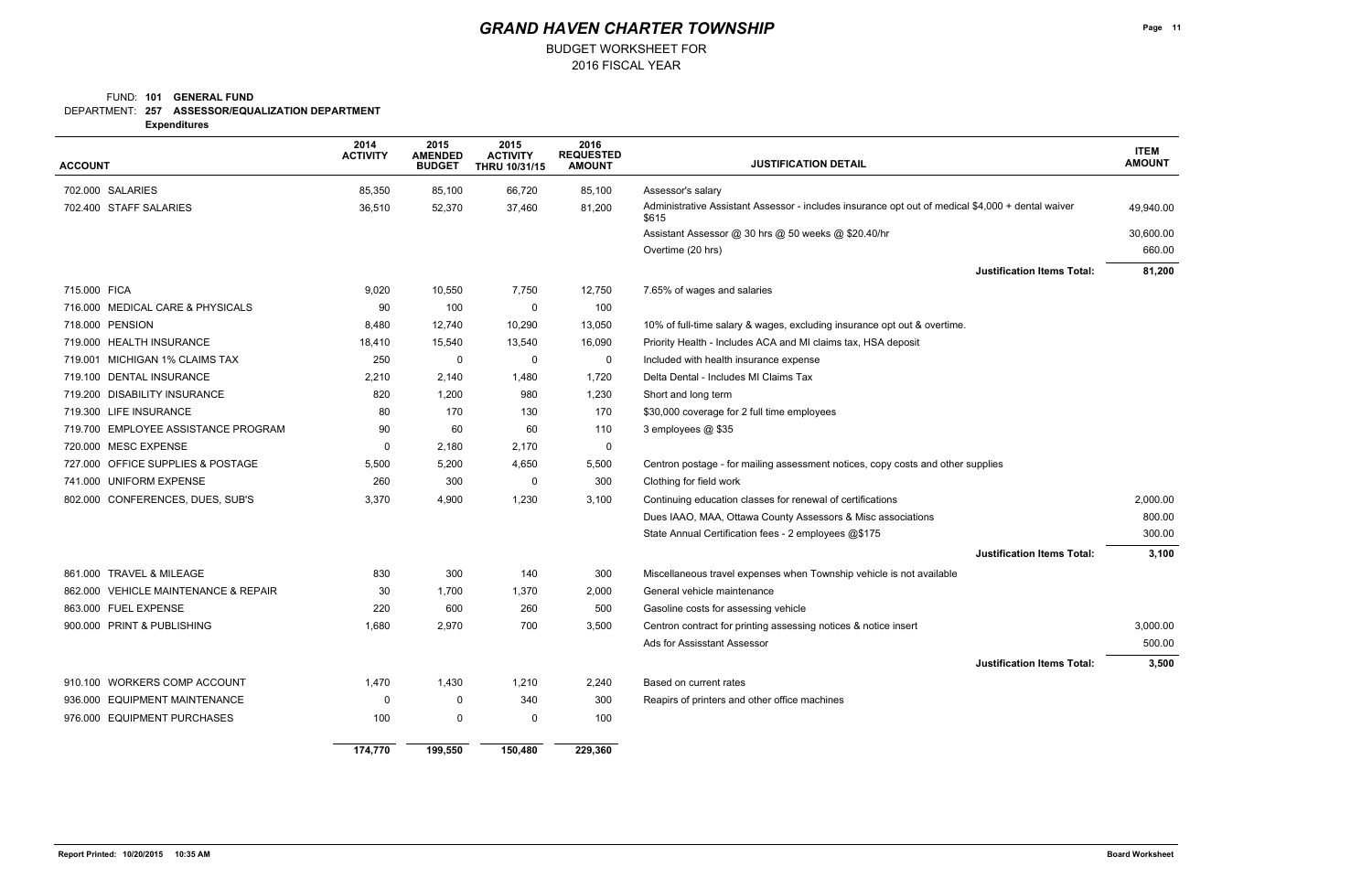### FUND: 101 **GENERAL FUND**

BUDGET WORKSHEET FOR

**262 ELECTIONS** DEPARTMENT: **Expenditures**

| <b>ACCOUNT</b>                          | 2014<br><b>ACTIVITY</b> | 2015<br><b>AMENDED</b><br><b>BUDGET</b> | 2015<br><b>ACTIVITY</b><br><b>THRU 10/31/15</b> | 2016<br><b>REQUESTED</b><br><b>AMOUNT</b> | <b>JUSTIFICATION DETAIL</b>                                                                         | <b>ITEM</b><br><b>AMOUNT</b> |
|-----------------------------------------|-------------------------|-----------------------------------------|-------------------------------------------------|-------------------------------------------|-----------------------------------------------------------------------------------------------------|------------------------------|
| 702.000 SALARIES                        | 36,170                  | 14,330                                  | 14,330                                          | 74,000                                    | Deputy Clerk 800 Hrs @ \$21.74 + 80 hrs overtime                                                    | 20,000.00                    |
|                                         |                         |                                         |                                                 |                                           | Elections Assistant 736 Hours @ \$13.70                                                             | 10,100.00                    |
|                                         |                         |                                         |                                                 |                                           | Election Inspectors (\$10,500 March, \$6,000 May, \$12,000 Aug, \$15,000 Nov)                       | 43,500.00                    |
|                                         |                         |                                         |                                                 |                                           | Elections Inspectors Training (2 yr certificate)                                                    | 400.00                       |
|                                         |                         |                                         |                                                 |                                           | <b>Justification Items Total:</b>                                                                   | 74,000                       |
| 707.000 COMM MEETING & CONF PAY         | 240                     | 250                                     | 250                                             | 330                                       | 4 elections with 2 trustees $(2 \times $41 \times 4)$                                               |                              |
| 715.000 FICA                            | 1,340                   | 450                                     | 440                                             | 2,300                                     | 7.65% of compensation (Deputy Clerk and Elections Assistant only)                                   |                              |
| 718.000 PENSION                         | 0                       | 350                                     | 350                                             | 1,740                                     | 10% of Deputy clerk's wages, excluding overtime                                                     |                              |
| 719.000 HEALTH INSURANCE                | 0                       | 370                                     | 360                                             | 2,300                                     | 38% of Deputy Clerk's Benefits                                                                      |                              |
| 719.100 DENTAL INSURANCE                | 0                       | 50                                      | 50                                              | 200                                       | 38% of Deputy Clerk's Benefits                                                                      |                              |
| 719.200 DISABILITY INSURANCE            |                         | 30                                      | 30                                              | 160                                       | 38% of Deputy Clerk's Benefits                                                                      |                              |
| 719.300 LIFE INSURANCE                  | 0                       | 10                                      | 10                                              | 30                                        | 38% of Deputy Clerk's Benefits                                                                      |                              |
| 727.000 OFFICE SUPPLIES & POSTAGE       | 9,720                   | 1,440                                   | 1,590                                           | 9,340                                     | Postage for AV Apps/Ballots (1,500 x .181 plus 1,500 x .70) x 4 elections                           | 5,300.00                     |
|                                         |                         |                                         |                                                 |                                           | Election Inspector & Church mailings (5 mailings x 50 x .50)                                        | 130.00                       |
|                                         |                         |                                         |                                                 |                                           | Plastic covering in case of rain for precincts                                                      | 500.00                       |
|                                         |                         |                                         |                                                 |                                           | AV envelopes, applications                                                                          | 2,500.00                     |
|                                         |                         |                                         |                                                 |                                           | Voter ID cards/"I voted" stickers/pens (50 x 4)                                                     | 200.00                       |
|                                         |                         |                                         |                                                 |                                           | Copies (Avg \$17/mo x 12)                                                                           | 210.00                       |
|                                         |                         |                                         |                                                 |                                           | Misc                                                                                                | 500.00                       |
|                                         |                         |                                         |                                                 |                                           | <b>Justification Items Total:</b>                                                                   | 9,340                        |
| 800.000 BUILDING RENT                   | 2,100                   | 700                                     | 700                                             | 2,800                                     | Rent for use of Lakeshore Baptist (\$800), Hope Reformed (\$1,200), Watermark (\$800) - 4 Elections |                              |
| 861.000 TRAVEL & MILEAGE                | 930                     | 100                                     | 40                                              | 2,400                                     | Based on 4 Elections (\$600 x 4)                                                                    |                              |
| 900.000 PRINT & PUBLISHING              | 60                      | 1,570                                   | 1,560                                           | 2,000                                     | Election Publishing - 4 elections @ \$500                                                           |                              |
| 910.100 WORKERS COMP ACCOUNT            | 50                      | 50                                      | 40                                              | 70                                        | Based on current rates & 5% increase mid-year                                                       |                              |
| <b>EQUIPMENT MAINTENANCE</b><br>936.000 | 0                       | 150                                     | 0                                               | 1,000                                     | Testing and setup for election equipment                                                            |                              |
| 940.000 EQUIPMENT RENTAL                | 0                       | 0                                       | $\Omega$                                        | 200                                       | Trailer rental in case of rain                                                                      |                              |
| 956.000 MISCELLANEOUS EXPENSE           | 2,260                   | 790                                     | 770                                             | 3,420                                     | Mark test ballots (\$200 x 4)                                                                       | 800.00                       |
|                                         |                         |                                         |                                                 |                                           | Shredding                                                                                           | 200.00                       |
|                                         |                         |                                         |                                                 |                                           | Election Inspectors lunches, dinner, beverage (\$500 x 4)                                           | 2,000.00                     |
|                                         |                         |                                         |                                                 |                                           | Cell phone use $($15 \times 7 \times 4)$                                                            | 420.00                       |
|                                         |                         |                                         |                                                 |                                           | <b>Justification Items Total:</b>                                                                   | 3,420                        |
| 976.000 EQUIPMENT PURCHASES             | 3,220                   | $\mathbf 0$                             | $\mathbf 0$                                     | 1,000                                     | New election equipment (Depends on what Ottawa County purchases for Twp)                            |                              |
|                                         | 56,090                  | 20,640                                  | 20,520                                          | 103,290                                   |                                                                                                     |                              |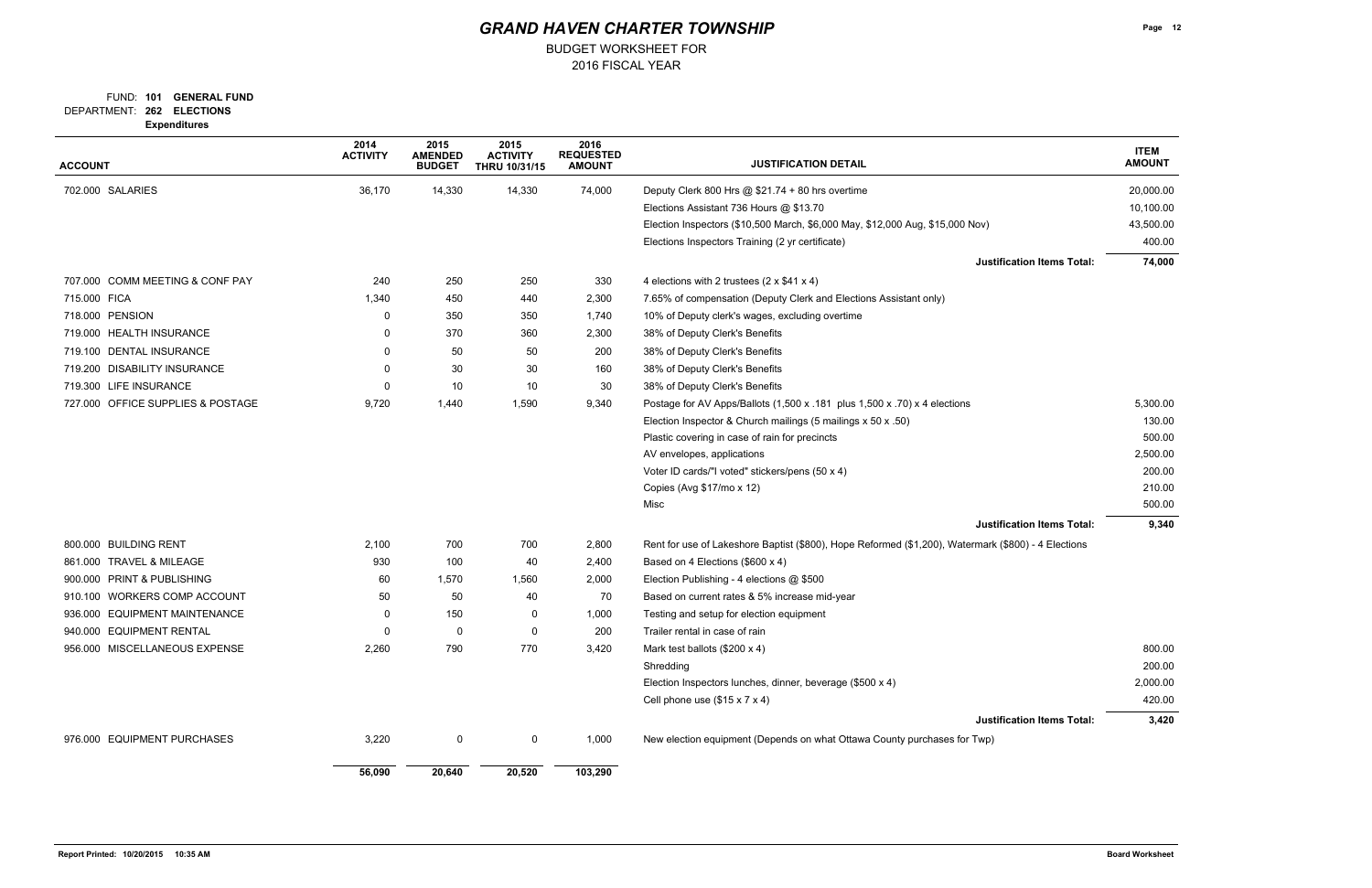### FUND: 101 **GENERAL FUND**

BUDGET WORKSHEET FOR

**265 BUILDING & GROUNDS** DEPARTMENT:

**Expenditures**

| <b>ACCOUNT</b>                        | 2014<br><b>ACTIVITY</b> | 2015<br><b>AMENDED</b><br><b>BUDGET</b> | 2015<br><b>ACTIVITY</b><br>THRU 10/31/15 | 2016<br><b>REQUESTED</b><br><b>AMOUNT</b> | <b>JUSTIFICATION DETAIL</b>                                                                                               |                        |
|---------------------------------------|-------------------------|-----------------------------------------|------------------------------------------|-------------------------------------------|---------------------------------------------------------------------------------------------------------------------------|------------------------|
| 702.000 SALARIES                      | 71,240                  | 67,230                                  | 49,510                                   | 63,400                                    | Director - Salary of \$85,100 plus insurance opt out of \$4,000 (50%)                                                     | 44,550.00              |
|                                       |                         |                                         |                                          |                                           | Assistant Director - Salary of \$69,575 (13.13%)                                                                          | 9,140.00               |
|                                       |                         |                                         |                                          |                                           | Admin. Coordinator - 104 hrs @ \$22.58/hr (5%)                                                                            | 2,350.00               |
|                                       |                         |                                         |                                          |                                           | Summer Help - 600 hrs @ \$10.96/hr                                                                                        | 6,580.00               |
|                                       |                         |                                         |                                          |                                           | Sick Pay                                                                                                                  | 780.00                 |
|                                       |                         |                                         |                                          |                                           | <b>Justification Items Total:</b>                                                                                         | 63,400                 |
| 715.000 FICA                          | 5,410                   | 5,050                                   | 3,760                                    | 4,880                                     | 7.65% of all salaries                                                                                                     |                        |
| 718.000 PENSION                       | 6,430                   | 6,010                                   | 4,610                                    | 5,410                                     | 10% of salaries for full-time employees, excludes sick leave reimbusement & overtime.                                     |                        |
| 719.000 HEALTH INSURANCE              | 5,520                   | 2,500                                   | 1,940                                    | 1,480                                     | Priority Health (1 employee waiving insurance)                                                                            |                        |
| 719.001 MICHIGAN 1% CLAIMS TAX        | 200                     | 0                                       | 0                                        | 0                                         | Included with health insurance expense                                                                                    |                        |
| 719.100 DENTAL INSURANCE              | 1,320                   | 740                                     | 640                                      | 620                                       | Delta Dental - includes MI claims tax                                                                                     |                        |
| 719.200 DISABILITY INSURANCE          | 540                     | 610                                     | 440                                      | 510                                       | Short and long term disability                                                                                            |                        |
| 719.300 LIFE INSURANCE                | 70                      | 90                                      | 50                                       | 60                                        | Life insurance                                                                                                            |                        |
| 719.700 EMPLOYEE ASSISTANCE PROGRAM   | 30                      | 30                                      | 30                                       | 40                                        | 1 full-time employee                                                                                                      |                        |
| 727.000 OFFICE SUPPLIES & POSTAGE     | 140                     | 0                                       | 0                                        | 0                                         | None anticipated                                                                                                          |                        |
| 803.000 CONTRACTED SERVICES           | 9,120                   | 9,520                                   | 6,730                                    | 10,070                                    | Basic cleaning services                                                                                                   | 7,020.00               |
|                                       |                         |                                         |                                          |                                           | Additional cleaning services (additional carpet, spot cleaning, windows, etc.)                                            | 1,250.00               |
|                                       |                         |                                         |                                          |                                           | Republic Services (garbage service & office paper recycle)                                                                | 1,800.00               |
|                                       |                         |                                         |                                          |                                           | <b>Justification Items Total:</b>                                                                                         | 10,070                 |
| 850.000 TELEPHONE EXPENSE             | 7,810                   | 9,320                                   | 4,450                                    | 9,560                                     | See telephone/internet worksheet, includes all general fund expense                                                       |                        |
| 863.000 FUEL EXPENSE                  | 2,400                   | 2,110                                   | 760                                      | 1,000                                     | Fuel for plow truck, lawn equipment, etc.                                                                                 |                        |
| 910.100 WORKERS COMP ACCOUNT          | 1,790                   | 1,300                                   | 1,130                                    | 1,250                                     | Based on current rates                                                                                                    |                        |
| 921.000 ELECTRIC                      | 25,230                  | 25,350                                  | 24,430                                   | 26,250                                    | Paid to Consumer's Power for electric usage                                                                               |                        |
| 922.000 GAS                           | 7,130                   | 6,420                                   | 3,370                                    | 6,420                                     | Paid to Michigan Gas Utilities for natural gas usage                                                                      |                        |
| 923.000 WATER EXPENSE                 | 2,330                   | 2,880                                   | 2,820                                    | 3,400                                     | Paid to Grand Haven Township for water usage                                                                              |                        |
| 924.000 WASTEWATER EXPENSE            | 150                     | 150                                     | 110                                      | 150                                       | Paid to Grand Haven Township for waste water processing                                                                   |                        |
| 930.000 MAINTENANCE AND REPAIR OF B&G | 25,640                  | 20,620                                  | 11,880                                   | 42,450                                    | Restripe parking lot lines                                                                                                | 1,000.00               |
|                                       |                         |                                         |                                          |                                           | Maintenance and repair materials including light bulbs, cleaning supplies, replacement building<br>materials, paint, etc. | 11,550.00              |
|                                       |                         |                                         |                                          |                                           | Heating and electrical contractors for misc. work as needed                                                               | 6,000.00               |
|                                       |                         |                                         |                                          |                                           | Fertilizer                                                                                                                | 500.00                 |
|                                       |                         |                                         |                                          |                                           | Mat cleaning                                                                                                              | 500.00                 |
|                                       |                         |                                         |                                          |                                           | Roof repair                                                                                                               | 5,000.00               |
|                                       |                         |                                         |                                          |                                           | Paint various hallways, offices and rooms                                                                                 | 2,800.00               |
|                                       |                         |                                         |                                          |                                           | Parking lot upgrade/repair                                                                                                | 10,000.00              |
|                                       |                         |                                         |                                          |                                           | Replace compact florescent lights in offices                                                                              | 2,100.00               |
|                                       |                         |                                         |                                          |                                           | <b>HVAC Improvements</b>                                                                                                  | 3,000.00               |
|                                       |                         |                                         |                                          |                                           | <b>Justification Items Total:</b>                                                                                         | 42,450                 |
| Report Printed: 10/20/2015 10:35 AM   |                         |                                         |                                          |                                           |                                                                                                                           | <b>Board Worksheet</b> |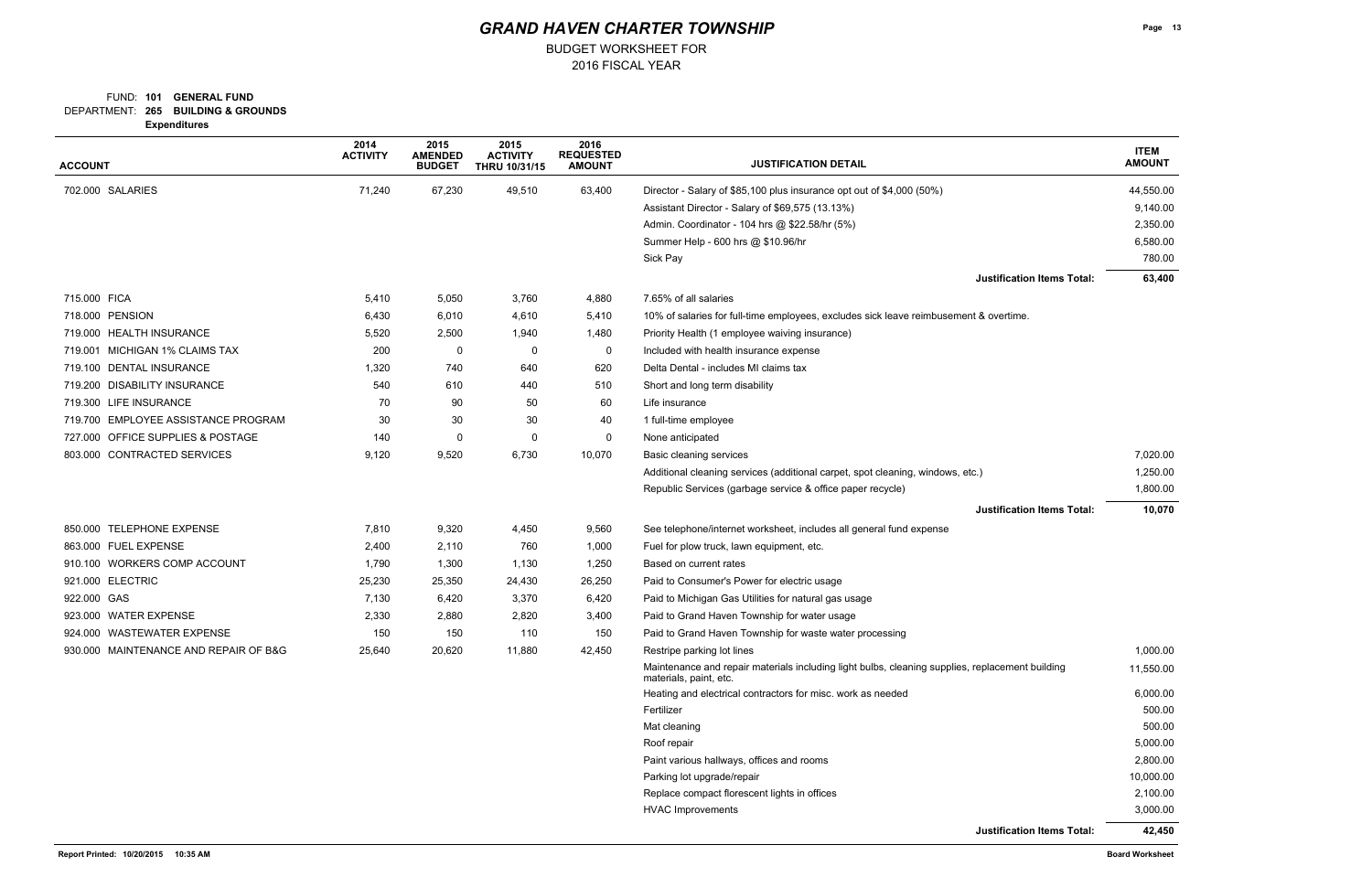### **265 BUILDING & GROUNDS** DEPARTMENT: FUND: 101 **GENERAL FUND**

2016 FISCAL YEAR

BUDGET WORKSHEET FOR

**Expenditures**

| <b>ACCOUNT</b>                          | 2014<br><b>ACTIVITY</b> | 2015<br><b>AMENDED</b><br><b>BUDGET</b> | 2015<br><b>ACTIVITY</b><br><b>THRU 10/31/15</b> | 2016<br><b>REQUESTED</b><br><b>AMOUNT</b> | <b>JUSTIFICATION DETAIL</b>                                          |                                   | <b>ITEM</b><br><b>AMOUNT</b> |
|-----------------------------------------|-------------------------|-----------------------------------------|-------------------------------------------------|-------------------------------------------|----------------------------------------------------------------------|-----------------------------------|------------------------------|
| <b>EQUIPMENT MAINTENANCE</b><br>936.000 | 5,130                   | 14,960                                  | 6,540                                           | 18,290                                    | Postage machine lease & maintenance - \$440/qtr and Supplies - \$300 |                                   | 2,060.00                     |
|                                         |                         |                                         |                                                 |                                           | Copier machine lease & maintenance                                   |                                   | 11,100.00                    |
|                                         |                         |                                         |                                                 |                                           | Generator maintenance                                                |                                   | 1,130.00                     |
|                                         |                         |                                         |                                                 |                                           | Maintenance of hoist, mowers, forklift and various equipment         |                                   | 4,000.00                     |
|                                         |                         |                                         |                                                 |                                           |                                                                      | <b>Justification Items Total:</b> | 18,290                       |
| 936.300 AUTOMOTIVE MAINTENANCE          | 500                     | 1,000                                   | 330                                             | 700                                       | Maintenance of truck                                                 |                                   |                              |
| 956.000 MISCELLANEOUS EXPENSE           | 0                       | 100                                     | 60                                              | 100                                       | Miscellaneous expenditures not covered by other line items           |                                   |                              |
| 970.000 CAPITAL OUTLAY                  | 9,980                   | 11,500                                  | 2,700                                           | 60,800                                    | Security improvements to lobby and parking lot lights                |                                   | 55,000.00                    |
|                                         |                         |                                         |                                                 |                                           | Upgrade thermostats and add sensors                                  |                                   | 4,000.00                     |
|                                         |                         |                                         |                                                 |                                           | Replace training conference tables - 10                              |                                   | 1,800.00                     |
|                                         |                         |                                         |                                                 |                                           |                                                                      | <b>Justification Items Total:</b> | 60,800                       |
| <b>EQUIPMENT PURCHASES</b><br>976.000   | 580                     | 200                                     | 90                                              | 200                                       | Miscellaneous tools & equipment                                      |                                   |                              |
|                                         | 188,690                 | 187,690                                 | 126,380                                         | 257,040                                   |                                                                      |                                   |                              |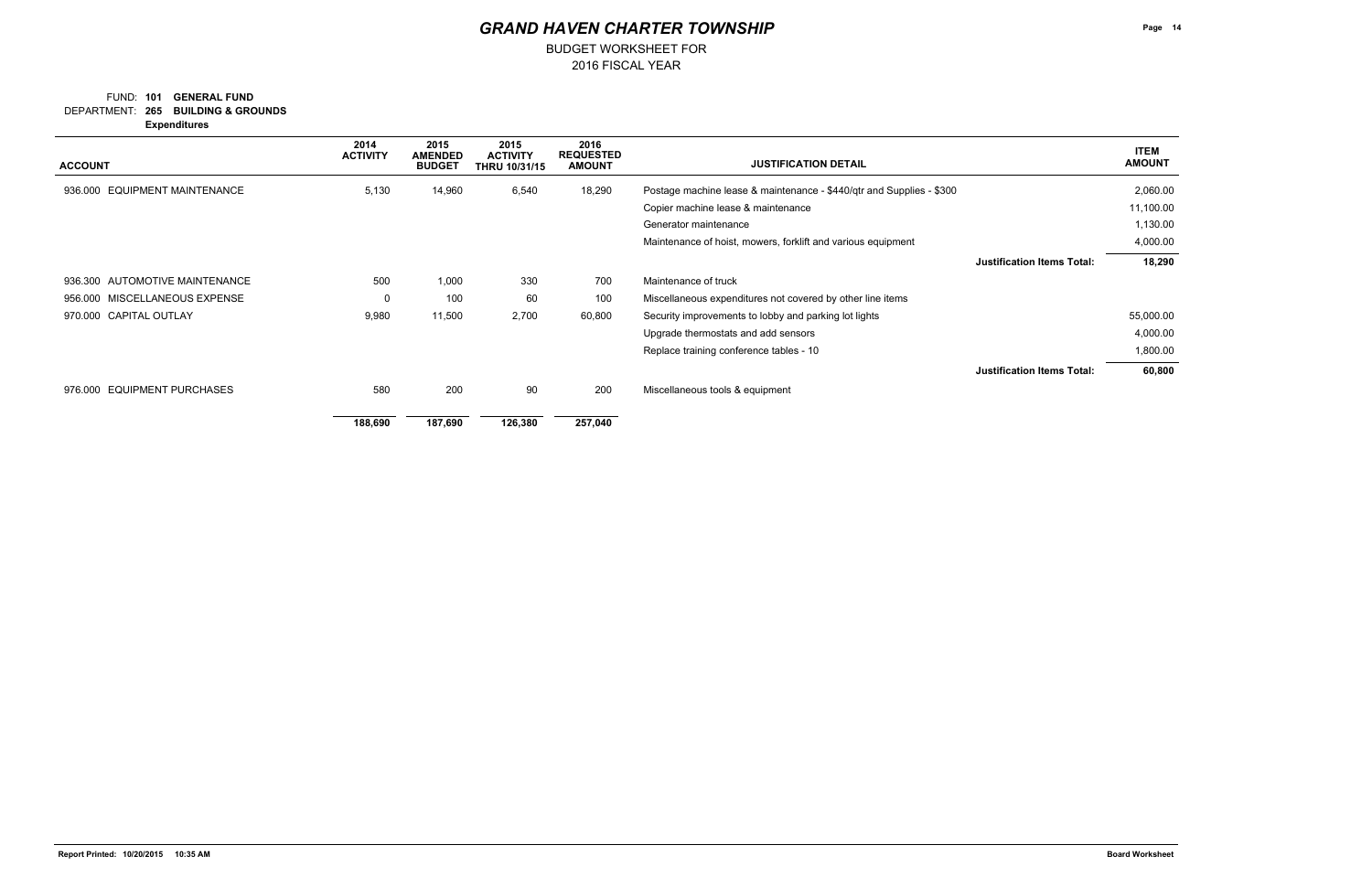### FUND: 101 **GENERAL FUND**

BUDGET WORKSHEET FOR

**276 CEMETERY** DEPARTMENT: **Expenditures**

| Experiulures                          | 2014            | 2015                            | 2015                             | 2016                              |                                                                                                                           |                              |
|---------------------------------------|-----------------|---------------------------------|----------------------------------|-----------------------------------|---------------------------------------------------------------------------------------------------------------------------|------------------------------|
| <b>ACCOUNT</b>                        | <b>ACTIVITY</b> | <b>AMENDED</b><br><b>BUDGET</b> | <b>ACTIVITY</b><br>THRU 10/31/15 | <b>REQUESTED</b><br><b>AMOUNT</b> | <b>JUSTIFICATION DETAIL</b>                                                                                               | <b>ITEM</b><br><b>AMOUNT</b> |
| 702.000 SALARIES                      | 75,320          | 76,200                          | 59,130                           | 76,790                            | Director - Salary of \$85,100 plus insurance opt out of \$4,000 (1.25%)                                                   | 1,110.00                     |
|                                       |                 |                                 |                                  |                                   | Assistant Director - Salary of \$69,575 (8.11%)                                                                           | 5,630.00                     |
|                                       |                 |                                 |                                  |                                   | Admin. Coordinator - 728 hrs @ \$22.58/hr (35%)                                                                           | 16,430.00                    |
|                                       |                 |                                 |                                  |                                   | Public Services Worker - 2080 hrs @ \$24.15/hr                                                                            | 50,240.00                    |
|                                       |                 |                                 |                                  |                                   | Sick Pay                                                                                                                  | 1,560.00                     |
|                                       |                 |                                 |                                  |                                   | Overtime - 50 hours                                                                                                       | 1,820.00                     |
|                                       |                 |                                 |                                  |                                   | <b>Justification Items Total:</b>                                                                                         | 76,790                       |
| 715.000 FICA                          | 5,750           | 5,920                           | 4,510                            | 5,900                             | 7.65% of all salaries                                                                                                     |                              |
| 718.000 PENSION                       | 7,220           | 7,530                           | 5,870                            | 7,340                             | 10% of base salaries for full-time employees, excludes sick leave reimbursement & overtime.                               |                              |
| 719.000 HEALTH INSURANCE              | 15,720          | 15,330                          | 15,000                           | 18,430                            | Priority Health - Includes ACA and MI claims tax, HSA deposit                                                             |                              |
| 719.001 MICHIGAN 1% CLAIMS TAX        | 150             | 0                               | 0                                | 0                                 | Included with health insurance expense                                                                                    |                              |
| 719.100 DENTAL INSURANCE              | 1,460           | 1,420                           | 1,160                            | 1,390                             | Delta Dental - Includes MI claims tax                                                                                     |                              |
| 719.200 DISABILITY INSURANCE          | 540             | 660                             | 540                              | 690                               | Short and long term disability                                                                                            |                              |
| 719.300 LIFE INSURANCE                | 80              | 90                              | 100                              | 120                               | Life insurance                                                                                                            |                              |
| 719.700 EMPLOYEE ASSISTANCE PROGRAM   | 30              | 30                              | 30                               | 40                                | 1 full time employee                                                                                                      |                              |
| 727.000 OFFICE SUPPLIES & POSTAGE     | 40              | 200                             | 60                               | 200                               | Supplies for O & M of the cemeteries                                                                                      |                              |
| 741.000 UNIFORM EXPENSE               | 660             | 1,060                           | 580                              | 860                               | Uniform cleaning for 1 full time employee                                                                                 |                              |
|                                       |                 |                                 |                                  |                                   | Clothing allowance/replacement for 1 full-time employee                                                                   | 400.00                       |
|                                       |                 |                                 |                                  |                                   | <b>Justification Items Total:</b>                                                                                         | 860                          |
| 801.000 LEGAL AND PROFESSIONAL FEES   | 0               | 300                             | 60                               | 8,500                             | Professional services                                                                                                     | 500.00                       |
|                                       |                 |                                 |                                  |                                   | Historic Cemetery platting                                                                                                | 8,000.00                     |
|                                       |                 |                                 |                                  |                                   | <b>Justification Items Total:</b>                                                                                         | 8,500                        |
| 803.000 CONTRACTED SERVICES           | 150             | 0                               | 0                                | 0                                 | None anticipated                                                                                                          |                              |
| 808.100 CEMETERY CONTRACTS EXPENSES   | 8,620           | 6,000                           | 6,190                            | 6,500                             | Vaults, memorials and urns owed to contract holders                                                                       |                              |
| 850.000 TELEPHONE EXPENSE             | $\Omega$        | 420                             | 230                              | 0                                 | Included in Building & Grounds                                                                                            |                              |
| 863.000 FUEL EXPENSE                  | 1,830           | 2,000                           | 1,090                            | 1,300                             | Fuel for truck, lawn equipment, etc.                                                                                      |                              |
| 910.100 WORKERS COMP ACCOUNT          | 1,360           | 1,840                           | 1,510                            | 2,040                             | Based on current rates                                                                                                    |                              |
| 921.000 ELECTRIC                      | 1,860           | 2,200                           | 1,840                            | 2,250                             | Paid to Consumers Energy for electric usage - sprinkling and lights                                                       |                              |
| 922.000 GAS                           | 1,010           | 1,000                           | 600                              | 1,000                             | Paid to Michigan Gas Utilities for gas usage                                                                              |                              |
| 923.000 WATER EXPENSE                 | 3,490           | 5,300                           | 4,030                            | 5,000                             | Paid to Grand Haven Township for water usage                                                                              |                              |
| 930.000 MAINTENANCE AND REPAIR OF B&G | 9,240           | 5,420                           | 4,270                            | 5,420                             | Materials for maintenance and up keep of physical structures such as buildings, water system,<br>roadways and grave sites | 4,000.00                     |
|                                       |                 |                                 |                                  |                                   | Iron sequestration chemicals                                                                                              | 1,420.00                     |
|                                       |                 |                                 |                                  |                                   | <b>Justification Items Total:</b>                                                                                         | 5,420                        |
| 931.000 FERTILIZER EXPENSE            | 3,900           | 4,090                           | 3,010                            | 4,220                             | Historic Cemetery - 4 applications                                                                                        | 1,300.00                     |
|                                       |                 |                                 |                                  |                                   | Lakeshore Cemetery - 4 applications                                                                                       | 2,920.00                     |
|                                       |                 |                                 |                                  |                                   | <b>Justification Items Total:</b>                                                                                         | 4,220                        |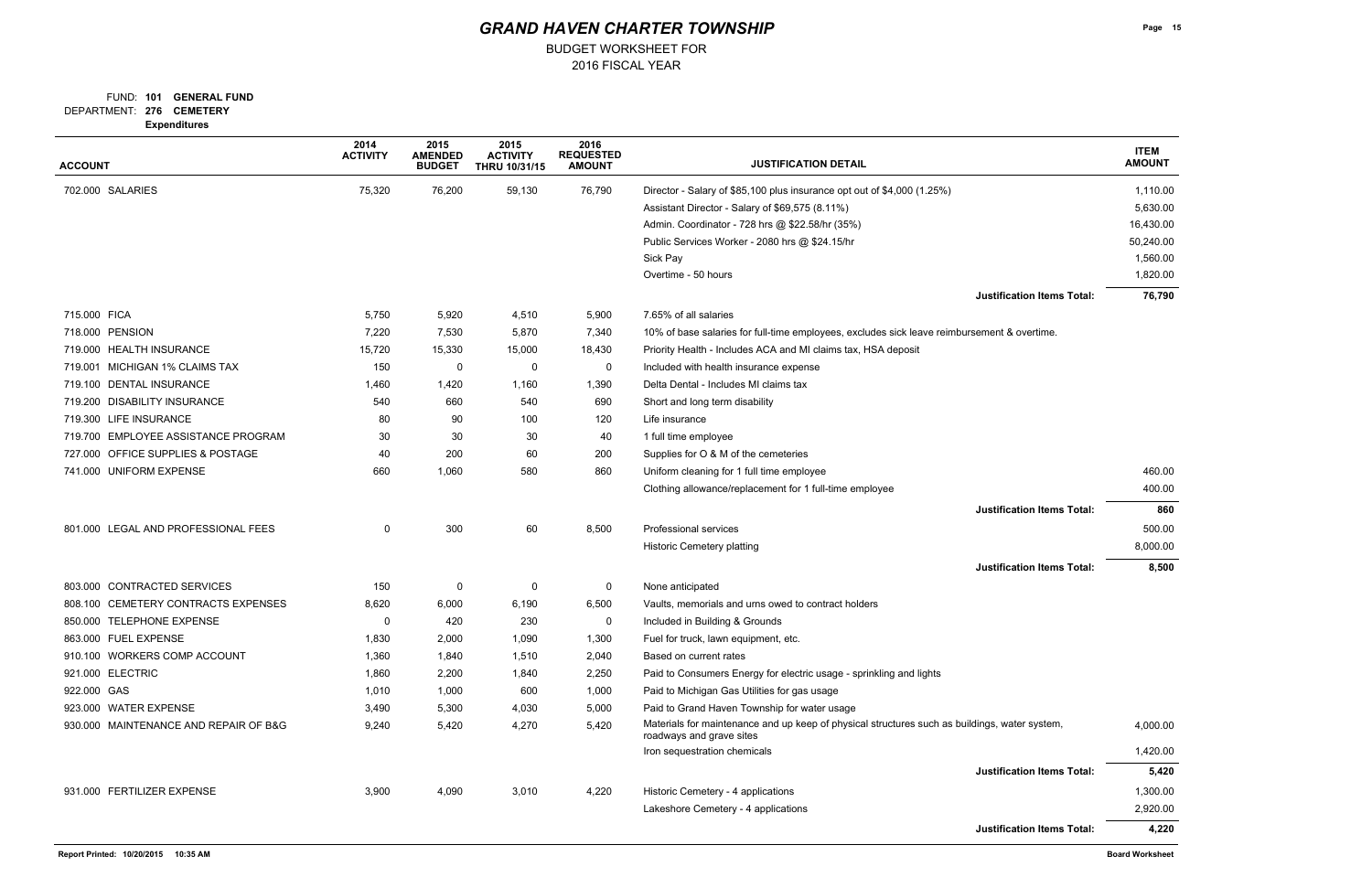**276 CEMETERY** DEPARTMENT: FUND: 101 **GENERAL FUND**  2016 FISCAL YEAR

BUDGET WORKSHEET FOR

**Expenditures**

| <b>ACCOUNT</b>                 | 2014<br><b>ACTIVITY</b> | 2015<br><b>AMENDED</b><br><b>BUDGET</b> | 2015<br><b>ACTIVITY</b><br><b>THRU 10/31/15</b> | 2016<br><b>REQUESTED</b><br><b>AMOUNT</b> | <b>JUSTIFICATION DETAIL</b>                                              | <b>ITEM</b><br><b>AMOUNT</b> |
|--------------------------------|-------------------------|-----------------------------------------|-------------------------------------------------|-------------------------------------------|--------------------------------------------------------------------------|------------------------------|
| 936.000 EQUIPMENT MAINTENANCE  | 2,210                   | 2,000                                   | 1,090                                           | 2,000                                     | Maintenance of lawn mowers, trimmers, misc. wheels, grease, blades, etc. |                              |
| 936.300 AUTOMOTIVE MAINTENANCE | 2,250                   | 700                                     | 510                                             | 700                                       | Maintenance of truck                                                     |                              |
| 940.000 EQUIPMENT RENTAL       | $\mathbf 0$             | 100                                     | 0                                               | 100                                       | Rental of miscellaneous items for maintenance in the cemeteries          |                              |
| 956.000 MISCELLANEOUS EXPENSE  | $\mathbf 0$             | 100                                     | 0                                               | 100                                       | Miscellaneous expenditures not covered by other line items               |                              |
| 970.000 CAPITAL OUTLAY         | 17,080                  | 14,250                                  | 14,250                                          | 5,000                                     | Corner markers for new platted section at Historic Cemetery              |                              |
| 976,000 EQUIPMENT PURCHASES    | 750                     | 500                                     | 370                                             | 1,200                                     | Miscellaneous tools & equipment                                          | 300.00                       |
|                                |                         |                                         |                                                 |                                           | Backpack blower                                                          | 600.00                       |
|                                |                         |                                         |                                                 |                                           | Weed whip                                                                | 300.00                       |
|                                |                         |                                         |                                                 |                                           | <b>Justification Items Total:</b>                                        | 1,200                        |
|                                | 160,720                 | 154,660                                 | 126,030                                         | 157,090                                   |                                                                          |                              |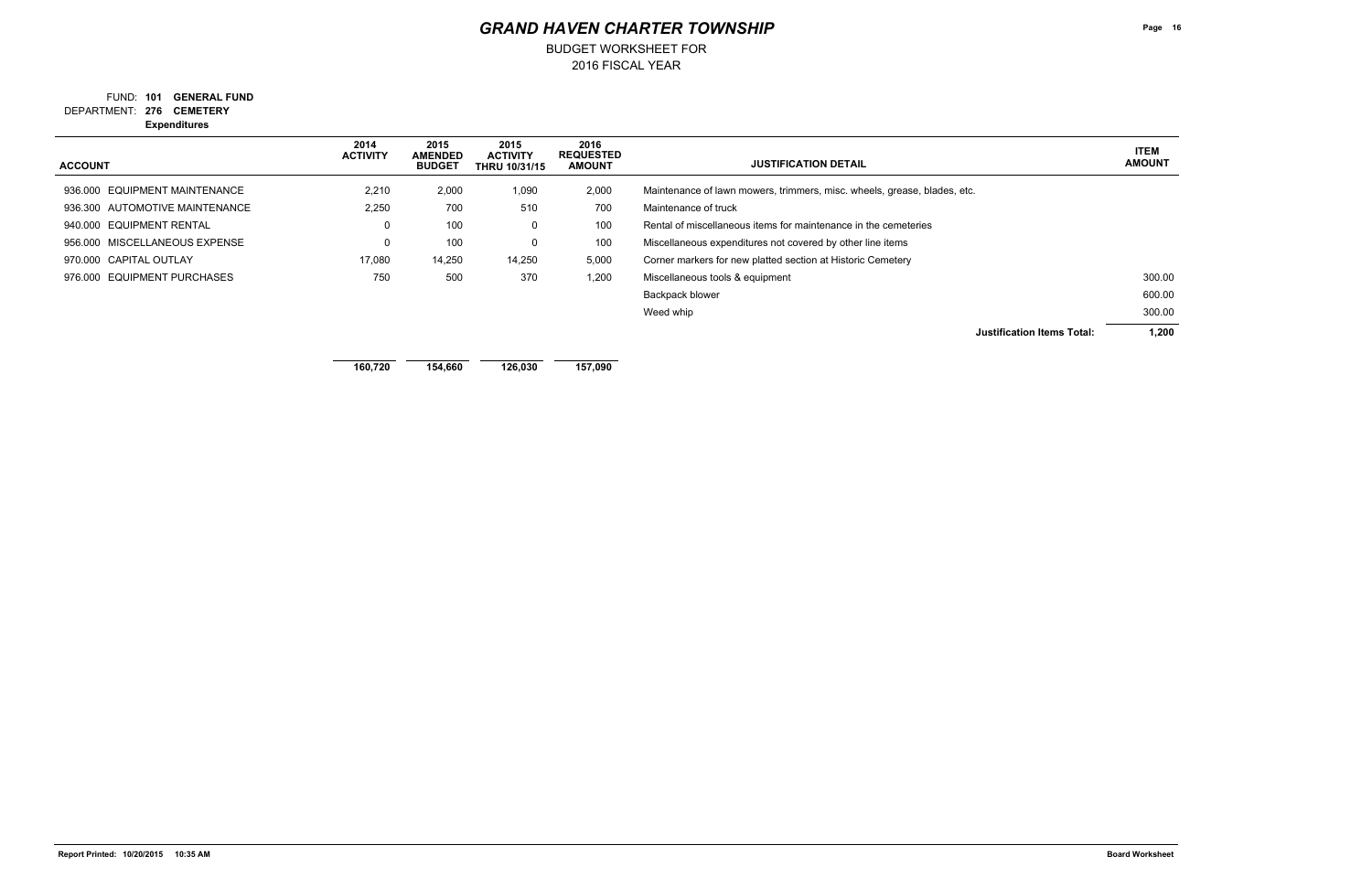### FUND: 101 **GENERAL FUND**

BUDGET WORKSHEET FOR

**371 COMMUNITY DEVELOPMENT** DEPARTMENT:

**Expenditures**

| <b>ACCOUNT</b>                      | 2014<br><b>ACTIVITY</b> | 2015<br><b>AMENDED</b><br><b>BUDGET</b> | 2015<br><b>ACTIVITY</b><br><b>THRU 10/31/15</b> | 2016<br><b>REQUESTED</b><br><b>AMOUNT</b> | <b>JUSTIFICATION DETAIL</b>                                                                |           |
|-------------------------------------|-------------------------|-----------------------------------------|-------------------------------------------------|-------------------------------------------|--------------------------------------------------------------------------------------------|-----------|
| 702.000 SALARIES                    | 168,620                 | 248,510                                 | 189,730                                         | 258,090                                   | Planning and Zoning Official - Salary \$62,770                                             | 62,770.00 |
|                                     |                         |                                         |                                                 |                                           | Sr Building Official - Salary \$69,580                                                     | 69,580.00 |
|                                     |                         |                                         |                                                 |                                           | Building Inspector - Salary \$64,400                                                       | 64,400.00 |
|                                     |                         |                                         |                                                 |                                           | <b>Sick Time Reimbursement</b>                                                             | 1,010.00  |
|                                     |                         |                                         |                                                 |                                           | Overtime - 50 Hrs Ea                                                                       | 5,140.00  |
|                                     |                         |                                         |                                                 |                                           | Ordinance Enforcement Officer - 1508 hrs @ \$22.58/hr                                      | 34,050.00 |
|                                     |                         |                                         |                                                 |                                           | Community Development Admin Assistant - 1040 hours @ \$20.32/hr                            | 21,140.00 |
|                                     |                         |                                         |                                                 |                                           | <b>Justification Items Total:</b>                                                          | 258,090   |
| 707.000 COMM MEETING & CONF PAY     | 300                     | 260                                     | 0                                               | 260                                       | Construction Board of Apppeals 2 Mtgs, 4 People                                            |           |
| 715.000 FICA                        | 12,680                  | 19,020                                  | 13,910                                          | 19,750                                    | 7.65% of total salaries and wages                                                          |           |
| 716.000 MEDICAL CARE & PHYSICALS    | 90                      | 300                                     | 90                                              | 100                                       | Workplace Health                                                                           |           |
| 718.000 PENSION                     | 8,160                   | 21,250                                  | 15,920                                          | 21,790                                    | 10% of salaries and wages excluding sick leave reimbursement for FT employees and overtime |           |
| 719.000 HEALTH INSURANCE            | 23,990                  | 40,210                                  | 34,780                                          | 41,570                                    | Priority Health - Includes ACA/MI Claims Tax and HSA deposit                               |           |
| 719.001 MICHIGAN 1% CLAIMS TAX      | 240                     | 0                                       | 0                                               | 0                                         | Included with health insurance expense                                                     |           |
| 719.100 DENTAL INSURANCE            | 1,810                   | 3,650                                   | 2,980                                           | 3,500                                     | Delta Dental - Includes MI Claims Tax                                                      |           |
| 719.200 DISABILITY INSURANCE        | 690                     | 1,900                                   | 1,600                                           | 2,050                                     | Long and short term coverage - 24% increase based on 2015 quote                            |           |
| 719.300 LIFE INSURANCE              | 80                      | 380                                     | 230                                             | 380                                       | \$30,000 per FT employee                                                                   |           |
| 719.700 EMPLOYEE ASSISTANCE PROGRAM | 90                      | 120                                     | 120                                             | 110                                       | 4 @ \$35                                                                                   |           |
| 720.000 MESC EXPENSE                | 5,930                   | 0                                       | 0                                               | 0                                         | None anticipated                                                                           |           |
| 727.000 OFFICE SUPPLIES & POSTAGE   | 4,250                   | 5,700                                   | 5,640                                           | 6,000                                     | Copies, office supplies and postage, printer cartridges                                    |           |
| 741.000 UNIFORM EXPENSE             | 160                     | 720                                     | 710                                             | 500                                       | Replacement clothing                                                                       |           |
| 801.000 LEGAL AND PROFESSIONAL FEES | 3,920                   | 5,000                                   | 2,060                                           | 5,000                                     | Legal consultation (Scholten & Fant), consulting for planning/zoning                       |           |
| 802.000 CONFERENCES, DUES, SUB'S    | 4,280                   | 5,730                                   | 4,550                                           | 6,620                                     | Spring & fall Code Officials Conf. of MI - Lodging, travel, per diems                      | 1,800.00  |
|                                     |                         |                                         |                                                 |                                           | Metro annual dues - \$125 ea.                                                              | 250.00    |
|                                     |                         |                                         |                                                 |                                           | Metro Mid-Winter Conference - \$100 ea.                                                    | 200.00    |
|                                     |                         |                                         |                                                 |                                           | Code books                                                                                 | 2,290.00  |
|                                     |                         |                                         |                                                 |                                           | COCM (Code Officials Michigan) dues @ \$40 each                                            | 80.00     |
|                                     |                         |                                         |                                                 |                                           | International Code Council Membership Dues                                                 | 120.00    |
|                                     |                         |                                         |                                                 |                                           | American Planning Association APA Membership                                               | 220.00    |
|                                     |                         |                                         |                                                 |                                           | APA Michigan Chapter Membership                                                            | 60.00     |
|                                     |                         |                                         |                                                 |                                           | Planning Michigan Conference                                                               | 1,200.00  |
|                                     |                         |                                         |                                                 |                                           | Misc Planning Conferences/Meetings                                                         | 400.00    |
|                                     |                         |                                         |                                                 |                                           | <b>Justification Items Total:</b>                                                          | 6,620     |
| 806.000 ELECTRICAL INSPECTIONS      | 22,860                  | 28,100                                  | 21,080                                          | 29,520                                    | About 72% of projected fees of \$41,000                                                    |           |
| 807.000 PLUMBING INSPECTIONS        | 14,610                  | 18,000                                  | 14,630                                          | 18,000                                    | About 72% of projected fees of \$25,000                                                    |           |
| 807.100 MECHANICAL INSPECTIONS      | 28,590                  | 30,960                                  | 28,590                                          | 33,120                                    | About 72% of projected fees of \$46,000                                                    |           |
| 861.000 TRAVEL & MILEAGE            | 0                       | 100                                     | 0                                               | 100                                       | Mileage for travel with personal vehicles                                                  |           |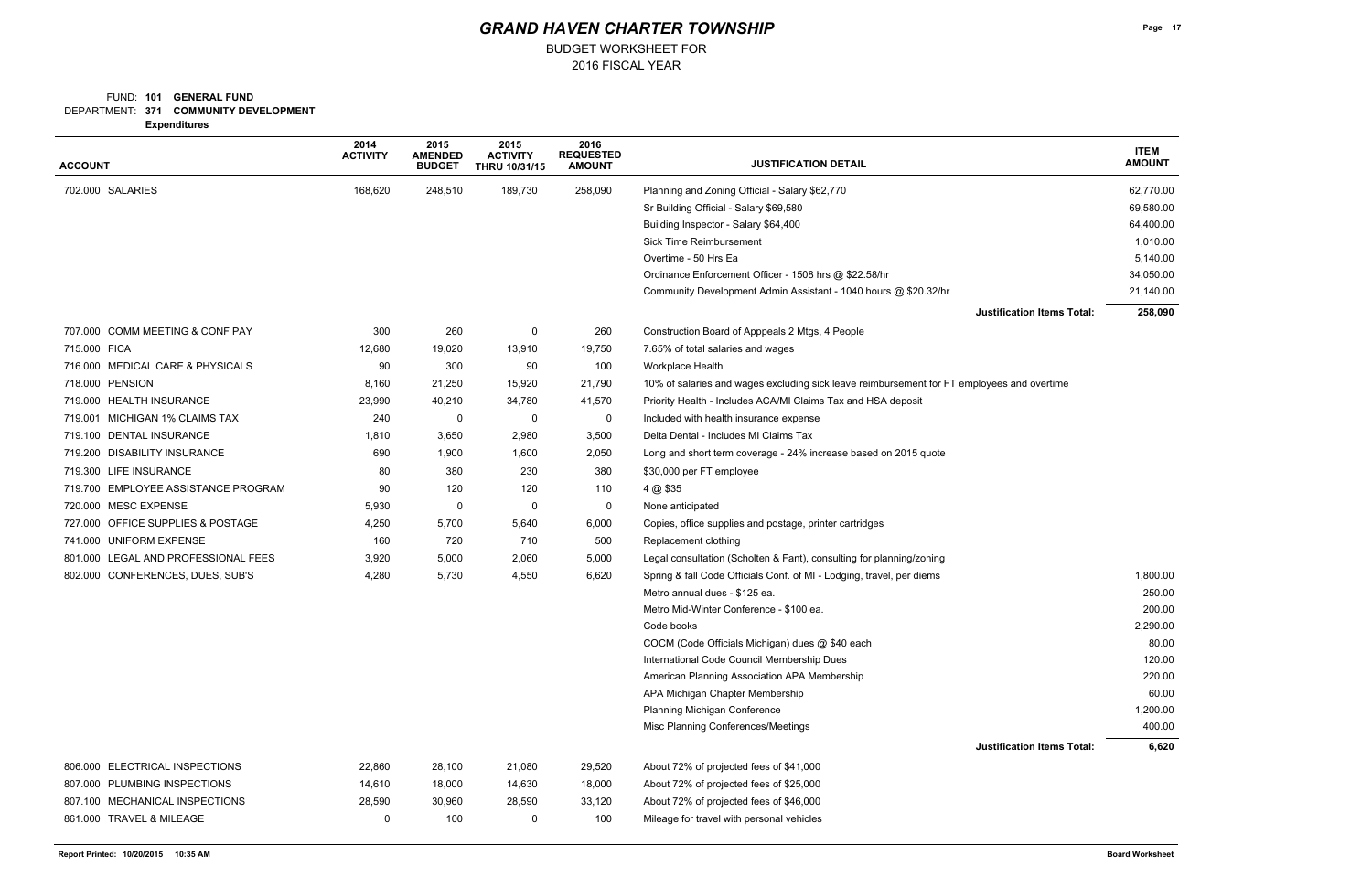### **371 COMMUNITY DEVELOPMENT** DEPARTMENT: FUND: 101 **GENERAL FUND**

2016 FISCAL YEAR

BUDGET WORKSHEET FOR

**Expenditures**

### **ITEM AMOUNT**

## *GRAND HAVEN CHARTER TOWNSHIP*

| <b>ACCOUNT</b>                       | 2014<br><b>ACTIVITY</b> | 2015<br><b>AMENDED</b><br><b>BUDGET</b> | 2015<br><b>ACTIVITY</b><br><b>THRU 10/31/15</b> | 2016<br><b>REQUESTED</b><br><b>AMOUNT</b> | <b>JUSTIFICATION DETAIL</b>                      |                                   | <b>ITEM</b><br><b>AMOUNT</b> |
|--------------------------------------|-------------------------|-----------------------------------------|-------------------------------------------------|-------------------------------------------|--------------------------------------------------|-----------------------------------|------------------------------|
| 862.000 VEHICLE MAINTENANCE & REPAIR | 3,750                   | 1,700                                   | 240                                             | 1,500                                     | General vehicle maintenance and Tire Replacement |                                   |                              |
| 863.000 FUEL EXPENSE                 | 2,950                   | 3,000                                   | 1,870                                           | 2,600                                     | Based upon current level of activity             |                                   |                              |
| 900.000 PRINT & PUBLISHING           | 360                     | 300                                     | 300                                             | 300                                       |                                                  |                                   |                              |
| 910.000 BUILDING, EQUIP & RADIO INS  | 610                     | 700                                     | 560                                             | 710                                       | Based on 5% increase from prior year             |                                   |                              |
| 910.100 WORKERS COMP ACCOUNT         | 1,220                   | 2,540                                   | 2,070                                           | 2,810                                     | Based on current rates and 5% increase mid-year  |                                   |                              |
| 956.000 MISCELLANEOUS EXPENSE        | 10                      | 400                                     | 390                                             | 500                                       | Miscellaneous Expense                            |                                   | 100.00                       |
|                                      |                         |                                         |                                                 |                                           | Builders Forum (2)                               |                                   | 400.00                       |
|                                      |                         |                                         |                                                 |                                           |                                                  | <b>Justification Items Total:</b> | 500                          |

**310,250 438,550 342,050 454,880**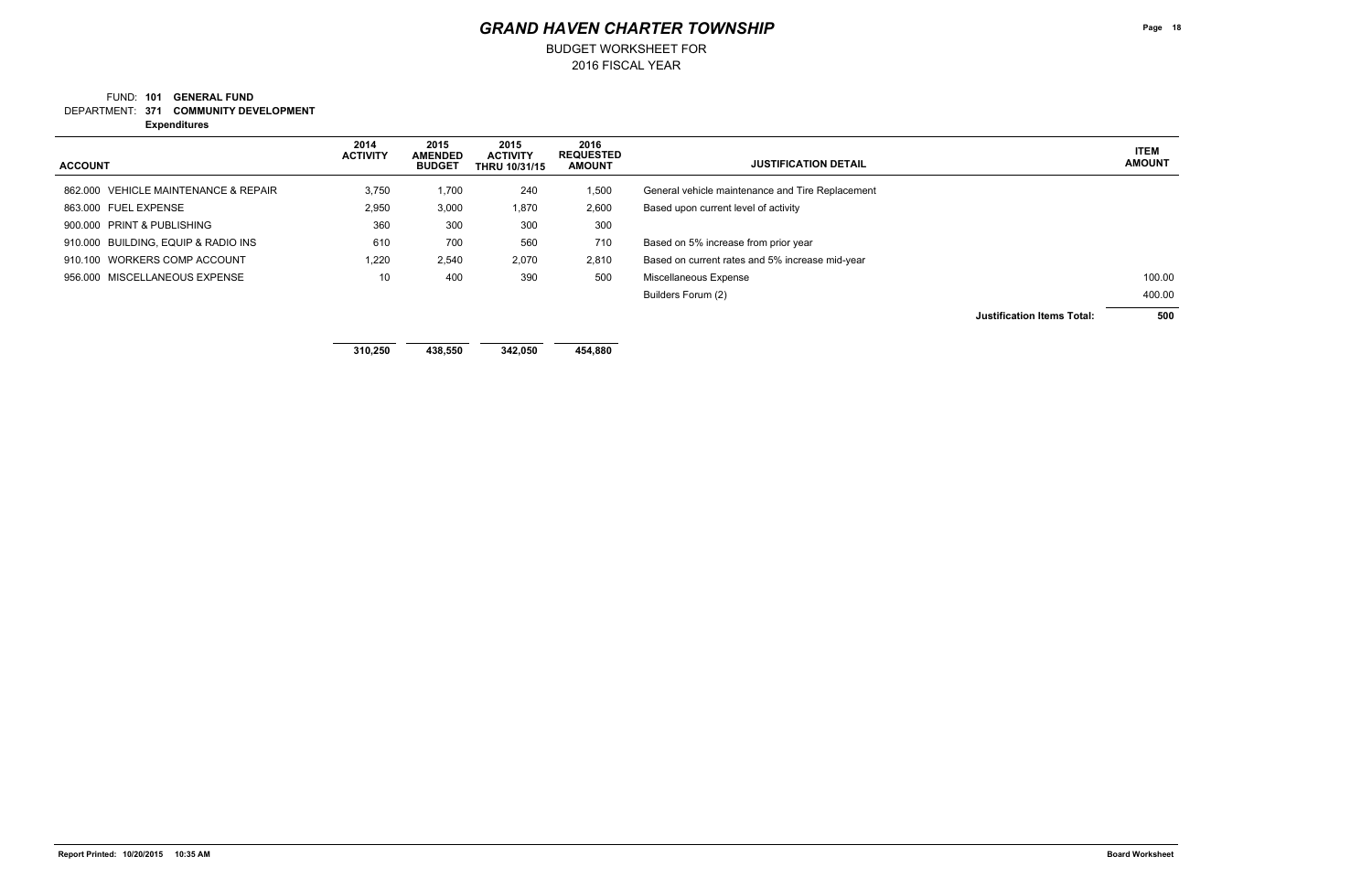### **445 DRAINS - PUBLIC BENEFIT** DEPARTMENT: FUND: 101 **GENERAL FUND**

2016 FISCAL YEAR

BUDGET WORKSHEET FOR

**Expenditures**

| <b>ACCOUNT</b>                      | 2014<br><b>ACTIVITY</b> | 2015<br><b>AMENDED</b><br><b>BUDGET</b> | 2015<br><b>ACTIVITY</b><br><b>THRU 10/31/15</b> | 2016<br><b>REQUESTED</b><br><b>AMOUNT</b> | <b>JUSTIFICATION DETAIL</b>                    |
|-------------------------------------|-------------------------|-----------------------------------------|-------------------------------------------------|-------------------------------------------|------------------------------------------------|
| 801.000 LEGAL AND PROFESSIONAL FEES | 0                       | 0                                       |                                                 | 40,000                                    | Orphan drain project                           |
| 890,000 DRAINS- AT LARGE            | 111.470                 | 5,600                                   | 120                                             | 8,000                                     | Township portion of at-large drain maintenance |
|                                     | 111.470                 | 5,600                                   | 120                                             | 48,000                                    |                                                |

**Page 19**

**ITEM AMOUNT**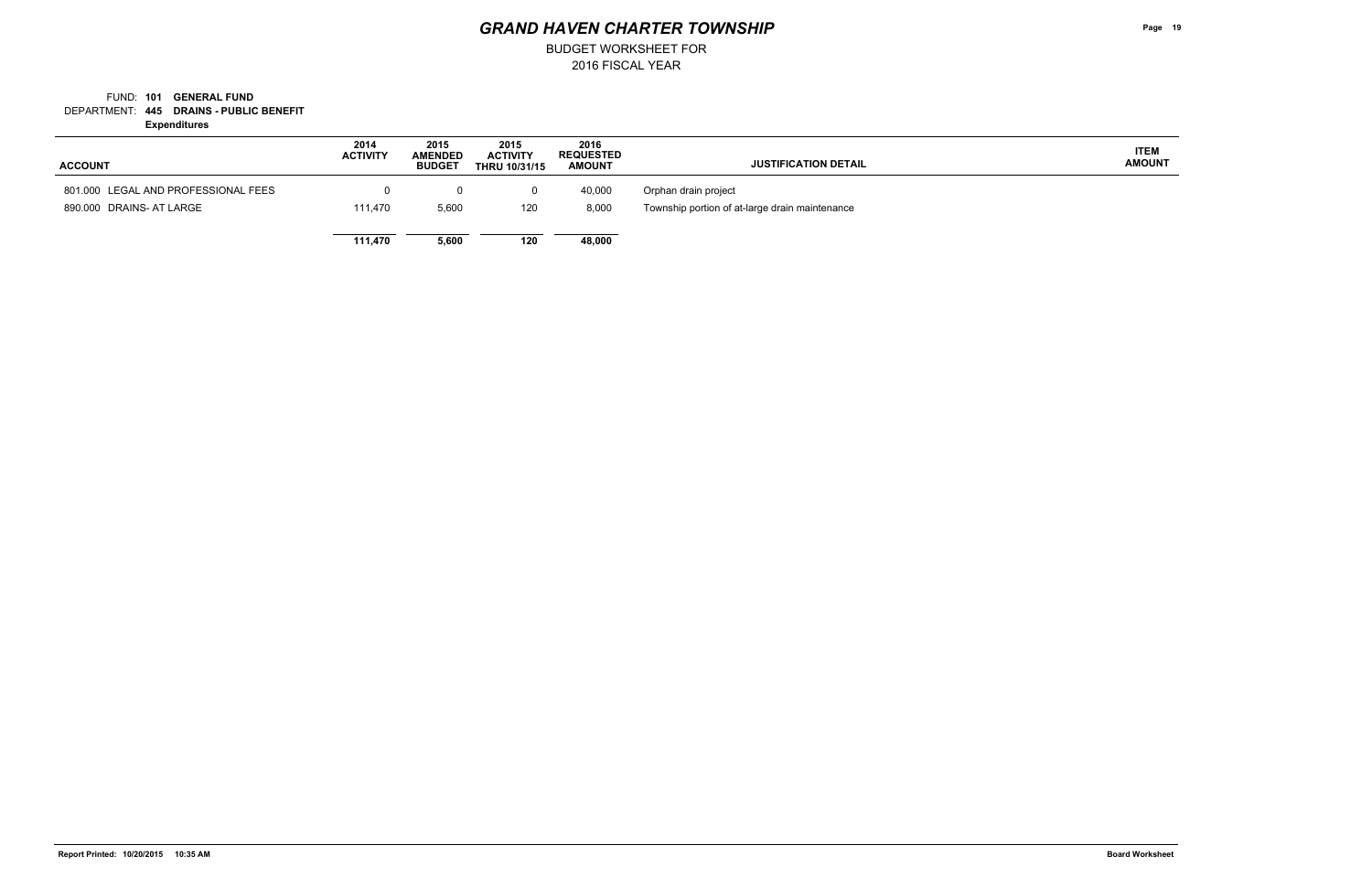BUDGET WORKSHEET FOR

**446 ROAD CONSTRUCTION** DEPARTMENT: FUND: 101 **GENERAL FUND Expenditures**

| <b>ACCOUNT</b> | 2014<br><b>ACTIVITY</b> | 2015<br><b>AMENDED</b><br><b>BUDGET</b> | 2015<br><b>ACTIVITY</b><br><b>THRU 10/31/15</b> | 2016<br><b>REQUESTED</b><br><b>AMOUNT</b> | <b>JUSTIFICATION DETAIL</b> |
|----------------|-------------------------|-----------------------------------------|-------------------------------------------------|-------------------------------------------|-----------------------------|
|                |                         |                                         |                                                 |                                           |                             |

 $\overline{\phantom{a}}$  and  $\overline{\phantom{a}}$ 

— —

**Page 20**

**ITEM AMOUNT**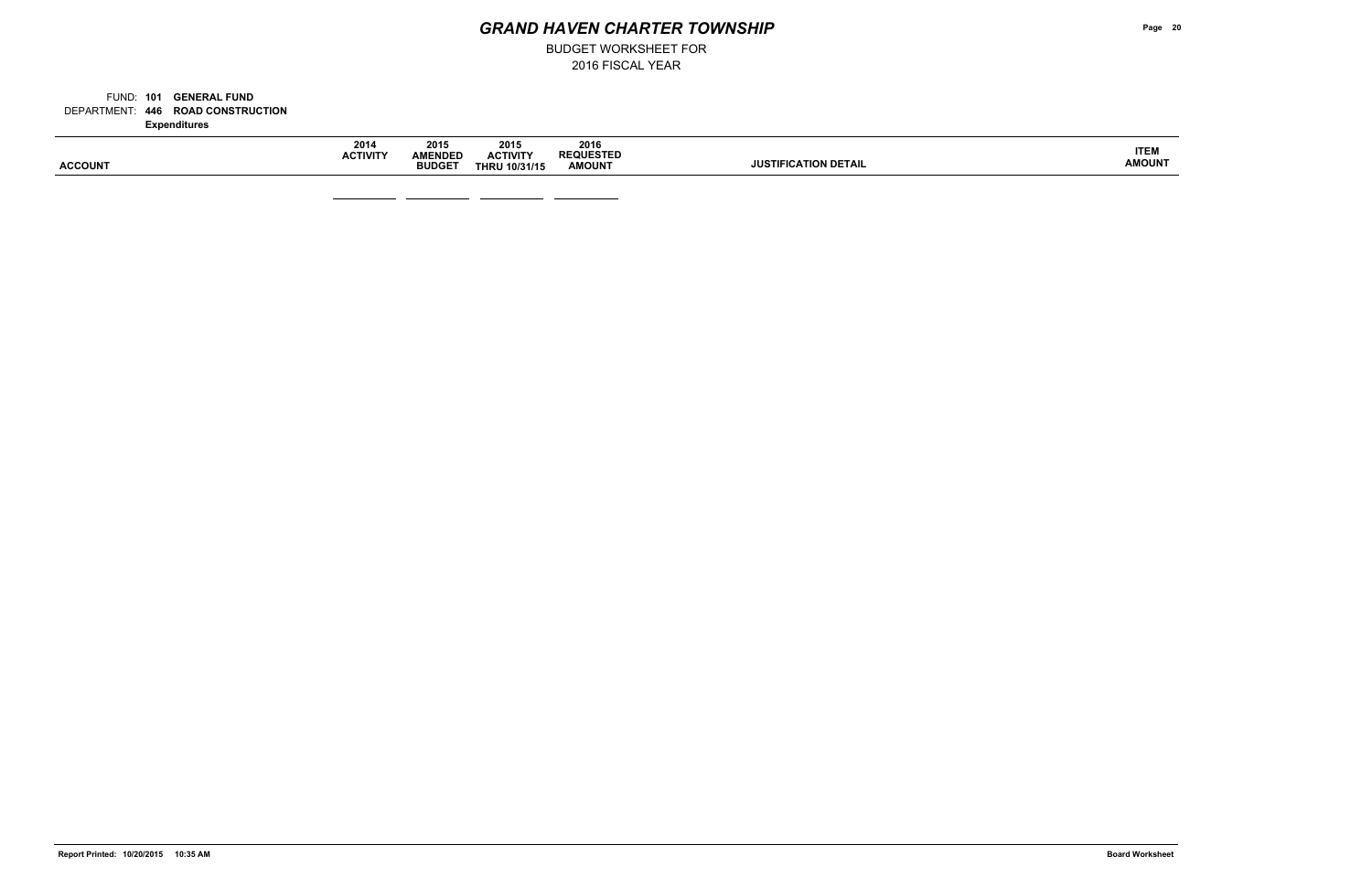BUDGET WORKSHEET FOR

### **448 STREET LIGHTING** DEPARTMENT: FUND: 101 **GENERAL FUND Expenditures**

**Page 21**

| <b>ACCOUNT</b>          | 2014<br><b>ACTIVITY</b> | 2015<br><b>AMENDED</b><br><b>BUDGET</b> | 2015<br><b>ACTIVITY</b><br><b>THRU 10/31/15</b> | 2016<br><b>REQUESTED</b><br><b>AMOUNT</b> | <b>JUSTIFICATION DETAIL</b>                                                                              |
|-------------------------|-------------------------|-----------------------------------------|-------------------------------------------------|-------------------------------------------|----------------------------------------------------------------------------------------------------------|
| 920.000 LIGHT DISTRICTS | 120,660                 | 120,500                                 | 90,480                                          | 121,500                                   | This line item is not totally covered by SAD revenues since the General Fund pays<br>major intersections |
|                         | 120,660                 | 120,500                                 | 90,480                                          | 121,500                                   |                                                                                                          |

### **ITEM AMOUNT**

s for the lights at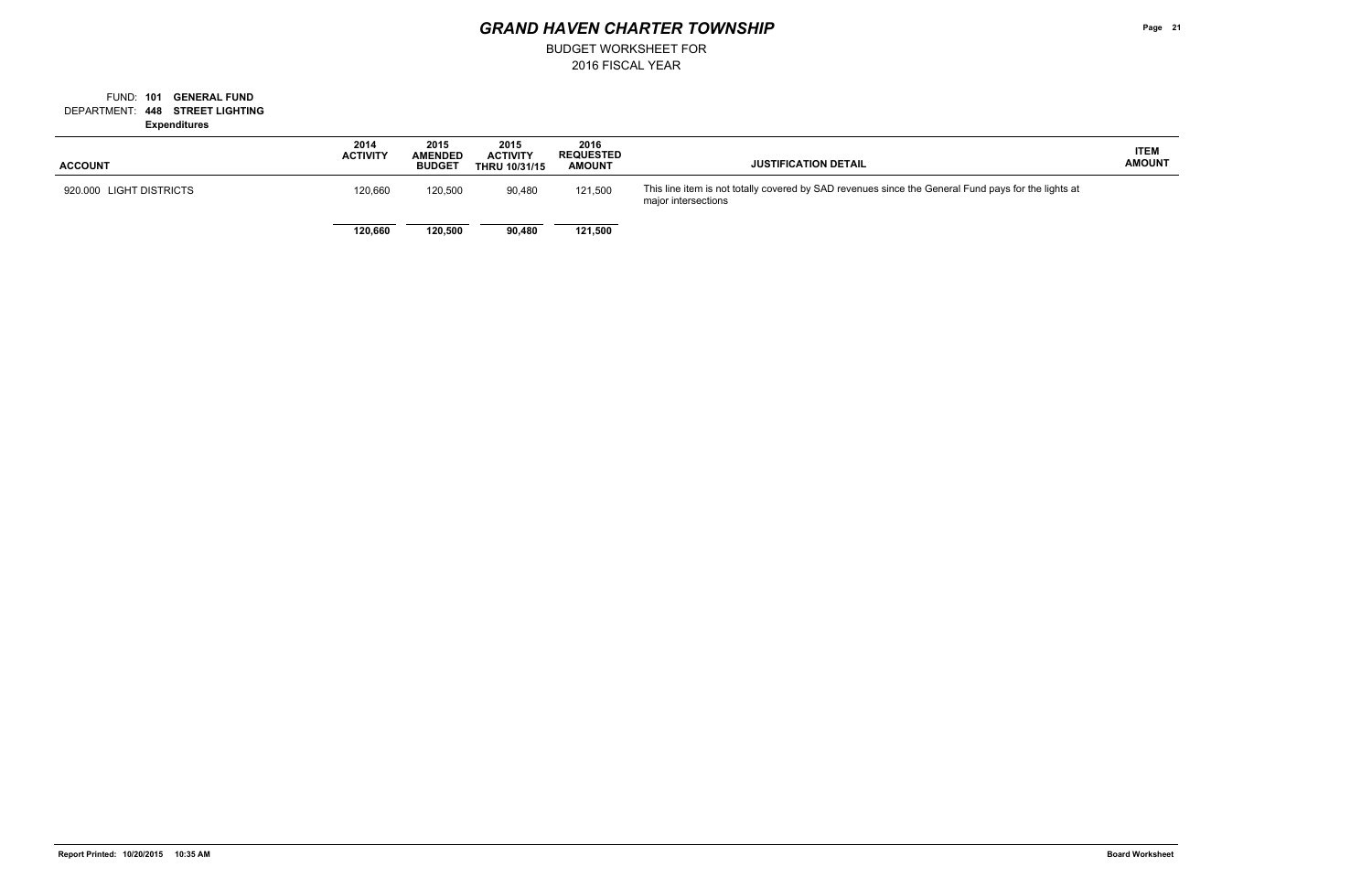BUDGET WORKSHEET FOR

### **528 WASTE COLLECTION** DEPARTMENT: FUND: 101 **GENERAL FUND Expenditures**

| <b>ACCOUNT</b>     | 2014<br><b>ACTIVITY</b> | 2015<br><b>AMENDED</b><br><b>BUDGET</b> | 2015<br><b>ACTIVITY</b><br><b>THRU 10/31/15</b> | 2016<br><b>REQUESTED</b><br><b>AMOUNT</b> | <b>JUSTIFICATION DETAIL</b>       | <b>ITEM</b><br><b>AMOUNT</b> |
|--------------------|-------------------------|-----------------------------------------|-------------------------------------------------|-------------------------------------------|-----------------------------------|------------------------------|
| 882.000 YARD WASTE | 8,080                   | 8,600                                   | 980                                             | 9,100                                     | Leaf collection contract          | 3,600.00                     |
|                    |                         |                                         |                                                 |                                           | Leaf collection - 6 weeks fall    | 4,500.00                     |
|                    |                         |                                         |                                                 |                                           | Leaf collection - 2 weeks spring  | 1,000.00                     |
|                    |                         |                                         |                                                 |                                           | <b>Justification Items Total:</b> | 9,100                        |
|                    | 8,080                   | 8,600                                   | 980                                             | 9,100                                     |                                   |                              |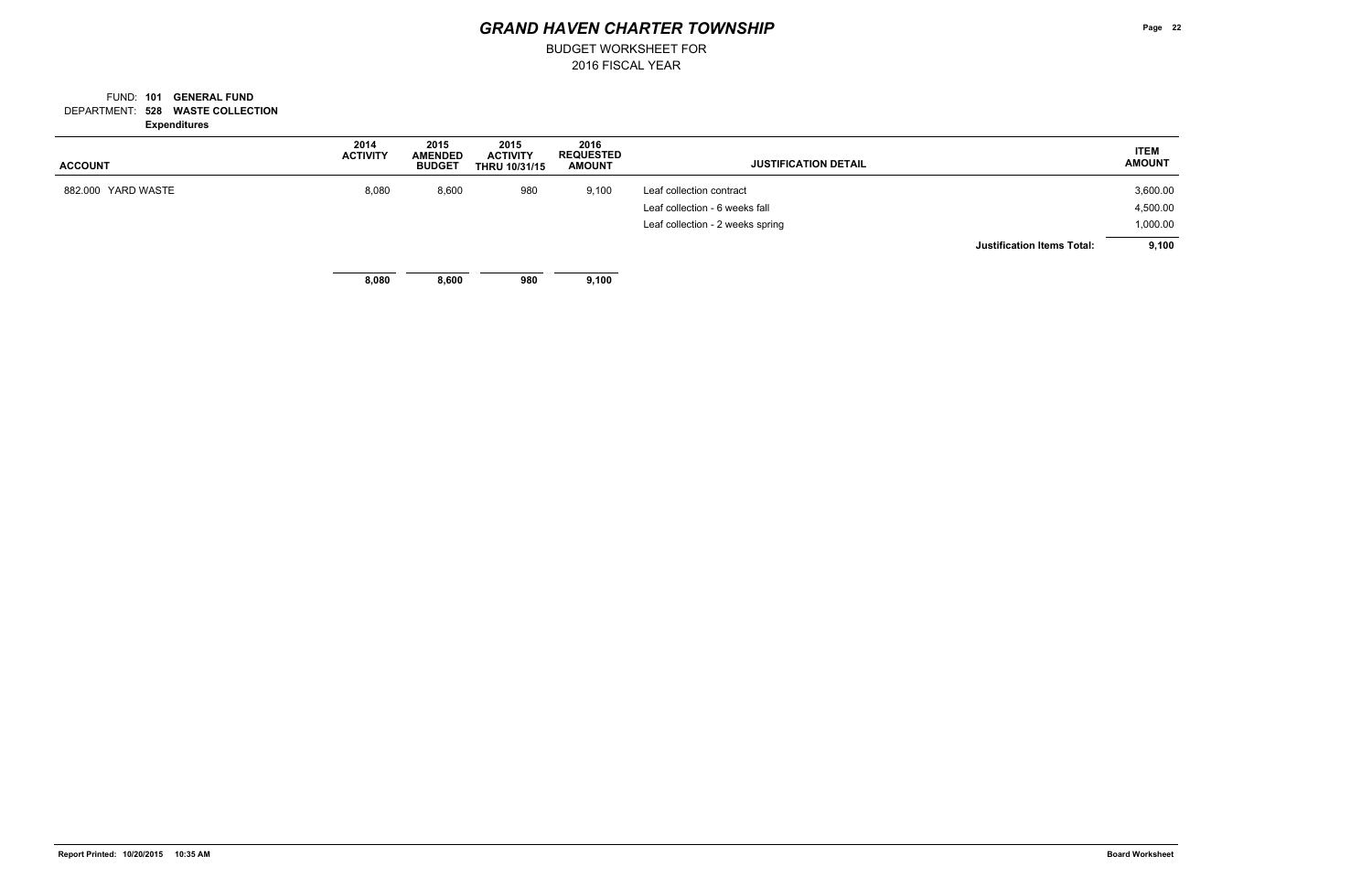### FUND: 101 **GENERAL FUND**

BUDGET WORKSHEET FOR

**721 PLANNING COMMISSION** DEPARTMENT:

**Expenditures**

| <b>ACCOUNT</b>                      | 2014<br><b>ACTIVITY</b> | 2015<br><b>AMENDED</b><br><b>BUDGET</b> | 2015<br><b>ACTIVITY</b><br>THRU 10/31/15 | 2016<br><b>REQUESTED</b><br><b>AMOUNT</b> | <b>JUSTIFICATION DETAIL</b>                                     | <b>ITEM</b><br><b>AMOUNT</b> |
|-------------------------------------|-------------------------|-----------------------------------------|------------------------------------------|-------------------------------------------|-----------------------------------------------------------------|------------------------------|
| 702.000 SALARIES                    | 7,640                   | 9,800                                   | 4,660                                    | 11,000                                    | Chair: 17 meetings @ \$82.28                                    | 1,400.00                     |
|                                     |                         |                                         |                                          |                                           | 8 members: 17 meetings @ \$70.52                                | 9,600.00                     |
|                                     |                         |                                         |                                          |                                           | <b>Justification Items Total:</b>                               | 11,000                       |
| 707.000 COMM MEETING & CONF PAY     | 0                       | 360                                     | $\mathbf 0$                              | 1,180                                     | 4 members; 5 meetings @ \$41.15                                 | 830.00                       |
|                                     |                         |                                         |                                          |                                           | Conference pay (\$12/hr and \$96/day - structured fee schedule) | 350.00                       |
|                                     |                         |                                         |                                          |                                           | <b>Justification Items Total:</b>                               | 1,180                        |
| 715.000 FICA                        | 580                     | 780                                     | 390                                      | 940                                       | 7.65% of total salaries                                         |                              |
| 801.000 LEGAL AND PROFESSIONAL FEES | 27,970                  | 12,000                                  | 5,450                                    | 20,000                                    | Ordinance updates - based on Master Plan                        | 10,000.00                    |
|                                     |                         |                                         |                                          |                                           | Legal costs                                                     | 6,000.00                     |
|                                     |                         |                                         |                                          |                                           | <b>Community Engagement</b>                                     | 4,000.00                     |
|                                     |                         |                                         |                                          |                                           | <b>Justification Items Total:</b>                               | 20,000                       |
| 802.000 CONFERENCES, DUES, SUB'S    | 1,120                   | 750                                     | 1,080                                    | 1,500                                     | Various subscriptions & other training (plus 2 new members)     |                              |
| TRAVEL & MILEAGE<br>861.000         | 50                      | 100                                     | 50                                       | 100                                       | Mileage for travel with personal vehicles                       |                              |
|                                     | 37,360                  | 23,790                                  | 11,630                                   | 34,720                                    |                                                                 |                              |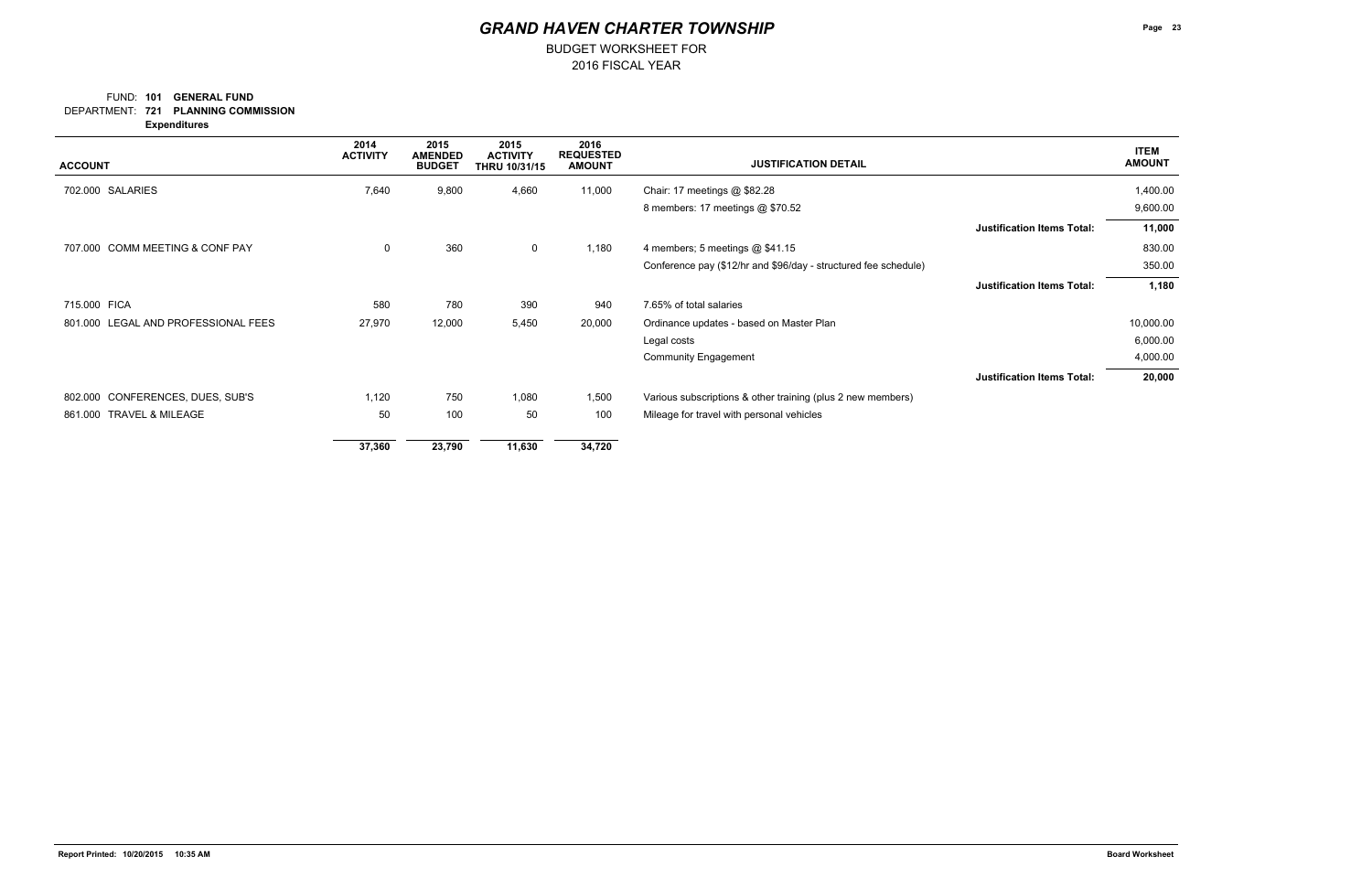### FUND: 101 **GENERAL FUND**

BUDGET WORKSHEET FOR

**722 ZONING BOARD OF APPEALS** DEPARTMENT:

**Expenditures**

| <b>ACCOUNT</b>                      | 2014<br><b>ACTIVITY</b> | 2015<br><b>AMENDED</b><br><b>BUDGET</b> | 2015<br><b>ACTIVITY</b><br><b>THRU 10/31/15</b> | 2016<br><b>REQUESTED</b><br><b>AMOUNT</b> | <b>JUSTIFICATION DETAIL</b>                                            | <b>ITEM</b><br><b>AMOUNT</b> |
|-------------------------------------|-------------------------|-----------------------------------------|-------------------------------------------------|-------------------------------------------|------------------------------------------------------------------------|------------------------------|
| 702.000 SALARIES                    | 1,080                   | 2,440                                   | 1,380                                           | 1,840                                     | Chair: 6 meetings @ \$70.52                                            | 430.00                       |
|                                     |                         |                                         |                                                 |                                           | 4 members: 6 meetings @ \$58.78                                        | 1,410.00                     |
|                                     |                         |                                         |                                                 |                                           | <b>Justification Items Total:</b>                                      | 1,840                        |
| 715,000 FICA                        | 80                      | 200                                     | 110                                             | 200                                       | 7.65% of total salaries                                                |                              |
| 801.000 LEGAL AND PROFESSIONAL FEES | 1,120                   | 3,000                                   | 2,020                                           | 3,000                                     | Legal costs (No escrow with permit. Attorney reviews-paid 100% by GHT) |                              |
| 802.000 CONFERENCES, DUES, SUB'S    | U                       | 200                                     | 150                                             | 200                                       | Various subscriptions and other training                               |                              |
| 861.000 TRAVEL & MILEAGE            | 0                       | 100                                     | 20                                              | 100                                       | Milege for travel with personal vehicles                               |                              |
|                                     | 2,280                   | 5,940                                   | 3,680                                           | 5,340                                     |                                                                        |                              |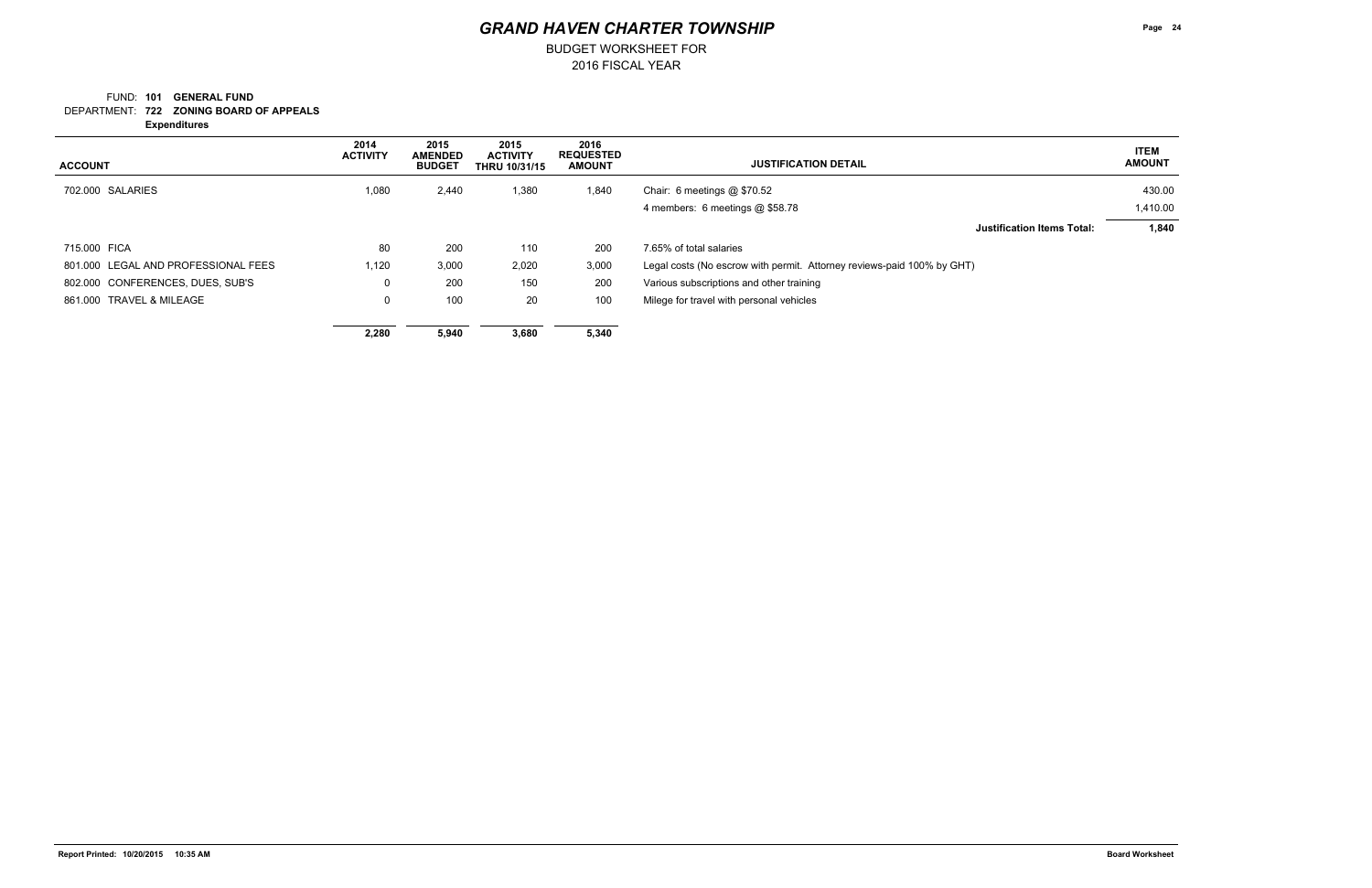### FUND: 101 **GENERAL FUND**

DEPARTMENT: **751 PARKS AND RECREATION DEPARTMENT** 

BUDGET WORKSHEET FOR

**Expenditures**

| <b>ACCOUNT</b>                      | 2014<br><b>ACTIVITY</b> | 2015<br><b>AMENDED</b><br><b>BUDGET</b> | 2015<br><b>ACTIVITY</b><br><b>THRU 10/31/15</b> | 2016<br><b>REQUESTED</b><br><b>AMOUNT</b> | <b>JUSTIFICATION DETAIL</b>                                                            | <b>ITEM</b><br><b>AMOUNT</b> |
|-------------------------------------|-------------------------|-----------------------------------------|-------------------------------------------------|-------------------------------------------|----------------------------------------------------------------------------------------|------------------------------|
| 702.000 SALARIES                    | 69,770                  | 82,410                                  | 73,180                                          | 95,050                                    | Director - Salary of \$85,100 plus a portion of insurance opt out of \$4,000 (6.25%)   | 5,570.00                     |
|                                     |                         |                                         |                                                 |                                           | Assistant Director - Salary of \$69,575 (13.13%)                                       | 9,140.00                     |
|                                     |                         |                                         |                                                 |                                           | Admin Coordinator - 104 hrs @ \$22.58/hr                                               | 2,350.00                     |
|                                     |                         |                                         |                                                 |                                           | Public Services Worker-Parks Sup - 2080 hrs @ \$23.36/hr                               | 48,590.00                    |
|                                     |                         |                                         |                                                 |                                           | Sick Pay                                                                               | 310.00                       |
|                                     |                         |                                         |                                                 |                                           | Summer Help (3)- 600 hrs @ \$10.96/hr                                                  | 19,730.00                    |
|                                     |                         |                                         |                                                 |                                           | Gatekeeper - \$7,596                                                                   | 7,600.00                     |
|                                     |                         |                                         |                                                 |                                           | Overtime - 50 hours                                                                    | 1,760.00                     |
|                                     |                         |                                         |                                                 |                                           | <b>Justification Items Total:</b>                                                      | 95,050                       |
| 706.000 AREA WIDE RECREATION        | 52,100                  | 53,180                                  | 26,310                                          | 54,220                                    | Anticipated contract amount contributed to NORA for recreation activities              |                              |
| 707.000 COMM MEETING & CONF PAY     | 360                     | 500                                     | 380                                             | 500                                       | 6 Parks & Recreation Committee Members for attendance at 3 meetings @ \$29.39/hr       |                              |
| 715.000 FICA                        | 5,730                   | 6,350                                   | 5,740                                           | 7,340                                     | 7.65% of all salaries                                                                  |                              |
| 716.000 MEDICAL CARE & PHYSICALS    | 580                     | 500                                     | 510                                             | 600                                       | Pre-employment physicals & med-center treatment as necessary                           |                              |
| 718.000 PENSION                     | 4,470                   | 4,700                                   | 4,180                                           | 6,540                                     | 10% of salaries for full-time employees, excludes sick leave reimbursement & overtime. |                              |
| 719.000 HEALTH INSURANCE            | 9,590                   | 13,030                                  | 10,630                                          | 17,560                                    | Priority Health - Includes ACA and MI Claims Tax, HSA deposit                          |                              |
| 719.001 MICHIGAN 1% CLAIMS TAX      | 200                     | 0                                       | 0                                               | 0                                         | Included with health insurance expense                                                 |                              |
| 719.100 DENTAL INSURANCE            | 1,240                   | 1,690                                   | 1,160                                           | 1,900                                     | Delta Dental - Includes MI Claims Tax                                                  |                              |
| 719.200 DISABILITY INSURANCE        | 310                     | 440                                     | 370                                             | 620                                       | Short and long term disability                                                         |                              |
| 719.300 LIFE INSURANCE              | 70                      | 90                                      | 100                                             | 110                                       | Life insurance                                                                         |                              |
| 719.700 EMPLOYEE ASSISTANCE PROGRAM | 30                      | 30                                      | 30                                              | 40                                        | 1 full-time employee                                                                   |                              |
| 727.000 OFFICE SUPPLIES & POSTAGE   | 860                     | 1,000                                   | 520                                             | 1,000                                     | Misc. office supplies including boat launch passes                                     |                              |
| 741.000 UNIFORM EXPENSE             | 2,330                   | 2,250                                   | 1,910                                           | 2,050                                     | Clothing allowance/replacement - 1 full-time = \$400 & 4 part-time = \$800             | 1,200.00                     |
|                                     |                         |                                         |                                                 |                                           | Uniform cleaning for 1 full-time and 4 part-time employees                             | 850.00                       |
|                                     |                         |                                         |                                                 |                                           | <b>Justification Items Total:</b>                                                      | 2,050                        |
| 801.000 LEGAL AND PROFESSIONAL FEES | 1,730                   | 3,900                                   | 1,180                                           | 5,500                                     | Professional services such as legal, engineering, and consulting                       | 1,500.00                     |
|                                     |                         |                                         |                                                 |                                           | 3 Back flow tests                                                                      | 600.00                       |
|                                     |                         |                                         |                                                 |                                           | MDNR water withdrawal monitoring fees for 9 wells                                      | 1,800.00                     |
|                                     |                         |                                         |                                                 |                                           | C-990 - Construction Related Documents from National Society of Professional Engineers | 1,600.00                     |
|                                     |                         |                                         |                                                 |                                           | <b>Justification Items Total:</b>                                                      | 5,500                        |
| 802.000 CONFERENCES, DUES, SUB'S    | 0                       | 100                                     | 0                                               | 100                                       | Michigan Recreation & Park Association dues                                            |                              |
| 803.000 CONTRACTED SERVICES         | 1,270                   | 0                                       | 0                                               | 0                                         | None anticipated                                                                       |                              |
| 861.000 TRAVEL & MILEAGE            | 3,780                   | 4,000                                   | 3,220                                           | 4,000                                     | Mileage for Gate Keeper based on \$280 per pay period                                  |                              |
| 863.000 FUEL EXPENSE                | 6,090                   | 7,000                                   | 4,480                                           | 5,500                                     | Fuel for trucks, tractors, mowers, trimmers, chain saws, etc.                          |                              |
| 874.000 ROAD SIGNS                  | 2,190                   | 750                                     | 190                                             | 750                                       | Miscellaneous signs and posts & replacement for vandalism                              |                              |
| 900,000 PRINT & PUBLISHING          | 640                     | 200                                     | 130                                             | 200                                       | Employment ads                                                                         |                              |
| 910.000 BUILDING, EQUIP & RADIO INS | 2,690                   | 3,070                                   | 2,450                                           | 3,100                                     | Based on 5% increase from prior year                                                   |                              |
| 910.100 WORKERS COMP ACCOUNT        | 2,180                   | 2,790                                   | 2,260                                           | 3,860                                     | Based on current rates                                                                 |                              |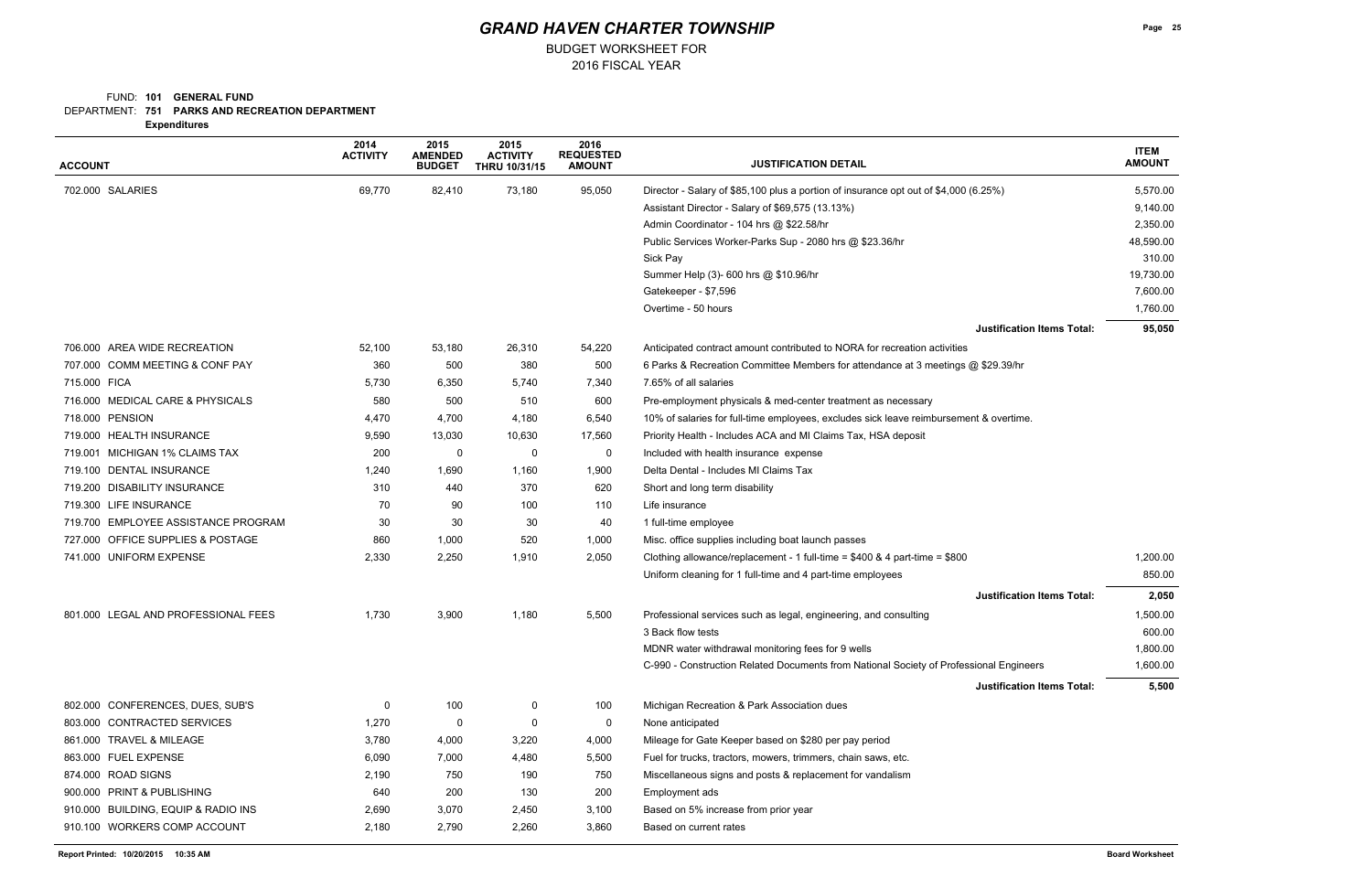### FUND: 101 **GENERAL FUND**

DEPARTMENT: **751 PARKS AND RECREATION DEPARTMENT** 

BUDGET WORKSHEET FOR

**Expenditures**

| <b>ACCOUNT</b>                        | 2014<br><b>ACTIVITY</b> | 2015<br><b>AMENDED</b><br><b>BUDGET</b> | 2015<br><b>ACTIVITY</b><br>THRU 10/31/15 | 2016<br><b>REQUESTED</b><br><b>AMOUNT</b> | <b>JUSTIFICATION DETAIL</b>                                                                              | <b>ITEM</b><br><b>AMOUNT</b> |
|---------------------------------------|-------------------------|-----------------------------------------|------------------------------------------|-------------------------------------------|----------------------------------------------------------------------------------------------------------|------------------------------|
| 921.000 ELECTRIC EXPENSE              | 8,080                   | 8,100                                   | 8,210                                    | 9,700                                     | Electrical usage for lights, pumps, etc.                                                                 |                              |
| 923.000 WATER EXPENSE                 | 1,410                   | 1,600                                   | 1,960                                    | 2,350                                     | Water usage at Mercury Park & Odawa/Battle Point Launch                                                  |                              |
| 930.000 MAINTENANCE AND REPAIR OF B&G | 21,040                  | 68,410                                  | 63,530                                   | 22,000                                    | Maintenance and upkeep of buildings, playground equipments, picnic tables, etc. - including<br>vandalism | 12,000.00                    |
|                                       |                         |                                         |                                          |                                           | Paper products, cleaning supplies, garbage service, etc.                                                 | 2,500.00                     |
|                                       |                         |                                         |                                          |                                           | Trail marker maintenance                                                                                 | 500.00                       |
|                                       |                         |                                         |                                          |                                           | Pottawattomie dock removal/reinstall                                                                     | 1,000.00                     |
|                                       |                         |                                         |                                          |                                           | Replacement of old growth trees in parks                                                                 | 5,000.00                     |
|                                       |                         |                                         |                                          |                                           | Add bark to all park play areas                                                                          | 1,000.00                     |
|                                       |                         |                                         |                                          |                                           | <b>Justification Items Total:</b>                                                                        | 22,000                       |
| 931.000 FERTILIZER EXPENSE            | 4,570                   | 5,760                                   | 3,770                                    | 4,960                                     | Fertilizer for softball diamonds, soccer fields, and general park areas                                  |                              |
| 932.200 BUCHANAN ACCESS               | 2,560                   | 3,000                                   | 1,520                                    | 4,350                                     | Garbage containers, repair/replacement of sign, fencing, etc.                                            | 2,000.00                     |
|                                       |                         |                                         |                                          |                                           | Beach Attendant \$10.96/hr (100%), including workers comp and FICA                                       | 2,350.00                     |
|                                       |                         |                                         |                                          |                                           | <b>Justification Items Total:</b>                                                                        | 4,350                        |
| 936.000 EQUIPMENT MAINTENANCE         | 11,210                  | 6,000                                   | 5,020                                    | 6,000                                     | Maintenance of tractors, mowers, trimmers, chain saws, etc.                                              |                              |
| 936.300 AUTOMOTIVE MAINTENANCE        | 620                     | 3,200                                   | 2,000                                    | 3,200                                     | Maintenance/repair of trucks including tires, tune-ups, etc.                                             |                              |
| 940.000 EQUIPMENT RENTAL              | $\Omega$                | 200                                     | 0                                        | 200                                       | Rental of miscellaneous items for maintenance of the parks                                               |                              |
| 956.000 MISCELLANEOUS EXPENSE         | $\Omega$                | 100                                     | $\mathbf 0$                              | 100                                       | Miscellaneous expenditures not covered by other line items                                               |                              |
| 970.000 CAPITAL OUTLAY                | 32,950                  | 460,700                                 | 25,260                                   | 89,000                                    | Add barrier free walkway at Pottawattomie from parking area to play area                                 | 5,000.00                     |
|                                       |                         |                                         |                                          |                                           | Raze structures on Witteveen property                                                                    | 10,000.00                    |
|                                       |                         |                                         |                                          |                                           | Replace ticket machine at boat launch                                                                    | 20,000.00                    |
|                                       |                         |                                         |                                          |                                           | Stabalize/add retaining wall west of soccer parking @ Hofma Park                                         | 7,500.00                     |
|                                       |                         |                                         |                                          |                                           | Update grills at Hofma Preserve includes adding 1 large grill                                            | 3,000.00                     |
|                                       |                         |                                         |                                          |                                           | Create barrier free access trail loop in Hofma Park/Preserve and additional trailway maintenance         | 25,000.00                    |
|                                       |                         |                                         |                                          |                                           | Replace 3 camera poles at Pottawattomie                                                                  | 7,500.00                     |
|                                       |                         |                                         |                                          |                                           | Replace blower                                                                                           | 11,000.00                    |
|                                       |                         |                                         |                                          |                                           | <b>Justification Items Total:</b>                                                                        | 89,000                       |
| 970.250 CAPITAL OUTLAY-PROF FEES      | 4,890                   | 3,500                                   | 0                                        | 1,000                                     | Engineering assisstance if necessary                                                                     |                              |
| 976.000 EQUIPMENT PURCHASES           | 3,070                   | 400                                     | 480                                      | 1,000                                     | Miscellaneous tools & equipment                                                                          |                              |
|                                       | 258,610                 | 748,950                                 | 250,680                                  | 354,400                                   |                                                                                                          |                              |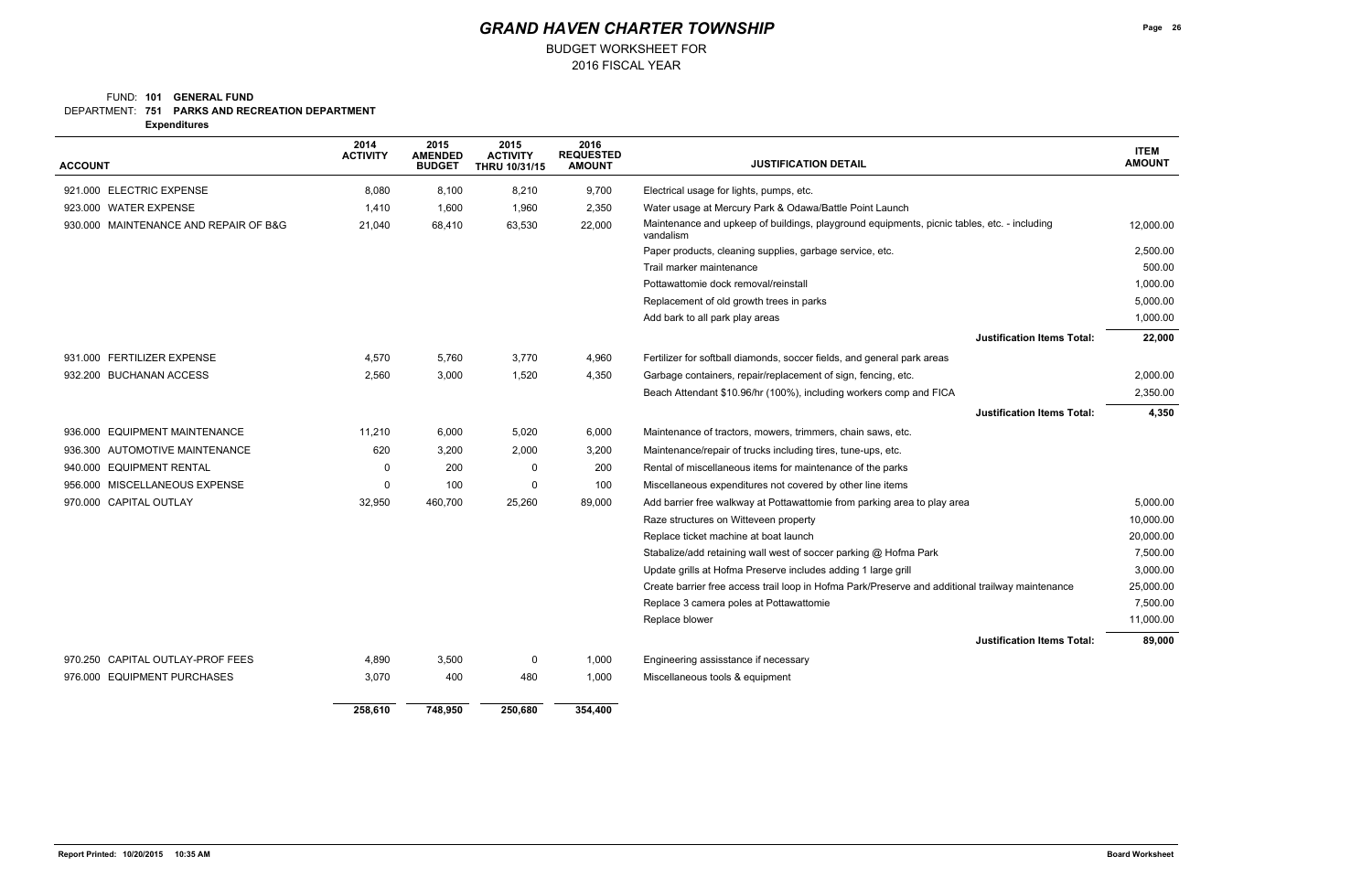FUND: 101 **GENERAL FUND** 

BUDGET WORKSHEET FOR

**757 BIKE PATH** DEPARTMENT:

**Expenditures**

| <b>ACCOUNT</b>                        | 2014<br><b>ACTIVITY</b> | 2015<br><b>AMENDED</b><br><b>BUDGET</b> | 2015<br><b>ACTIVITY</b><br>THRU 10/31/15 | 2016<br><b>REQUESTED</b><br><b>AMOUNT</b> | <b>JUSTIFICATION DETAIL</b>                                                                                                          | <b>ITEM</b><br><b>AMOUNT</b> |
|---------------------------------------|-------------------------|-----------------------------------------|------------------------------------------|-------------------------------------------|--------------------------------------------------------------------------------------------------------------------------------------|------------------------------|
| 702.000 SALARIES                      | 44,370                  | 50,340                                  | 41,000                                   | 59,000                                    | Director - Salary of \$85,100 plus a portion of insurance opt out of \$4,000 (3.74%)                                                 | 3,340.00                     |
|                                       |                         |                                         |                                          |                                           | Assistant Director - Salary of \$69,575 (5%)                                                                                         | 3,480.00                     |
|                                       |                         |                                         |                                          |                                           | Public Services Worker - 2080 hrs @ \$24.15/hr                                                                                       | 50,240.00                    |
|                                       |                         |                                         |                                          |                                           | Overtime - 50 hours                                                                                                                  | 1,820.00                     |
|                                       |                         |                                         |                                          |                                           | Sick Pay                                                                                                                             | 120.00                       |
|                                       |                         |                                         |                                          |                                           | <b>Justification Items Total:</b>                                                                                                    | 59,000                       |
| 715.000 FICA                          | 3,410                   | 3,850                                   | 3,150                                    | 4,530                                     | 7.65% of all salaries                                                                                                                |                              |
| 716.000 MEDICAL CARE & PHYSICALS      | 0                       | 200                                     | 0                                        | 200                                       | Pre-employment physicals, med-center treatment during the year as necessary                                                          |                              |
| 718.000 PENSION                       | 4,410                   | 4,860                                   | 4,110                                    | 5,690                                     | 10% of salaries for full-time employees, excludes sick leave reimbursement & overtime.                                               |                              |
| 719.000 HEALTH INSURANCE              | 12,380                  | 15,640                                  | 12,820                                   | 16,480                                    | Priority Health - Includes ACA and MI Claims Tax, HSA deposit                                                                        |                              |
| 719.001 MICHIGAN 1% CLAIMS TAX        | 200                     | 0                                       | $\Omega$                                 | 0                                         | Included with health insurance expense                                                                                               |                              |
| 719.100 DENTAL INSURANCE              | 1,660                   | 1,790                                   | 1,420                                    | 1,750                                     | Delta Dental - Includes MI Claims Tax                                                                                                |                              |
| 719.200 DISABILITY INSURANCE          | 360                     | 460                                     | 400                                      | 540                                       | Short and long term disability                                                                                                       |                              |
| 719.300 LIFE INSURANCE                | 50                      | 90                                      | 70                                       | 100                                       | Life insurance                                                                                                                       |                              |
| 719.700 EMPLOYEE ASSISTANCE PROGRAM   | 30                      | 30                                      | 30                                       | 40                                        | 1 full-time employee                                                                                                                 |                              |
| 741.000 UNIFORM EXPENSE               | 890                     | 1,060                                   | 760                                      | 860                                       | Uniform cleaning                                                                                                                     | 460.00                       |
|                                       |                         |                                         |                                          |                                           | Clothing allowance/replacement - 1 full-time employee                                                                                | 400.00                       |
|                                       |                         |                                         |                                          |                                           | <b>Justification Items Total:</b>                                                                                                    | 860                          |
| 801.000 LEGAL AND PROFESSIONAL FEES   | 44,870                  | 1,000                                   | 310                                      | 1,000                                     | Professional services such as legal and consulting                                                                                   |                              |
| 803.000 CONTRACTED SERVICES           | 0                       | 400                                     | 0                                        | 400                                       | Services provided such as major tree trimming, pavement repair/replacement or other major repairs<br>the DPW is not able to complete |                              |
| 863.000 FUEL EXPENSE                  | 3,900                   | 5,540                                   | 2,350                                    | 3,500                                     | Fuel expense for maintenance                                                                                                         |                              |
| 874.000 ROAD SIGNS                    | 0                       | 500                                     | 0                                        | 500                                       | Replacement/new signs and posts either needed, damaged or removed along the path                                                     |                              |
| 910.000 BUILDING, EQUIP & RADIO INS   | 1,630                   | 1,860                                   | 1,490                                    | 1,880                                     | Based on 5% increase from prior year                                                                                                 |                              |
| 910.100 WORKERS COMP ACCOUNT          | 760                     | 1,490                                   | 1,180                                    | 2,130                                     | Based on current rates                                                                                                               |                              |
| 930.000 MAINTENANCE AND REPAIR OF B&G | 134,670                 | 10,000                                  | 11,780                                   | 47,500                                    | Repair of surface damage, retaining walls, etc.                                                                                      | 10,000.00                    |
|                                       |                         |                                         |                                          |                                           | Paint cross walks                                                                                                                    | 7,500.00                     |
|                                       |                         |                                         |                                          |                                           | Replacement of several sections of damaged pathway throughout system                                                                 | 30,000.00                    |
|                                       |                         |                                         |                                          |                                           | <b>Justification Items Total:</b>                                                                                                    | 47,500                       |
| 936.000 EQUIPMENT MAINTENANCE         | 4,890                   | 6,000                                   | 3,220                                    | 6,000                                     | Replacement brushes for sweeper, tractor maintenance by dealer, etc.                                                                 | 4,000.00                     |
|                                       |                         |                                         |                                          |                                           | Maintain snow plow cutting edges                                                                                                     | 2,000.00                     |
|                                       |                         |                                         |                                          |                                           | <b>Justification Items Total:</b>                                                                                                    | 6,000                        |
| 936.300 AUTOMOTIVE MAINTENANCE        | 1,110                   | 2,000                                   | 1,390                                    | 2,000                                     | Maintenance/repair of trucks including tires, tune-ups, etc.                                                                         |                              |
| 956.000 MISCELLANEOUS EXPENSE         | 0                       | 100                                     | 0                                        | 100                                       | Miscellaneous expenditures not covered by other line items                                                                           |                              |
| 970.000 CAPITAL OUTLAY                | 65,340                  | 75,000                                  | $\mathbf 0$                              | 286,000                                   | Crack seal and overlay of Mercury Drive pathway from City border to Groesbeck Street (14,400 linear<br>feet)                         | 226,000.00                   |
|                                       |                         |                                         |                                          |                                           | Overlay portion of Lakeshore Drive pathway                                                                                           | 60,000.00                    |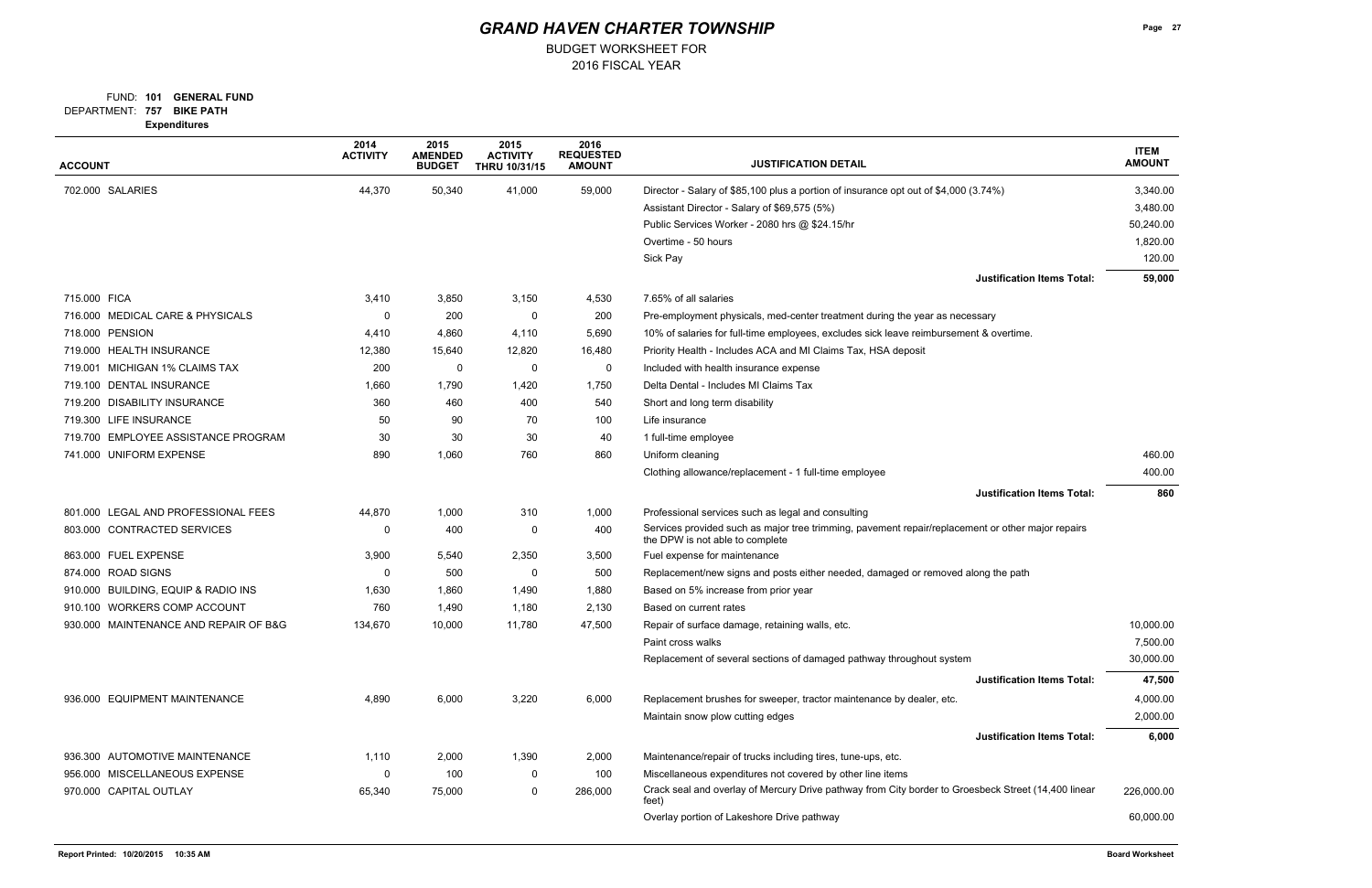BUDGET WORKSHEET FOR

**757 BIKE PATH** DEPARTMENT: FUND: 101 **GENERAL FUND Expenditures**

| <b>ACCOUNT</b>                   | 2014<br><b>ACTIVITY</b> | 2015<br><b>AMENDED</b><br><b>BUDGET</b> | 2015<br><b>ACTIVITY</b><br><b>THRU 10/31/15</b> | 2016<br><b>REQUESTED</b><br><b>AMOUNT</b> | <b>JUSTIFICATION DETAIL</b>                                                          | <b>ITEM</b><br><b>AMOUNT</b> |
|----------------------------------|-------------------------|-----------------------------------------|-------------------------------------------------|-------------------------------------------|--------------------------------------------------------------------------------------|------------------------------|
|                                  |                         |                                         |                                                 |                                           | <b>Justification Items Total:</b>                                                    | 286,000                      |
| 970.250 CAPITAL OUTLAY-PROF FEES | 0                       | 27,570                                  | 12,400                                          | 25,500                                    | Crack seal and overlay of Mercury Drive pathway from City border to Groesbeck Street | 19,500.00                    |
|                                  |                         |                                         |                                                 |                                           | Overlay portion of Lakeshore Drive pathway                                           | 6,000.00                     |
|                                  |                         |                                         |                                                 |                                           | <b>Justification Items Total:</b>                                                    | 25,500                       |
| 976.000 EQUIPMENT PURCHASES      | 1,350                   | 1,100                                   | 180                                             | 500                                       | Miscellaneous tools & equipment                                                      |                              |
|                                  | 326,280                 | 210.880                                 | 98,060                                          | 466.200                                   |                                                                                      |                              |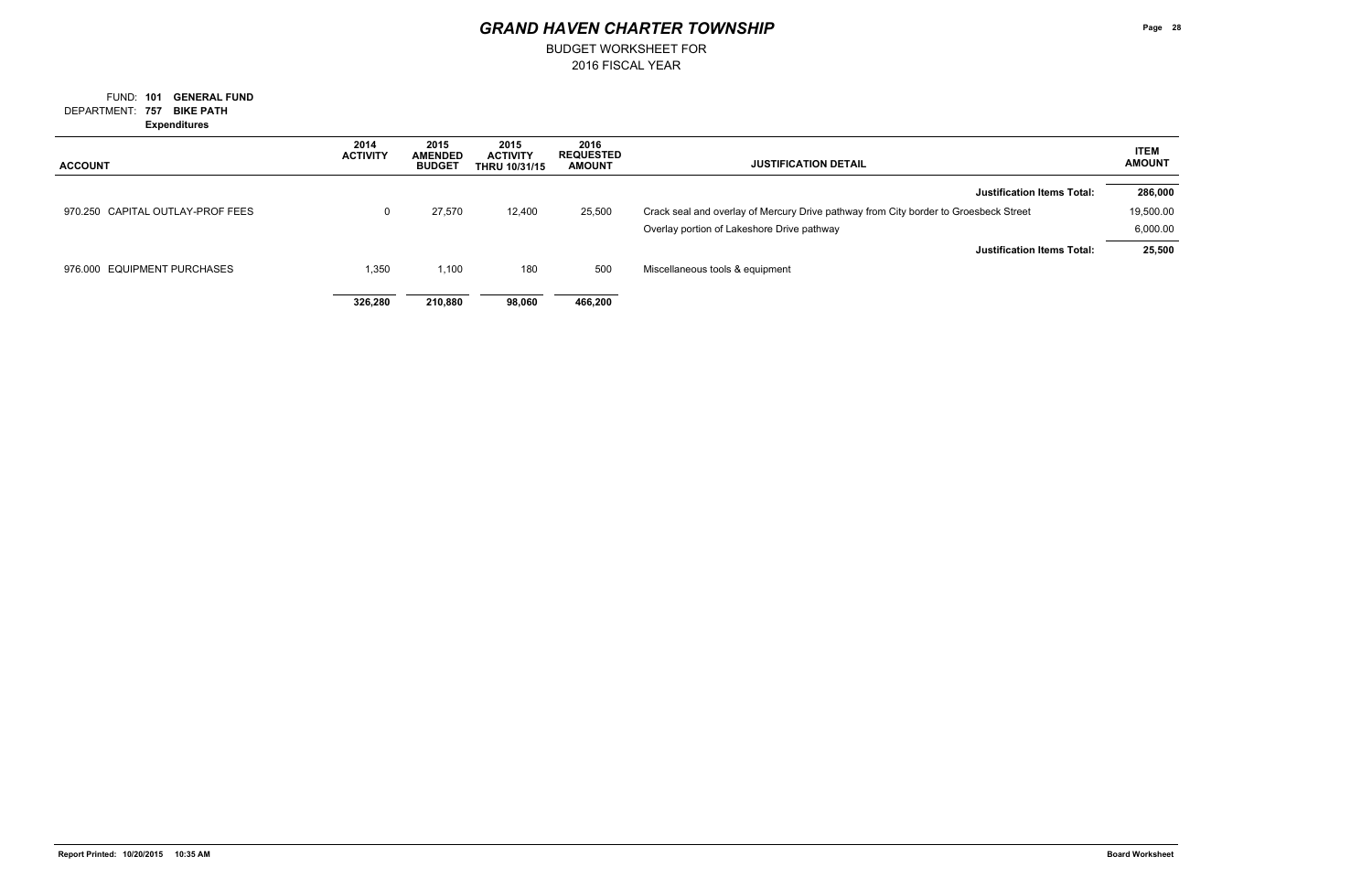### **966 APPROPRIATION TRANSFERS** DEPARTMENT: FUND: 101 **GENERAL FUND**

2016 FISCAL YEAR

BUDGET WORKSHEET FOR

**Expenditures**

| <b>ACCOUNT</b>                                                                               | 2014<br><b>ACTIVITY</b>             | 2015<br><b>AMENDED</b><br><b>BUDGET</b> | 2015<br><b>ACTIVITY</b><br><b>THRU 10/31/15</b> | 2016<br><b>REQUESTED</b><br><b>AMOUNT</b> | <b>JUSTIFICATION DETAIL</b>                                   |                                   | <b>ITEM</b><br><b>AMOUNT</b> |
|----------------------------------------------------------------------------------------------|-------------------------------------|-----------------------------------------|-------------------------------------------------|-------------------------------------------|---------------------------------------------------------------|-----------------------------------|------------------------------|
| OPERATING TRANSFERS OUT - BLDG<br>999.000                                                    | 100,570                             | 118,850                                 | 118,850                                         | 119,820                                   | 2013 Township Bldg Refunding Bonds - 57% of project thru 2021 |                                   |                              |
| 999.100 OPERATING TRANSFERS OUT - OPEB                                                       | 40,620                              | 245,150                                 | 245,150                                         | 5,360                                     | <b>Current retirees</b>                                       |                                   | 2,160.00                     |
|                                                                                              |                                     |                                         |                                                 |                                           | Watkins Ross - OPEB valuation                                 |                                   | 3,200.00                     |
|                                                                                              |                                     |                                         |                                                 |                                           |                                                               | <b>Justification Items Total:</b> | 5,360                        |
| 999.200 OPERATING TRANSFERS OUT - IT                                                         | 131,930                             | 106,170                                 | 88,450                                          | 153,430                                   | See software expense & computer services spreadsheet          |                                   |                              |
| OPERATING TRANSFERS OUT - TRANSPOR<br>999.204                                                | 300,440                             | 200,000                                 | 166,650                                         | 125,000                                   | For Street Maintenance                                        |                                   |                              |
| 999.206 OPERATING TRANSFER OUT - FIRE                                                        | 74,680                              | $\mathbf 0$                             | 0                                               | 0                                         |                                                               |                                   |                              |
|                                                                                              | 648,240                             | 670,170                                 | 619,100                                         | 403,610                                   |                                                               |                                   |                              |
|                                                                                              | <b>Totals for Fund:</b>             | 101                                     | <b>GENERAL FUND</b>                             |                                           |                                                               |                                   |                              |
| <b>Total Revenues:</b><br><b>Total Expenditures:</b><br><b>Net of Revenues/Expenditures:</b> | 3,064,520<br>3,155,820<br>(91, 300) | 3,472,360<br>3,567,480<br>(95, 120)     | 2,409,950<br>2,415,130<br>(5, 180)              | 3,219,990<br>3,404,380<br>(184, 390)      |                                                               |                                   |                              |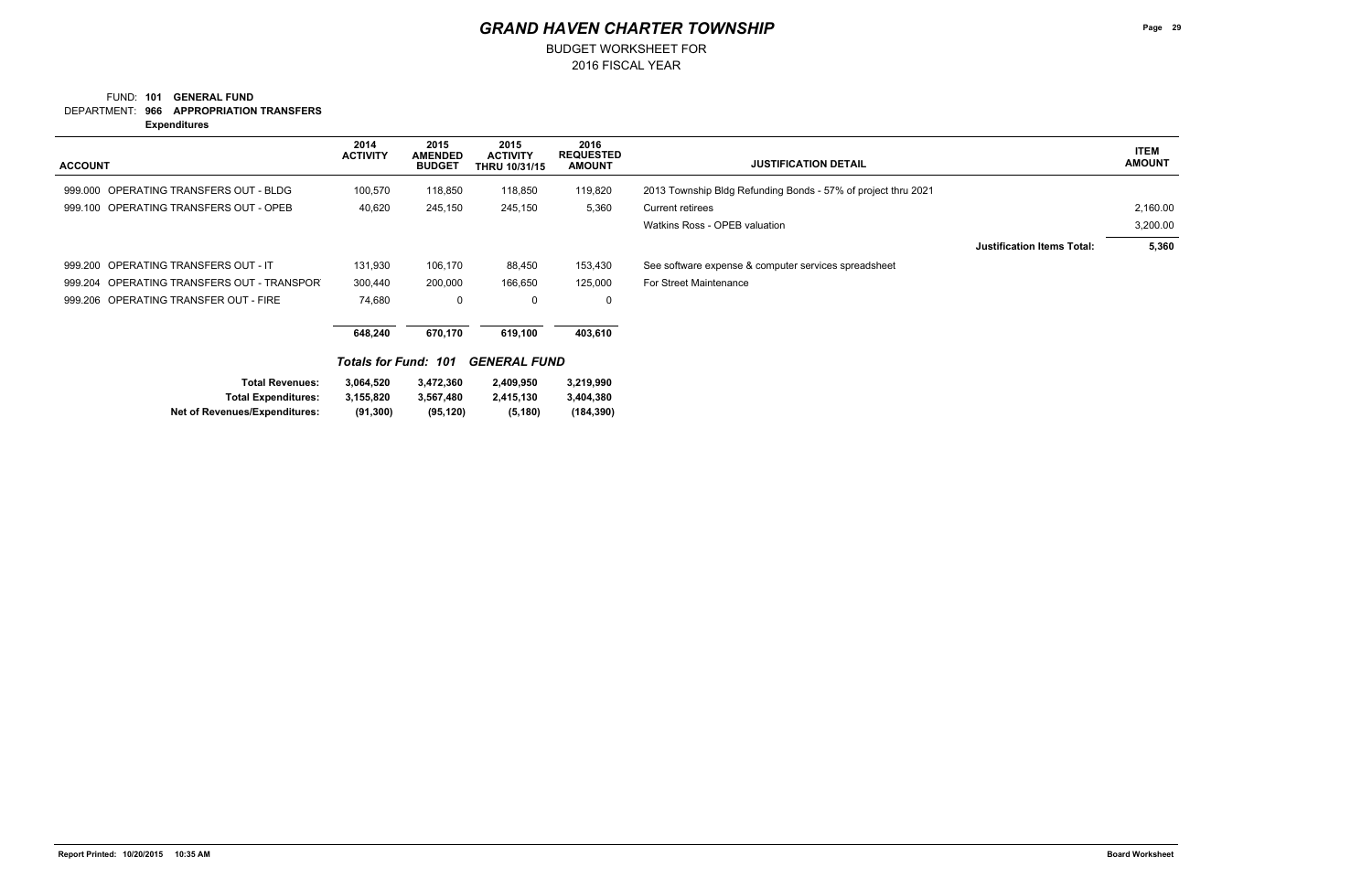BUDGET WORKSHEET FOR

**204 MUNICIPAL STREET FUND** FUND:

**000** DEPARTMENT:

**Revenues**

**Page 30**

### **ITEM AMOUNT**

and REN zone)

| <b>ACCOUNT</b>                             | 2014<br><b>ACTIVITY</b> | 2015<br><b>AMENDED</b><br><b>BUDGET</b> | 2015<br><b>ACTIVITY</b><br><b>THRU 10/31/15</b> | 2016<br><b>REQUESTED</b><br><b>AMOUNT</b> | <b>JUSTIFICATION DETAIL</b>                                                                                        |
|--------------------------------------------|-------------------------|-----------------------------------------|-------------------------------------------------|-------------------------------------------|--------------------------------------------------------------------------------------------------------------------|
| 403,000 PROPERTY TAXES                     | 578.880                 | 600,340                                 | 599,460                                         | 622,470                                   | Based upon a levy of 0.9500 mills (ad valorem, plus IFT/FTE less DDA recapture a<br>See estimate tax revenue sheet |
| 403.300 PROPERTY TAX - DELINQUENT PERSONAL | 410                     | 250                                     | 50                                              | 100                                       |                                                                                                                    |
| 664.000 INTEREST INCOME                    | 30                      | 400                                     | 450                                             | 500                                       |                                                                                                                    |
| 699,000 APPROPRIATION TRANSFERS IN         | 300.440                 | 200,000                                 | 166,650                                         | 125,000                                   | General Fund monies                                                                                                |
|                                            |                         |                                         |                                                 |                                           |                                                                                                                    |
|                                            | 879.760                 | 800.990                                 | 766.610                                         | 748.070                                   |                                                                                                                    |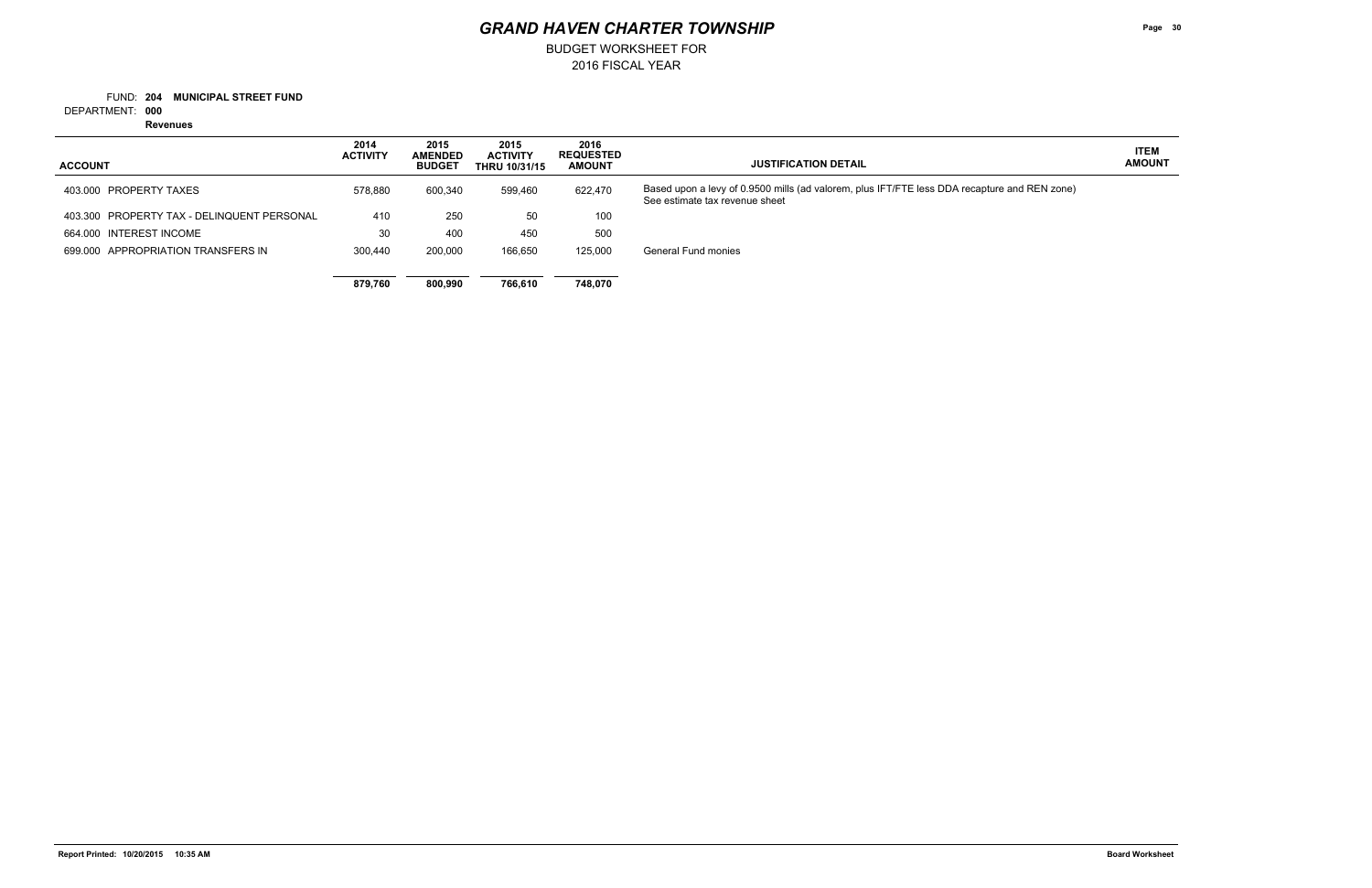BUDGET WORKSHEET FOR

### **204 MUNICIPAL STREET FUND** FUND:

**446 ROAD CONSTRUCTION** DEPARTMENT:

**Expenditures**

### **ITEM AMOUNT**

## *GRAND HAVEN CHARTER TOWNSHIP*

| <b>ACCOUNT</b>                             | 2014<br><b>ACTIVITY</b>     | 2015<br><b>AMENDED</b><br><b>BUDGET</b> | 2015<br><b>ACTIVITY</b><br><b>THRU 10/31/15</b> | 2016<br><b>REQUESTED</b><br><b>AMOUNT</b> | <b>JUSTIFICATION DETAIL</b>                          | <b>ITEM</b><br><b>AMOUNT</b> |
|--------------------------------------------|-----------------------------|-----------------------------------------|-------------------------------------------------|-------------------------------------------|------------------------------------------------------|------------------------------|
| 801.000 LEGAL AND PROFESSIONAL FEES        | 0                           | 500                                     | 820                                             | 500                                       |                                                      |                              |
| 803.300 CONTRACTED SERVICES - HARBOR TRANS | 357,960                     | 379,200                                 | 378,620                                         | 393,090                                   | See estimated tax revenue sheet (Based on 0.6 mills) |                              |
| 872.000 ROAD CONST DUST CONTROL            | 30,150                      | 32,000                                  | 30,300                                          | 31,000                                    |                                                      |                              |
| 873.400 STREET PAVING                      | 543,980                     | 368,900                                 | 0                                               | 363,480                                   | Groesbeck SAD Paving                                 | 85,000.00                    |
|                                            |                             |                                         |                                                 |                                           | Other street paving                                  | 278,480.00                   |
|                                            |                             |                                         |                                                 |                                           | <b>Justification Items Total:</b>                    | 363,480                      |
| 873.500 PAVED ROAD MAINTENANCE             | $\mathsf 0$                 | 20,000                                  | 0                                               | 10,000                                    | Crack Seal                                           |                              |
|                                            | 932,090                     | 800,600                                 | 409,740                                         | 798,070                                   |                                                      |                              |
|                                            | <b>Totals for Fund: 204</b> |                                         | <b>MUNICIPAL STREET FUND</b>                    |                                           |                                                      |                              |
| <b>Total Revenues:</b>                     | 879,760                     | 800,990                                 | 766,610                                         | 748,070                                   |                                                      |                              |
| <b>Total Expenditures:</b>                 | 932,090                     | 800,600                                 | 409,740                                         | 798,070                                   |                                                      |                              |
| Net of Revenues/Expenditures:              | (52, 330)                   | 390                                     | 356,870                                         | (50,000)                                  |                                                      |                              |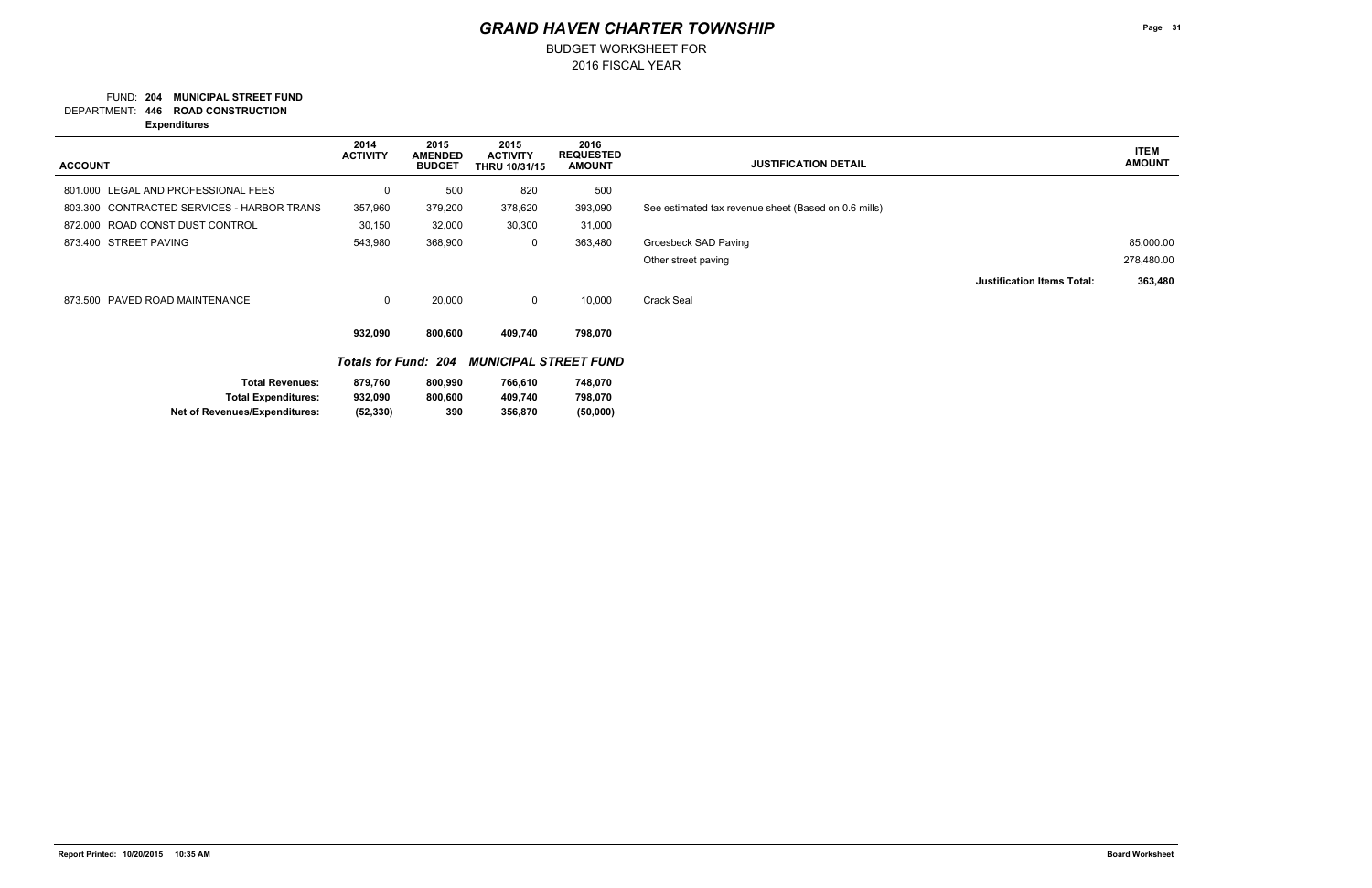FUND: 206 FIRE DEPARTMENT

BUDGET WORKSHEET FOR

**000** DEPARTMENT:

**Revenues**

|                                               | 2014<br><b>ACTIVITY</b> | 2015<br><b>AMENDED</b> | 2015<br><b>ACTIVITY</b> | 2016<br><b>REQUESTED</b> |                                                                                                                                | <b>ITEM</b><br><b>AMOUNT</b> |
|-----------------------------------------------|-------------------------|------------------------|-------------------------|--------------------------|--------------------------------------------------------------------------------------------------------------------------------|------------------------------|
| <b>ACCOUNT</b>                                |                         | <b>BUDGET</b>          | <b>THRU 10/31/15</b>    | <b>AMOUNT</b>            | <b>JUSTIFICATION DETAIL</b>                                                                                                    |                              |
| <b>PROPERTY TAXES</b><br>403.000              | 905,750                 | 1,200,680              | 1,198,960               | 1,244,950                | Based upon a levy of 1.9000 mills (ad valorem, plus IFT/FTE less DDA recapture and REN zone)<br>See estimate tax revenue sheet |                              |
| PROPERTY TAX - DELINQUENT PERSONAL<br>403.300 | 680                     | 100                    | 90                      | 100                      | Amount based on projected activity                                                                                             |                              |
| <b>HOUSE NUMBERING FEES</b><br>611.000        | 780                     | 500                    | 830                     | 800                      | 57 addresses at \$14 per address                                                                                               |                              |
| ADDRESS SIGN INCOME<br>611.100                | 220                     | 150                    | 200                     | 150                      | Based on current level of activity                                                                                             |                              |
| <b>CHARGE FOR SERVICES</b><br>633.000         | $\Omega$                | 400                    | 210                     | 400                      | Rental of trailers, and other similar activities                                                                               |                              |
| <b>PUBLIC EDUCATION FEES</b><br>635.000       | 13,840                  | 11,500                 | 4,310                   | 11,500                   | <b>CPR Training</b>                                                                                                            | 1,500.00                     |
|                                               |                         |                        |                         |                          | <b>EMT Training</b>                                                                                                            | 10,000.00                    |
|                                               |                         |                        |                         |                          | <b>Justification Items Total:</b>                                                                                              | 11,500                       |
| <b>INTEREST INCOME</b><br>664.000             | 30                      | 550                    | 1,070                   | 1,200                    |                                                                                                                                |                              |
| 675.400<br><b>GRANTS</b>                      | 1,380                   | 1,500                  | 0                       | 0                        | None anticipated                                                                                                               |                              |
| <b>REIMBURSEMENTS</b><br>677.000              | 4,330                   | -0                     | 50                      | 0                        | None anticipated                                                                                                               |                              |
| REIMBURSEMENTS-TRAINING<br>677.200            | 100                     | 1,500                  | 0                       | 500                      | Reimbursments of Training Expenses, Books, Etc.                                                                                |                              |
| MISCELLANEOUS INCOME<br>694.000               | 250                     | 1,400                  | 830                     | 850                      | Fees from St of MI for fireworks inspection                                                                                    | 500.00                       |
|                                               |                         |                        |                         |                          | Open house donations, misc donations, sale of surplus equipment                                                                | 350.00                       |
|                                               |                         |                        |                         |                          | <b>Justification Items Total:</b>                                                                                              | 850                          |
| APPROPRIATION TRANSFERS IN<br>699,000         | 74,680                  | $\mathbf 0$            | $\Omega$                | 0                        |                                                                                                                                |                              |
|                                               |                         |                        |                         |                          |                                                                                                                                |                              |
|                                               | 1,002,040               | 1,218,280              | 1,206,550               | 1,260,450                |                                                                                                                                |                              |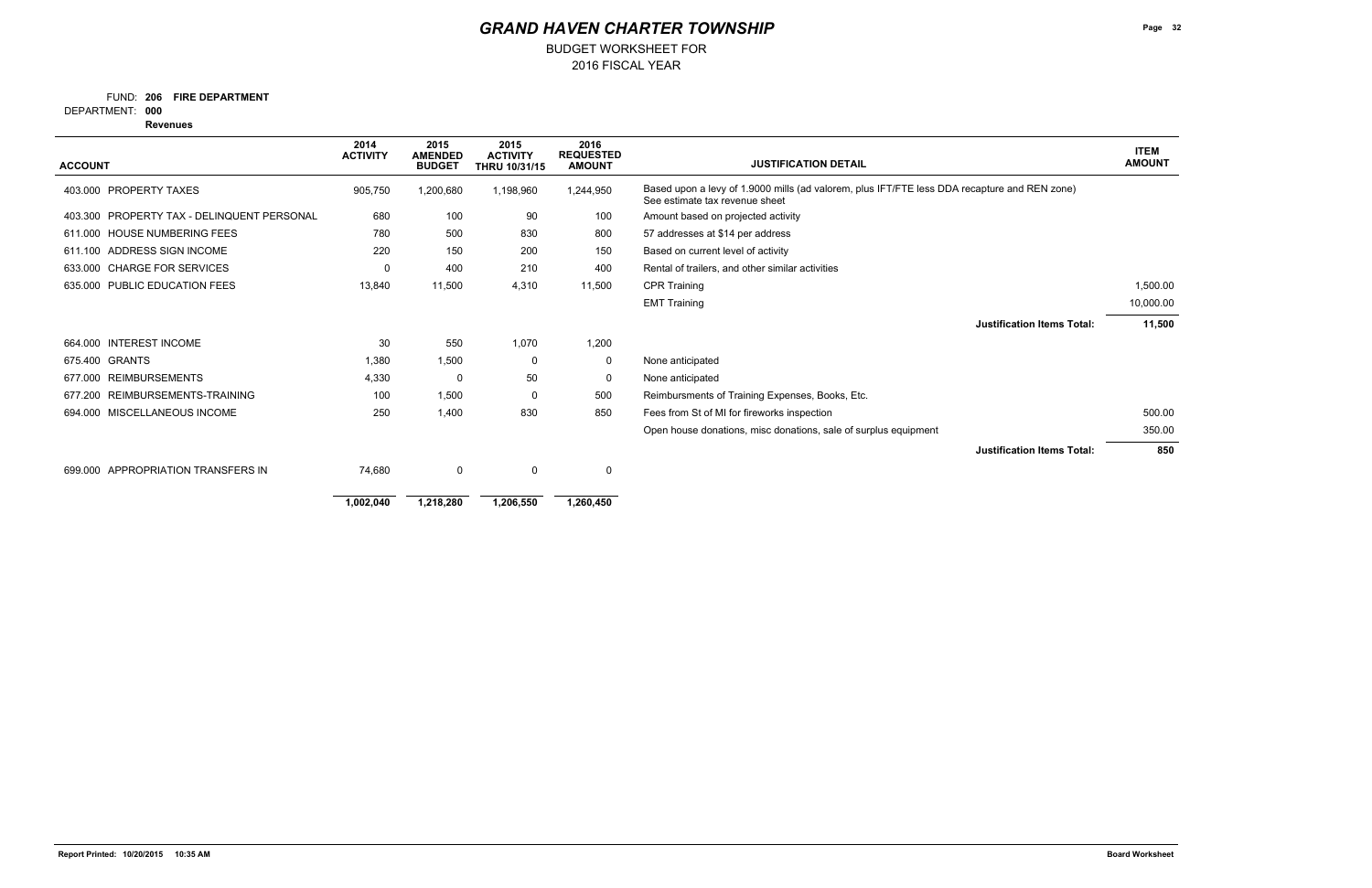### FUND: 206 FIRE DEPARTMENT

BUDGET WORKSHEET FOR

**336 FIRE DEPT EXPENSES** DEPARTMENT:

| <b>ACCOUNT</b>                         | 2014<br><b>ACTIVITY</b> | 2015<br><b>AMENDED</b><br><b>BUDGET</b> | 2015<br><b>ACTIVITY</b><br>THRU 10/31/15 | 2016<br><b>REQUESTED</b><br><b>AMOUNT</b> | <b>JUSTIFICATION DETAIL</b>                                                                                 | <b>ITEM</b><br><b>AMOUNT</b> |
|----------------------------------------|-------------------------|-----------------------------------------|------------------------------------------|-------------------------------------------|-------------------------------------------------------------------------------------------------------------|------------------------------|
| 702.000 SALARIES                       | 419,760                 | 439,100                                 | 346,890                                  | 446,390                                   | Chief - \$85,100, Insurance Opt out \$4,000                                                                 | 89,100.00                    |
|                                        |                         |                                         |                                          |                                           | Lt. One - \$58,575, Insurance Opt out \$4,615, Paramedic premium \$2,301                                    | 65,490.00                    |
|                                        |                         |                                         |                                          |                                           | Lt. Two - \$58,575, Paramedic premium \$2,301                                                               | 60,880.00                    |
|                                        |                         |                                         |                                          |                                           | Lt. Three - \$56,609, Paramedic premium \$2,367                                                             | 58,980.00                    |
|                                        |                         |                                         |                                          |                                           | EO. One - \$55,374                                                                                          | 55,370.00                    |
|                                        |                         |                                         |                                          |                                           | EO. Two - \$55,374, Insurance Opt out \$4,355, Paramedic premium \$2,470                                    | 62,200.00                    |
|                                        |                         |                                         |                                          |                                           | EO. Three - \$51,780, Paramedic premium \$2,527                                                             | 54,370.00                    |
|                                        |                         |                                         |                                          |                                           | <b>Justification Items Total:</b>                                                                           | 446,390                      |
| 702.100 OVERTIME                       | 13,850                  | 19,200                                  | 13,170                                   | 20,200                                    | Monthly Training & Staff Meetings 167 hours                                                                 | 3,500.00                     |
|                                        |                         |                                         |                                          |                                           | Shift coverage 200 hours                                                                                    | 6,000.00                     |
|                                        |                         |                                         |                                          |                                           | Emergency calls 183 hours                                                                                   | 6,500.00                     |
|                                        |                         |                                         |                                          |                                           | Off site training 73 hours                                                                                  | 2,200.00                     |
|                                        |                         |                                         |                                          |                                           | <b>EMT Training 66 hours</b>                                                                                | 2,000.00                     |
|                                        |                         |                                         |                                          |                                           | <b>Justification Items Total:</b>                                                                           | 20,200                       |
| 702.300 STANDBY SALARIES-FIRE DEPT.    | 79,940                  | 79,930                                  | 59,810                                   | 82,400                                    | See spreadsheet (Part Time Firefighter Station standby)                                                     |                              |
| 703.000 OVERHEAD & SUPERVISION         | 74,680                  | 51,370                                  | 42,800                                   | 57,900                                    | See spreadsheet                                                                                             |                              |
| 705.000 PART-TIME SALARIES - FIRE DEPT | 45,480                  | 49,440                                  | 43,130                                   | 58,810                                    | See spreadsheet (Annual Run Pay)                                                                            |                              |
| 705.100 PART-TIME TRAINING             | 9,040                   | 14,750                                  | 12,850                                   | 12,880                                    | See spreadsheet (Annual Training Pay PT)                                                                    |                              |
| 715.000 FICA                           | 42,470                  | 46,130                                  | 35,560                                   | 48,300                                    | 7.65% of total salaries & wages                                                                             |                              |
| 716.000 MEDICAL CARE & PHYSICALS       | 7,550                   | 7,500                                   | 6,340                                    | 7,500                                     | 30 employees \$250 yearly, new hire physicals                                                               |                              |
| 717.000 DISABILITY INS-PART-TIME       | 3,650                   | 3,900                                   | 3,760                                    | 3,900                                     | Short & long term disability (Provident)                                                                    |                              |
| 718.000 PENSION                        | 37,250                  | 42,310                                  | 33,480                                   | 43,330                                    | 10% of FT salaries & wages, excluding overtime and insurance opt outs                                       |                              |
| 719.000 HEALTH INSURANCE               | 42,890                  | 46,920                                  | 41,740                                   | 64,860                                    | <b>Priority Health</b><br>(3 employees waiving health care) - Includes ACA and MI Claims Tax, HSA deposit   |                              |
| 719.001 MICHIGAN 1% CLAIMS TAX         | 680                     | 0                                       | 0                                        | 0                                         | Included with health insurance expense                                                                      |                              |
| 719.100 DENTAL INSURANCE               | 8,690                   | 10,310                                  | 6,930                                    | 7,830                                     | Delta Dental (2 employees waving insurance) - Includes MI Claims Tax                                        |                              |
| 719.200 DISABILITY INSURANCE           | 3,030                   | 3,850                                   | 3,310                                    | 4,000                                     | Short and long term disability                                                                              |                              |
| 719.300 LIFE INSURANCE                 | 1,290                   | 2,490                                   | 1,350                                    | 2,500                                     | Full-time employees - \$30,000, Part-time - \$15,000                                                        |                              |
| 719.700 EMPLOYEE ASSISTANCE PROGRAM    | 840                     | 900                                     | 820                                      | 1,050                                     | 30 employees @ \$35                                                                                         |                              |
| 726.000 MEDICAL SUPPLIES               | 4,580                   | 7,490                                   | 7,110                                    | 9,200                                     | New King vision intubation kit \$1,300                                                                      | 1,300.00                     |
|                                        |                         |                                         |                                          |                                           | Gloves, oxygen supplies, backboards, and other ALS equipment supplies                                       | 4,500.00                     |
|                                        |                         |                                         |                                          |                                           | Replace 2 AEDs \$1,700 each                                                                                 | 3,400.00                     |
|                                        |                         |                                         |                                          |                                           | <b>Justification Items Total:</b>                                                                           | 9,200                        |
| 726.100 FIRE SUPPLIES                  | 3,920                   | 4,500                                   | 1,310                                    | 6,940                                     | Gloves, Nomex hoods, boots, personal protective equipment, Class A foam, pager and radio<br>batteries, etc. | 4,000.00                     |
|                                        |                         |                                         |                                          |                                           | Replace 6 pagers \$490 each                                                                                 | 2,940.00                     |
|                                        |                         |                                         |                                          |                                           | <b>Justification Items Total:</b>                                                                           | 6,940                        |
| 726.200 ADDRESS SIGN EXPENSE           | 350                     | 150                                     | $\mathbf{0}$                             | 150                                       | Supplies for making address signs, street signs                                                             |                              |
| Report Printed: 10/20/2015 10:35 AM    |                         |                                         |                                          |                                           |                                                                                                             | <b>Board Worksheet</b>       |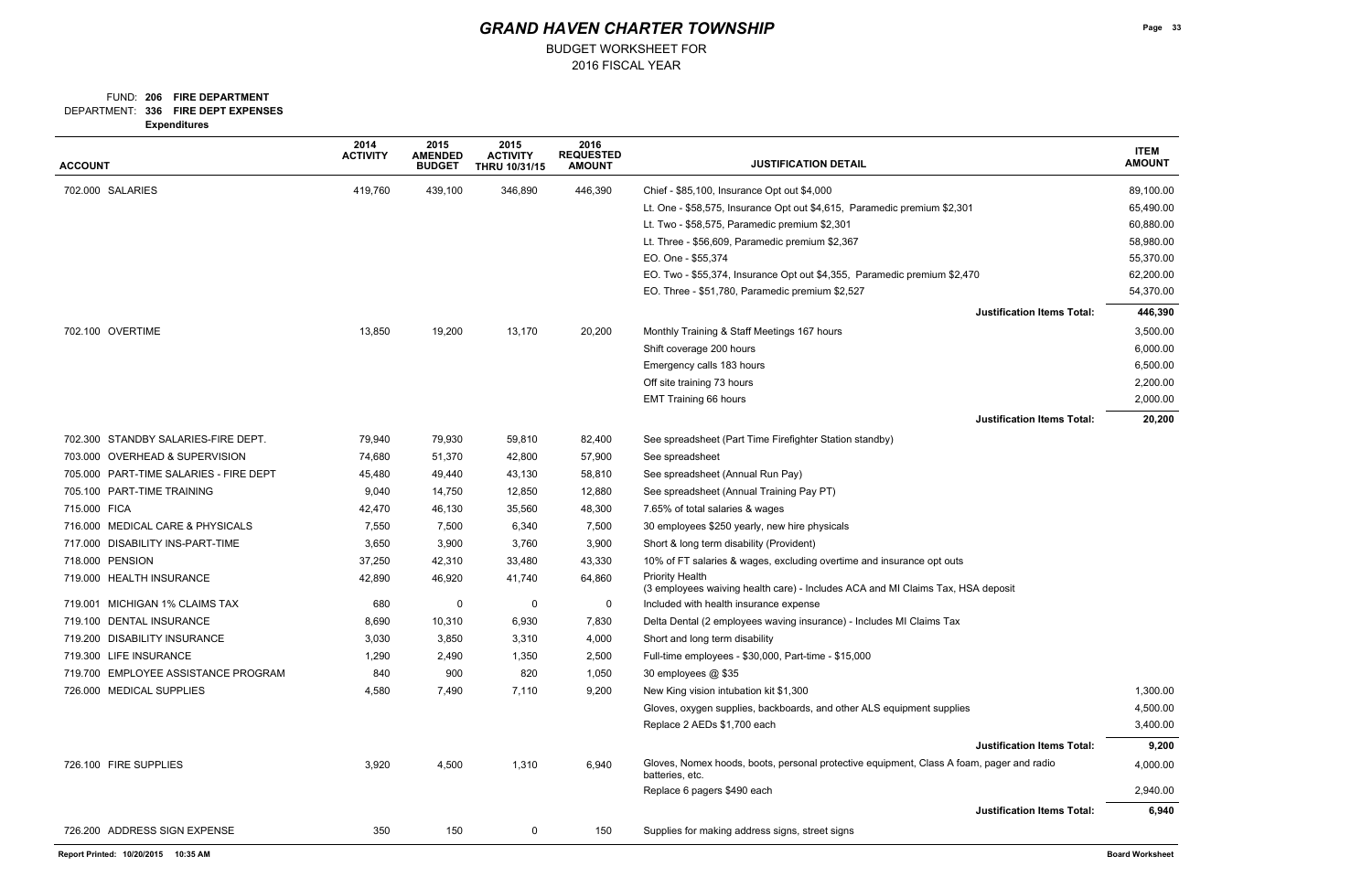### FUND: 206 FIRE DEPARTMENT

BUDGET WORKSHEET FOR

**336 FIRE DEPT EXPENSES** DEPARTMENT:

**Expenditures**

| <b>ACCOUNT</b>                       | 2014<br><b>ACTIVITY</b> | 2015<br><b>AMENDED</b><br><b>BUDGET</b> | 2015<br><b>ACTIVITY</b><br><b>THRU 10/31/15</b> | 2016<br><b>REQUESTED</b><br><b>AMOUNT</b> | <b>JUSTIFICATION DETAIL</b>                                                                                 | <b>ITEM</b><br><b>AMOUNT</b> |
|--------------------------------------|-------------------------|-----------------------------------------|-------------------------------------------------|-------------------------------------------|-------------------------------------------------------------------------------------------------------------|------------------------------|
| 727.000 OFFICE SUPPLIES & POSTAGE    | 1,770                   | 1,700                                   | 790                                             | 1,500                                     | Based on current level of activity                                                                          |                              |
| 741.000 UNIFORM EXPENSE              | 5,350                   | 5,600                                   | 2,620                                           | 5,900                                     | Replacement & new uniforms for current full & part-time personnel (replace 4 winter coats at \$300<br>each) |                              |
| 801.000 LEGAL AND PROFESSIONAL FEES  | 4,120                   | 1,800                                   | 1,020                                           | 1,800                                     | Non IAFF contract year                                                                                      |                              |
| 801.001 BANK CHARGES                 | 50                      | 50                                      | 0                                               | 50                                        |                                                                                                             |                              |
| 802.000 CONFERENCES, DUES, SUB'S     | 11,960                  | 10,470                                  | 7,950                                           | 11,470                                    | New Hire Education                                                                                          | 1,900.00                     |
|                                      |                         |                                         |                                                 |                                           | Firefighter I & Firefighter II, EMT                                                                         | 1,900.00                     |
|                                      |                         |                                         |                                                 |                                           | Continuing Education BTLS, ACLS, PALS,                                                                      | 1,100.00                     |
|                                      |                         |                                         |                                                 |                                           | Paramedic IC                                                                                                | 2,200.00                     |
|                                      |                         |                                         |                                                 |                                           | Fire Investigators and Inspector CEs                                                                        | 1,420.00                     |
|                                      |                         |                                         |                                                 |                                           | <b>FDIC Training</b>                                                                                        | 1,700.00                     |
|                                      |                         |                                         |                                                 |                                           | Dues:                                                                                                       |                              |
|                                      |                         |                                         |                                                 |                                           | <b>Ottawa County Fire Chiefs</b>                                                                            | 250.00                       |
|                                      |                         |                                         |                                                 |                                           | Fire Inspectors                                                                                             | 200.00                       |
|                                      |                         |                                         |                                                 |                                           | Fire Instructors                                                                                            | 150.00                       |
|                                      |                         |                                         |                                                 |                                           | Ottawa Medical Control dues                                                                                 | 200.00                       |
|                                      |                         |                                         |                                                 |                                           | State of Michigan Paramedic EMT MFR Lic.                                                                    | 450.00                       |
|                                      |                         |                                         |                                                 |                                           | <b>Justification Items Total:</b>                                                                           | 11,470                       |
| 803.000 CONTRACTED SERVICES          | 770                     | 6,860                                   | 5,320                                           | 8,990                                     | Generator Contract                                                                                          | 1,130.00                     |
|                                      |                         |                                         |                                                 |                                           | Fire Ext.                                                                                                   | 400.00                       |
|                                      |                         |                                         |                                                 |                                           | Siren                                                                                                       | 2,300.00                     |
|                                      |                         |                                         |                                                 |                                           | Canteen                                                                                                     | 40.00                        |
|                                      |                         |                                         |                                                 |                                           | Hazmat team contract                                                                                        | 2,600.00                     |
|                                      |                         |                                         |                                                 |                                           | <b>Ladder Testing</b>                                                                                       | 1,120.00                     |
|                                      |                         |                                         |                                                 |                                           | Auto Paulse service contract                                                                                | 1,400.00                     |
|                                      |                         |                                         |                                                 |                                           | <b>Justification Items Total:</b>                                                                           | 8,990                        |
| 805.000 AUDIT SERVICES               | 1,800                   | 1,880                                   | 1,840                                           | 1,950                                     | 15% of audit costs \$13,000                                                                                 |                              |
| 809.000 HYDRANT RENTAL               | 5,560                   | 0                                       | 0                                               | 0                                         | Accounted for in the water fund                                                                             |                              |
| 812.000 IN-HOUSE TRAINING            | 580                     | 1,200                                   | 1,070                                           | 1,200                                     | Training tapes & aids, etc.                                                                                 |                              |
| 820.000 PUBLIC EDUCATION EXPENSE     | 1,840                   | 3,000                                   | 2,670                                           | 3,500                                     | CPR cards, books, testing materials                                                                         |                              |
| 850.000 TELEPHONE EXPENSE            | 6,060                   | 7,880                                   | 4,300                                           | 7,860                                     | See telephone/internet spreadsheet                                                                          |                              |
| 861.000 TRAVEL & MILEAGE             | 420                     | 200                                     | -0                                              | 200                                       | Personal vehicle use on Township business                                                                   |                              |
| 862.000 VEHICLE MAINTENANCE & REPAIR | 18,100                  | 13,100                                  | 9,280                                           | 12,000                                    | Normal maintenance, annual pump test, annual ladder test                                                    | 12,000.00                    |
| 863.000 FUEL EXPENSE                 | 10,350                  | 10,700                                  | 5,360                                           | 9,000                                     | Based on current level of activity                                                                          |                              |
| 900.000 PRINT & PUBLISHING           | 560                     | 550                                     | 0                                               | 550                                       | Advertisement for part-time firefighters                                                                    |                              |
| 910.000 BUILDING, EQUIP & RADIO INS  | 10,370                  | 11,850                                  | 6,630                                           | 11,940                                    | Based on current quote plus 5%                                                                              |                              |
| 910.100 WORKERS COMP ACCOUNT         | 28,010                  | 29,280                                  | 32,960                                          | 36,430                                    | Based on current rates plus 5% increase mid year                                                            |                              |
| 921.000 ELECTRIC                     | 10,260                  | 10,000                                  | 9,070                                           | 10,000                                    | Paid to Consumers Power for electric usage                                                                  |                              |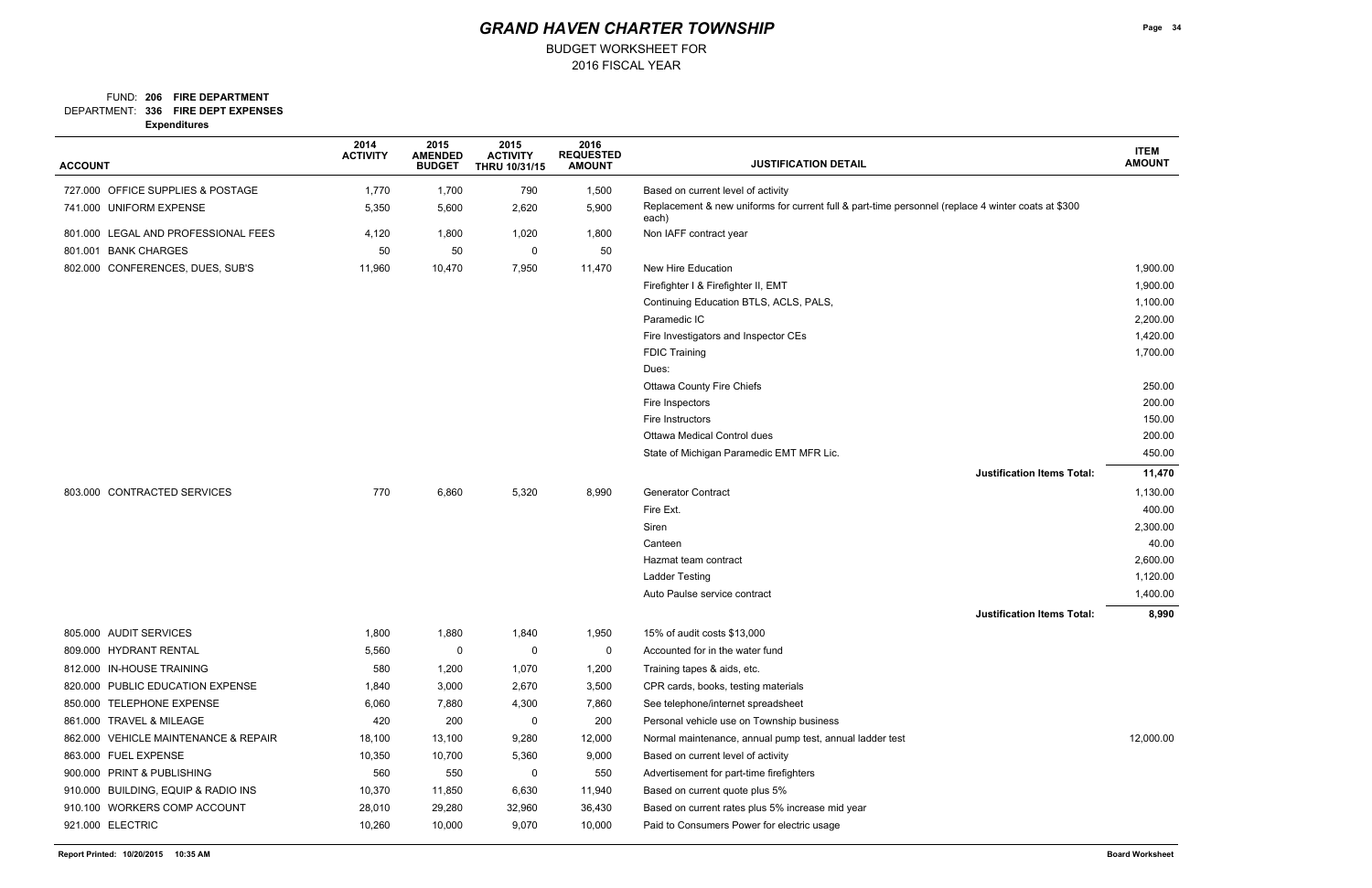### FUND: 206 FIRE DEPARTMENT

BUDGET WORKSHEET FOR

**336 FIRE DEPT EXPENSES** DEPARTMENT:

**Expenditures**

| <b>ACCOUNT</b>                         | 2014<br><b>ACTIVITY</b> | 2015<br><b>AMENDED</b><br><b>BUDGET</b> | 2015<br><b>ACTIVITY</b><br>THRU 10/31/15    | 2016<br><b>REQUESTED</b><br><b>AMOUNT</b> | <b>JUSTIFICATION DETAIL</b>                                        |                                   | <b>ITEM</b><br><b>AMOUNT</b> |
|----------------------------------------|-------------------------|-----------------------------------------|---------------------------------------------|-------------------------------------------|--------------------------------------------------------------------|-----------------------------------|------------------------------|
| 922.000 GAS                            | 9,100                   | 7,800                                   | 4,350                                       | 8,400                                     | Paid to Michigan Gas Utilities for natural gas usage               |                                   |                              |
| 923.000 WATER EXPENSE                  | 1,390                   | 1,800                                   | 1,630                                       | 1,800                                     | Paid to Grand Haven Township for water usage                       |                                   |                              |
| 930.000 MAINTENANCE AND REPAIR OF B&G  | 13,250                  | 21,800                                  | 20,050                                      | 25,500                                    | Garage door repair, Furnace maintenance, cleaning supplies         |                                   | 5,500.00                     |
|                                        |                         |                                         |                                             |                                           | Re-seal the 20 - year old station roof                             |                                   | 2,800.00                     |
|                                        |                         |                                         |                                             |                                           | Outside station light replacment (old lights cannot be converted)  |                                   | 1,400.00                     |
|                                        |                         |                                         |                                             |                                           | Repllace 13 year old carpet in fire station                        |                                   | 9,000.00                     |
|                                        |                         |                                         |                                             |                                           | Replace 21 year old dining room set in fire station                |                                   | 1,300.00                     |
|                                        |                         |                                         |                                             |                                           | Replace appliances in fire station                                 |                                   | 4,000.00                     |
|                                        |                         |                                         |                                             |                                           | Replace countertops and paint cabinents in fire station kitchen    |                                   | 1,500.00                     |
|                                        |                         |                                         |                                             |                                           |                                                                    | <b>Justification Items Total:</b> | 25,500                       |
| 936.000 EQUIPMENT MAINTENANCE          | 4,260                   | 5,960                                   | 3,030                                       | 5,760                                     | Copier contract                                                    |                                   | 2,000.00                     |
|                                        |                         |                                         |                                             |                                           | Radio and pager maintenance                                        |                                   | 2,440.00                     |
|                                        |                         |                                         |                                             |                                           | Printer maintenance                                                |                                   | 120.00                       |
|                                        |                         |                                         |                                             |                                           | Fitness equipment maintenance (including preventative maintenance) |                                   | 1,200.00                     |
|                                        |                         |                                         |                                             |                                           |                                                                    | <b>Justification Items Total:</b> | 5,760                        |
| 956.000 MISCELLANEOUS EXPENSE          | 2,440                   | 2,410                                   | 1,970                                       | 2,550                                     | Food for training & runs                                           |                                   | 770.00                       |
|                                        |                         |                                         |                                             |                                           | Licenses & Fees                                                    |                                   | 200.00                       |
|                                        |                         |                                         |                                             |                                           | Charter cable                                                      |                                   | 1,080.00                     |
|                                        |                         |                                         |                                             |                                           | Various expenses not covered in another line item                  |                                   | 500.00                       |
|                                        |                         |                                         |                                             |                                           |                                                                    | <b>Justification Items Total:</b> | 2,550                        |
| 959.000 FIRE DEPT-PREVENTION & INSP    | 5,240                   | 5,700                                   | 1,800                                       | 5,900                                     | Fire prevention open house                                         |                                   | 3,800.00                     |
|                                        |                         |                                         |                                             |                                           | <b>Educational materials</b>                                       |                                   | 700.00                       |
|                                        |                         |                                         |                                             |                                           | Inspection materials                                               |                                   | 500.00                       |
|                                        |                         |                                         |                                             |                                           | 911 Academy                                                        |                                   | 900.00                       |
|                                        |                         |                                         |                                             |                                           |                                                                    | <b>Justification Items Total:</b> | 5,900                        |
| 970.000 CAPITAL OUTLAY                 | 24,700                  | 23,600                                  | 24,160                                      | 42,900                                    | Replace ATV and purchase a slide in unit for firefighting          |                                   | 31,000.00                    |
|                                        |                         |                                         |                                             |                                           | 4 Sets of turnout gear at 2,400 per set                            |                                   | 9,600.00                     |
|                                        |                         |                                         |                                             |                                           | Replace 18 year old smoke machine for training                     |                                   | 1,100.00                     |
|                                        |                         |                                         |                                             |                                           | Replace 400 foot of 1.75 hose on Engine 1021                       |                                   | 1,200.00                     |
|                                        |                         |                                         |                                             |                                           |                                                                    | <b>Justification Items Total:</b> | 42,900                       |
| 976.000 EQUIPMENT PURCHASES            | 4,370                   | 500                                     | 200                                         | 500                                       | Two phones up for replacment                                       |                                   |                              |
| 999.100 OPERATING TRANSFERS OUT - OPEB | 17,900                  | 62,380                                  | 59,230                                      | 18,720                                    | Per actuarial study - current employees and retirees               |                                   |                              |
| 999.200 OPERATING TRANSFERS OUT - IT   | 41,410                  | 42,840                                  | 35,700                                      | 33,770                                    | See software expense & computer services spreadsheet               |                                   |                              |
|                                        | 1,041,930               | 1,121,150                               | 903,360                                     | 1,148,280                                 |                                                                    |                                   |                              |
|                                        |                         |                                         | <b>Totals for Fund: 206 FIRE DEPARTMENT</b> |                                           |                                                                    |                                   |                              |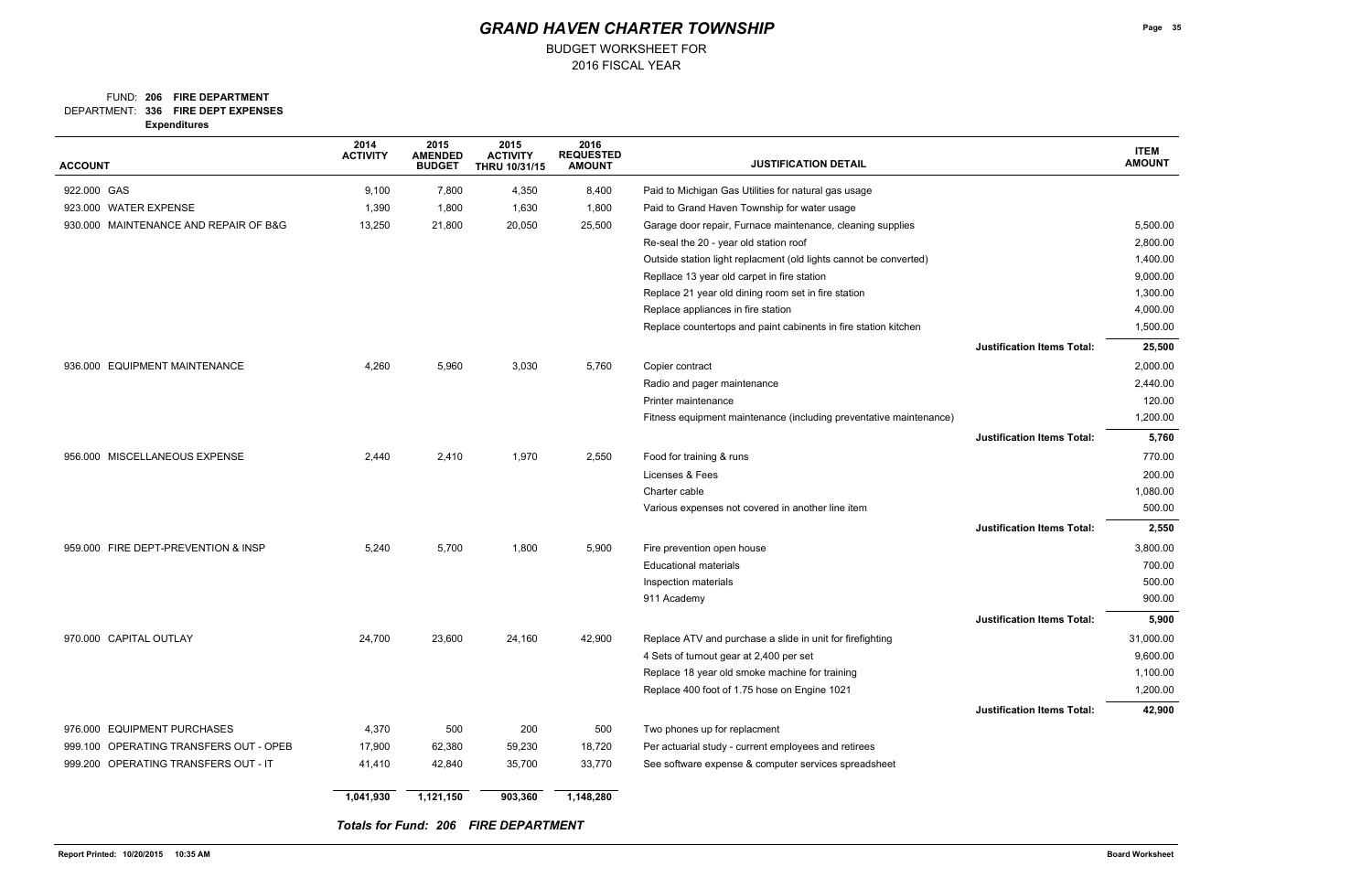| <b>Total Revenues:</b>        | 1.002.040 | 1.218.280 | 1.206.550 | 1.260.450 |
|-------------------------------|-----------|-----------|-----------|-----------|
| <b>Total Expenditures:</b>    | 1.041.930 | 1.121.150 | 903.360   | 1.148.280 |
| Net of Revenues/Expenditures: | (39, 890) | 97.130    | 303.190   | 112.170   |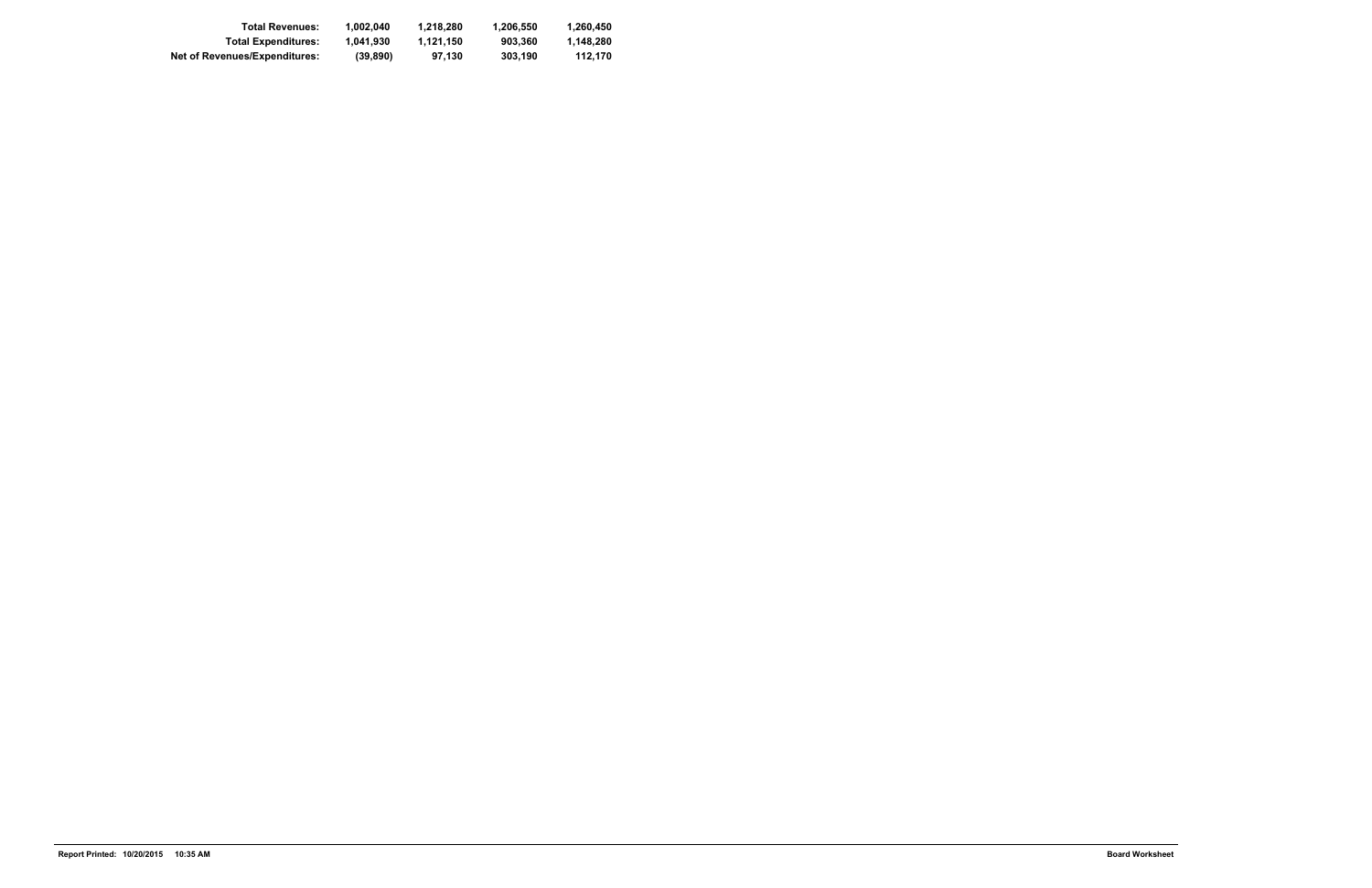BUDGET WORKSHEET FOR

**207 POLICE SERVICES SAD** FUND:

**000** DEPARTMENT:

**Revenues**

**Page 37**

**ITEM AMOUNT**

| <b>ACCOUNT</b>                             | 2014<br><b>ACTIVITY</b> | 2015<br><b>AMENDED</b><br><b>BUDGET</b> | 2015<br><b>ACTIVITY</b><br><b>THRU 10/31/15</b> | 2016<br><b>REQUESTED</b><br><b>AMOUNT</b> | <b>JUSTIFICATION DETAIL</b> |
|--------------------------------------------|-------------------------|-----------------------------------------|-------------------------------------------------|-------------------------------------------|-----------------------------|
| 403.300 PROPERTY TAX - DELINQUENT PERSONAL | 20                      | 0                                       | 0                                               | 0                                         |                             |
| 403.500 SPECIAL ASSESSMENT LEVY            | 341,770                 | 354,500                                 | 354,310                                         | 367,010                                   | 0.55 mil levy               |
| 545.100 FINES                              | 52,620                  | 45,000                                  | 42,840                                          | 50,000                                    |                             |
| 664.000 INTEREST INCOME                    | 0                       | 220                                     | 320                                             | 700                                       |                             |
| 677.000 REIMBURSEMENTS                     | 640                     | 500                                     | 230                                             | 500                                       | Drug kits                   |
|                                            | 395,050                 | 400.220                                 | 397,700                                         | 418,210                                   |                             |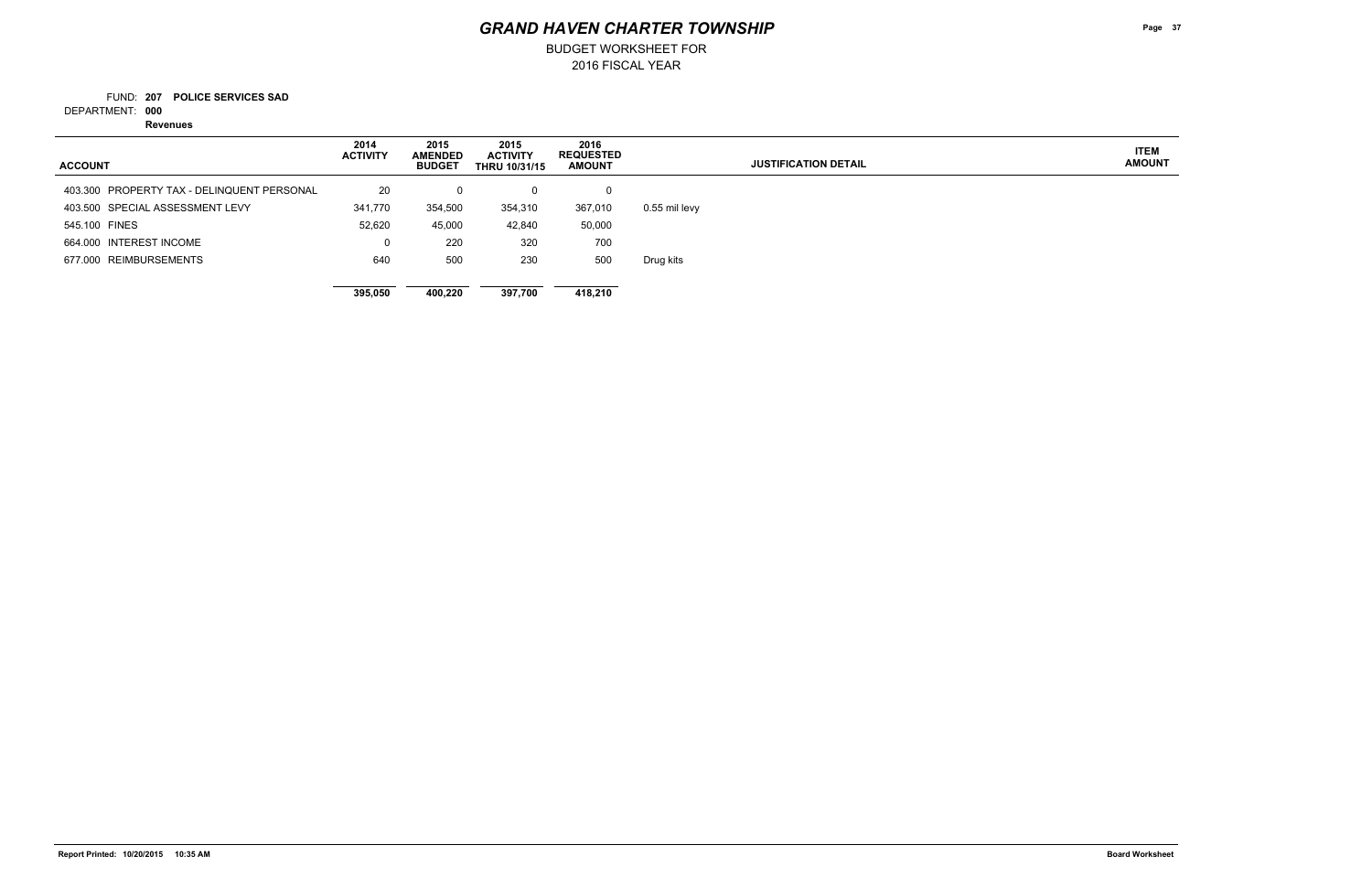BUDGET WORKSHEET FOR

### **207 POLICE SERVICES SAD** FUND:

**301 POLICE/SHERIFF** DEPARTMENT:

**Expenditures**

| <b>ACCOUNT</b>                                     | 2014<br><b>ACTIVITY</b>     | 2015<br><b>AMENDED</b><br><b>BUDGET</b> | 2015<br><b>ACTIVITY</b><br>THRU 10/31/15 | 2016<br><b>REQUESTED</b><br><b>AMOUNT</b> | <b>JUSTIFICATION DETAIL</b>                                                                                           | <b>ITEM</b><br><b>AMOUNT</b> |
|----------------------------------------------------|-----------------------------|-----------------------------------------|------------------------------------------|-------------------------------------------|-----------------------------------------------------------------------------------------------------------------------|------------------------------|
|                                                    |                             |                                         |                                          |                                           |                                                                                                                       |                              |
| 703.000 OVERHEAD & SUPERVISION                     | 21,600                      | 19,230                                  | 16,000                                   | 38,950                                    | Rent, accounting, etc.                                                                                                |                              |
| 801.000 LEGAL AND PROFESSIONAL FEES                | 3,940                       | 4,000                                   | 1,710                                    | 4,000                                     | Legal fees for queries & court                                                                                        |                              |
| <b>BANK CHARGES</b><br>801.001                     | 50                          | 50                                      | 0                                        | 50                                        |                                                                                                                       |                              |
| <b>CONTRACTED SERVICES</b><br>803.000              | 370,500                     | 379,960                                 | 222,750                                  | 371,000                                   | Contract costs with Ottawa Sheriff for 3.3 deputies<br>(2/3 of schools' COPS Deputy is paid by Ottawa County & GHAPS) |                              |
| 850.000 TELEPHONE EXPENSE                          | 590                         | 1,040                                   | 140                                      | 370                                       | See telephone/internet spreadsheet                                                                                    |                              |
| <b>VEHICLE MAINTENANCE &amp; REPAIR</b><br>862.000 | 330                         | 500                                     | 350                                      | 500                                       |                                                                                                                       |                              |
| 863.000 FUEL EXPENSE                               | 0                           | 250                                     | 0                                        | 250                                       |                                                                                                                       |                              |
| 930.000 MAINTENANCE AND REPAIR OF B&G              | 0                           | 250                                     | 0                                        | 250                                       |                                                                                                                       |                              |
| 936.000 EQUIPMENT MAINTENANCE                      | 190                         | 200                                     | 0                                        | 200                                       |                                                                                                                       |                              |
| MISCELLANEOUS EXPENSE<br>956.000                   | 750                         | 1,000                                   | 960                                      | 1,800                                     | <b>Promotional Items</b>                                                                                              | 1,500.00                     |
|                                                    |                             |                                         |                                          |                                           | Drug Testing kits                                                                                                     | 300.00                       |
|                                                    |                             |                                         |                                          |                                           | <b>Justification Items Total:</b>                                                                                     | 1,800                        |
| 976.000 EQUIPMENT PURCHASES                        | 0                           | 500                                     | $\mathbf 0$                              | 2,230                                     | Speed radar gun                                                                                                       | 1,600.00                     |
|                                                    |                             |                                         |                                          |                                           | GORE-TEX rain jacket                                                                                                  | 350.00                       |
|                                                    |                             |                                         |                                          |                                           | <b>Light Meter</b>                                                                                                    | 280.00                       |
|                                                    |                             |                                         |                                          |                                           | <b>Justification Items Total:</b>                                                                                     | 2,230                        |
|                                                    |                             |                                         |                                          |                                           |                                                                                                                       |                              |
|                                                    | 397,950                     | 406,980                                 | 241,910                                  | 419,600                                   |                                                                                                                       |                              |
|                                                    | <b>Totals for Fund: 207</b> |                                         | <b>POLICE SERVICES SAD</b>               |                                           |                                                                                                                       |                              |

| <b>Total Revenues:</b>               | 395,050 | 400.220 | 397.700 | 418.210  |
|--------------------------------------|---------|---------|---------|----------|
| <b>Total Expenditures:</b>           | 397.950 | 406.980 | 241.910 | 419.600  |
| <b>Net of Revenues/Expenditures:</b> | (2,900) | (6,760) | 155.790 | (1, 390) |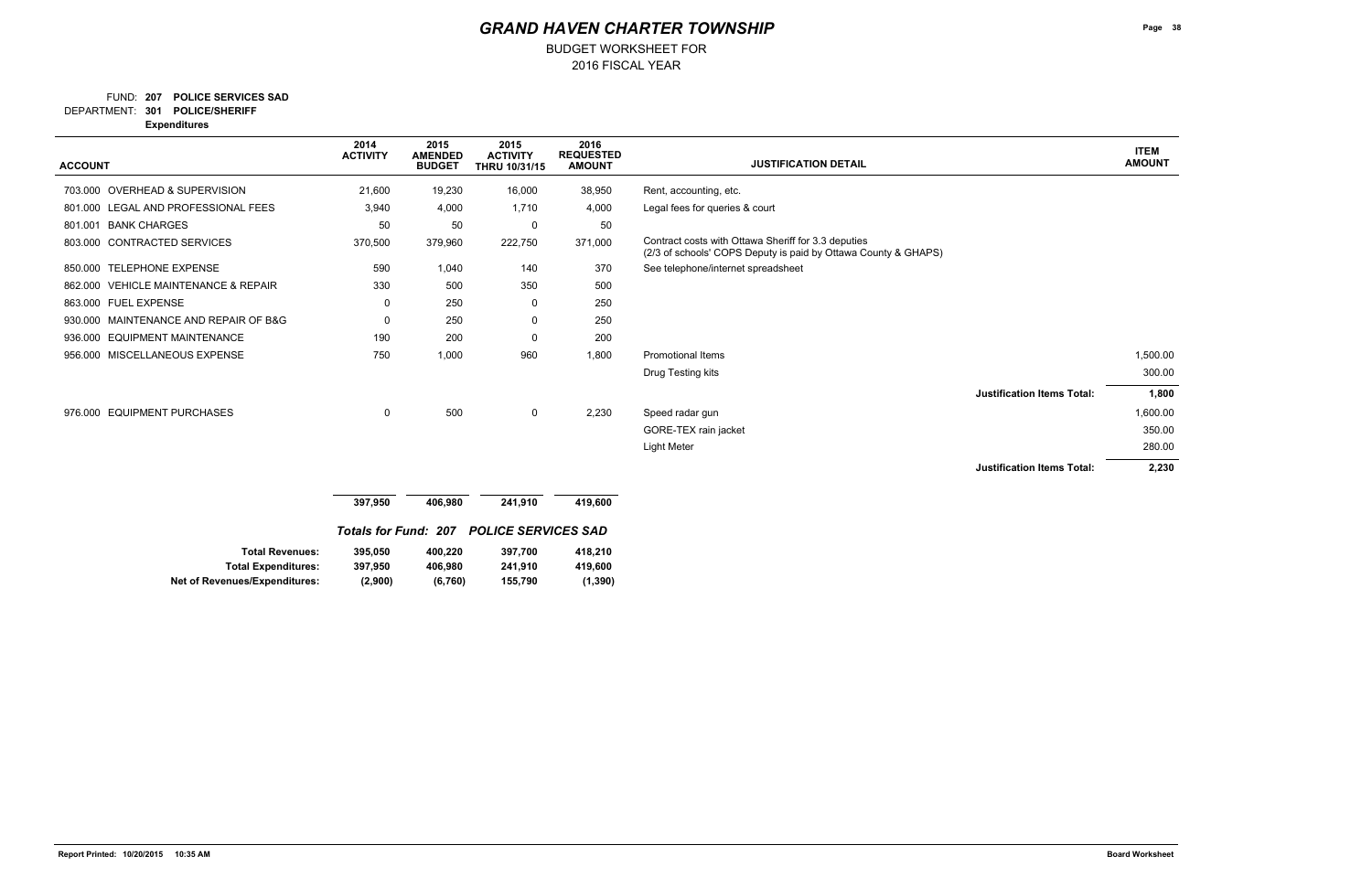2016 FISCAL YEAR BUDGET WORKSHEET FOR

### **248 DOWNTOWN DEVELOPMENT AUTHORITY** FUND:

**000** DEPARTMENT:

**Revenues**

**Page 39**

**ITEM AMOUNT**

| <b>ACCOUNT</b>                     | 2014<br><b>ACTIVITY</b> | 2015<br><b>AMENDED</b><br><b>BUDGET</b> | 2015<br><b>ACTIVITY</b><br><b>THRU 10/31/15</b> | 2016<br><b>REQUESTED</b><br><b>AMOUNT</b> | <b>JUSTIFICATION DETAIL</b>                     |
|------------------------------------|-------------------------|-----------------------------------------|-------------------------------------------------|-------------------------------------------|-------------------------------------------------|
| 403.100 TAX INCREMENT REVENUES     | 472,320                 | 494,900                                 | 493,740                                         | 540,830                                   | FTE capture w/10.4424 mils levy                 |
| 664.000 INTEREST INCOME            | 3,030                   | 1,500                                   | 2,070                                           | 2,500                                     |                                                 |
| 677.000 REIMBURSEMENTS             | 23,820                  | 0                                       | 0                                               | 14,000                                    | State of MI for lost Personal Property Revenues |
| 699,000 APPROPRIATION TRANSFERS IN | 5,490                   | 0                                       | $\mathbf{0}$                                    | 0                                         |                                                 |
|                                    |                         |                                         |                                                 |                                           |                                                 |
|                                    | 504,660                 | 496,400                                 | 495,810                                         | 557,330                                   |                                                 |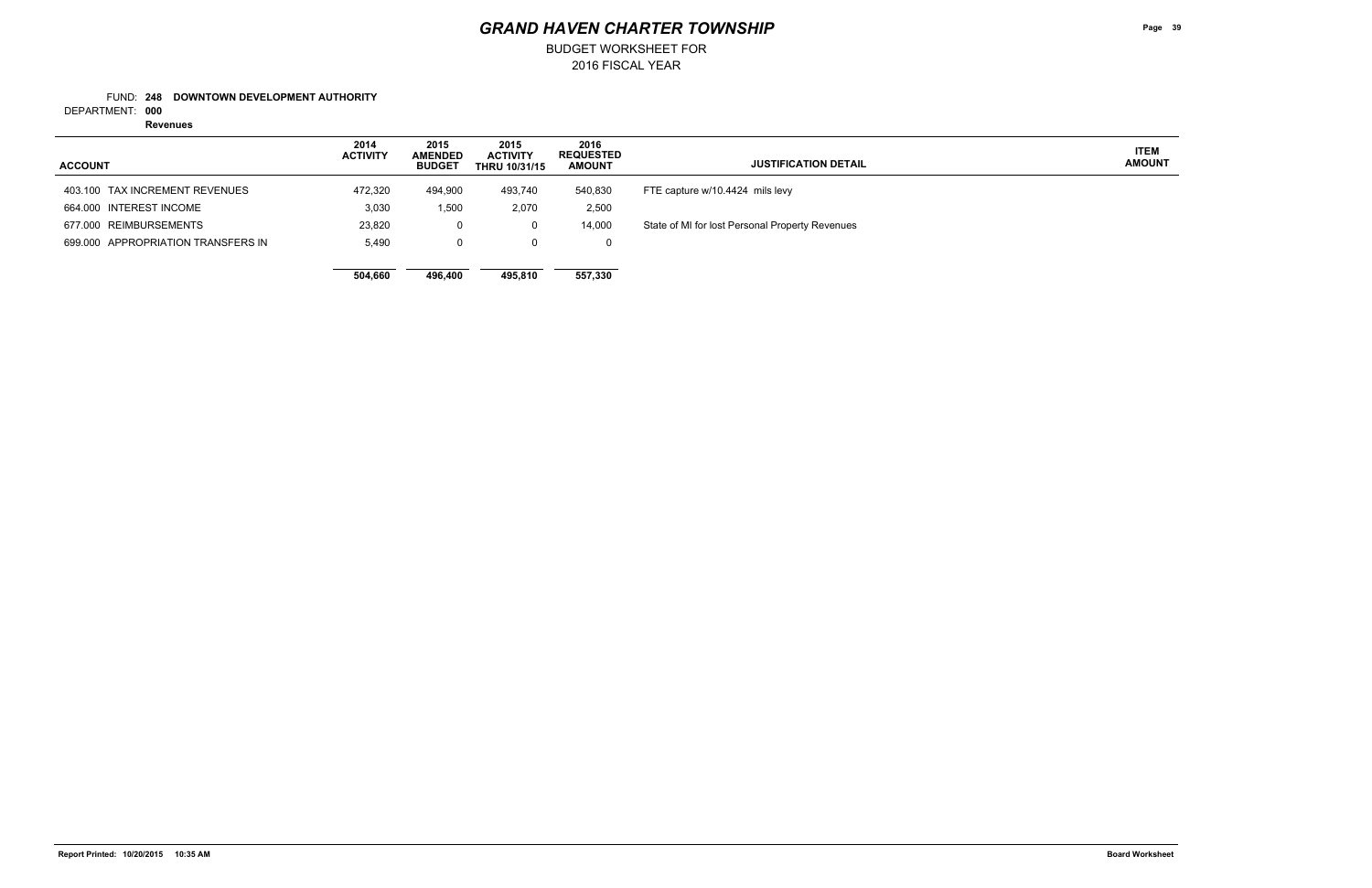2016 FISCAL YEAR BUDGET WORKSHEET FOR

### **248 DOWNTOWN DEVELOPMENT AUTHORITY** FUND:

**000** DEPARTMENT:

**Expenditures**

**Page 40**

**ITEM AMOUNT**

### *GRAND HAVEN CHARTER TOWNSHIP*

| <b>ACCOUNT</b>                         | 2014<br><b>ACTIVITY</b> | 2015<br><b>AMENDED</b><br><b>BUDGET</b> | 2015<br><b>ACTIVITY</b><br><b>THRU 10/31/15</b> | 2016<br><b>REQUESTED</b><br><b>AMOUNT</b> | <b>JUSTIFICATION DETAIL</b>                           |
|----------------------------------------|-------------------------|-----------------------------------------|-------------------------------------------------|-------------------------------------------|-------------------------------------------------------|
|                                        |                         |                                         |                                                 |                                           |                                                       |
| 703.000 OVERHEAD & SUPERVISION         | 140                     | 120,600                                 | 100,500                                         | 20,490                                    | See spreadsheet - Based upon previous year's activity |
| 801.000 LEGAL AND PROFESSIONAL FEES    | 29,490                  | 5,000                                   | 580                                             | 70,000                                    | 168th Ave. bid documents                              |
| 805,000 AUDIT SERVICES                 | 480                     | 500                                     | 490                                             | 520                                       | 4% of \$13,000                                        |
| 956.000 MISCELLANEOUS EXPENSE          | 100                     | 500                                     | 40                                              | 500                                       |                                                       |
| 970.000 CAPITAL OUTLAY                 | 1,682,900               | 187,000                                 | 204,770                                         | 0                                         | None planned                                          |
| 999.100 OPERATING TRANSFERS OUT - OPEB | 0                       | 3,780                                   | 3,780                                           | 0                                         |                                                       |
|                                        |                         |                                         |                                                 |                                           |                                                       |
|                                        | 1,713,110               | 317,380                                 | 310.160                                         | 91,510                                    |                                                       |

### *Totals for Fund: 248 DOWNTOWN DEVELOPMENT AUTHORITY*

| <b>Total Revenues:</b>               | 504.660       | 496.400 | 495.810 | 557.330 |
|--------------------------------------|---------------|---------|---------|---------|
| <b>Total Expenditures:</b>           | 1.713.110     | 317.380 | 310.160 | 91.510  |
| <b>Net of Revenues/Expenditures:</b> | (1, 208, 450) | 179.020 | 185.650 | 465.820 |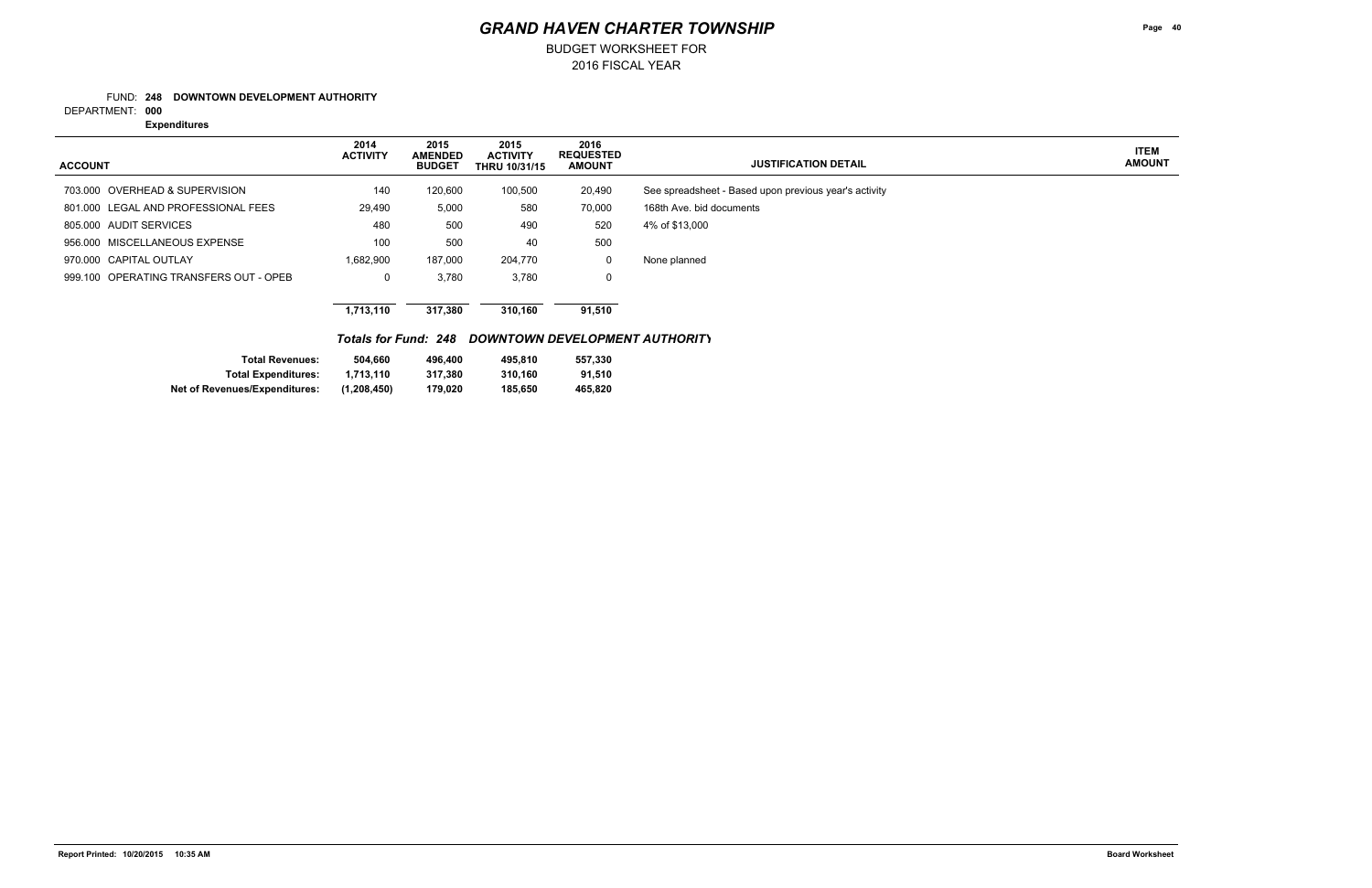BUDGET WORKSHEET FOR

**360 REFUNDED BUILDING DEBT** FUND:

**000** DEPARTMENT:

**Revenues**

| <b>ACCOUNT</b>                     | 2014<br><b>ACTIVITY</b> | 2015<br><b>AMENDED</b><br><b>BUDGET</b> | 2015<br><b>ACTIVITY</b><br><b>THRU 10/31/15</b> | 2016<br><b>REQUESTED</b><br><b>AMOUNT</b> |               | <b>JUSTIFICATION DETAIL</b> |                                   | <b>ITEM</b><br><b>AMOUNT</b> |
|------------------------------------|-------------------------|-----------------------------------------|-------------------------------------------------|-------------------------------------------|---------------|-----------------------------|-----------------------------------|------------------------------|
| 699.000 APPROPRIATION TRANSFERS IN | 176,430                 | 208,510                                 | 208,510                                         | 210,200                                   | General - 57% |                             |                                   | 119,820.00                   |
|                                    |                         |                                         |                                                 |                                           | Water - 31%   |                             |                                   | 65,160.00                    |
|                                    |                         |                                         |                                                 |                                           | Sewer - 12%   |                             |                                   | 25,220.00                    |
|                                    |                         |                                         |                                                 |                                           |               |                             | <b>Justification Items Total:</b> | 210,200                      |
|                                    | 176,430                 | 208,510                                 | 208,510                                         | 210,200                                   |               |                             |                                   |                              |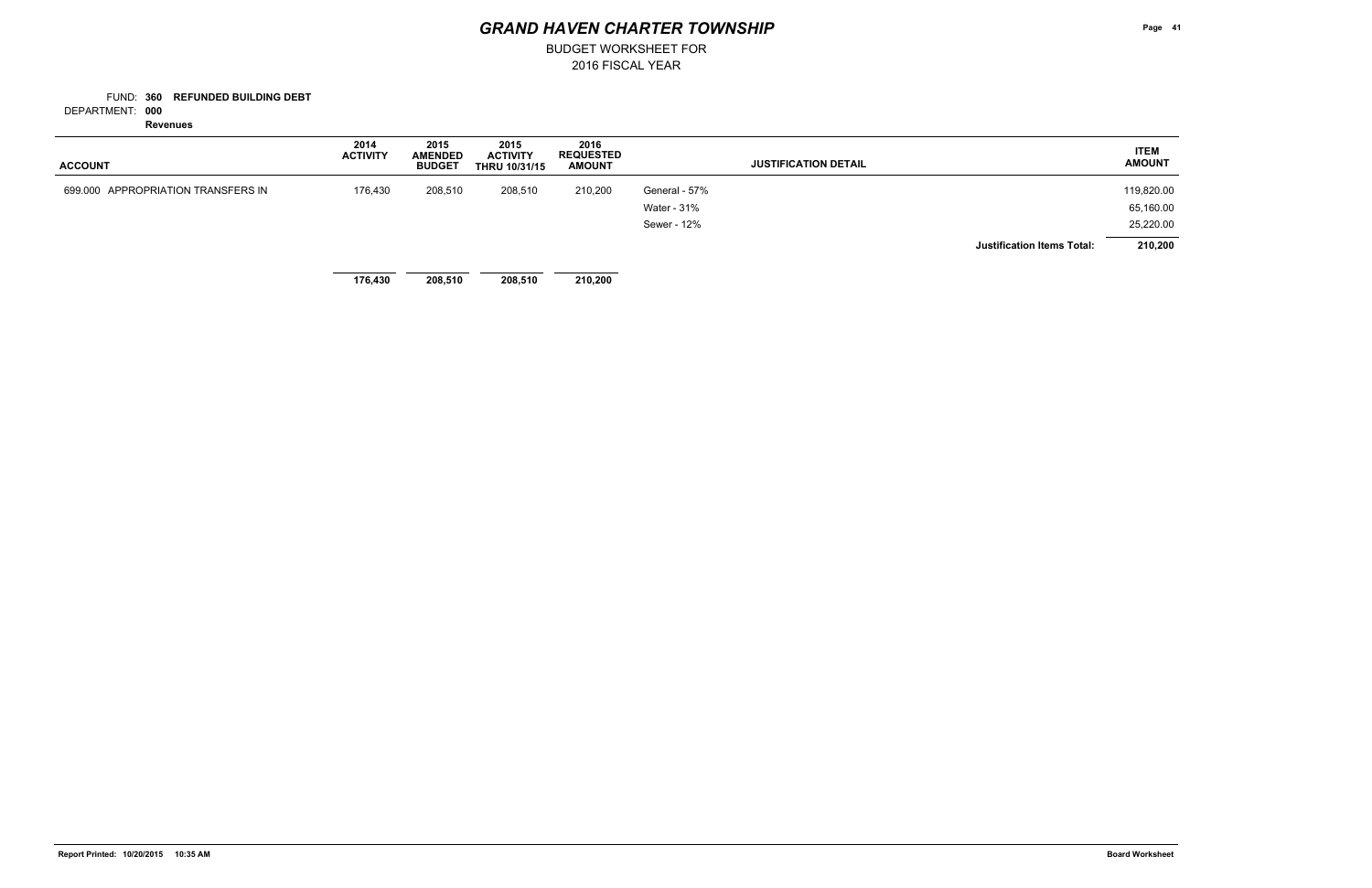2016 FISCAL YEAR BUDGET WORKSHEET FOR

**360 REFUNDED BUILDING DEBT** FUND:

**000** DEPARTMENT:

**Expenditures**

**Page 42**

**ITEM AMOUNT**

| <b>ACCOUNT</b>                       | 2014<br><b>ACTIVITY</b> | 2015<br><b>AMENDED</b><br><b>BUDGET</b> | 2015<br><b>ACTIVITY</b><br><b>THRU 10/31/15</b> | 2016<br><b>REQUESTED</b><br><b>AMOUNT</b>   | <b>JUSTIFICATION DETAIL</b>                      |
|--------------------------------------|-------------------------|-----------------------------------------|-------------------------------------------------|---------------------------------------------|--------------------------------------------------|
| 994.000 BOND PRINCIPAL PAYMENTS      | 150,000                 | 185,000                                 | 185,000                                         | 190,000                                     | Pursuant to bond payment schedule - expires 2021 |
| 995,000 INTEREST EXPENSE             | 26,420                  | 23,510                                  | 23,490                                          | 20,220                                      | Pursuant to bond payment schedule                |
|                                      | 176,420                 | 208,510                                 | 208,490                                         | 210,220                                     |                                                  |
|                                      |                         |                                         |                                                 | Totals for Fund: 360 REFUNDED BUILDING DEBT |                                                  |
| <b>Total Revenues:</b>               | 176,430                 | 208,510                                 | 208,510                                         | 210,200                                     |                                                  |
| <b>Total Expenditures:</b>           | 176,420                 | 208,510                                 | 208,490                                         | 210,220                                     |                                                  |
| <b>Net of Revenues/Expenditures:</b> | 10                      | $\mathbf 0$                             | 20                                              | (20)                                        |                                                  |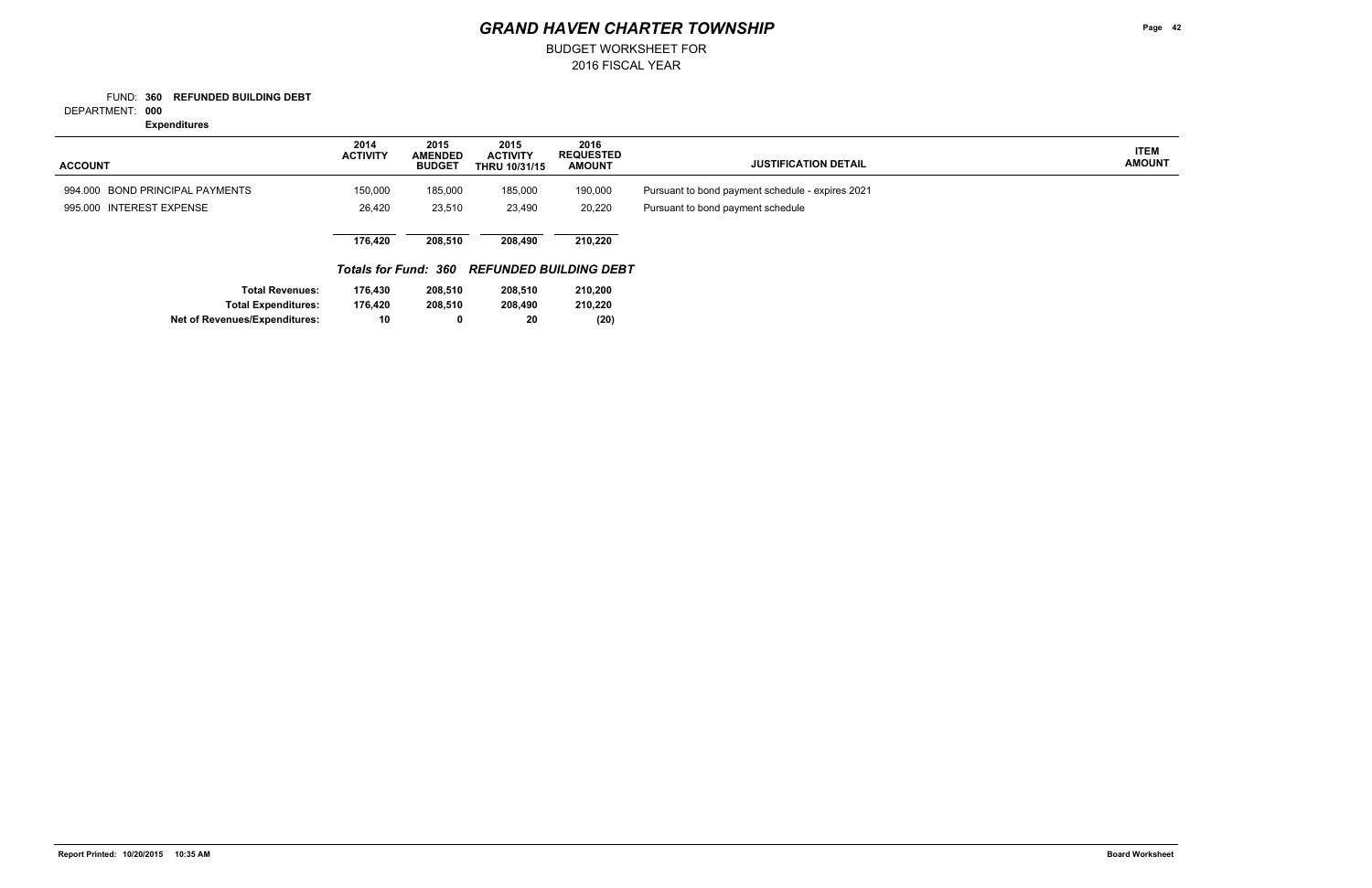BUDGET WORKSHEET FOR

**365 DEBT SERVICE-WATER** FUND:

**000** DEPARTMENT:

**Revenues**

**Page 43**

### **ITEM AMOUNT**

and Ren zone)

| <b>ACCOUNT</b>                             | 2014<br><b>ACTIVITY</b> | 2015<br><b>AMENDED</b><br><b>BUDGET</b> | 2015<br><b>ACTIVITY</b><br><b>THRU 10/31/15</b> | 2016<br><b>REQUESTED</b><br><b>AMOUNT</b> | <b>JUSTIFICATION DETAIL</b>                                                                                       |
|--------------------------------------------|-------------------------|-----------------------------------------|-------------------------------------------------|-------------------------------------------|-------------------------------------------------------------------------------------------------------------------|
| 403,000 PROPERTY TAXES                     | 132,500                 | 177.000                                 | 176.740                                         | 144,300                                   | Based upon a levy of 0.22000 Mills (Ad valorem, plus IFT/FTE less DDA recapture<br>See estimate tax revenue sheet |
| 403.300 PROPERTY TAX - DELINQUENT PERSONAL | 100                     | 10                                      | 10                                              | 10                                        |                                                                                                                   |
| 664.000 INTEREST INCOME                    |                         | 50                                      | 20                                              | 50                                        | Interest received on Debt Service - Water fund balance                                                            |
|                                            | 132.600                 | 177.060                                 | 176.770                                         | 144,360                                   |                                                                                                                   |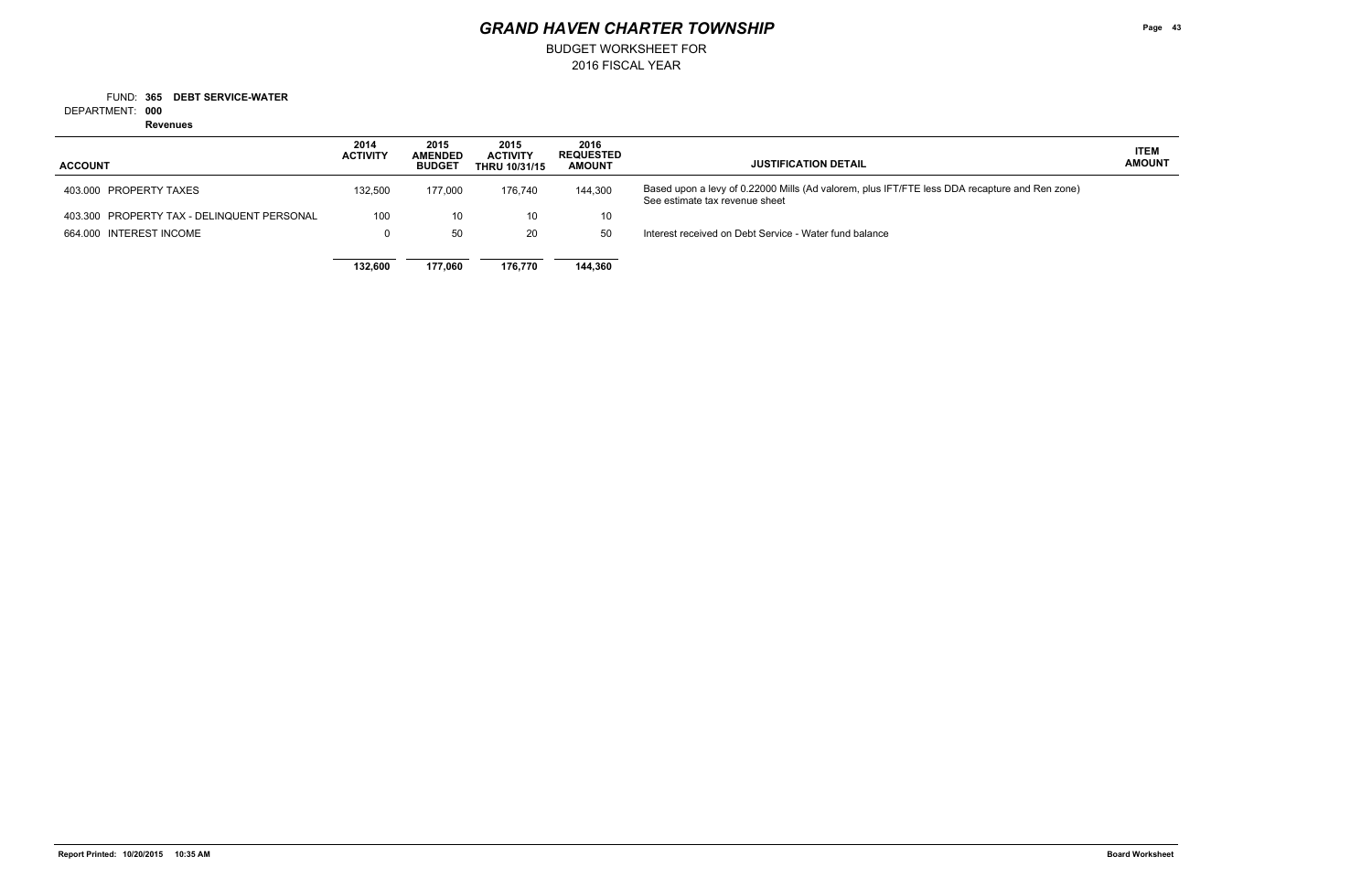2016 FISCAL YEAR BUDGET WORKSHEET FOR

**365 DEBT SERVICE-WATER** FUND:

**000** DEPARTMENT:

**Expenditures**

**Page 44**

**ITEM AMOUNT**

| <b>ACCOUNT</b>                       | 2014<br><b>ACTIVITY</b> | 2015<br><b>AMENDED</b><br><b>BUDGET</b> | 2015<br><b>ACTIVITY</b><br><b>THRU 10/31/15</b> | 2016<br><b>REQUESTED</b><br><b>AMOUNT</b> | <b>JUSTIFICATION DETAIL</b>                         |
|--------------------------------------|-------------------------|-----------------------------------------|-------------------------------------------------|-------------------------------------------|-----------------------------------------------------|
| 994.000 BOND PRINCIPAL PAYMENTS      | 150,000                 | 145,000                                 | 145,000                                         | 145,000                                   | Pursuant to bond payment schedule - expires in 2017 |
| 995.000 INTEREST EXPENSE             | 20,940                  | 15,050                                  | 8,970                                           | 9,160                                     | Pursuant to bond payment schedule                   |
| 996,000 PAYING AGENT FEES            | 100                     | 200                                     | 0                                               | 200                                       |                                                     |
|                                      | 171.040                 | 160,250                                 | 153.970                                         | 154,360                                   |                                                     |
|                                      |                         |                                         | <b>Totals for Fund: 365 DEBT SERVICE-WATER</b>  |                                           |                                                     |
| <b>Total Revenues:</b>               | 132,600                 | 177,060                                 | 176,770                                         | 144,360                                   |                                                     |
| <b>Total Expenditures:</b>           | 171,040                 | 160,250                                 | 153,970                                         | 154,360                                   |                                                     |
| <b>Net of Revenues/Expenditures:</b> | (38, 440)               | 16,810                                  | 22,800                                          | (10,000)                                  |                                                     |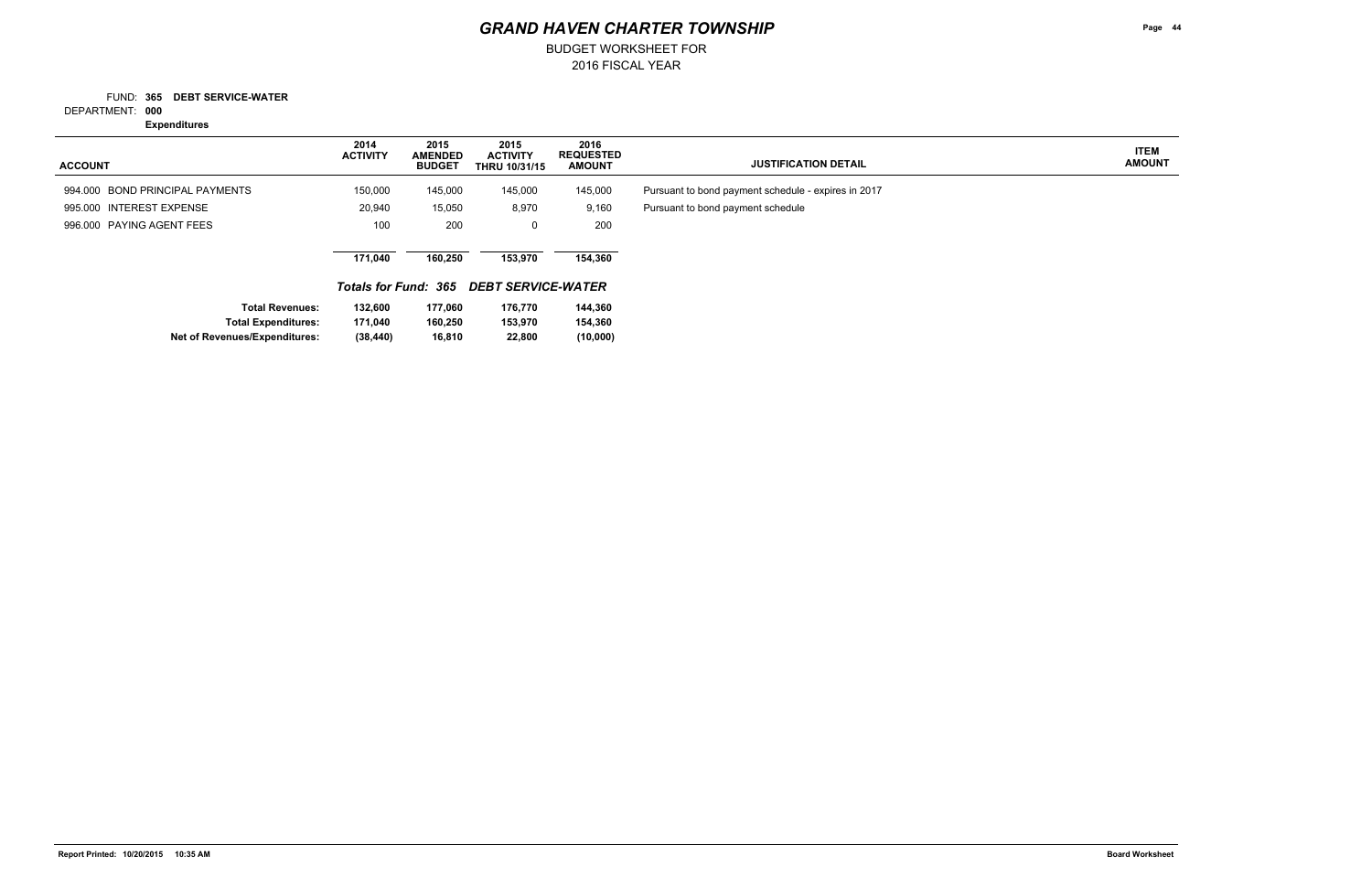## BUDGET WORKSHEET FOR

### **590 SEWER** FUND:

**000** DEPARTMENT:

**Revenues**

|                                        | 2014<br><b>ACTIVITY</b> | 2015<br><b>AMENDED</b> | 2015<br><b>ACTIVITY</b> | 2016<br><b>REQUESTED</b> |                                                                                                                                                                                              | <b>ITEM</b>   |
|----------------------------------------|-------------------------|------------------------|-------------------------|--------------------------|----------------------------------------------------------------------------------------------------------------------------------------------------------------------------------------------|---------------|
| <b>ACCOUNT</b>                         |                         | <b>BUDGET</b>          | THRU 10/31/15           | <b>AMOUNT</b>            | <b>JUSTIFICATION DETAIL</b>                                                                                                                                                                  | <b>AMOUNT</b> |
| 600,000 WASTEWATER SALES               | 249,020                 | 304,580                | 227,450                 | 334,630                  | Based on 103.6 MG to be collected in 2016 - estimated wastewater collection sales @ \$3.23/1,000<br>gallons                                                                                  |               |
| 601.000 DEBT SERVICE CHARGE            | 217,220                 | 217.620                | 174,050                 | 228,560                  | 1010.6 residential and 425.07 non-residential trunkage units for 2015 (existing connections) -<br>>1435.67 units $X $13.13$ per month $X 12$ months                                          | 226,200.00    |
|                                        |                         |                        |                         |                          | Addition of 30 new trunkage units in 2016 (new connections) - 10 units X \$13.13 per month X 9<br>months & 10 units X \$13.13 per month X 6 months & 10 units X \$13.13 per month X 3 months | 2,360.00      |
|                                        |                         |                        |                         |                          | <b>Justification Items Total:</b>                                                                                                                                                            | 228,560       |
| 602.000 SPECIAL ASSESSMENT INCOME      | 19,510                  | 46.770                 | 50,930                  | 36,870                   | SAD principal                                                                                                                                                                                |               |
| LATERAL CHARGES/INSPEC FEES<br>629.000 | 1,080                   | 870                    | 1,220                   | 1,050                    | Inspection fees - 30 new connections X \$35 per inspection                                                                                                                                   |               |
| <b>TRUNKAGE FEES</b><br>629.100        | 77,730                  | 128,510                | 106,520                 | 142,910                  | 25 trunkage units X \$2,879 per unit - assuming that 5 connections will be paid over time as special<br>assessment income                                                                    | 71,980.00     |
|                                        |                         |                        |                         |                          | 168th / Comstock apartment buildings - assuming 3 connections in 2016 with 2" meters; and 1<br>connection in 2016 with a 1 1/2" meter                                                        | 70,930.00     |
|                                        |                         |                        |                         |                          | <b>Justification Items Total:</b>                                                                                                                                                            | 142,910       |
| 631.000 LATE CHARGES                   | 4,030                   | 3,650                  | 3,490                   | 4,000                    | Late charges                                                                                                                                                                                 |               |
| <b>INTEREST INCOME</b><br>664.000      | 16,550                  | 15,550                 | 15,360                  | 14,500                   | Special assessments                                                                                                                                                                          | 6,700.00      |
|                                        |                         |                        |                         |                          | Investments                                                                                                                                                                                  | 7,800.00      |
|                                        |                         |                        |                         |                          | <b>Justification Items Total:</b>                                                                                                                                                            | 14,500        |
| <b>REIMBURSEMENTS</b><br>677.000       | 5,820                   | 1,800                  | 2,920                   | 1,800                    | Escrows received for engineering, plan reviews and construction inspections                                                                                                                  | 1,000.00      |
|                                        |                         |                        |                         |                          | Sewer industrial surcharge reimbursement                                                                                                                                                     | 800.00        |
|                                        |                         |                        |                         |                          | <b>Justification Items Total:</b>                                                                                                                                                            | 1,800         |
| MISCELLANEOUS INCOME<br>694.000        | 0                       | 100                    | 0                       | 100                      | Miscellaneous revenues not covered by other line items                                                                                                                                       |               |
|                                        | 590,960                 | 719,450                | 581,940                 | 764,420                  |                                                                                                                                                                                              |               |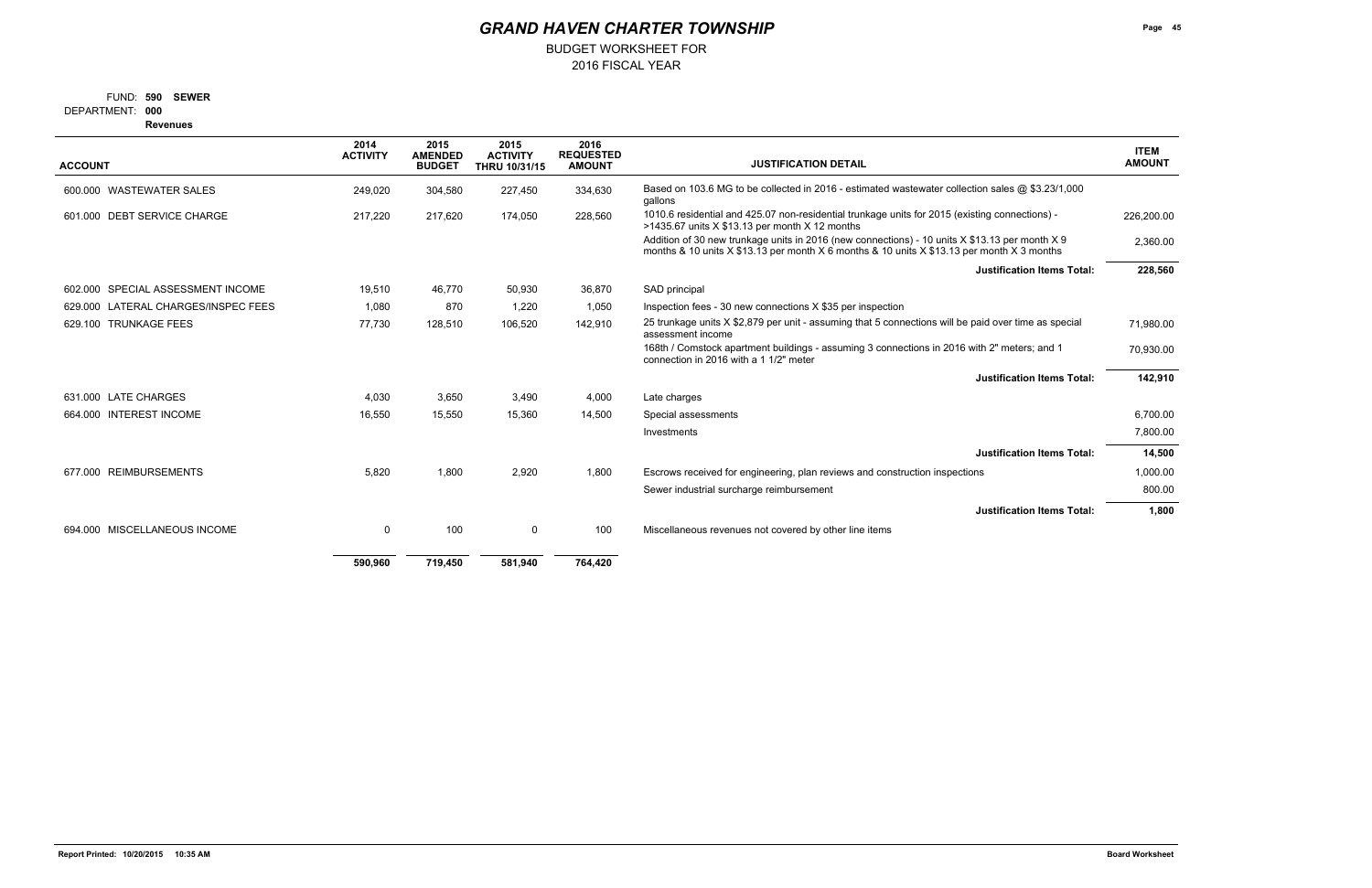BUDGET WORKSHEET FOR

### **537 SEWER EXPENSES** DEPARTMENT: **590 SEWER** FUND:

**Expenditures**

| <b>ACCOUNT</b>                      | 2014<br><b>ACTIVITY</b> | 2015<br><b>AMENDED</b><br><b>BUDGET</b> | 2015<br><b>ACTIVITY</b><br>THRU 10/31/15 | 2016<br><b>REQUESTED</b><br><b>AMOUNT</b> | <b>JUSTIFICATION DETAIL</b>                                                                                                                                                            | <b>ITEM</b><br><b>AMOUNT</b> |
|-------------------------------------|-------------------------|-----------------------------------------|------------------------------------------|-------------------------------------------|----------------------------------------------------------------------------------------------------------------------------------------------------------------------------------------|------------------------------|
| 702.000 SALARIES                    | 36,510                  | 50,340                                  | 30,000                                   | 73,010                                    | Director - Salary of \$85,100 plus a portion of insurance opt out of \$4,000 (19.38%)                                                                                                  | 17,270.00                    |
|                                     |                         |                                         |                                          |                                           | Assistant Director - Salary of \$69,575 (21.88%)                                                                                                                                       | 15,230.00                    |
|                                     |                         |                                         |                                          |                                           | Admin Coordinator - 104 hrs @ \$22.58/hr (5%)                                                                                                                                          | 2,350.00                     |
|                                     |                         |                                         |                                          |                                           | Public Services Worker - 1040 hrs @ \$24.15/hr (50%)                                                                                                                                   | 25,120.00                    |
|                                     |                         |                                         |                                          |                                           | New Employee - 624 hrs @ \$17.85/hr (30%)                                                                                                                                              | 11,140.00                    |
|                                     |                         |                                         |                                          |                                           | Overtime - 40 hrs                                                                                                                                                                      | 1,310.00                     |
|                                     |                         |                                         |                                          |                                           | Sick Pay                                                                                                                                                                               | 590.00                       |
|                                     |                         |                                         |                                          |                                           | <b>Justification Items Total:</b>                                                                                                                                                      | 73,010                       |
| 703.000 OVERHEAD & SUPERVISION      | 44,340                  | 32,990                                  | 27,450                                   | 54,630                                    | See spreadsheet                                                                                                                                                                        |                              |
| 715.000 FICA                        | 2,770                   | 3,850                                   | 2,270                                    | 5,630                                     | 7.65% of all salaries                                                                                                                                                                  |                              |
| 716.000 MEDICAL CARE & PHYSICALS    | 0                       | 100                                     | 0                                        | 100                                       | Pre-employment physicals, med-center treatment during the year as necessary                                                                                                            |                              |
| 718.000 PENSION                     | 3,470                   | 4,860                                   | 2,980                                    | 7,040                                     | 10% of salaries for full-time employees, excudes sick leave reimbursement & overtime.                                                                                                  |                              |
| 719.000 HEALTH INSURANCE            | 680                     | 3,000                                   | 1,870                                    | 14,950                                    | Priority Health - Includes ACA and MI claims tax, HSA deposit                                                                                                                          |                              |
| 719.001 MICHIGAN 1% CLAIMS TAX      | 70                      | 0                                       | 0                                        | 0                                         | Included with health insurance expense                                                                                                                                                 |                              |
| 719.100 DENTAL INSURANCE            | 460                     | 1,790                                   | 410                                      | 1,730                                     | Delta Dental- Includes MI claims tax                                                                                                                                                   |                              |
| 719.200 DISABILITY INSURANCE        | 270                     | 460                                     | 290                                      | 660                                       | Short and long term disability                                                                                                                                                         |                              |
| 719.300 LIFE INSURANCE              | 30                      | 90                                      | 40                                       | 110                                       | Life insurance                                                                                                                                                                         |                              |
| 719.700 EMPLOYEE ASSISTANCE PROGRAM | 30                      | 30                                      | 30                                       | 40                                        | 1 full-time employee                                                                                                                                                                   |                              |
| 727.000 OFFICE SUPPLIES & POSTAGE   | 180                     | 750                                     | 230                                      | 500                                       | Miscellaneous office supplies & postage                                                                                                                                                |                              |
| 729.000 MISC TOOLS AND EQUIPMENT    | 770                     | 750                                     | 260                                      | 750                                       | Gloves, masks, coveralls, etc.                                                                                                                                                         |                              |
| 741.000 UNIFORM EXPENSE             | 0                       | 1,060                                   | 1,160                                    | 860                                       | Uniform cleaning for 1 full-time employee                                                                                                                                              | 460.00                       |
|                                     |                         |                                         |                                          |                                           | Clothing allowance/replacement for 1 full-time employee                                                                                                                                | 400.00                       |
|                                     |                         |                                         |                                          |                                           | <b>Justification Items Total:</b>                                                                                                                                                      | 860                          |
| 801.000 LEGAL AND PROFESSIONAL FEES | 7,760                   | 19,700                                  | 21,570                                   | 18,200                                    | Engineering plan reviews / construction inspections                                                                                                                                    | 3,000.00                     |
|                                     |                         |                                         |                                          |                                           | Back flow test                                                                                                                                                                         | 200.00                       |
|                                     |                         |                                         |                                          |                                           | SCADA programming                                                                                                                                                                      | 15,000.00                    |
|                                     |                         |                                         |                                          |                                           | <b>Justification Items Total:</b>                                                                                                                                                      | 18,200                       |
| 801.001 BANK CHARGES                | 100                     | 100                                     | $\mathbf 0$                              | 100                                       | Bank charges                                                                                                                                                                           |                              |
| 802.000 CONFERENCES, DUES, SUB'S    | 0                       | 450                                     | 450                                      | 500                                       | Confined space                                                                                                                                                                         |                              |
| 805.000 AUDIT SERVICES              | 1,800                   | 1,880                                   | 1,840                                    | 1,950                                     | Audit services - 15% of \$13,000                                                                                                                                                       |                              |
| 810.000 WASTEWATER TREATMENT        | 200,010                 | 153,400                                 | 96,560                                   | 206,280                                   | Based on 113.9 mg in wastewater collection and treatment charges - O & M = \$1686/MG (est) in<br>addtion, \$125/MG will be added for UV and odor control - includes 3% unmetered sewer |                              |
| 817.000 MISS DIG SERVICES           | 500                     | 500                                     | 480                                      | 500                                       | Annual fee                                                                                                                                                                             |                              |
| 850.000 TELEPHONE EXPENSE           | 1,350                   | 3,180                                   | 1,610                                    | 4,710                                     | See telephone/internet expense spreadsheet<br>Includes pump station alarms, after hours call forwarding/voicemail, pagers, interconnect line, cell<br>phones                           |                              |
| 863.000 FUEL EXPENSE                | 1,010                   | 1,100                                   | 580                                      | 800                                       | Partial payment for diesel fuel expense for service trucks and generators                                                                                                              |                              |
| 910.000 BUILDING, EQUIP & RADIO INS | 2,620                   | 3,000                                   | 2,390                                    | 3,020                                     | Based on 5% increase from prior year                                                                                                                                                   |                              |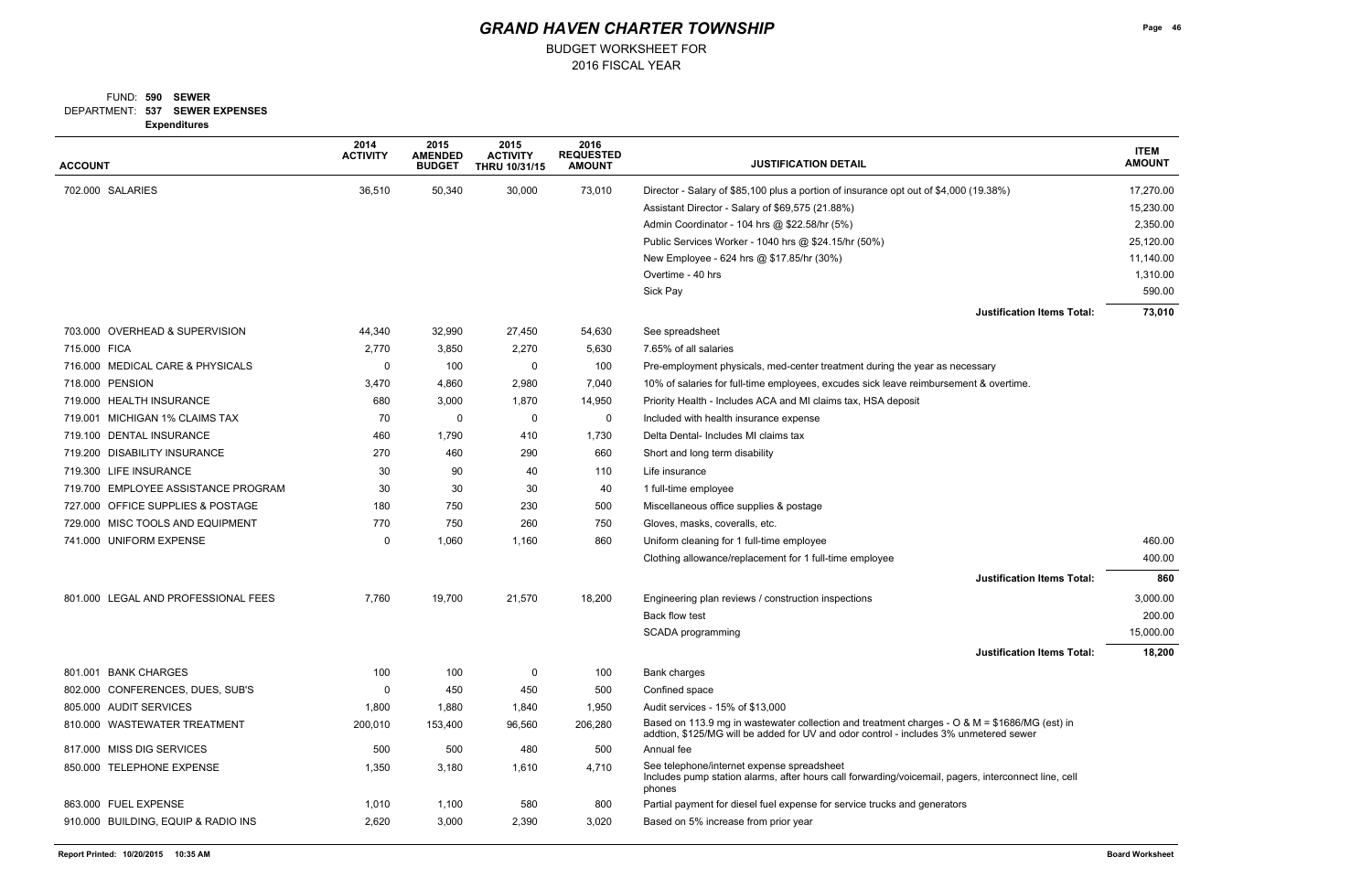BUDGET WORKSHEET FOR

### **537 SEWER EXPENSES** DEPARTMENT: **590 SEWER** FUND:

**Expenditures**

| <b>ACCOUNT</b>                                                                        | 2014<br><b>ACTIVITY</b>       | 2015<br><b>AMENDED</b><br><b>BUDGET</b> | 2015<br><b>ACTIVITY</b><br><b>THRU 10/31/15</b> | 2016<br><b>REQUESTED</b><br><b>AMOUNT</b> | <b>JUSTIFICATION DETAIL</b>                                                                     | <b>ITEM</b><br><b>AMOUNT</b> |
|---------------------------------------------------------------------------------------|-------------------------------|-----------------------------------------|-------------------------------------------------|-------------------------------------------|-------------------------------------------------------------------------------------------------|------------------------------|
| 910.100 WORKERS COMP ACCOUNT                                                          | 90                            | 1,840                                   | 90                                              | 2,590                                     | Based on current rates                                                                          |                              |
| 921.000 ELECTRIC                                                                      | 14,290                        | 14,500                                  | 12,900                                          | 14,500                                    | Lift stations & partial payment for township electrical expense                                 |                              |
| 922.000 GAS                                                                           | 730                           | 770                                     | 450                                             | 770                                       | Lift stations                                                                                   |                              |
| 923.000 WATER EXPENSE                                                                 | 290                           | 600                                     | 160                                             | 500                                       | Water consumption at lift stations for cleaning, maintenance and sprinkling                     |                              |
| 936.000 EQUIPMENT MAINTENANCE                                                         | 110                           | 4,470                                   | 3,430                                           | 2,980                                     | Gas detector maintenance, safety equipment, etc.                                                | 1,000.00                     |
|                                                                                       |                               |                                         |                                                 |                                           | Generator maintenance                                                                           | 1,980.00                     |
|                                                                                       |                               |                                         |                                                 |                                           | <b>Justification Items Total:</b>                                                               | 2,980                        |
| 936.400 LIFT STATION MAINTENANCE                                                      | 16,450                        | 111,800                                 | 82,020                                          | 30,200                                    | Routine maintenance of pump stations including pump seals, gaskets, electrical components, etc. | 10,000.00                    |
|                                                                                       |                               |                                         |                                                 |                                           | Fertilizer                                                                                      | 200.00                       |
|                                                                                       |                               |                                         |                                                 |                                           | Wet well cleaning                                                                               | 1,600.00                     |
|                                                                                       |                               |                                         |                                                 |                                           | Maintenance for chemical feed system - East Ferris lift station                                 | 15,900.00                    |
|                                                                                       |                               |                                         |                                                 |                                           | Calibration of cathodic protection                                                              | 2,500.00                     |
|                                                                                       |                               |                                         |                                                 |                                           | <b>Justification Items Total:</b>                                                               | 30,200                       |
| 936.410 WASTEWATER SYSTEM MAINTENANCE                                                 | 370                           | 2,000                                   | 0                                               | 2,000                                     | Force main repair, manhole repair, lateral repair                                               |                              |
| 956.000 MISCELLANEOUS EXPENSE                                                         | 0                             | 100                                     | 0                                               | 100                                       | Miscellaneous expenditures                                                                      |                              |
| 970.000 CAPITAL OUTLAY                                                                | 0                             | 8,750                                   | 5,290                                           | 83,050                                    | Upgrade 1 pump station to SCADA system                                                          | 10,000.00                    |
|                                                                                       |                               |                                         |                                                 |                                           | MXU replacement project - 30% (70% paid by water fund)                                          | 56,250.00                    |
|                                                                                       |                               |                                         |                                                 |                                           | VGB radio read unit - 30% (70% paid by water fund)                                              | 12,000.00                    |
|                                                                                       |                               |                                         |                                                 |                                           | Upgrade hand held readers 30% (70% paid by water fund)                                          | 4,800.00                     |
|                                                                                       |                               |                                         |                                                 |                                           | <b>Justification Items Total:</b>                                                               | 83,050                       |
| 976.000 EQUIPMENT PURCHASES                                                           | 1,030                         | 550                                     | 0                                               | 500                                       | Miscellaneous small equipment as needed                                                         |                              |
| 992.100 SEWER EXPANSION PRINCIPAL-1996                                                | 0                             | 90,000                                  | 90,000                                          | 95,000                                    | Based on bond schedule - expires 2016                                                           |                              |
| 992.200 SEWER EXPANSION PRINCIPAL - 2008                                              | 0                             | 45,000                                  | 45,000                                          | 45,000                                    | Based on bond schedule - expires 2028                                                           |                              |
| 995.400 SEWER EXPANSION 1996 INTEREST                                                 | 13,080                        | 8,050                                   | 5,320                                           | 2,740                                     | Based on bond schedule - expires 2016                                                           |                              |
| 995.600 SEWER EXPANSION INTEREST - 2008                                               | 41,650                        | 38,750                                  | 19,850                                          | 36,830                                    | Based on bond schedule - expires 2028                                                           |                              |
| 996,000 PAYING AGENT FEES                                                             | 1,300                         | 1,200                                   | 650                                             | 1,300                                     | Paid to OCRC for handling of bonds                                                              |                              |
| 999.000 OPERATING TRANSFERS OUT - BLDG DEBT                                           | 21,170                        | 25,020                                  | 25,020                                          | 25,220                                    | 2013 Township Bldg Refunding Bonds- 12% of project - expires 2021                               |                              |
| 999.100 OPERATING TRANSFERS OUT - OPEB                                                | 2,750                         | 51,040                                  | 51,040                                          | $\mathbf 0$                               |                                                                                                 |                              |
| 999.200 OPERATING TRANSFERS OUT - IT                                                  | 16,920                        | 17,330                                  | 14,450                                          | 18,430                                    | See software expense & computer services spreadsheet                                            |                              |
|                                                                                       | 434,960                       | 705,150                                 | 548,140                                         | 757,780                                   |                                                                                                 |                              |
|                                                                                       |                               | <b>Totals for Fund: 590 SEWER</b>       |                                                 |                                           |                                                                                                 |                              |
| <b>Total Revenues:</b><br><b>Total Expenditures:</b><br>Net of Revenues/Expenditures: | 590,960<br>434,960<br>156,000 | 719,450<br>705,150<br>14,300            | 581,940<br>548,140<br>33,800                    | 764,420<br>757,780<br>6,640               |                                                                                                 |                              |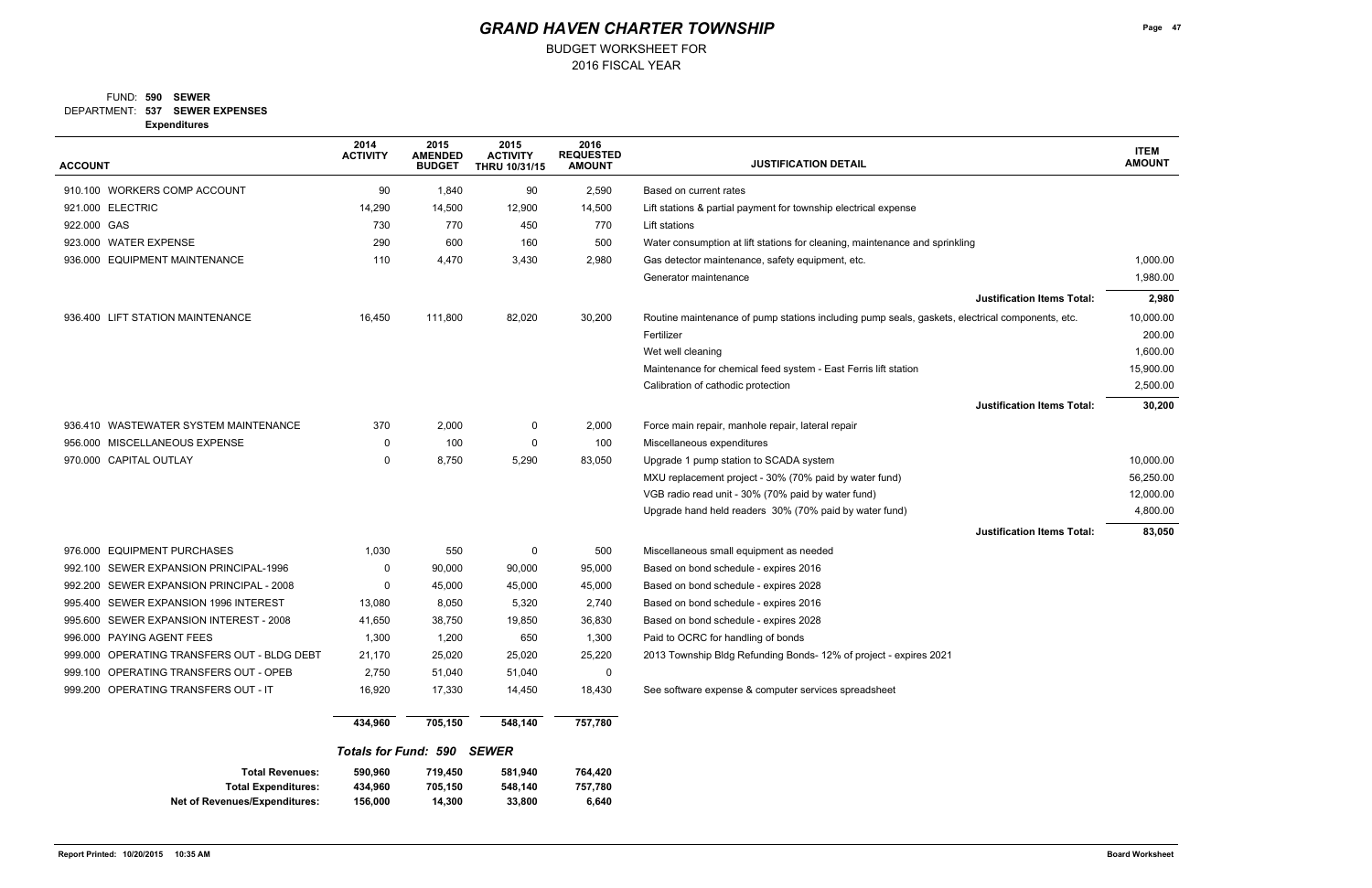## BUDGET WORKSHEET FOR

### **591 WATER** FUND:

**000** DEPARTMENT:

**Revenues**

| <b>ACCOUNT</b>                        | 2014<br><b>ACTIVITY</b> | 2015<br><b>AMENDED</b><br><b>BUDGET</b> | 2015<br><b>ACTIVITY</b><br>THRU 10/31/15 | 2016<br><b>REQUESTED</b><br><b>AMOUNT</b> | <b>JUSTIFICATION DETAIL</b>                                                                                                                                                                                                  | <b>ITEM</b><br><b>AMOUNT</b> |
|---------------------------------------|-------------------------|-----------------------------------------|------------------------------------------|-------------------------------------------|------------------------------------------------------------------------------------------------------------------------------------------------------------------------------------------------------------------------------|------------------------------|
| 610.000 VARIOUS FEES                  | 670                     | 500                                     | 350                                      | 500                                       | NSF Charges - 20 @ \$25                                                                                                                                                                                                      |                              |
| 627.000 WATER SALES                   | 1,069,790               | 1,106,330                               | 932,790                                  | 1,223,560                                 | NOWS based on 477.5 MG in water sales @ \$2.43 per 1000 gallons                                                                                                                                                              | 1,160,330.00                 |
|                                       |                         |                                         |                                          |                                           | Grand Rapids based on 22.5 MG in water sales @ \$2.81 per 1000 gallons                                                                                                                                                       | 63,230.00                    |
|                                       |                         |                                         |                                          |                                           | <b>Justification Items Total:</b>                                                                                                                                                                                            | 1,223,560                    |
| 628.000 READINESS TO SERVE CHARGE     | 837,520                 | 820,000                                 | 688,830                                  | 826,460                                   | Increase RTS with 75 new connections - Assumes 10 - 1st qtr, 20 - 2nd qtr, 25 - 3rd qtr, and 20 - 4th<br>qtr (\$12.66/month) remainder based on actual collection to date                                                    |                              |
| 629.000 LATERAL CHARGES/INSPEC FEES   | 111,600                 | 100,750                                 | 93,160                                   | 116,250                                   | Based on 75 new connections in water system - none in Riverhaven. 75 new construction or existing<br>residential connections @ \$1,550/tap. Commercial/industrial connections pay meter/material costs<br>under account 649. |                              |
| 629.100 TRUNKAGE FEES                 | 52,220                  | 55,920                                  | 41,940                                   | 61,060                                    | Based on 75 new residential connections - 25 existing homes will connect leaving 50 new<br>construction connections @ \$856/trunkage. Commercial/industrial connections will pay based on<br>meter size under this account.  | 42,800.00                    |
|                                       |                         |                                         |                                          |                                           | 4 connections for 168th/Comstock apartments (3-2" meters & 1-1 1/2" irrigation meter)                                                                                                                                        | 18,260.00                    |
|                                       |                         |                                         |                                          |                                           | <b>Justification Items Total:</b>                                                                                                                                                                                            | 61,060                       |
| 630.000 FIRE LINE CHARGES             | 9,020                   | 8,400                                   | 6,440                                    | 8,790                                     | 30 - up to 6" @ \$11.48/month                                                                                                                                                                                                | 4,130.00                     |
|                                       |                         |                                         |                                          |                                           | 10 - 8" @ \$23.12/month                                                                                                                                                                                                      | 2,770.00                     |
|                                       |                         |                                         |                                          |                                           | 2 - 10" @ \$44.44/month                                                                                                                                                                                                      | 1,060.00                     |
|                                       |                         |                                         |                                          |                                           | 1 - 12" @ \$68.90/month                                                                                                                                                                                                      | 820.00                       |
|                                       |                         |                                         |                                          |                                           | <b>Justification Items Total:</b>                                                                                                                                                                                            | 8,790                        |
| 631.000 LATE CHARGES                  | 30,530                  | 29,100                                  | 24,680                                   | 30,000                                    | Estimate of late payments                                                                                                                                                                                                    |                              |
| 632.000 RE-ESTABLISH SERVICE          | 4,580                   | 4,660                                   | 3,920                                    | 4,600                                     | Estimate of late payments                                                                                                                                                                                                    |                              |
| 634.000 CHARGE FOR SYS REPAIR & MAINT | 0                       | 200                                     | 0                                        | $\mathbf 0$                               |                                                                                                                                                                                                                              |                              |
| 649.000 SALE OF MATERIALS             | 3,630                   | 5,560                                   | 3,380                                    | 6,230                                     | Sale of meters, setters, angle valves, other materials, etc.                                                                                                                                                                 | 200.00                       |
|                                       |                         |                                         |                                          |                                           | 3 - 2" meters and materials & 1 - 1 1/2" meter and materials for 168th/Comstock apartments                                                                                                                                   | 6,030.00                     |
|                                       |                         |                                         |                                          |                                           | <b>Justification Items Total:</b>                                                                                                                                                                                            | 6,230                        |
| 664.000 INTEREST INCOME               | 5,090                   | 4,500                                   | 4,260                                    | 5,500                                     | CD interest                                                                                                                                                                                                                  |                              |
| 669.000 HYDRANT RENTAL INCOME         | 5,730                   | 1,500                                   | 1,540                                    | 1,500                                     | Includes rental charges for hydrant usage by contractors, etc.                                                                                                                                                               | 150.00                       |
|                                       |                         |                                         |                                          |                                           | Robinson Township hydrant rental                                                                                                                                                                                             | 1,350.00                     |
|                                       |                         |                                         |                                          |                                           | <b>Justification Items Total:</b>                                                                                                                                                                                            | 1,500                        |
| 670.000 LEASE PAYMENTS                | 20,970                  | 21,480                                  | 16,120                                   | 22,130                                    | Wireless anntenna lease on water tower (increases 3% per year)                                                                                                                                                               |                              |
| <b>REIMBURSEMENTS</b><br>677.000      | 12,790                  | 7,200                                   | 7,150                                    | $\mathbf 0$                               | None anticipated                                                                                                                                                                                                             |                              |
| 694.000 MISCELLANEOUS INCOME          | 1,500                   | 100                                     | 0                                        | 100                                       | Miscellaneous revenues not covered by other line items                                                                                                                                                                       |                              |
|                                       | 2,165,640               | 2,166,200                               | 1,824,560                                | 2,306,680                                 |                                                                                                                                                                                                                              |                              |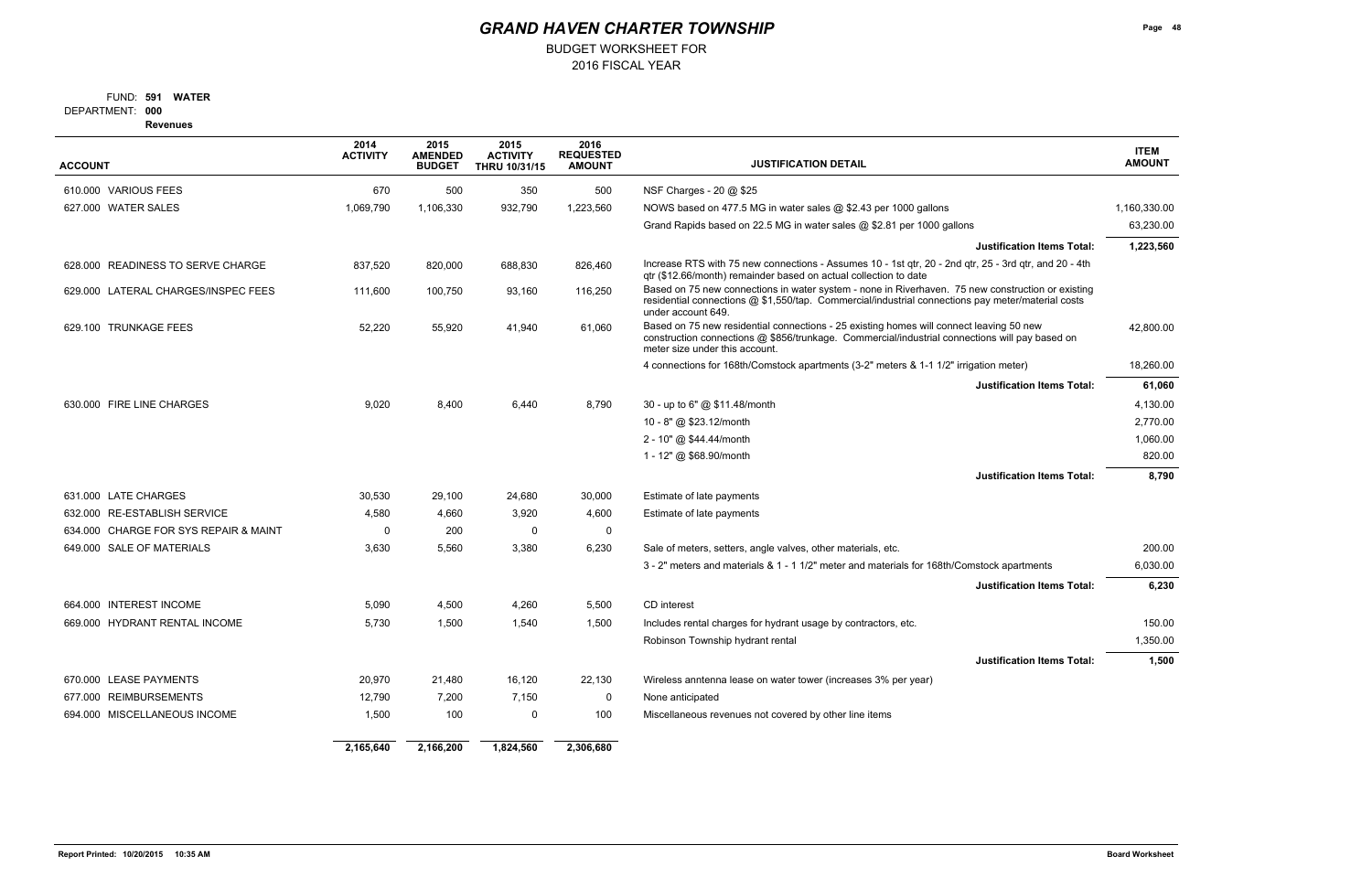BUDGET WORKSHEET FOR

### **536 WATER EXPENSES** DEPARTMENT: **591 WATER** FUND:

**Expenditures**

| <b>ACCOUNT</b>                      | 2014<br><b>ACTIVITY</b> | 2015<br><b>AMENDED</b><br><b>BUDGET</b> | 2015<br><b>ACTIVITY</b><br>THRU 10/31/15 | 2016<br><b>REQUESTED</b><br><b>AMOUNT</b> | <b>JUSTIFICATION DETAIL</b>                                                                       | <b>ITEM</b><br><b>AMOUNT</b> |
|-------------------------------------|-------------------------|-----------------------------------------|------------------------------------------|-------------------------------------------|---------------------------------------------------------------------------------------------------|------------------------------|
| 702.000 SALARIES                    | 190,920                 | 183,250                                 | 157,330                                  | 188,180                                   | Director - Salary of \$85,100 plus a portion of insurance opt out of \$4,000 (19.38%)             | 17,270.00                    |
|                                     |                         |                                         |                                          |                                           | Assistant Director - Salary of \$69,575 (38.75%)                                                  | 26,960.00                    |
|                                     |                         |                                         |                                          |                                           | Admin. Coordinator - 1040 hrs @ \$22.58/hr (50%)                                                  | 23,490.00                    |
|                                     |                         |                                         |                                          |                                           | Public Services Foreman - 2080 hrs @ \$27.60 plus insurance opt out of \$4,000                    | 61,410.00                    |
|                                     |                         |                                         |                                          |                                           | New Employee - 1456 hrs @ \$17.85/hr (70%)                                                        | 25,990.00                    |
|                                     |                         |                                         |                                          |                                           | Public Services Worker - 1040 hrs @ \$24.15 (50%)                                                 | 25,120.00                    |
|                                     |                         |                                         |                                          |                                           | Overtime - 170 hrs                                                                                | 6,760.00                     |
|                                     |                         |                                         |                                          |                                           | Sick Pay                                                                                          | 1,180.00                     |
|                                     |                         |                                         |                                          |                                           | <b>Justification Items Total:</b>                                                                 | 188,180                      |
| 702.900 SALARIES - SPECIAL PROJECTS | 22,650                  | 6,360                                   | 2,410                                    | 8,770                                     | Summer Help - Hydrant Maintenance - 800 hrs @ \$10.96/hr                                          |                              |
| 703.000 OVERHEAD & SUPERVISION      | 148,550                 | 128,330                                 | 106,900                                  | 167,530                                   | See spreadsheet                                                                                   |                              |
| 715.000 FICA                        | 16,310                  | 14,020                                  | 12,210                                   | 14,270                                    | 7.65% of salaries                                                                                 |                              |
| 715.900 FICA - SPECIAL PROJECTS     | 0                       | 490                                     | 0                                        | 680                                       | 7.65% of salaries                                                                                 |                              |
| 716.000 MEDICAL CARE & PHYSICALS    | 100                     | 500                                     | 0                                        | 500                                       | Pre-employment physicals, med-center treatment during the year as necessary                       |                              |
| 718,000 PENSION                     | 17,110                  | 17,220                                  | 14,730                                   | 17,550                                    | 10% of salaries for full-time employees, excludes sick leave reimbursement & overtime.            |                              |
| 719.000 HEALTH INSURANCE            | 27,530                  | 28,920                                  | 24,930                                   | 28,430                                    | Priority Health - Inclides ACA and MI claims tax, HSA deposit                                     |                              |
| 719.001 MICHIGAN 1% CLAIMS TAX      | 160                     | 0                                       | 0                                        | 0                                         | Included with health insurance exepense                                                           |                              |
| 719.100 DENTAL INSURANCE            | 5,260                   | 3,370                                   | 4,030                                    | 4,660                                     | Delta Dental - includes MI claims tax                                                             |                              |
| 719.200 DISABILITY INSURANCE        | 1,380                   | 1,620                                   | 1,390                                    | 1,650                                     | Short and long term disability                                                                    |                              |
| 719.300 LIFE INSURANCE              | 270                     | 250                                     | 300                                      | 280                                       | Life insurance                                                                                    |                              |
| 719.700 EMPLOYEE ASSISTANCE PROGRAM | 90                      | 90                                      | 90                                       | 150                                       | 4 full- time employees                                                                            |                              |
| 727.000 OFFICE SUPPLIES & POSTAGE   | 11,110                  | 9,800                                   | 9,620                                    | 11,000                                    | Supplies such as paper, pens, folders, checks, postage for water bills, mailings, etc.            |                              |
| 729.000 MISC TOOLS AND EQUIPMENT    | 1,550                   | 1,500                                   | 1,000                                    | 1,500                                     | Miscellaneous tools and equipment not covered under 977 account                                   |                              |
| 739.000 METER PURCHASES             | 60,430                  | 33,210                                  | 28,960                                   | 36,460                                    | New meters for new taps:                                                                          |                              |
|                                     |                         |                                         |                                          |                                           | 45 new 3/4" meters @ \$130 each                                                                   | 5,850.00                     |
|                                     |                         |                                         |                                          |                                           | 30 new 1" meters @ \$200 each                                                                     | 6,000.00                     |
|                                     |                         |                                         |                                          |                                           | 75 new mxu's @ \$150 each                                                                         | 11,250.00                    |
|                                     |                         |                                         |                                          |                                           | 25 replacement meters @ \$165 each                                                                | 4,130.00                     |
|                                     |                         |                                         |                                          |                                           | 25 replacement mxu's @ \$150 each                                                                 | 3,750.00                     |
|                                     |                         |                                         |                                          |                                           | 3 - 2" meters and flanges & 1 - 1 1/2" meter and flanges with mxu's for 168th/Comstock apartments | 5,480.00                     |
|                                     |                         |                                         |                                          |                                           | <b>Justification Items Total:</b>                                                                 | 36,460                       |
| 740.000 HYDRANT PURCHASES           | 0                       | 6,400                                   | 6,320                                    | 9,600                                     | Replacement of hydrants - 6 @ \$1,600/hydrant                                                     |                              |
| 741.000 UNIFORM EXPENSE             | 3,900                   | 2,120                                   | 1,800                                    | 2,580                                     | Uniform cleaning for 3 full-time employees                                                        | 1,380.00                     |
|                                     |                         |                                         |                                          |                                           | Clothing allowance for 3 full-time employees                                                      | 1,200.00                     |
|                                     |                         |                                         |                                          |                                           | <b>Justification Items Total:</b>                                                                 | 2,580                        |
| 742.000 SERVICE LINE PURCHASES      | 30,940                  | 39,000                                  | 29,650                                   | 42,750                                    | 75 standard residential taps (copper, brass, curb boxes and rods) @ \$440 each                    | 33,000.00                    |
|                                     |                         |                                         |                                          |                                           | 75 V-2 meter setters @ \$130 each                                                                 | 9,750.00                     |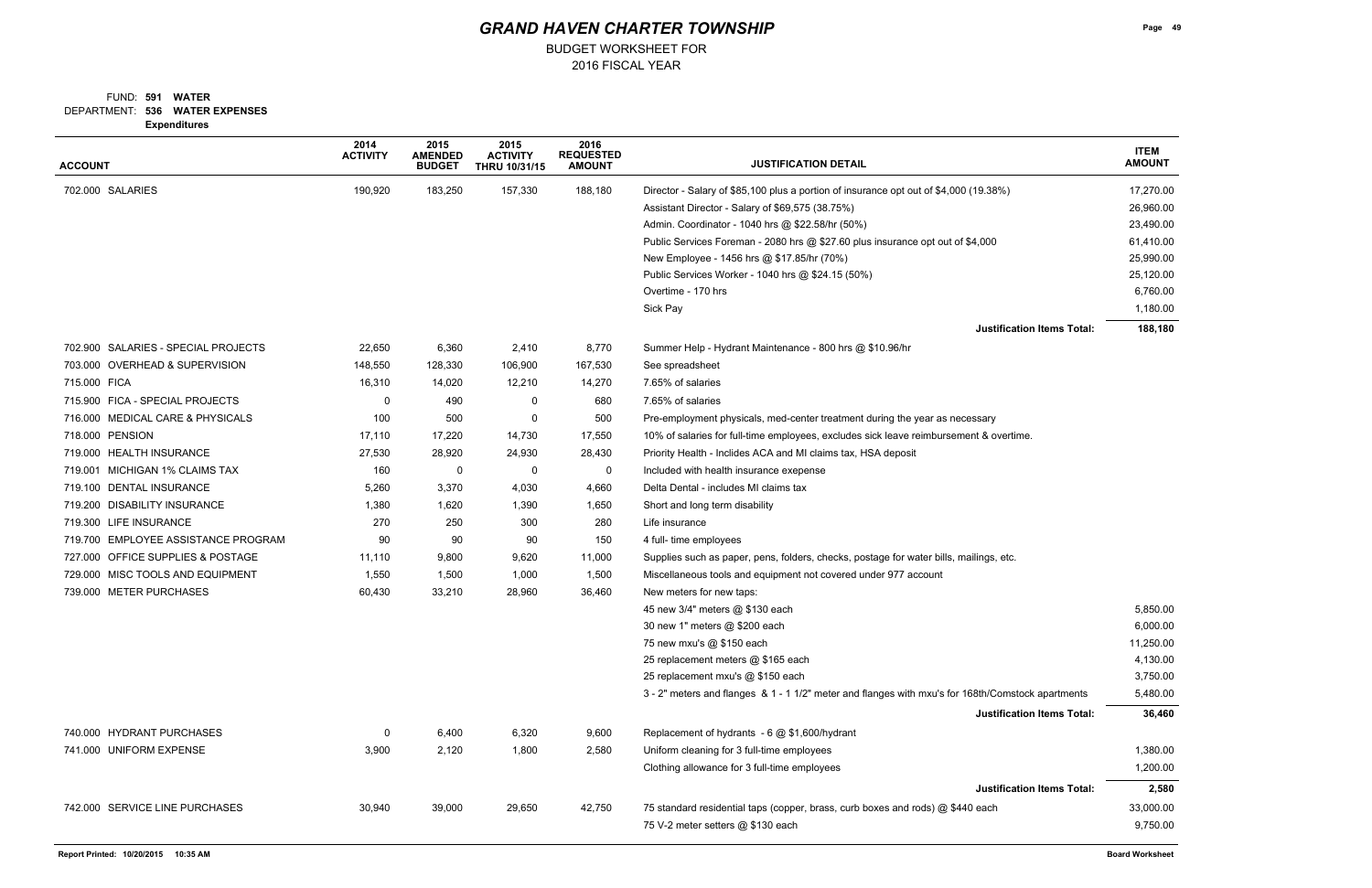BUDGET WORKSHEET FOR

### **536 WATER EXPENSES** DEPARTMENT: **591 WATER** FUND:

**Expenditures**

| <b>ACCOUNT</b>                        | 2014<br><b>ACTIVITY</b> | 2015<br><b>AMENDED</b><br><b>BUDGET</b> | 2015<br><b>ACTIVITY</b><br>THRU 10/31/15 | 2016<br><b>REQUESTED</b><br><b>AMOUNT</b> | <b>JUSTIFICATION DETAIL</b>                                                                                                                                        | <b>ITEM</b><br><b>AMOUNT</b> |
|---------------------------------------|-------------------------|-----------------------------------------|------------------------------------------|-------------------------------------------|--------------------------------------------------------------------------------------------------------------------------------------------------------------------|------------------------------|
|                                       |                         |                                         |                                          |                                           | <b>Justification Items Total:</b>                                                                                                                                  | 42,750                       |
| 745.000 WATER PURCHASES               | 558,700                 | 525,910                                 | 366,750                                  | 506,820                                   | NOWS based on 550 MG in water purchased @ \$0.840/1,000 gallons                                                                                                    | 462,000.00                   |
|                                       |                         |                                         |                                          |                                           | Grand Rapids based on 27 MG in water purchased @ \$1.66/1,000 gallons                                                                                              | 44,820.00                    |
|                                       |                         |                                         |                                          |                                           | <b>Justification Items Total:</b>                                                                                                                                  | 506,820                      |
| 801.000 LEGAL AND PROFESSIONAL FEES   | 23,960                  | 49,520                                  | 30,710                                   | 24,220                                    | Required MDEQ Trihalomethanes/Haloacetic Acids (HAA5)                                                                                                              | 720.00                       |
|                                       |                         |                                         |                                          |                                           | Normal annual update of GIS system through Prein & Newhof                                                                                                          | 12,000.00                    |
|                                       |                         |                                         |                                          |                                           | Legal fees for easements, delinquent bill collection, etc.                                                                                                         | 3,000.00                     |
|                                       |                         |                                         |                                          |                                           | Required EPA Annual Unregulated Contaminant Monitoring                                                                                                             | 5,000.00                     |
|                                       |                         |                                         |                                          |                                           | MDEQ licensing fee                                                                                                                                                 | 2,800.00                     |
|                                       |                         |                                         |                                          |                                           | MDEA Annual Unregulated Contaminant Monitoring                                                                                                                     | 700.00                       |
|                                       |                         |                                         |                                          |                                           | <b>Justification Items Total:</b>                                                                                                                                  | 24,220                       |
| 801.001 BANK CHARGES                  | 100                     | 100                                     | 0                                        | 100                                       | Bank charges                                                                                                                                                       |                              |
| 802.000 CONFERENCES, DUES, SUB'S      | 10,370                  | 12,000                                  | 3,950                                    | 12,000                                    | AWWA memberships, WSSN license (increased from \$3,000 to \$5,000), continuing education,<br>magazine/publication subscriptions - 7 full-time employees to educate |                              |
| 803.000 CONTRACTED SERVICES           | 29,090                  | 28,920                                  | 23,050                                   | 33,380                                    | Payment made to contractor for the installation of new water services - 75 new taps at \$445 each                                                                  |                              |
| 805.000 AUDIT SERVICES                | 3,000                   | 3,130                                   | 3,060                                    | 3,250                                     | 25% of \$13,000                                                                                                                                                    |                              |
| 817.000 MISS DIG SERVICES             | 460                     | 500                                     | 480                                      | 500                                       | Annual fee                                                                                                                                                         |                              |
| 850.000 TELEPHONE EXPENSE             | 73,280                  | 3,530                                   | 2,930                                    | 4,920                                     | See telephone/internet worksheet                                                                                                                                   |                              |
| 861.000 TRAVEL & MILEAGE              | $\Omega$                | 100                                     | 0                                        | 100                                       | Token amount for continuing education and training                                                                                                                 |                              |
| 863.000 FUEL EXPENSE                  | 15,610                  | 9,100                                   | 5,260                                    | 7,000                                     | Fuel expense for service trucks, compressor, etc.                                                                                                                  |                              |
| 910.000 BUILDING, EQUIP & RADIO INS   | 6,910                   | 7,890                                   | 6,310                                    | 7,960                                     | Based on 5% increase from prior year                                                                                                                               |                              |
| 910.100 WORKERS COMP ACCOUNT          | 6,350                   | 5,030                                   | 6,980                                    | 6,790                                     | Based on current rates                                                                                                                                             |                              |
| 921.000 ELECTRIC                      | 5,300                   | 6,000                                   | 3,840                                    | 5,350                                     | Payment for building electrical expenses, meter stations and meter pits                                                                                            |                              |
| 922.000 GAS                           | 8,090                   | 9,000                                   | 5,120                                    | 9,130                                     | Payment for building and meter station gas usage                                                                                                                   |                              |
| 923.000 WATER EXPENSE                 | 1,500                   | 2,350                                   | 1,610                                    | 2,200                                     | Water consumption for domestic usage and sprinkling at meter stations                                                                                              |                              |
| 924.000 WASTEWATER EXPENSE            | 190                     | 170                                     | 130                                      | 200                                       | Waste water processing                                                                                                                                             |                              |
| 930.000 MAINTENANCE AND REPAIR OF B&G | 3,680                   | 3,000                                   | 1,310                                    | 3,000                                     | Miscellaneous maintenance                                                                                                                                          |                              |
| 936.000 EQUIPMENT MAINTENANCE         | 490                     | 6,720                                   | 2,980                                    | 5,000                                     | Calibration of meters, locators, sampling equipment, etc.                                                                                                          | 3,870.00                     |
|                                       |                         |                                         |                                          |                                           | Generator maintenance                                                                                                                                              | 1,130.00                     |
|                                       |                         |                                         |                                          |                                           | <b>Justification Items Total:</b>                                                                                                                                  | 5,000                        |
| 936.300 AUTOMOTIVE MAINTENANCE        | 14,770                  | 5,000                                   | 1,210                                    | 5,000                                     | Maintenance of trucks including oil changes, grease, filters, brakes, tires, truck washes, etc.                                                                    |                              |
| 936.310 HYDRANT MAINTENANCE           | 10,530                  | 14,000                                  | 14,320                                   | 25,000                                    | <b>Hydrant extensions</b>                                                                                                                                          | 1,500.00                     |
|                                       |                         |                                         |                                          |                                           | Contracted services                                                                                                                                                | 6,000.00                     |
|                                       |                         |                                         |                                          |                                           | Signs, posts, nozzles, caps, miscellaneous parts, etc.                                                                                                             | 1,500.00                     |
|                                       |                         |                                         |                                          |                                           | Paint and materials                                                                                                                                                | 6,000.00                     |
|                                       |                         |                                         |                                          |                                           | Hydrant markers - 400 @ \$25 each                                                                                                                                  | 10,000.00                    |
|                                       |                         |                                         |                                          |                                           | <b>Justification Items Total:</b>                                                                                                                                  | 25,000                       |
| Report Printed: 10/20/2015 10:35 AM   |                         |                                         |                                          |                                           |                                                                                                                                                                    | <b>Board Worksheet</b>       |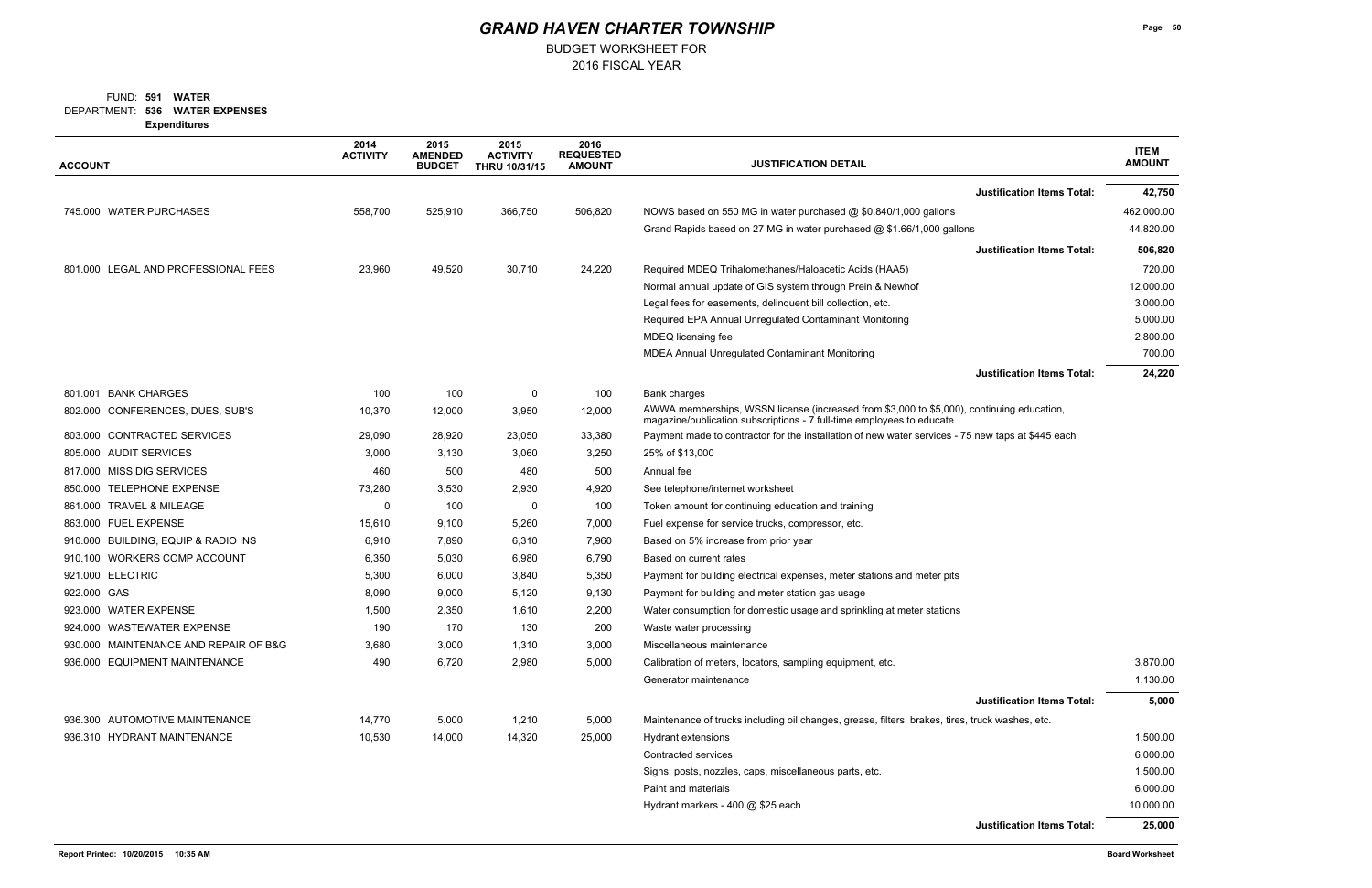BUDGET WORKSHEET FOR

### **536 WATER EXPENSES** DEPARTMENT: **591 WATER** FUND:

**Expenditures**

## *GRAND HAVEN CHARTER TOWNSHIP*

| <b>ACCOUNT</b>                               | 2014<br><b>ACTIVITY</b> | 2015<br><b>AMENDED</b><br><b>BUDGET</b> | 2015<br><b>ACTIVITY</b><br><b>THRU 10/31/15</b> | 2016<br><b>REQUESTED</b><br><b>AMOUNT</b> | <b>JUSTIFICATION DETAIL</b>                                                                                    | <b>ITEM</b><br><b>AMOUNT</b> |
|----------------------------------------------|-------------------------|-----------------------------------------|-------------------------------------------------|-------------------------------------------|----------------------------------------------------------------------------------------------------------------|------------------------------|
| 936.320 METER MAINTENANCE                    | 10,030                  | 10,000                                  | 2,560                                           | 4,800                                     | Testing of large meters. All 2" and larger meters are tested every 3 years                                     |                              |
|                                              |                         |                                         |                                                 |                                           | $2016 - 2"$ meters = 16                                                                                        | 4,800.00                     |
|                                              |                         |                                         |                                                 |                                           | <b>Justification Items Total:</b>                                                                              | 4,800                        |
| 936.330 METER STATION MAINTENANCE            | 5,000                   | 6,070                                   | 5,180                                           | 5,570                                     | Fertilizer                                                                                                     | 570.00                       |
|                                              |                         |                                         |                                                 |                                           | Maintenance                                                                                                    | 5,000.00                     |
|                                              |                         |                                         |                                                 |                                           | <b>Justification Items Total:</b>                                                                              | 5,570                        |
| 936.340 SERVICE LINE MAINTENANCE             | 27,620                  | 39,000                                  | 19,920                                          | 39,000                                    | Materials and payment to contractor for service line breaks / replacements - 30 repairs @ \$1,300<br>each      |                              |
| 936.350 WATER MAIN MAINTENANCE               | 5,770                   | 10,000                                  | 5,460                                           | 10,000                                    | Payment to contractor for repair of water main breaks                                                          |                              |
| 936.360 WATER TANK MAINTENANCE               | 24,210                  | 5,000                                   | 130                                             | 5,000                                     | Calibration of cathodic protection, altitude valve, various telemetry equipment                                | 2,000.00                     |
|                                              |                         |                                         |                                                 |                                           | Water tank maintenance                                                                                         | 3,000.00                     |
|                                              |                         |                                         |                                                 |                                           | <b>Justification Items Total:</b>                                                                              | 5,000                        |
| 936.370 RADIO MAINTENANCE                    | 1,590                   | 2,100                                   | 2,080                                           | 2,100                                     | Yearly required calibration of repeater - Maintenance of mobile and portable radios as needed                  |                              |
| 940.000 EQUIPMENT RENTAL                     | 5,370                   | 200                                     | 0                                               | 200                                       | Rental of equipment as needed for water system maintenance such as leak detector, hammer drill &<br>bits, etc. |                              |
| 956.000 MISCELLANEOUS EXPENSE                | 70                      | 100                                     | 0                                               | 100                                       | Miscellaneous expenditures not covered by other line items                                                     |                              |
| 970.000 CAPITAL OUTLAY                       | $\Omega$                | 65,250                                  | 38,890                                          | 192,950                                   | MXU replacement project - 70% (30% paid by sewer fund)                                                         | 131,250.00                   |
|                                              |                         |                                         |                                                 |                                           | VGB radio read unit - 70% (30% paid by sewer fund)                                                             | 28,000.00                    |
|                                              |                         |                                         |                                                 |                                           | Upgrade hand held readers - 70% (30% paid by sewer fund)                                                       | 11,200.00                    |
|                                              |                         |                                         |                                                 |                                           | Control valve for meter in West Meter Station                                                                  | 22,500.00                    |
|                                              |                         |                                         |                                                 |                                           | <b>Justification Items Total:</b>                                                                              | 192,950                      |
| 970.250 CAPITAL OUTLAY-PROF FEES             | $\mathbf 0$             | 15,000                                  | 6,690                                           | 0                                         | None anticipated                                                                                               |                              |
| <b>EQUIPMENT PURCHASES</b><br>976.000        | 2,200                   | 0                                       | 0                                               | 350                                       | Office chair                                                                                                   |                              |
| TRANS MAIN #2 PRINCIPAL<br>993.100           | 0                       | 230,000                                 | 230,000                                         | 245,000                                   | Annual water main principal payment for transmission main #2 - expires 2019                                    |                              |
| 993.200 WATER INTAKE EXPAN.PRINCIPAL         | $\mathbf 0$             | 88,840                                  | 88,840                                          | 95,680                                    | Water plant expansion bonds principal for 2001 - expires 2021                                                  |                              |
| 993.400 NOWS PLANT EXPANSION - '09 PRINCIPAL | 0                       | 51,250                                  | 51,250                                          | 46,590                                    | NOWS plant expansion - expires 2034                                                                            |                              |
| 995.500 TRANS MAIN #2 INTEREST               | 59,670                  | 50,780                                  | 27,690                                          | 41,130                                    | Annual water main interest payment for transmission main #2 - expires 2019                                     |                              |
| 995.800 WATER INTAKE EXPAN.-INTEREST         | 17,850                  | 16,400                                  | 16,400                                          | 14,550                                    | Water plant expansion bonds interest for 2001 - expires 2021                                                   |                              |
| 996.000 PAYING AGENT FEES                    | 950                     | 1,500                                   | 1,500                                           | 1,500                                     |                                                                                                                |                              |
| 996.100 NOWS PLANT EXPANSION - '09 INTEREST  | 210,370                 | 200,840                                 | 207,700                                         | 206,170                                   | NOWS Plant expansion interest - expires 2034                                                                   |                              |
| 999.000 OPERATING TRANSFERS OUT - BLDG DEBT  | 54,690                  | 64,640                                  | 64,640                                          | 65,160                                    | 2013 Township Bldg Refunding bonds - 31% of project - expires 2021                                             |                              |
| 999.100 OPERATING TRANSFERS OUT - OPEB       | 7,580                   | 106,310                                 | 106,310                                         | 0                                         |                                                                                                                |                              |
| 999.200 OPERATING TRANSFERS OUT - IT         | 29,370                  | 30,950                                  | 25,800                                          | 35,650                                    | See software expense & computer services spreadsheet                                                           |                              |
| 999.248 OPERATING TRANSFERS OUT - DDA        | 5,490                   | 0                                       | 0                                               | 0                                         |                                                                                                                |                              |
|                                              | 1,778,470               | 2,162,650                               | 1,782,710                                       | 2,209,960                                 |                                                                                                                |                              |

*Totals for Fund: 591 WATER*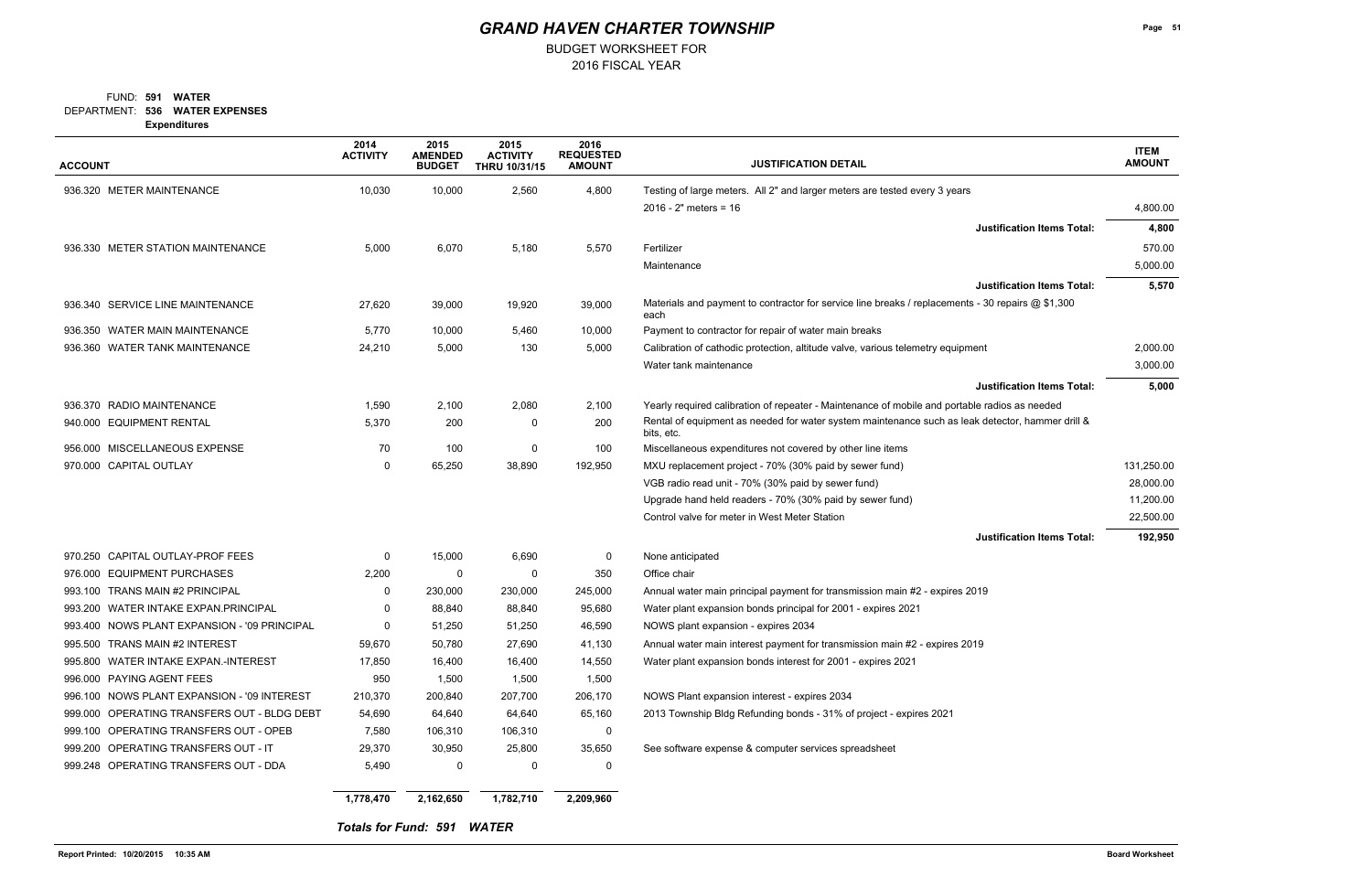| <b>Total Revenues:</b>               | 2.165.640 | 2.166.200 | 1.824.560 | 2.306.680 |
|--------------------------------------|-----------|-----------|-----------|-----------|
| <b>Total Expenditures:</b>           | 1.778.470 | 2.162.650 | 1.782.710 | 2.209.960 |
| <b>Net of Revenues/Expenditures:</b> | 387.170   | 3.550     | 41.850    | 96.720    |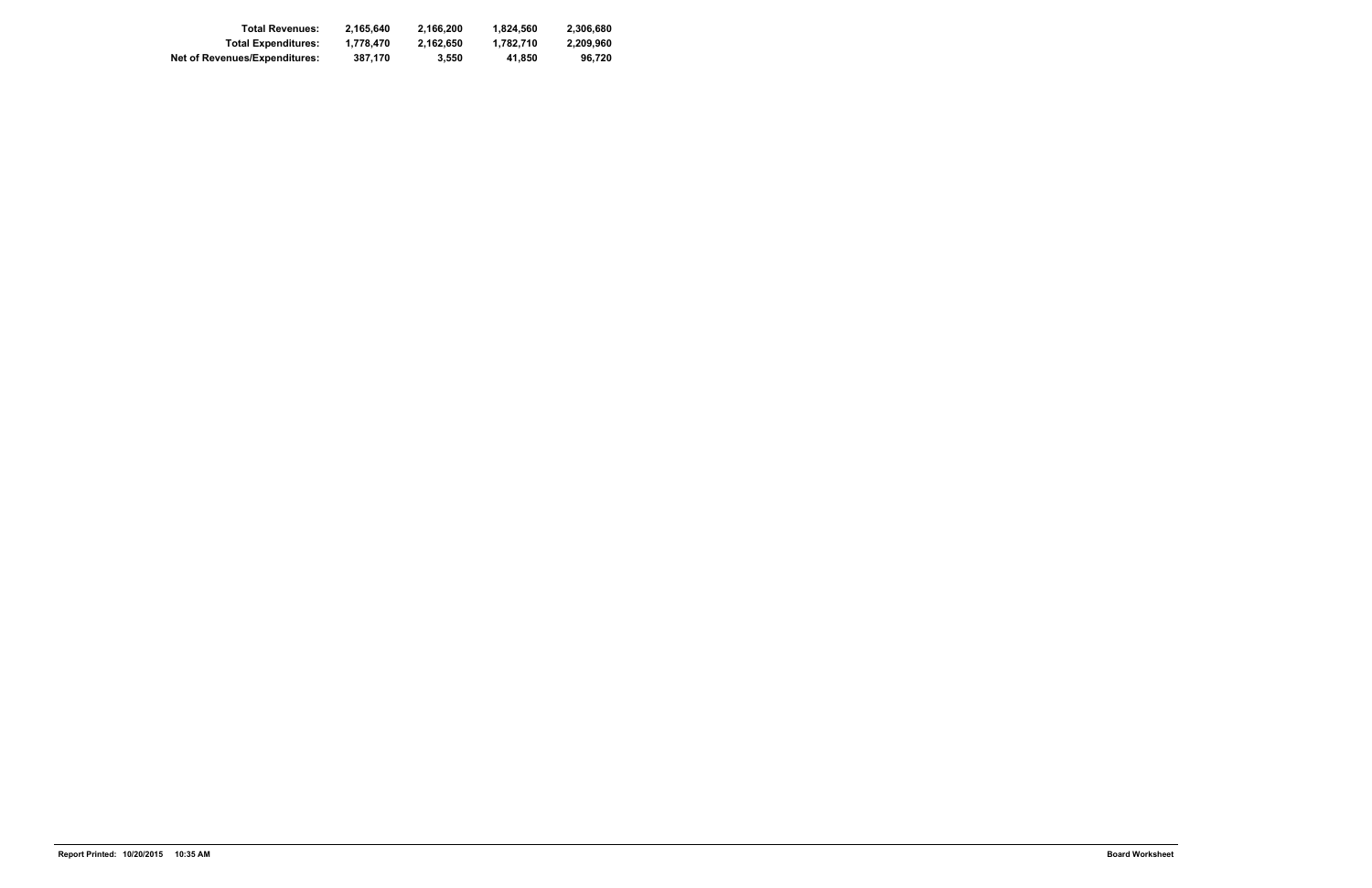FUND: 644 OPEB FUND

BUDGET WORKSHEET FOR

**000** DEPARTMENT:

**Revenues**

| <b>ACCOUNT</b>                              | 2014<br><b>ACTIVITY</b> | 2015<br><b>AMENDED</b><br><b>BUDGET</b> | 2015<br><b>ACTIVITY</b><br><b>THRU 10/31/15</b> | 2016<br><b>REQUESTED</b><br><b>AMOUNT</b> | <b>JUSTIFICATION DETAIL</b>        | <b>ITEM</b><br><b>AMOUNT</b> |
|---------------------------------------------|-------------------------|-----------------------------------------|-------------------------------------------------|-------------------------------------------|------------------------------------|------------------------------|
| 664.000 INTEREST INCOME                     |                         |                                         |                                                 |                                           |                                    |                              |
|                                             | 0                       | 10                                      | $\mathbf 0$                                     | $10$                                      |                                    |                              |
| RETIREE CONTRIBUTIONS<br>677.400            | 2,970                   | 3,330                                   | 2,640                                           | 3,630                                     | Bette and Joe Boomgard             | 730.00                       |
|                                             |                         |                                         |                                                 |                                           | Terry and Sylvia French            | 540.00                       |
|                                             |                         |                                         |                                                 |                                           | Norma Van Oordt                    | 300.00                       |
|                                             |                         |                                         |                                                 |                                           | Bruce and Laurie Palm              | 2,060.00                     |
|                                             |                         |                                         |                                                 |                                           | <b>Justification Items Total:</b>  | 3,630                        |
| <b>GENERAL FUND CONTRIBUTION</b><br>696.000 | 40,620                  | 245,150                                 | 245,150                                         | 5,360                                     | Current retirees/OPEB valuation    |                              |
| 696.100 FIRE/RESCUE FUND CONTRIBUTION       | 17,900                  | 62,380                                  | 59,230                                          | 18,720                                    | Current IAFF employees and retiree |                              |
| 696.200 SEWER FUND CONTRIBUTION             | 2,750                   | 51,040                                  | 51,040                                          | $\mathbf 0$                               |                                    |                              |
| 696.300 WATER FUND CONTRIBUTION             | 7,580                   | 106,310                                 | 106,310                                         | $\mathbf 0$                               |                                    |                              |
| 696.400 DDA FUND CONTRIBUTIONS              | $\mathbf{0}$            | 3,780                                   | 3,780                                           | 0                                         |                                    |                              |
|                                             | 71,820                  | 472,000                                 | 468,150                                         | 27,720                                    |                                    |                              |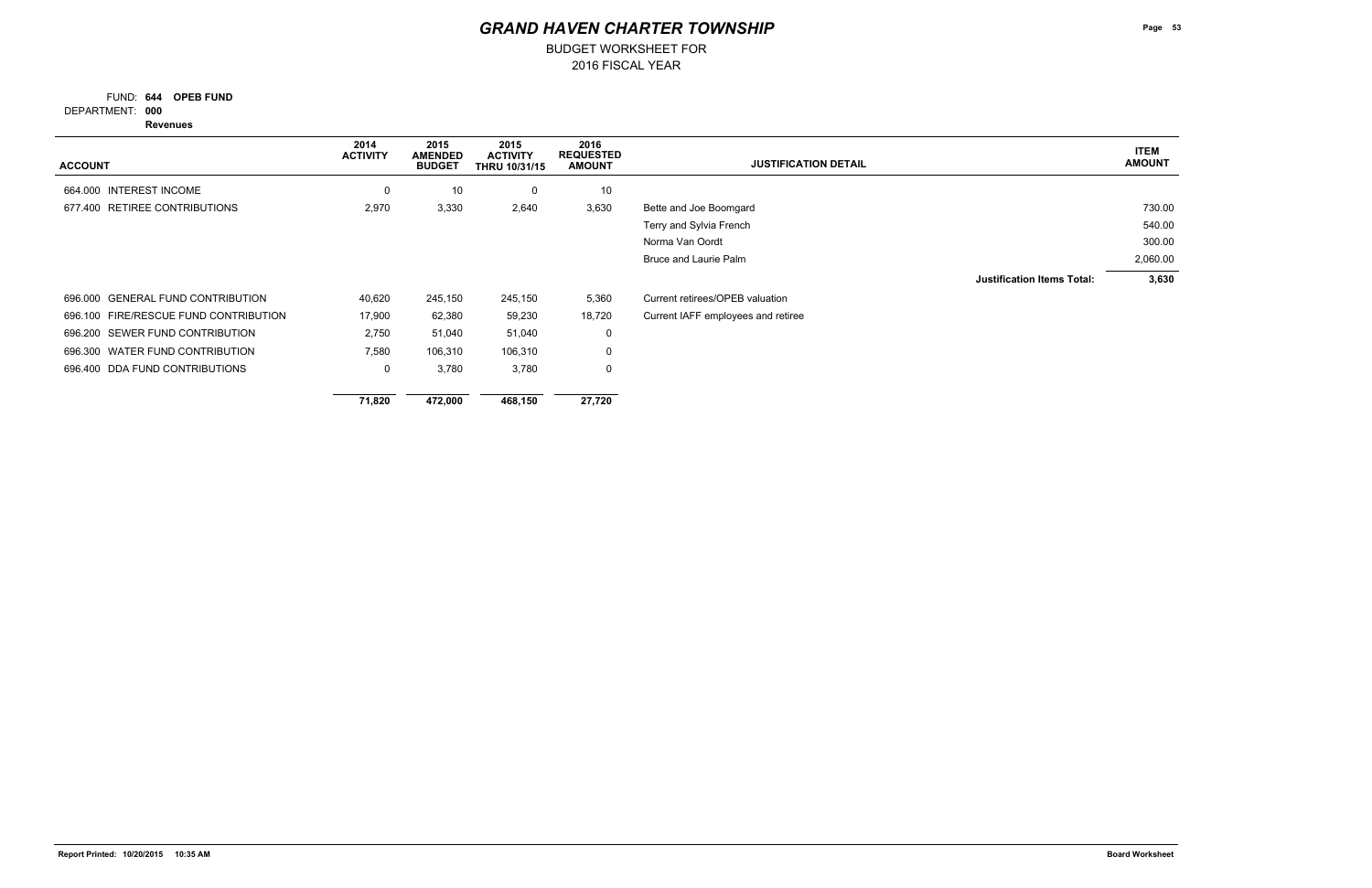FUND: 644 OPEB FUND

BUDGET WORKSHEET FOR

**000** DEPARTMENT:

**Expenditures**

| <b>ACCOUNT</b>                      | 2014<br><b>ACTIVITY</b>     | 2015<br><b>AMENDED</b><br><b>BUDGET</b> | 2015<br><b>ACTIVITY</b><br><b>THRU 10/31/15</b> | 2016<br><b>REQUESTED</b><br><b>AMOUNT</b> | <b>JUSTIFICATION DETAIL</b>                          | <b>ITEM</b><br><b>AMOUNT</b> |
|-------------------------------------|-----------------------------|-----------------------------------------|-------------------------------------------------|-------------------------------------------|------------------------------------------------------|------------------------------|
| RETIREMENT HEALTH CARE<br>719.600   | 71,700                      | 529,580                                 | 526,120                                         | 20,430                                    | Bette and Joe Boomgaard                              | 2,280.00                     |
|                                     |                             |                                         |                                                 |                                           | Terry and Sylvia French                              | 2,280.00                     |
|                                     |                             |                                         |                                                 |                                           | Norma Van Oordt                                      | 1,140.00                     |
|                                     |                             |                                         |                                                 |                                           | Bruce and Laurie Palm (includes \$2,250 HSA deposit) | 14,730.00                    |
|                                     |                             |                                         |                                                 |                                           | <b>Justification Items Total:</b>                    | 20,430                       |
| 801.000 LEGAL AND PROFESSIONAL FEES | 0                           | $\mathbf 0$                             | $\mathbf 0$                                     | 3,200                                     | Watkins Ross - OPEB valuation                        |                              |
| 805.000 AUDIT SERVICES              | 120                         | 130                                     | 120                                             | 130                                       | 1% of audit costs - \$13,000                         |                              |
|                                     | 71,820                      | 529,710                                 | 526,240                                         | 23,760                                    |                                                      |                              |
|                                     | <b>Totals for Fund: 644</b> |                                         | <b>OPEB FUND</b>                                |                                           |                                                      |                              |
| <b>Total Revenues:</b>              | 71,820                      | 472,000                                 | 468,150                                         | 27,720                                    |                                                      |                              |
| <b>Total Expenditures:</b>          | 71,820                      | 529,710                                 | 526,240                                         | 23,760                                    |                                                      |                              |
| Net of Revenues/Expenditures:       | 0                           | (57, 710)                               | (58,090)                                        | 3,960                                     |                                                      |                              |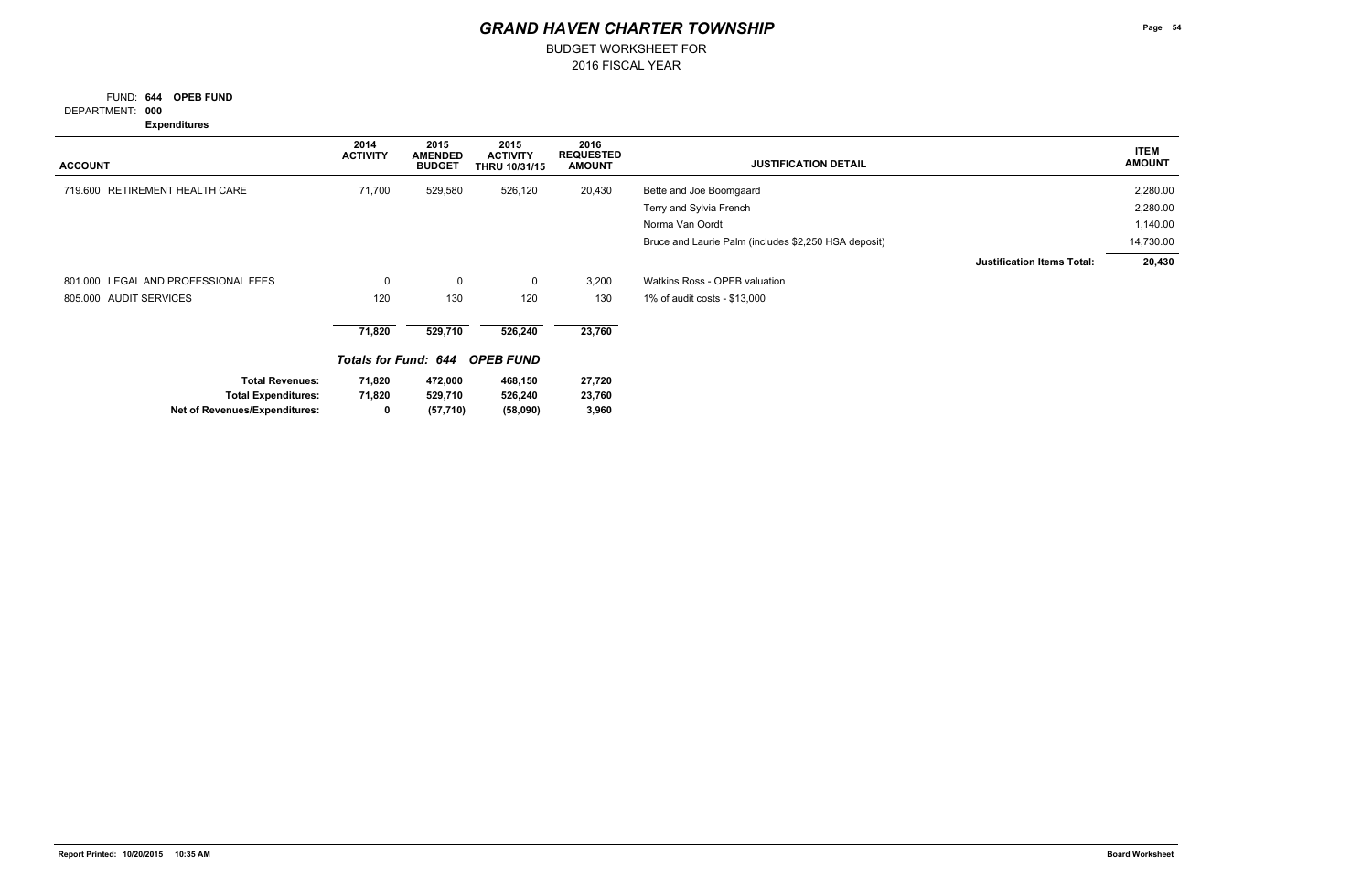BUDGET WORKSHEET FOR

### **645 INFORMATION TECHNOLOGIES** FUND:

**000** DEPARTMENT:

**Revenues**

**Page 55**

**ITEM AMOUNT**

| <b>ACCOUNT</b>                        | 2014<br><b>ACTIVITY</b> | 2015<br><b>AMENDED</b><br><b>BUDGET</b> | 2015<br><b>ACTIVITY</b><br><b>THRU 10/31/15</b> | 2016<br><b>REQUESTED</b><br><b>AMOUNT</b> | <b>JUSTIFICATION DETAIL</b> |  |
|---------------------------------------|-------------------------|-----------------------------------------|-------------------------------------------------|-------------------------------------------|-----------------------------|--|
| 664.000 INTEREST INCOME               | 0                       | 20                                      | 0                                               | 0                                         |                             |  |
| 696,000 GENERAL FUND CONTRIBUTION     | 131,930                 | 106,170                                 | 88,450                                          | 153,430                                   | See spreadsheet - 63.6%     |  |
| 696.100 FIRE/RESCUE FUND CONTRIBUTION | 41,410                  | 42,840                                  | 35,700                                          | 33,770                                    | See spreadsheet - 14.0%     |  |
| 696.200 SEWER FUND CONTRIBUTION       | 16,920                  | 17,330                                  | 14,450                                          | 18,430                                    | See spreadsheet - 7.6%      |  |
| 696.300 WATER FUND CONTRIBUTION       | 29.370                  | 30,950                                  | 25,800                                          | 35,650                                    | See spreadsheet - 14.8%     |  |
|                                       |                         |                                         |                                                 |                                           |                             |  |
|                                       | 219.630                 | 197.310                                 | 164.400                                         | 241.280                                   |                             |  |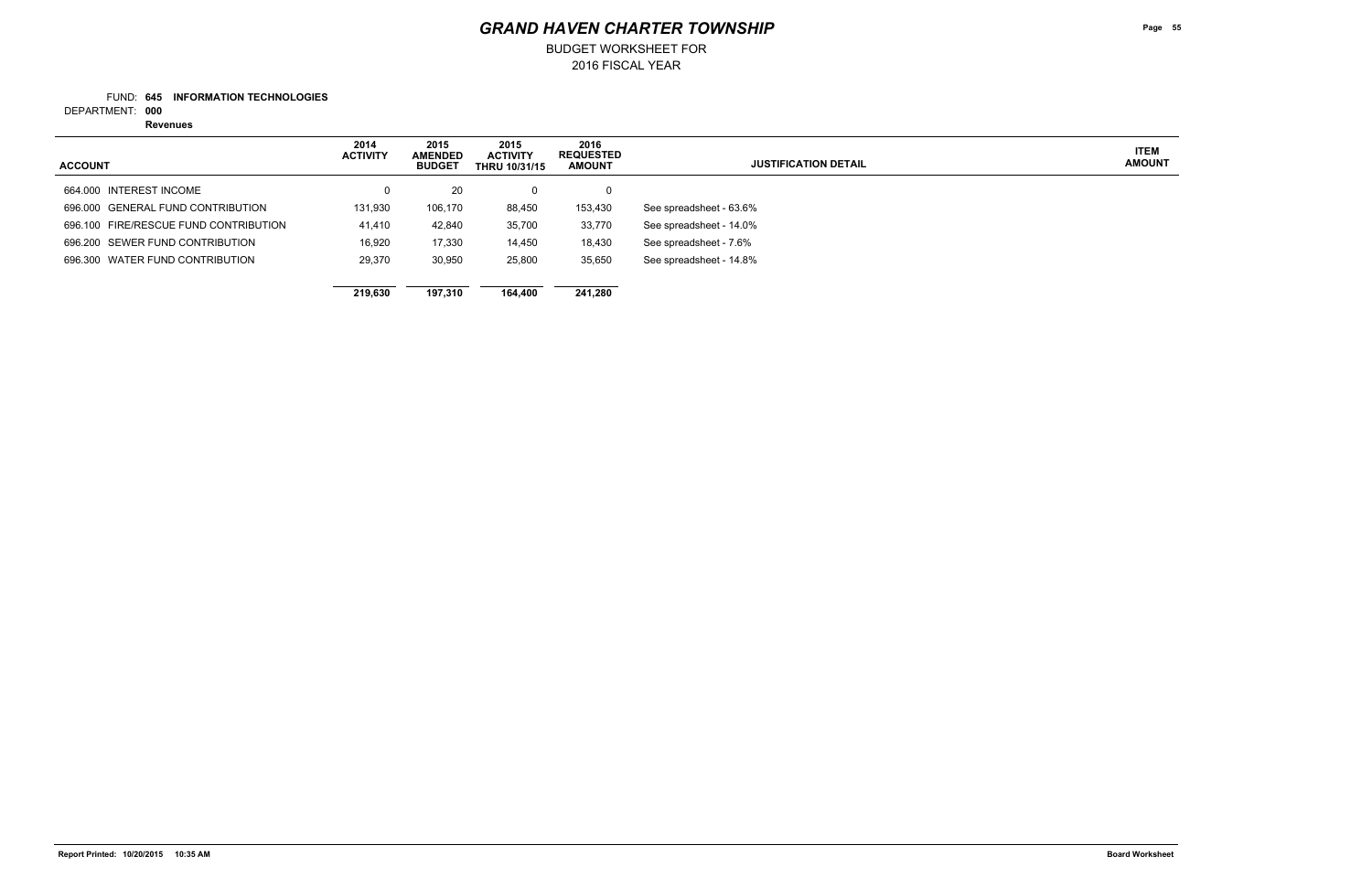2016 FISCAL YEAR BUDGET WORKSHEET FOR

### **645 INFORMATION TECHNOLOGIES** FUND:

**000** DEPARTMENT:

**Expenditures**

**Page 56**

**ITEM AMOUNT**

| <b>ACCOUNT</b>                       | 2014<br><b>ACTIVITY</b> | 2015<br><b>AMENDED</b><br><b>BUDGET</b> | 2015<br><b>ACTIVITY</b><br><b>THRU 10/31/15</b> | 2016<br><b>REQUESTED</b><br><b>AMOUNT</b> |                 | <b>JUSTIFICATION DETAIL</b> |
|--------------------------------------|-------------------------|-----------------------------------------|-------------------------------------------------|-------------------------------------------|-----------------|-----------------------------|
| 804.000 COMPUTER SERVICES            | 143,520                 | 145,100                                 | 72,640                                          | 185,410                                   | See spreadsheet |                             |
| 970.000 CAPITAL OUTLAY               | 0                       | 44,130                                  | 13,050                                          | 65,430                                    | See spreadsheet |                             |
| 976.000 EQUIPMENT PURCHASES          | 3,300                   | 8,060                                   | 5,840                                           | 10,440                                    | See spreadsheet |                             |
|                                      | 146,820                 | 197,290                                 | 91,530                                          | 261,280                                   |                 |                             |
|                                      | Totals for Fund: 645    |                                         | <b>INFORMATION TECHNOLOGIES</b>                 |                                           |                 |                             |
| <b>Total Revenues:</b>               | 219,630                 | 197,310                                 | 164,400                                         | 241,280                                   |                 |                             |
| <b>Total Expenditures:</b>           | 146,820                 | 197,290                                 | 91,530                                          | 261,280                                   |                 |                             |
| <b>Net of Revenues/Expenditures:</b> | 72,810                  | 20                                      | 72,870                                          | (20,000)                                  |                 |                             |
|                                      |                         |                                         |                                                 |                                           |                 |                             |
| <b>Total Revenues:</b>               | 9,203,110               | 10,328,780                              | 8,700,950                                       | 9,898,710                                 |                 |                             |
| <b>Total Expenditures:</b>           | 10,020,430              | 10,177,150                              | 7,591,380                                       | 9,479,200                                 |                 |                             |
| <b>Net of Revenues/Expenditures:</b> | (817, 320)              | 151,630                                 | 1,109,570                                       | 419,510                                   |                 |                             |